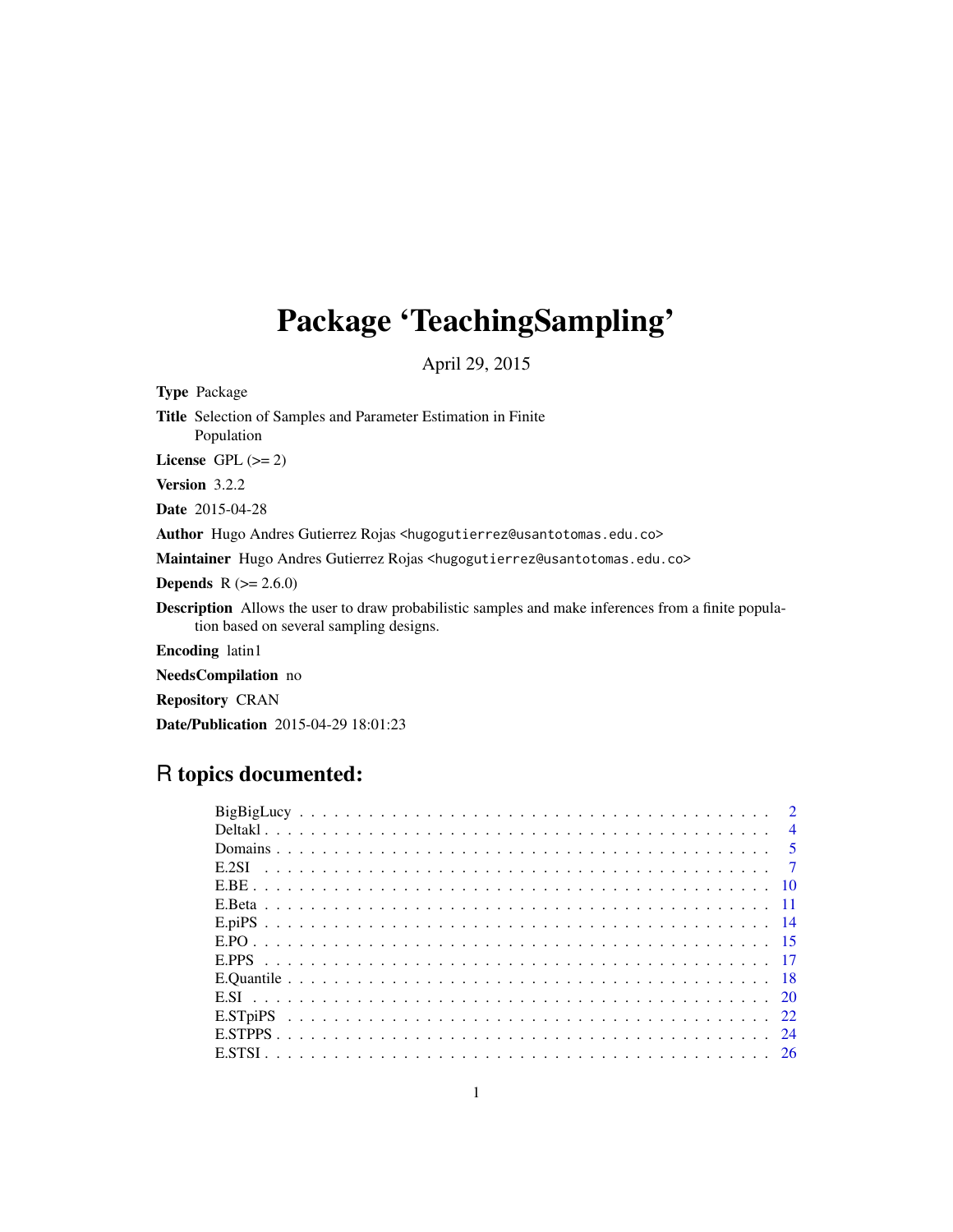<span id="page-1-0"></span>

|                                                                                                                                                                                                                                                                                                                                                                                                   | 28 |
|---------------------------------------------------------------------------------------------------------------------------------------------------------------------------------------------------------------------------------------------------------------------------------------------------------------------------------------------------------------------------------------------------|----|
| E.WR<br>$\mathbf{r}$ and $\mathbf{r}$ and $\mathbf{r}$ and $\mathbf{r}$                                                                                                                                                                                                                                                                                                                           | 29 |
| GREG.SI                                                                                                                                                                                                                                                                                                                                                                                           | 30 |
| HH.<br>$\mathcal{L}$                                                                                                                                                                                                                                                                                                                                                                              | 34 |
| $HT$                                                                                                                                                                                                                                                                                                                                                                                              | 37 |
| Ik<br>$\sim$<br>$\mathbf{1}$ $\mathbf{1}$ $\mathbf{1}$ $\mathbf{1}$                                                                                                                                                                                                                                                                                                                               | 43 |
| $I kRS$<br>$\mathbf{r}$ . The set of the set of the set of the set of the set of the set of the set of the set of the set of the set of the set of the set of the set of the set of the set of the set of the set of the set of the set of t<br>$\begin{array}{cccccccccccccc} . & . & . & . & . & . & . & . & . \end{array}$<br>$\mathbf{1}$ $\mathbf{1}$ $\mathbf{1}$ $\mathbf{1}$ $\mathbf{1}$ | 44 |
| <b>IkWR</b><br>$\ddot{\phantom{a}}$<br>$\ddot{\phantom{0}}$<br>$\ddot{\phantom{a}}$                                                                                                                                                                                                                                                                                                               | 45 |
| $IPFP$<br>$\mathbf{L}$                                                                                                                                                                                                                                                                                                                                                                            | 46 |
|                                                                                                                                                                                                                                                                                                                                                                                                   | 48 |
| nk                                                                                                                                                                                                                                                                                                                                                                                                | 49 |
| <b>OrderWR</b><br>$\sim$ $\sim$ $\sim$ $\sim$<br>$\mathbb{R}^2$<br>$\mathbf{r}$<br>$\sim$<br>$\mathbf{r}$                                                                                                                                                                                                                                                                                         | 50 |
| p.WR<br>$\mathbf{r}$<br>$\mathbf{r}$<br>$\sim$                                                                                                                                                                                                                                                                                                                                                    | 52 |
| $Pik \ldots$ .<br>$\frac{1}{2}$ . $\frac{1}{2}$ . $\frac{1}{2}$ . $\frac{1}{2}$ . $\frac{1}{2}$ . $\frac{1}{2}$ . $\frac{1}{2}$ . $\frac{1}{2}$<br>$\mathbb{R}^n$<br>$\mathbf{L}$                                                                                                                                                                                                                 | 53 |
| PikHol<br>$\mathbf{L}$<br>$\mathbf{L}^{\text{max}}$<br>$\mathbf{L}^{\mathbf{r}}$<br>$\mathbf{r}$<br>$\overline{a}$<br>$\overline{a}$                                                                                                                                                                                                                                                              | 55 |
| Pik1<br>$\mathbf{r}$<br>$\sim$<br>$\sim$<br>$\mathbf{L}$<br>$\ddot{\phantom{0}}$<br>$\ddot{\phantom{0}}$<br>$\sim$<br>$\sim$ $\sim$<br>$\mathbf{L}$                                                                                                                                                                                                                                               | 57 |
| PikPPS                                                                                                                                                                                                                                                                                                                                                                                            | 58 |
| S.BE                                                                                                                                                                                                                                                                                                                                                                                              | 60 |
|                                                                                                                                                                                                                                                                                                                                                                                                   | 62 |
|                                                                                                                                                                                                                                                                                                                                                                                                   | 63 |
| $S.PPS$<br>$\mathbf{1}$ $\mathbf{1}$ $\mathbf{1}$                                                                                                                                                                                                                                                                                                                                                 | 65 |
| S.SI                                                                                                                                                                                                                                                                                                                                                                                              | 66 |
| S.STpiPS<br>$\mathbf{1}$ $\mathbf{1}$ $\mathbf{1}$ $\mathbf{1}$                                                                                                                                                                                                                                                                                                                                   | 68 |
| $S. STPPS$                                                                                                                                                                                                                                                                                                                                                                                        | 70 |
| $S. STSI \dots$                                                                                                                                                                                                                                                                                                                                                                                   | 71 |
| $S.SY$ .                                                                                                                                                                                                                                                                                                                                                                                          | 73 |
| S.WR                                                                                                                                                                                                                                                                                                                                                                                              | 75 |
| Support<br>$\sim$ $\sim$                                                                                                                                                                                                                                                                                                                                                                          | 76 |
| $SupportRS$<br>$\ddot{\phantom{a}}$<br>$\ddot{\phantom{a}}$<br>$\ddot{\phantom{a}}$                                                                                                                                                                                                                                                                                                               | 77 |
| <b>SupportWR</b>                                                                                                                                                                                                                                                                                                                                                                                  | 79 |
| <b>T.SIC</b><br>$\mathbf{1}$ $\mathbf{1}$ $\mathbf{1}$ $\mathbf{1}$<br>$\ddot{\phantom{0}}$                                                                                                                                                                                                                                                                                                       | 80 |
| $VarHT$<br>$\ddot{\phantom{0}}$                                                                                                                                                                                                                                                                                                                                                                   | 82 |
| $Wk$ .                                                                                                                                                                                                                                                                                                                                                                                            | 83 |
|                                                                                                                                                                                                                                                                                                                                                                                                   |    |
|                                                                                                                                                                                                                                                                                                                                                                                                   | 88 |

## **Index**

```
BigBigLucy
```
**Full Business Population Database** 

## Description

This data set corresponds to some financial variables of 85396 industrial companies of a city in a particular fiscal year.

## **Usage**

BigLucy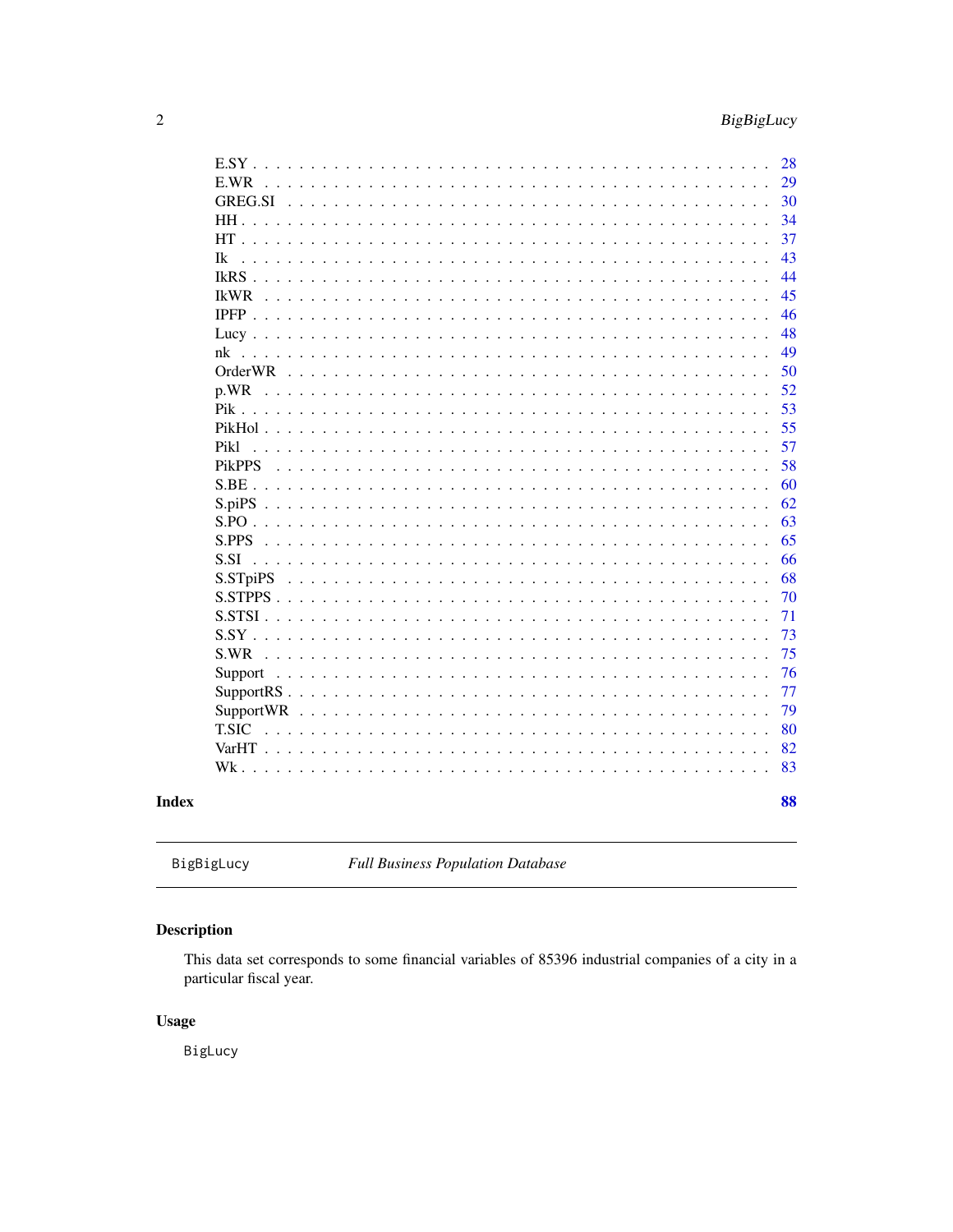## BigBigLucy 3

#### Format

- ID The identifier of the company. It correspond to an alphanumeric sequence (two letters and three digits)
- Ubication The address of the principal office of the company in the city
- Level The industrial companies are discrimitnated according to the Taxes declared. There are small, medium and big companies
- Zone The country is divided by counties. A company belongs to a particular zone according to its cartographic location.
- Income The total ammount of a company's earnings (or profit) in the previuos fiscal year. It is calculated by taking revenues and adjusting for the cost of doing business

Employees The total number of persons working for the company in the previuos fiscal year

- Taxes The total ammount of a company's income Tax
- SPAM Indicates if the company uses the Internet and WEBmail options in order to make selfpropaganda.
- ISO Indicates if the company is certified by the International Organization for Standardization.
- Years The age of the company.
- Segments Cartographic segments by county. A segment comprises in average 10 companies located close to each other.

#### Author(s)

Hugo Andres Gutierrez Rojas <hugogutierrez@usantotomas.edu.co>

#### References

Gutierrez, H. A. (2009), *Estrategias de muestreo: Diseno de encuestas y estimacion de parametros*. Editorial Universidad Santo Tomas.

#### See Also

**[Lucy](#page-47-1)** 

#### Examples

```
data(BigLucy)
attach(BigLucy)
# The variables of interest are: Income, Employees and Taxes
# This information is stored in a data frame called estima
estima <- data.frame(Income, Employees, Taxes)
# The population totals
colSums(estima)
# Some parameters of interest
table(SPAM,Level)
xtabs(Income ~ Level+SPAM)
# Correlations among characteristics of interest
cor(estima)
# Some useful histograms
```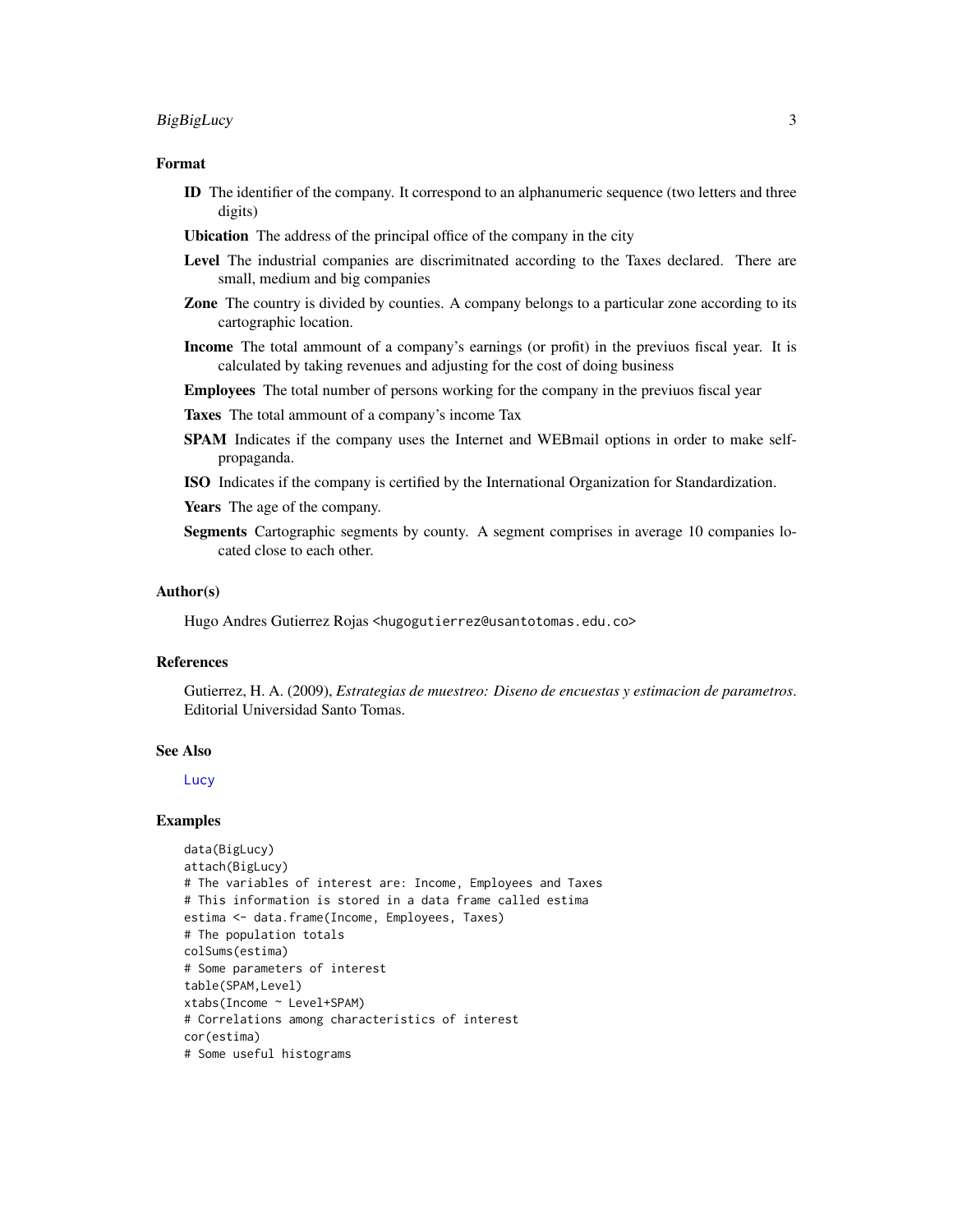4 Deltakl

```
hist(Income)
hist(Taxes)
hist(Employees)
# Some useful plots
boxplot(Income ~ Level)
barplot(table(Level))
pie(table(SPAM))
```
Deltakl *Variance-Covariance Matrix of the Sample Membership Indicators for Fixed Size Without Replacement Sampling Designs*

## Description

Computes the Variance-Covariance matrix of the sample membership indicators in the population given a fixed sample size design

## Usage

Deltakl(N, n, p)

#### **Arguments**

| N | Population size                                                                  |
|---|----------------------------------------------------------------------------------|
| n | Sample size                                                                      |
| D | A vector containing the selection probabilities of a fixed size without replace- |
|   | ment sampling design. The sum of the values of this vector must be one           |

## Details

The klth unit of the Variance-Covariance matrix of the sample membership indicators is defined as  $\Delta_{kl} = \pi_{kl} - \pi_k \pi_l$ 

## Value

The function returns a symmetric matrix of size  $N \times N$  containing the variances-covariances among the sample membership indicators for each pair of units in the finite population.

#### Author(s)

Hugo Andres Gutierrez Rojas <hugogutierrez@usantotomas.edu.co>

## References

Sarndal, C-E. and Swensson, B. and Wretman, J. (1992), *Model Assisted Survey Sampling*. Springer. Gutierrez, H. A. (2009), *Estrategias de muestreo: Diseno de encuestas y estimacion de parametros*. Editorial Universidad Santo Tomas.

<span id="page-3-0"></span>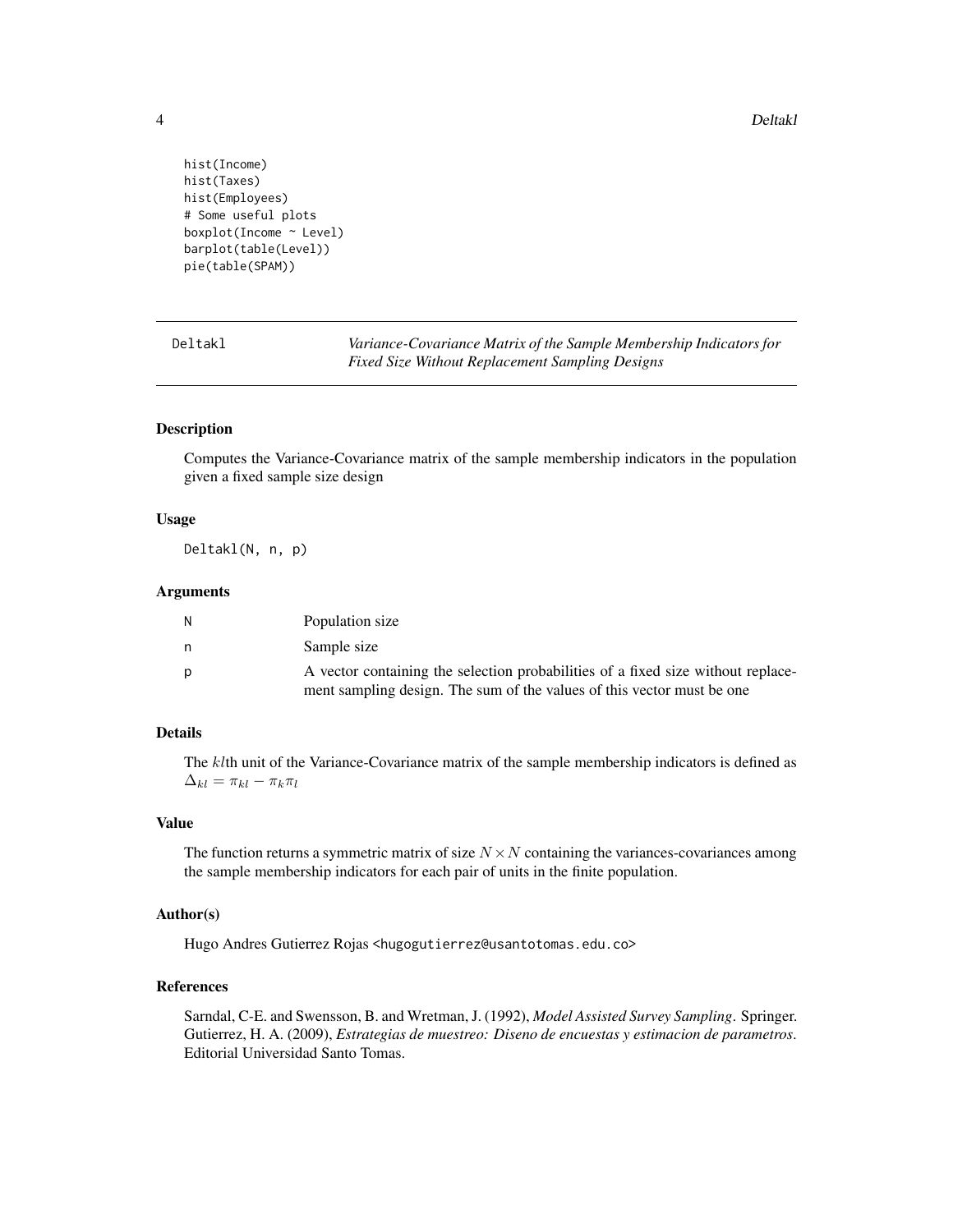#### <span id="page-4-0"></span>Domains 5

## See Also

[VarHT,](#page-81-1) [Pikl,](#page-56-1) [Pik](#page-52-1)

#### Examples

```
# Vector U contains the label of a population of size N=5
U <- c("Yves", "Ken", "Erik", "Sharon", "Leslie")
N < - length(U)
# The sample size is n=2
n < -2# p is the probability of selection of every sample.
p <- c(0.13, 0.2, 0.15, 0.1, 0.15, 0.04, 0.02, 0.06, 0.07, 0.08)
# Note that the sum of the elements of this vector is one
sum(p)
# Computation of the Variance-Covariance matrix of the sample membership indicators
Deltakl(N, n, p)
```
Domains *Domains Indicator Matrix*

## Description

Creates a matrix of domain indicator variables for every single unit in the selected sample or in the entire population

#### Usage

Domains(y)

## Arguments

y Vector of the domain of interest containing the membership of each unit to a specified category of the domain

## Details

Each value of y represents the domain which a specified unit belongs

#### Value

The function returns a  $n \times p$  matrix, where n is the number of units in the selected sample and p is the number of categories of the domain of interest. The values of this matrix are zero, if the unit does not belongs to a specified category and one, otherwise.

## Author(s)

Hugo Andres Gutierrez Rojas <hugogutierrez@usantotomas.edu.co>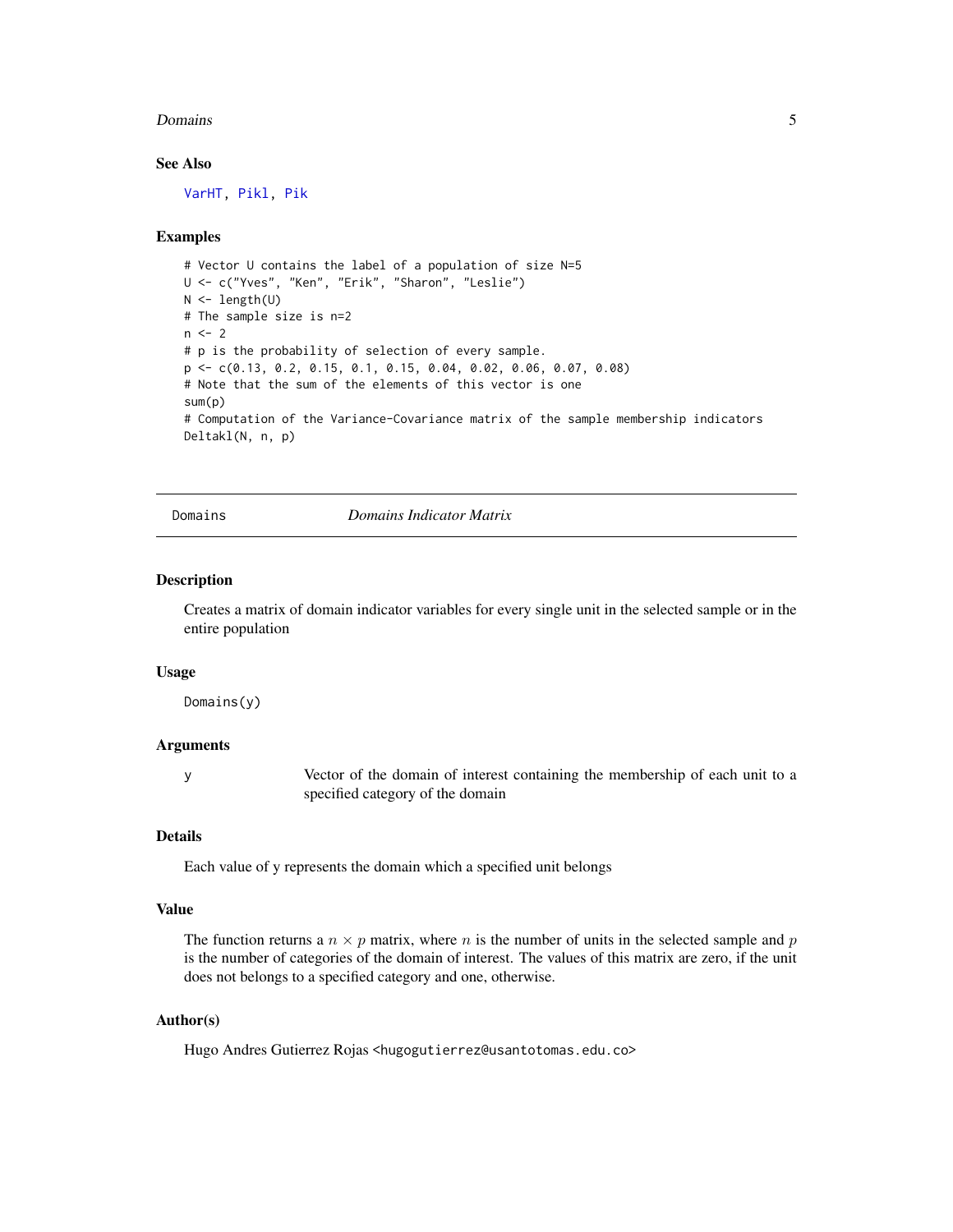#### **References**

Sarndal, C-E. and Swensson, B. and Wretman, J. (1992), Model Assisted Survey Sampling. Springer. Gutierrez, H. A. (2009), Estrategias de muestreo: Diseno de encuestas y estimacion de parametros. Editorial Universidad Santo Tomas.

## **See Also**

E.SI

#### **Examples**

```
###########
## Example 1
############
# This domain contains only two categories: "yes" and "no"
x \leq -a s. factor(c("yes","yes","yes","no","no","no","no","yes","yes"))
Domain(x)############
## Example 2
############
# Uses the Lucy data to draw a random sample of units according
# to a SI design
data(Lucy)
attach(Lucy)
N \leq -\dim(\text{Lucy})[1]n \le -400sam \leq sample(N, n)# The information about the units in the sample is stored in an object called data
data <- Lucy[sam,]
attach(data)
names(data)
# The variable SPAM is a domain of interest
Doma <- Domains(SPAM)
Doma
# HT estimation of the absolute domain size for every category in the domain
# of interest
E.SI(N, n, Doma)############
## Example 3
############
# Following with Example 2...
# The variables of interest are: Income, Employees and Taxes
# This function allows to estimate the population total of this variables for every
# category in the domain of interest SPAM
estima <- data.frame(Income, Employees, Taxes)
SPAM.no <- estima*Doma[,1]
SPAM.yes <- estima*Doma[,2]
E.SI(N, n, SPAM.no)E.SI(N,n,SPAM.yes)
```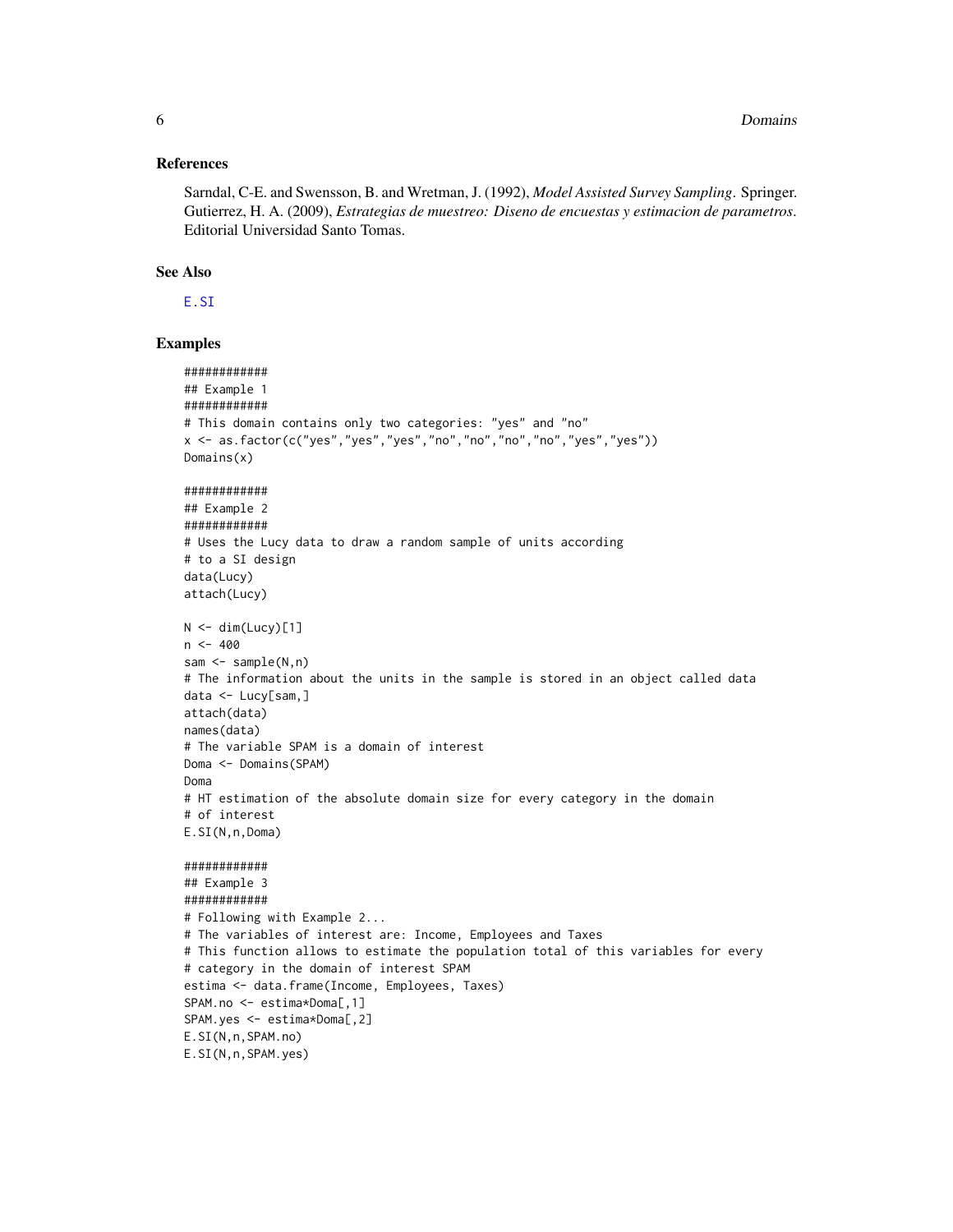<span id="page-6-0"></span>

## Description

Computes the Horvitz-Thompson estimator of the population total according to a 2SI sampling design

#### Usage

E.2SI(NI, nI, Ni, ni, y, PSU)

#### Arguments

| ΝI         | Population size of Primary Sampling Units                                                                                                  |
|------------|--------------------------------------------------------------------------------------------------------------------------------------------|
| nI         | Sample size of Primary Sampling Units                                                                                                      |
| Ni         | Vector of population sizes of Secundary Sampling Units selected in the first<br>draw                                                       |
| ni         | Vector of sample sizes of Secundary Sampling Units                                                                                         |
| У          | Vector, matrix or data frame containig the recollected information of the vari-<br>ables of interest for every unit in the selected sample |
| <b>PSU</b> | Vector identifying the membership to the strata of each unit in the population                                                             |

## Details

Returns the estimation of the population total of every single variable of interest, its estimated standard error and its estimated coefficient of variation

## Value

The function returns a data matrix whose columns correspond to the estimated parameters of the variables of interest

## Author(s)

Hugo Andres Gutierrez Rojas <hugogutierrez@usantotomas.edu.co>

## References

Sarndal, C-E. and Swensson, B. and Wretman, J. (1992), *Model Assisted Survey Sampling*. Springer. Gutierrez, H. A. (2009), *Estrategias de muestreo: Dise?o de encuestas y estimacion de parametros*. Editorial Universidad Santo Tomas.

## See Also

[S.SI](#page-65-1)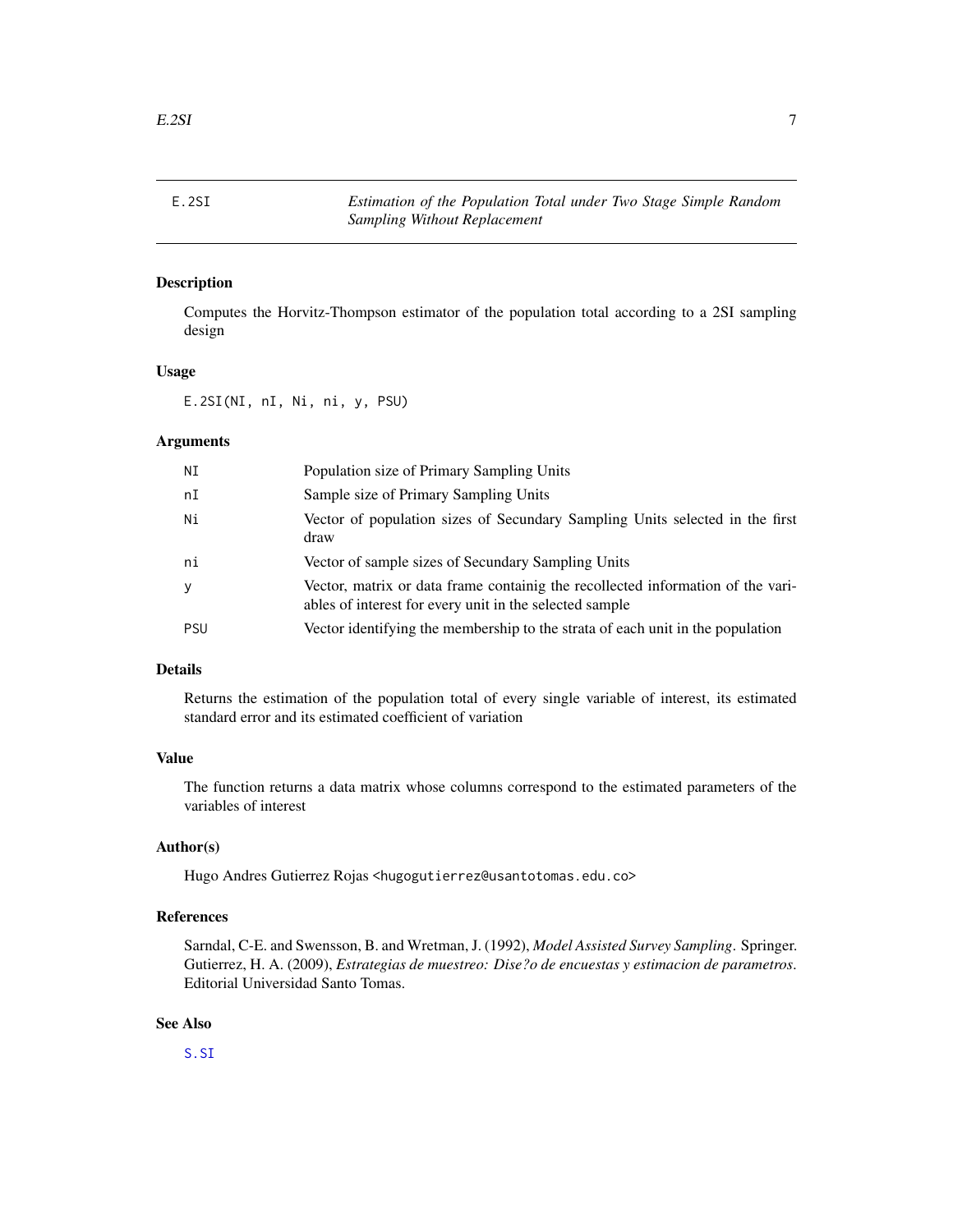#### Examples

```
############
## Example 1
############
# Uses Lucy data to draw a twostage simple random sample
# accordind to a 2SI design. Zone is the clustering variable
data(Lucy)
attach(Lucy)
summary(Zone)
# The population of clusters or Primary Sampling Units
UI<-c("A","B","C","D","E")
NI <- length(UI)
# The sample size is nI=3
nI < -3# Selects the sample of PSUs
samI<-S.SI(NI,nI)
dataI<-UI[samI]
dataI
# The sampling frame of Secondary Sampling Unit is saved in Lucy1 ... Lucy3
Lucy1<-Lucy[which(Zone==dataI[1]),]
Lucy2<-Lucy[which(Zone==dataI[2]),]
Lucy3<-Lucy[which(Zone==dataI[3]),]
# The size of every single PSU
N1<-dim(Lucy1)[1]
N2<-dim(Lucy2)[1]
N3<-dim(Lucy3)[1]
Ni<-c(N1,N2,N3)
# The sample size in every PSI is 135 Secondary Sampling Units
n1 < -135n2<-135
n3<-135
ni<-c(n1,n2,n3)
# Selects a sample of Secondary Sampling Units inside the PSUs
sam1 < - S. SI(N1, n1)
sam2<-S.SI(N2,n2)
sam3<-S.SI(N3,n3)
# The information about each Secondary Sampling Unit in the PSUs
# is saved in data1 ... data3
data1<-Lucy1[sam1,]
data2<-Lucy2[sam2,]
data3<-Lucy3[sam3,]
# The information about each unit in the final selected sample is saved in data
data<-rbind(data1, data2, data3)
attach(data)
# The clustering variable is Zone
Cluster <- as.factor(as.integer(Zone))
# The variables of interest are: Income, Employees and Taxes
# This information is stored in a data frame called estima
estima <- data.frame(Income, Employees, Taxes)
# Estimation of the Population total
E.2SI(NI,nI,Ni,ni,estima,Cluster)
```
8 B. B. 2SI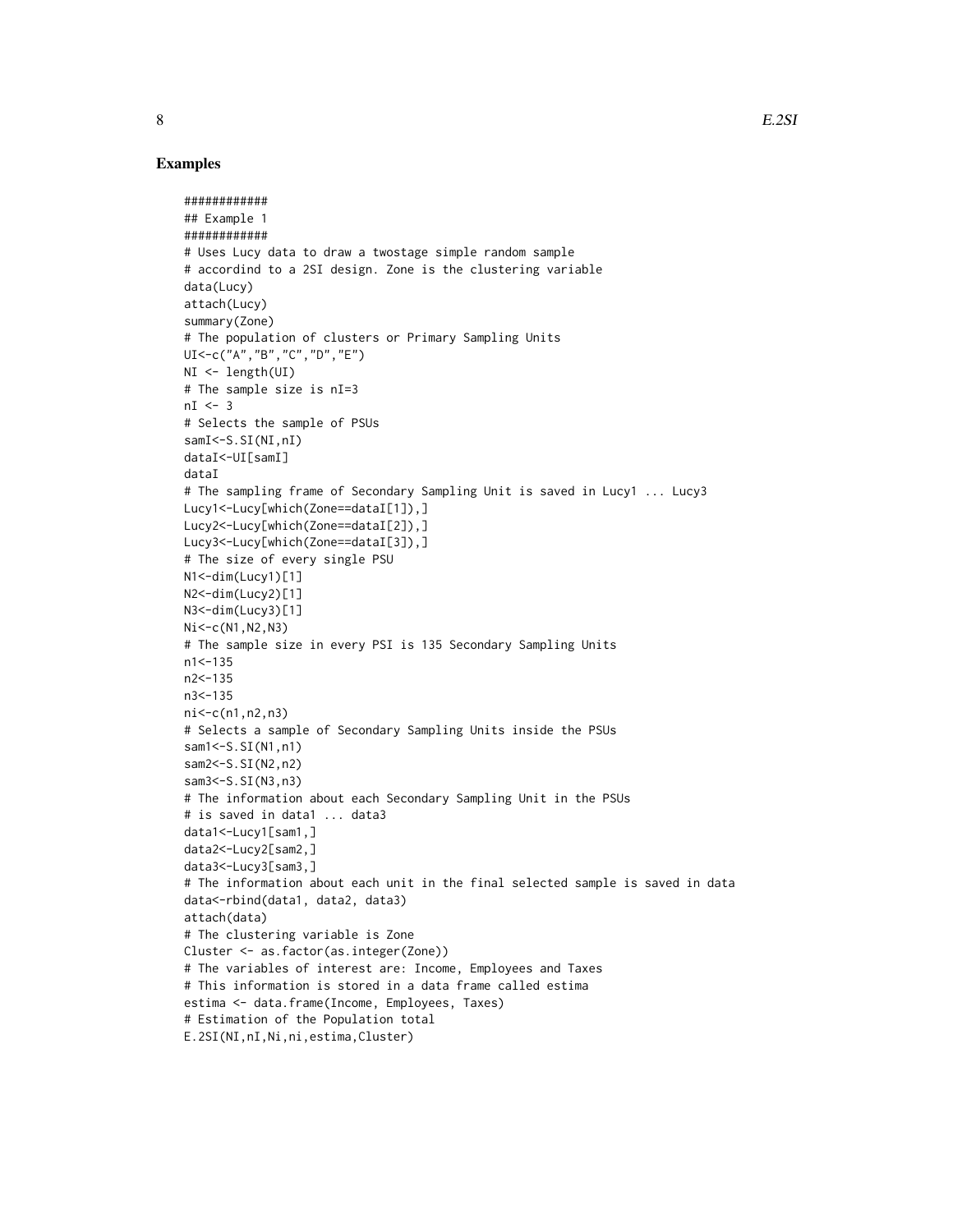#### $E.2SI$  9

```
########################################################
## Example 2 Total Census to the entire population
########################################################
# Uses Lucy data to draw a cluster random sample
# accordind to a SI design ...
# Zone is the clustering variable
data(Lucy)
attach(Lucy)
summary(Zone)
# The population of clusters
UI<-c("A","B","C","D","E")
NI <- length(UI)
# The sample size equals to the population size of PSU
nI < - NI# Selects every single PSU
samI<-S.SI(NI,nI)
dataI<-UI[samI]
dataI
# The sampling frame of Secondary Sampling Unit is saved in Lucy1 ... Lucy5
Lucy1<-Lucy[which(Zone==dataI[1]),]
Lucy2<-Lucy[which(Zone==dataI[2]),]
Lucy3<-Lucy[which(Zone==dataI[3]),]
Lucy4<-Lucy[which(Zone==dataI[4]),]
Lucy5<-Lucy[which(Zone==dataI[5]),]
# The size of every single PSU
N1<-dim(Lucy1)[1]
N2<-dim(Lucy2)[1]
N3<-dim(Lucy3)[1]
N4<-dim(Lucy4)[1]
N5<-dim(Lucy5)[1]
Ni<-c(N1,N2,N3,N4,N5)
# The sample size of Secondary Sampling Units equals to the size of each PSU
n1<-N1
n2<-N2
n3<-N3
n4<-N4
n5<-N5
ni<-c(n1,n2,n3,n4,n5)
# Selects every single Secondary Sampling Unit inside the PSU
sam1 < - S. SI(N1, n1)
sam2<-S.SI(N2,n2)
sam3 < - S. SI(N3, n3)
sam4<-S.SI(N4,n4)
sam5<-S.SI(N5,n5)
# The information about each unit in the cluster is saved in Lucy1 ... Lucy5
data1<-Lucy1[sam1,]
data2<-Lucy2[sam2,]
data3<-Lucy3[sam3,]
data4<-Lucy4[sam4,]
data5<-Lucy5[sam5,]
# The information about each Secondary Sampling Unit
# in the sample (census) is saved in data
```

```
data<-rbind(data1, data2, data3, data4, data5)
```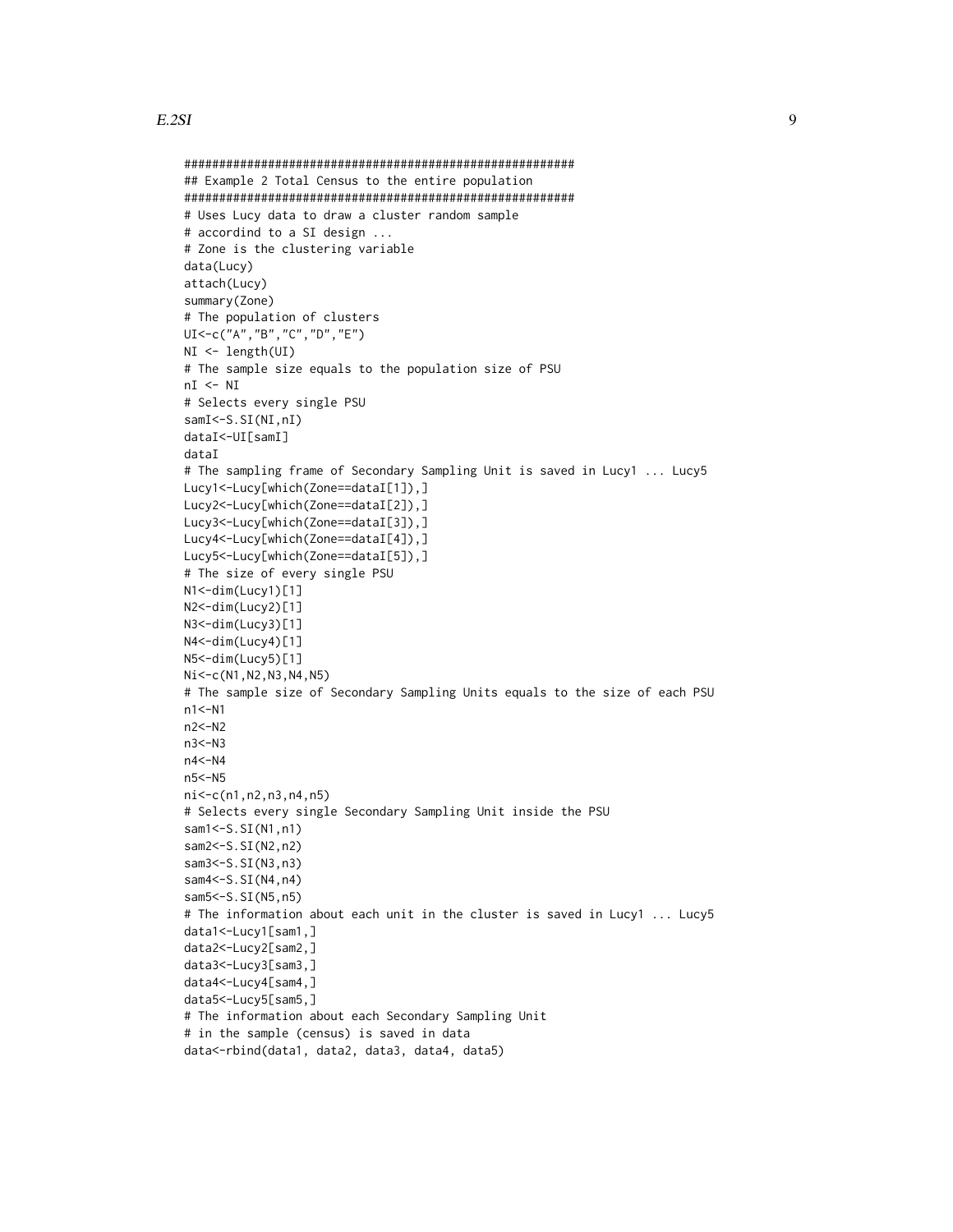```
attach(data)
# The clustering variable is Zone
Cluster <- as.factor(as.integer(Zone))
# The variables of interest are: Income, Employees and Taxes
# This information is stored in a data frame called estima
estima <- data.frame(Income, Employees, Taxes)
# Estimation of the Population total
E.2SI(NI,nI,Ni,ni,estima,Cluster)
# Sampling error is null
```
E.BE *Estimation of the Population Total under Bernoulli Sampling Without Replacement*

#### Description

Computes the Horvitz-Thompson estimator of the population total according to a BE sampling design

## Usage

E.BE(y, prob)

#### **Arguments**

|      | Vector, matrix or data frame containing the recollected information of the vari-<br>ables of interest for every unit in the selected sample |
|------|---------------------------------------------------------------------------------------------------------------------------------------------|
| prob | Inclusion probability for each unit in the population                                                                                       |

## Details

Returns the estimation of the population total of every single variable of interest, its estimated standard error and its estimated coefficient of variation under an BE sampling design

#### Value

The function returns a data matrix whose columns correspond to the estimated parameters of the variables of interest

## Author(s)

Hugo Andres Gutierrez Rojas <hugogutierrez@usantotomas.edu.co>

## References

Sarndal, C-E. and Swensson, B. and Wretman, J. (1992), *Model Assisted Survey Sampling*. Springer. Gutierrez, H. A. (2009), *Estrategias de muestreo: Diseno de encuestas y estimacion de parametros*. Editorial Universidad Santo Tomas.

<span id="page-9-0"></span>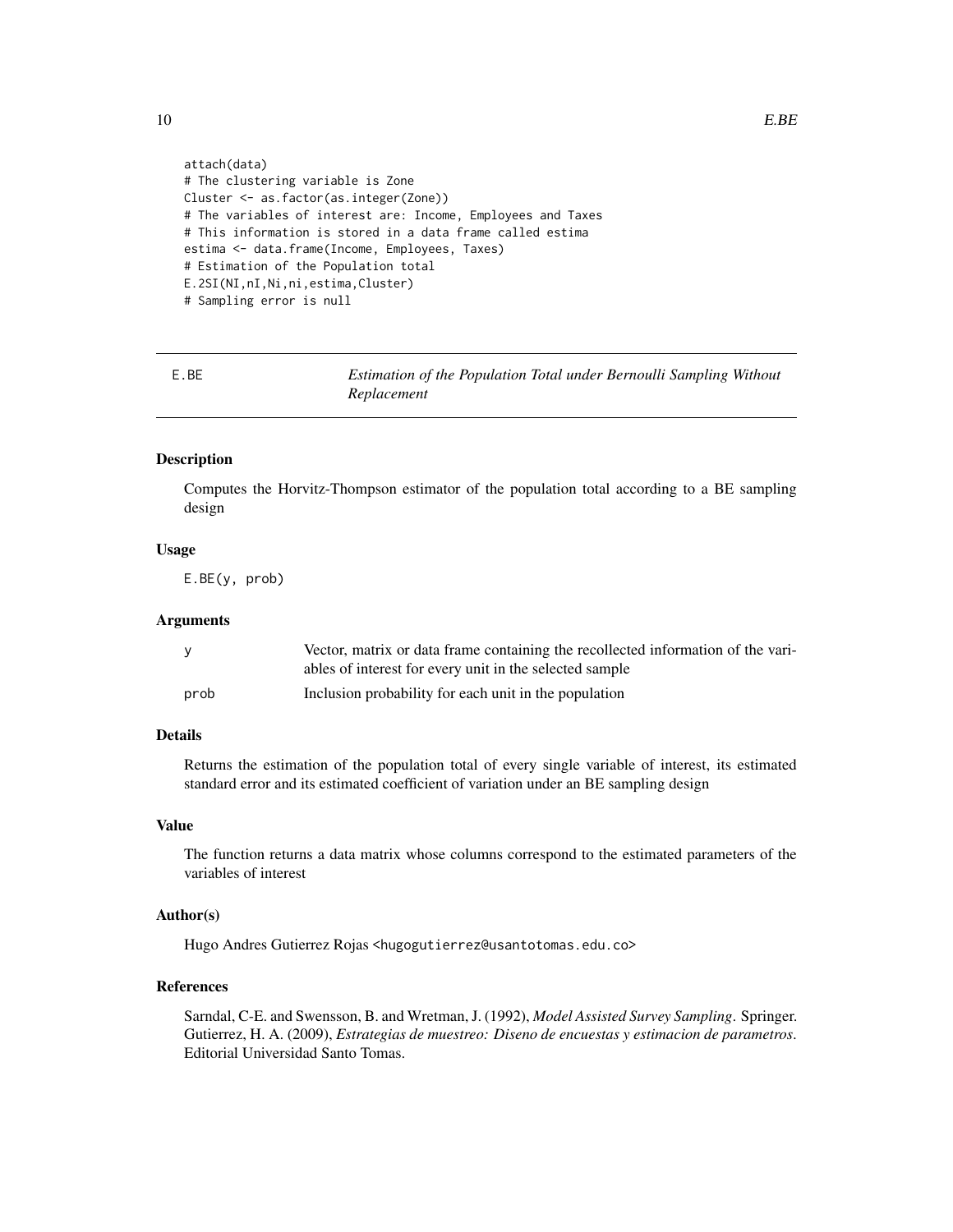#### <span id="page-10-0"></span>E.Beta 11

## See Also

[S.BE](#page-59-1)

## Examples

```
# Uses the Lucy data to draw a Bernoulli sample
data(Lucy)
attach(Lucy)
N < - dim(Lucy)[1]
n=400
prob=n/N
sam <- S.BE(N,prob)
# The information about the units in the sample is stored in an object called data
data <- Lucy[sam,]
attach(data)
names(data)
# The variables of interest are: Income, Employees and Taxes
# This information is stored in a data frame called estima
estima <- data.frame(Income, Employees, Taxes)
E.BE(estima,prob)
```
<span id="page-10-1"></span>

| E.Beta | Estimation of the population regression coefficients under SI designs |  |  |  |
|--------|-----------------------------------------------------------------------|--|--|--|
|        |                                                                       |  |  |  |

## Description

Computes the estimation of regression coefficients using the principles of the Horvitz-Thompson estimator

## Usage

E.Beta(N, n, y, x, ck=1, b0=FALSE)

## Arguments

| N            | The population size.                                                                                                                        |
|--------------|---------------------------------------------------------------------------------------------------------------------------------------------|
| n            | The sample size                                                                                                                             |
| y            | Vector, matrix or data frame containing the recollected information of the vari-<br>ables of interest for every unit in the selected sample |
| $\mathsf{x}$ | Vector, matrix or data frame containing the recollected auxiliary information for<br>every unit in the selected sample                      |
| ck           | By default equals to one. It is a vector of weights induced by the structure of<br>variance of the supposed model                           |
| b0           | By default FALSE. The intercept of the regression model                                                                                     |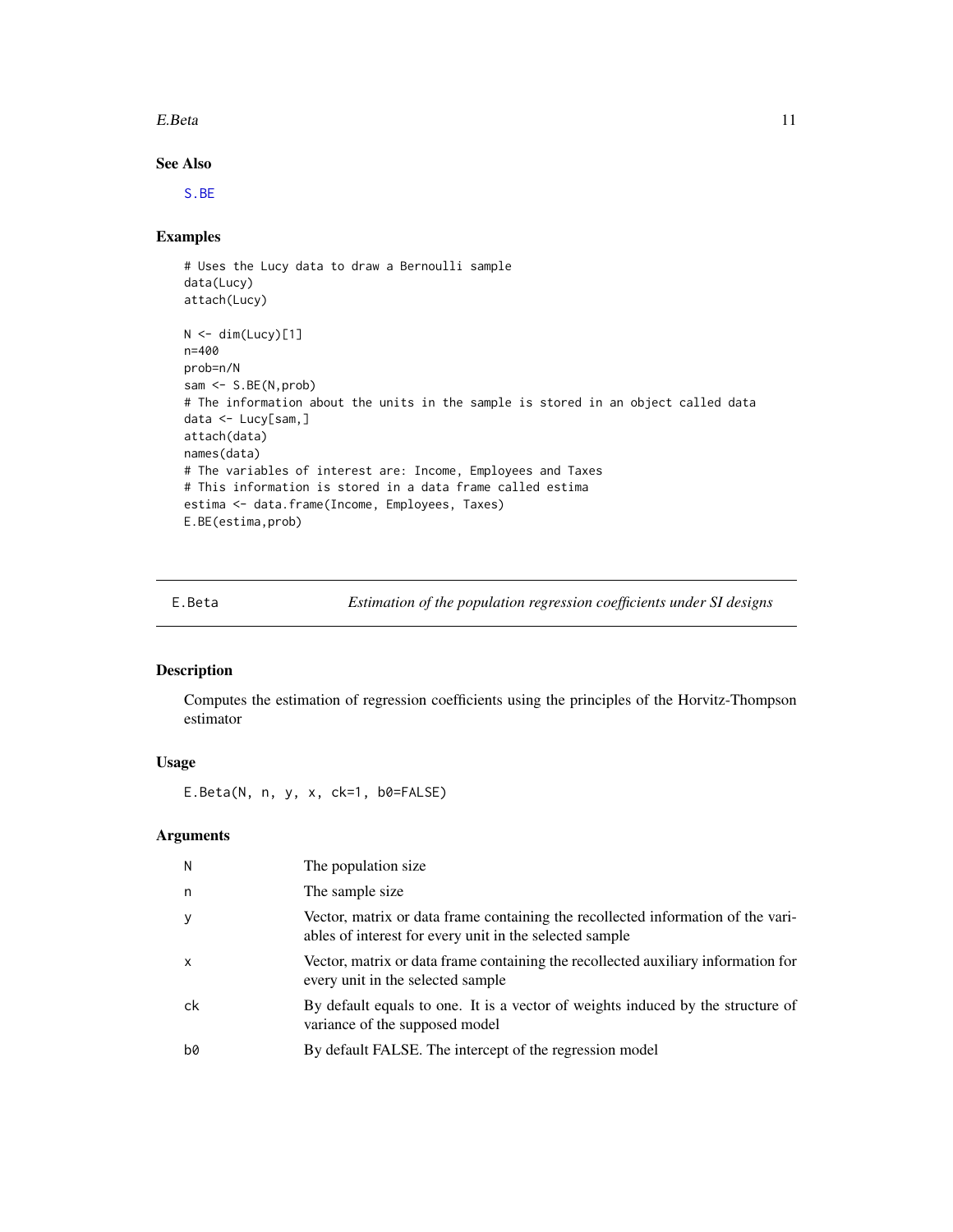## **Details**

Returns the estimation of the population regression coefficients in a supposed linear model, its estimated variance and its estimated coefficient of variation under an SI sampling design

#### **Value**

The function returns a vector whose entries correspond to the estimated parameters of the regression coefficients

#### Author(s)

Hugo Andres Gutierrez Rojas <hugogutierrez@usantotomas.edu.co>

#### **References**

Sarndal, C-E. and Swensson, B. and Wretman, J. (1992), Model Assisted Survey Sampling. Springer. Gutierrez, H. A. (2009), Estrategias de muestreo: Diseno de encuestas y estimacion de parametros. **Editorial Universidad Santo Tomas.** 

#### **See Also**

GREG.SI

## **Examples**

```
## Example 1: Linear models involving continuous auxiliary information
```

```
# Draws a simple random sample without replacement
data(Lucy)
attach(Lucy)
```

```
N \leq dim(Lucy)[1]n < -400sam \leq S.SI(N, n)
# The information about the units in the sample
# is stored in an object called data
data < - Lucy[sam,]
attach(data)
names(data)
```

```
########### common mean model
```

```
estima<-data.frame(Income, Employees, Taxes)
x \leq -rep(1, n)E.Beta(N, n, estima, x, ck=1, b0=FALSE)
```
############ common ratio model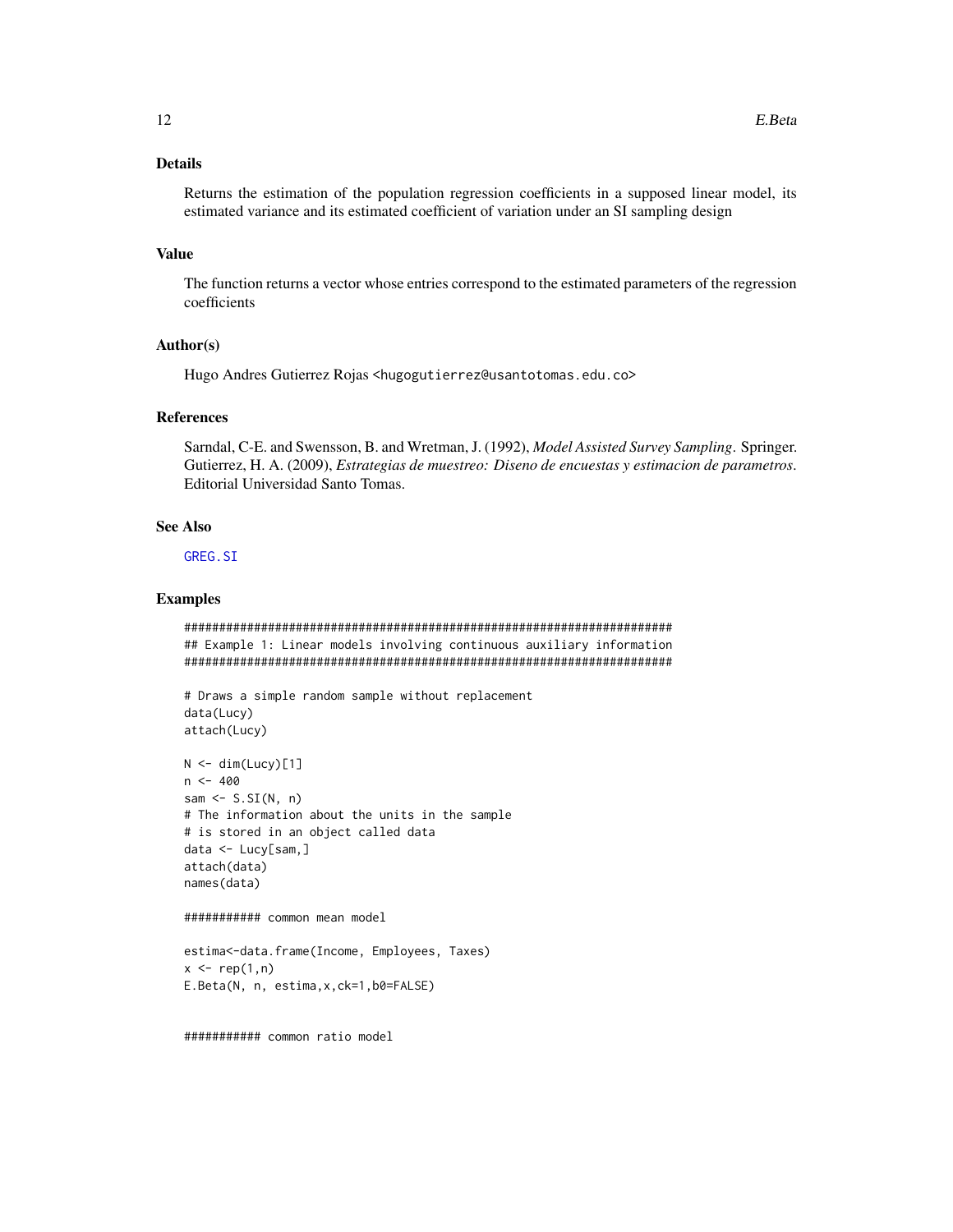## E.Beta

```
estima<-data.frame(Income)
x <- data.frame(Employees)
E.Beta(N, n, estima, x, ck=x, b0=FALSE)
########### Simple regression model without intercept
estima<-data.frame(Income, Employees)
x <- data.frame(Taxes)
E.Beta(N, n, estima, x, ck=1, b0=FALSE)
########### Multiple regression model without intercept
estima<-data.frame(Income)
x <- data.frame(Employees, Taxes)
E.Beta(N, n, estima, x, ck=1, b0=FALSE)
########### Simple regression model with intercept
estima<-data.frame(Income, Employees)
x <- data.frame(Taxes)
E.Beta(N, n, estima, x, ck=1, b0=TRUE)
########### Multiple regression model with intercept
estima<-data.frame(Income)
x <- data.frame(Employees, Taxes)
E.Beta(N, n, estima, x, ck=1, b0=TRUE)
## Example 2: Linear models with discrete auxiliary information
# Draws a simple random sample without replacement
data(Lucy)
attach(Lucy)
N \leq dim(Lucy)[1]n < -400sam \leq S.SI(N, n)# The information about the sample units is stored in an object called data
data < - Lucy[sam,]
attach(data)
names(data)
# The auxiliary information
Doma<-Domains(Level)
############ Poststratified common mean model
estima<-data.frame(Income, Employees, Taxes)
E.Beta(N, n, estima, Doma, ck=1, b0=FALSE)
########### Poststratified common ratio model
```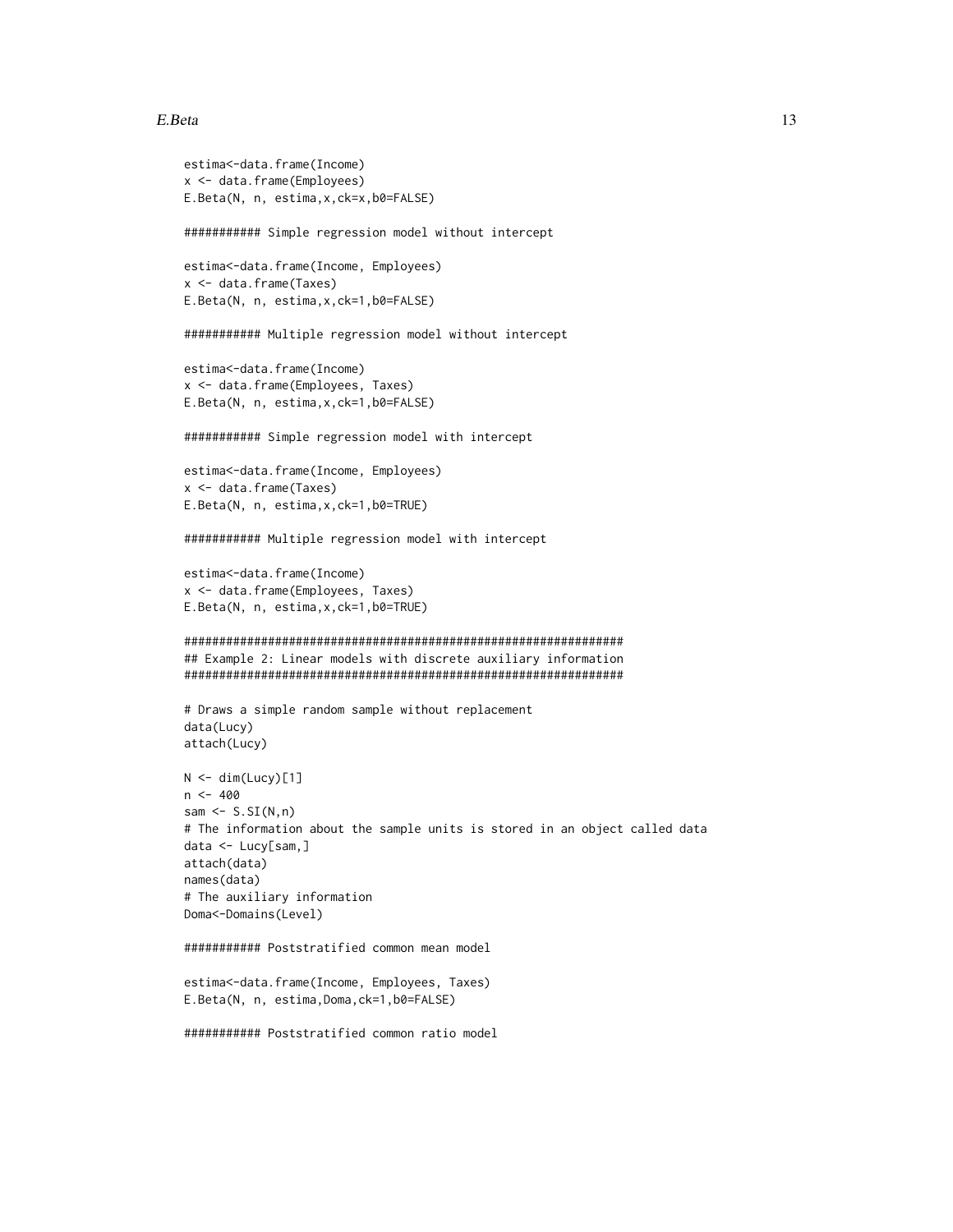```
estima<-data.frame(Income, Employees)
x<-Doma*Taxes
E.Beta(N, n, estima,x,ck=1,b0=FALSE)
```
E.piPS *Estimation of the Population Total under Probability Proportional to Size Sampling Without Replacement*

#### Description

Computes the Horvitz-Thompson estimator of the population total according to a  $\pi$ PS sampling design

## Usage

E.piPS(y, Pik)

#### Arguments

|     | Vector, matrix or data frame containing the recollected information of the vari-<br>ables of interest for every unit in the selected sample |
|-----|---------------------------------------------------------------------------------------------------------------------------------------------|
| Pik | Vector of inclusion probabilities for each unit in the selected sample                                                                      |

## Details

Returns the estimation of the population total of every single variable of interest, its estimated variance and its estimated coefficient of variation under a  $\pi$ PPS sampling design. This function uses the results of approximate expressions for the estimated variance of the Horvitz-Thompson estimator

### Value

The function returns a data matrix whose columns correspond to the estimated parameters of the variables of interest

#### Author(s)

Hugo Andres Gutierrez Rojas <hugogutierrez@usantotomas.edu.co>

#### References

Matei, A. and Tille, Y. (2005), Evaluation of Variance Approximations and Estimators in Maximun Entropy Sampling with Unequal Probability and Fixed Sample Design. *Journal of Official Statistics*. Vol 21, 4, 543-570.

Sarndal, C-E. and Swensson, B. and Wretman, J. (1992), *Model Assisted Survey Sampling*. Springer. Gutierrez, H. A. (2009), *Estrategias de muestreo: Diseno de encuestas y estimacion de parametros*. Editorial Universidad Santo Tomas.

<span id="page-13-0"></span>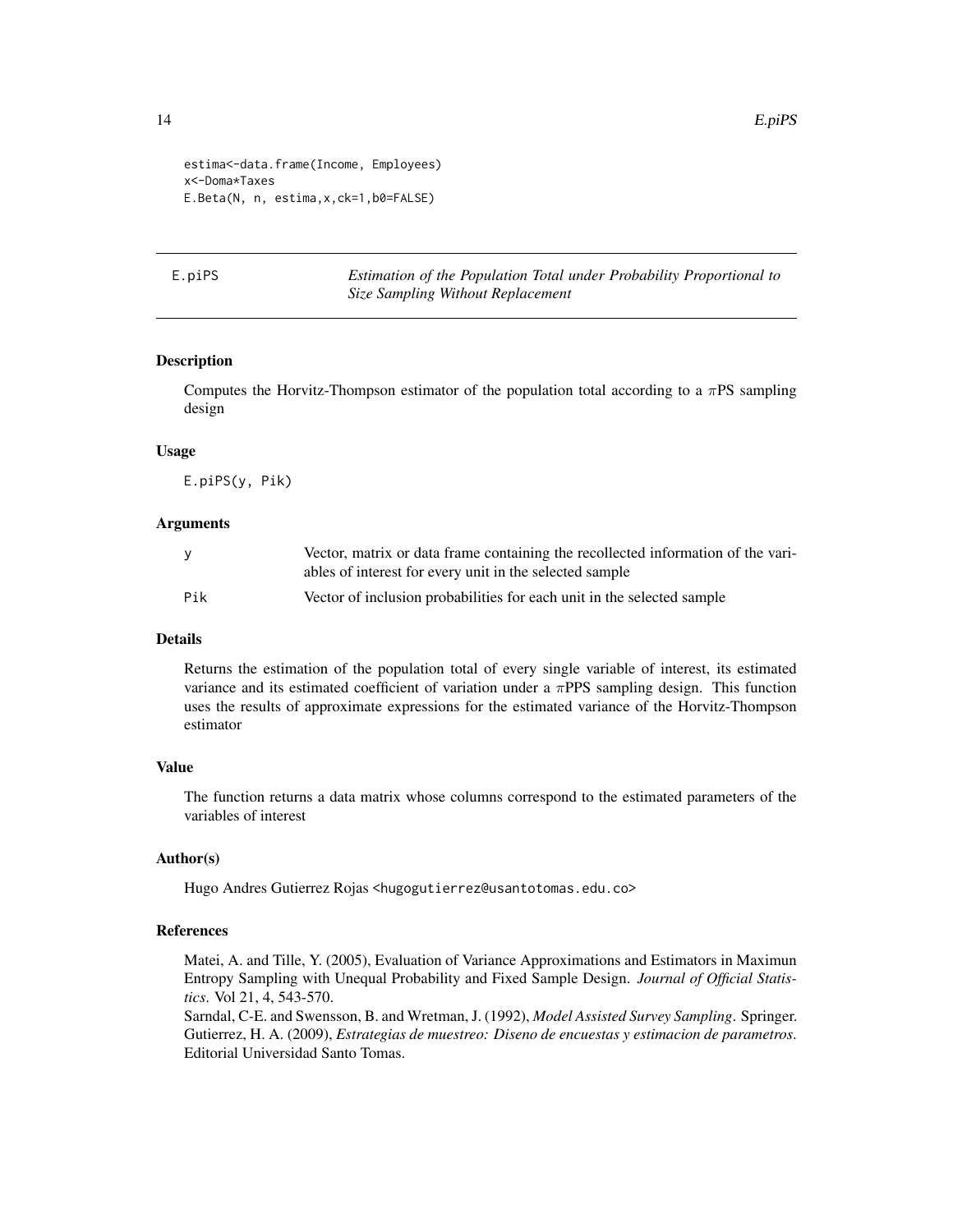#### <span id="page-14-0"></span> $E.PO$  15

## See Also

[S.piPS](#page-61-1)

## Examples

```
# Uses the Lucy data to draw a sample according to a piPS
# without replacement design
data(Lucy)
attach(Lucy)
# The inclusion probability of each unit is proportional to the variable Income
# The selected sample of size n=400
n < -400res <- S.piPS(n, Income)
sam \leq res[,1]
# The information about the units in the sample is stored in an object called data
data <- Lucy[sam,]
attach(data)
names(data)
# Pik.s is the inclusion probability of every single unit in the selected sample
Pik.s \leftarrow res[, 2]# The variables of interest are: Income, Employees and Taxes
# This information is stored in a data frame called estima
estima <- data.frame(Income, Employees, Taxes)
E.piPS(estima,Pik.s)
# Same results than HT function
HT(estima, Pik.s)
```
E.PO *Estimation of the Population Total under Poisson Sampling Without Replacement*

## Description

Computes the Horvitz-Thompson estimator of the population total according to a PO sampling design

#### Usage

E.PO(y, Pik)

#### Arguments

| <b>V</b> | Vector, matrix or data frame containing the recollected information of the vari-<br>ables of interest for every unit in the selected sample |
|----------|---------------------------------------------------------------------------------------------------------------------------------------------|
| Pik      | Vector of inclusion probabilities for each unit in the selected sample                                                                      |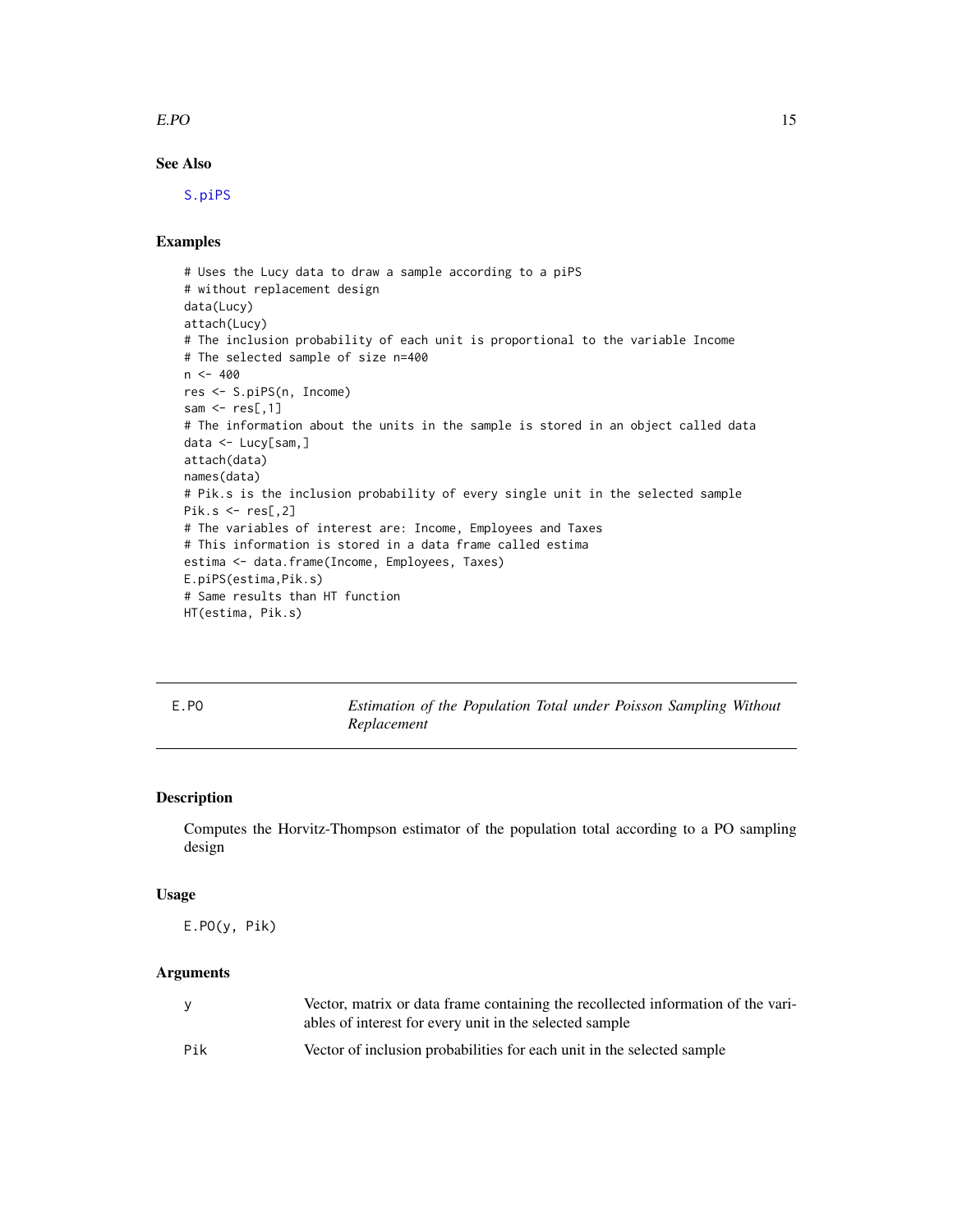## Details

Returns the estimation of the population total of every single variable of interest, its estimated standard error and its estimated coefficient of variation under a PO sampling design

## Value

The function returns a data matrix whose columns correspond to the estimated parameters of the variables of interest

## Author(s)

Hugo Andres Gutierrez Rojas <hugogutierrez@usantotomas.edu.co>

#### References

Sarndal, C-E. and Swensson, B. and Wretman, J. (1992), *Model Assisted Survey Sampling*. Springer. Gutierrez, H. A. (2009), *Estrategias de muestreo: Diseno de encuestas y estimacion de parametros*. Editorial Universidad Santo Tomas.

## See Also

#### [S.PO](#page-62-1)

#### Examples

```
# Uses the Lucy data to draw a Poisson sample
data(Lucy)
attach(Lucy)
N < - dim(Lucy)[1]
# The population size is 2396. The expected sample size is 400
# The inclusion probability is proportional to the variable Income
n < -400Pik<-n*Income/sum(Income)
# The selected sample
sam <- S.PO(N,Pik)
# The information about the units in the sample is stored in an object called data
data <- Lucy[sam,]
attach(data)
names(data)
# The inclusion probabilities of each unit in the selected smaple
inclusion <- Pik[sam]
# The variables of interest are: Income, Employees and Taxes
# This information is stored in a data frame called estima
estima <- data.frame(Income, Employees, Taxes)
E.PO(estima,inclusion)
```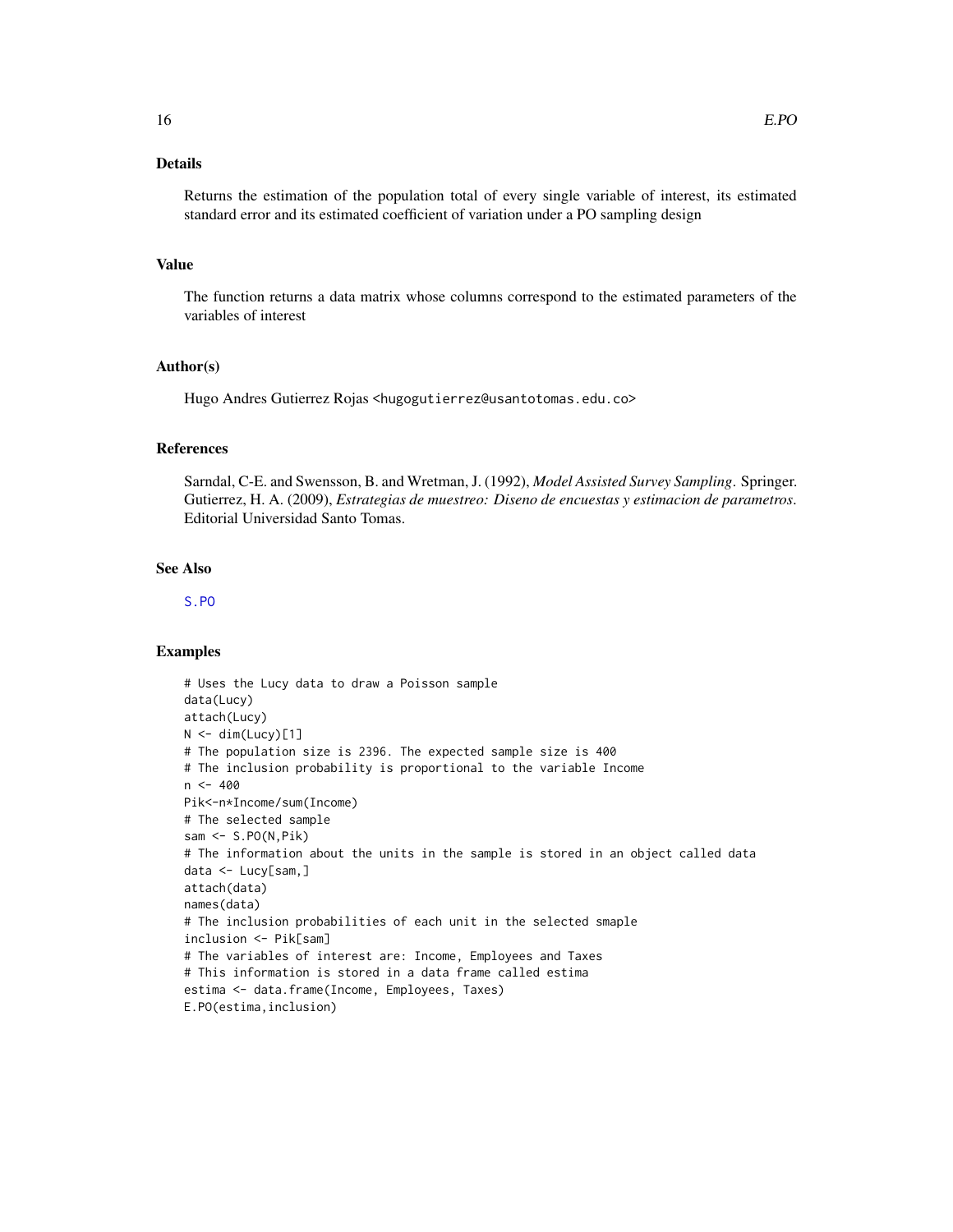<span id="page-16-0"></span>E.PPS *Estimation of the Population Total under Probability Proportional to Size Sampling With Replacement*

## Description

Computes the Hansen-Hurwitz estimator of the population total according to a probability proportional to size sampling with replacement design

#### Usage

E.PPS(y, pk)

#### Arguments

|    | Vector, matrix or data frame containing the recollected information of the vari-<br>ables of interest for every unit in the selected sample |
|----|---------------------------------------------------------------------------------------------------------------------------------------------|
| pk | A vector containing selection probabilities for each unit in the sample                                                                     |

## Details

Returns the estimation of the population total of every single variable of interest, its estimated standard error and its estimated coefficient of variation estimated under a probability proportional to size sampling with replacement design

#### Value

The function returns a data matrix whose columns correspond to the estimated parameters of the variables of interest

## Author(s)

Hugo Andres Gutierrez Rojas <hugogutierrez@usantotomas.edu.co>

## References

Sarndal, C-E. and Swensson, B. and Wretman, J. (1992), *Model Assisted Survey Sampling*. Springer. Gutierrez, H. A. (2009), *Estrategias de muestreo: Diseno de encuestas y estimacion de parametros*. Editorial Universidad Santo Tomas.

## See Also

[S.PPS,](#page-64-1) [HH](#page-33-1)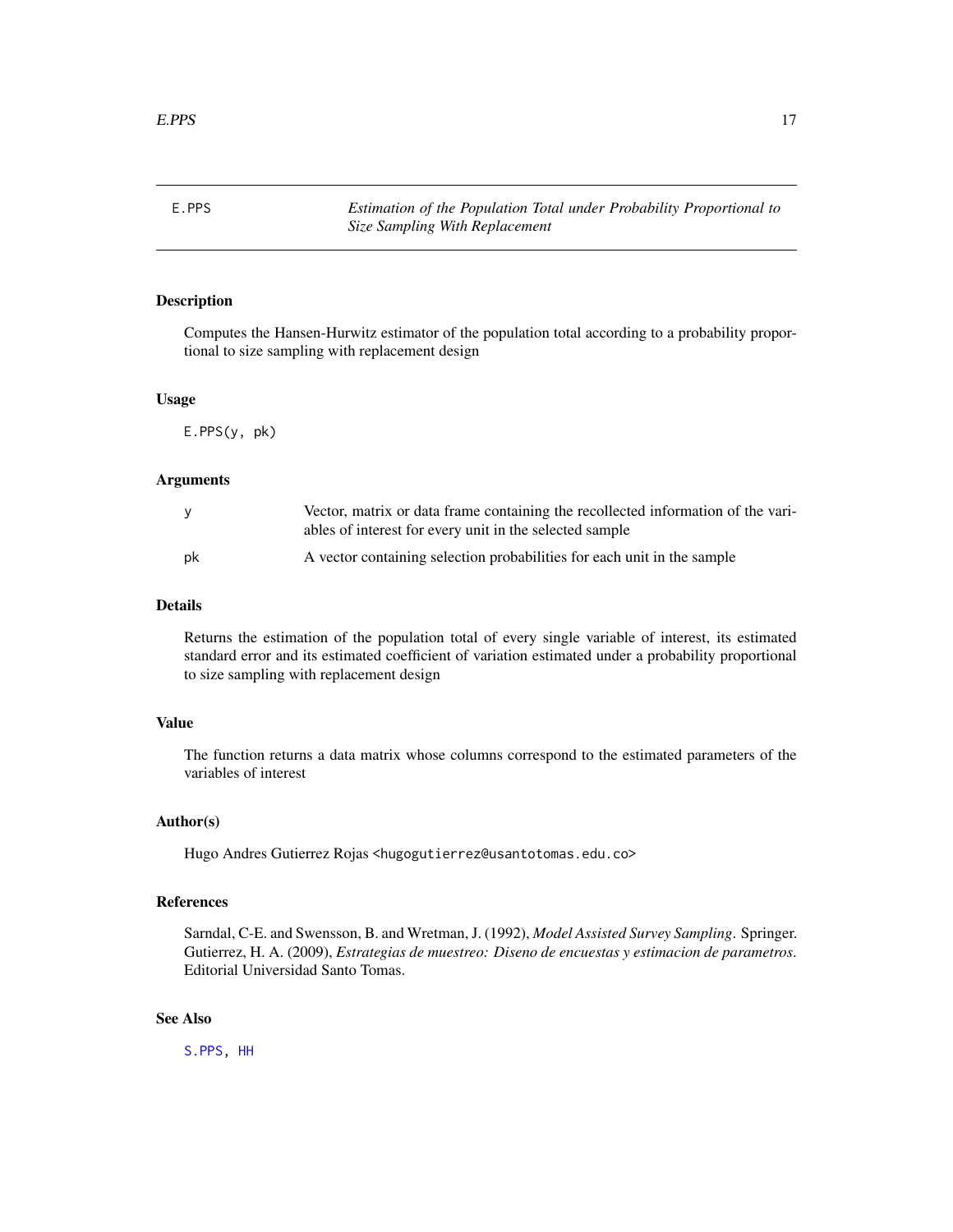## Examples

```
# Uses the Lucy data to draw a random sample according to a
# PPS with replacement design
data(Lucy)
attach(Lucy)
# The selection probability of each unit is proportional to the variable Income
m < -400res <- S.PPS(m,Income)
# The selected sample
sam \leq res[,1]
# The information about the units in the sample is stored in an object called data
data <- Lucy[sam,]
attach(data)
names(data)
# pk.s is the selection probability of each unit in the selected sample
pk.s < - res[, 2]# The variables of interest are: Income, Employees and Taxes
# This information is stored in a data frame called estima
estima <- data.frame(Income, Employees, Taxes)
E.PPS(estima,pk.s)
```
E.Quantile *Estimation of a Population quantile*

#### Description

Computes the estimation of a population quantile using the principles of the Horvitz-Thompson estimator

#### Usage

E.Quantile(y, Qn, Pik)

## **Arguments**

| <b>V</b> | Vector, matrix or data frame containing the recollected information of the vari-<br>ables of interest for every unit in the selected sample                    |
|----------|----------------------------------------------------------------------------------------------------------------------------------------------------------------|
| - On     | Quantile of interest                                                                                                                                           |
| Pik      | A vector containing inclusion probabilities for each unit in the sample. If miss-<br>ing, the function will assign the same weights to each unit in the sample |

## Details

Returns the estimation of the population quantile of every single variable of interest

#### Value

The function returns a vector whose entries correspond to the estimated quantiles of the variables of interest

<span id="page-17-0"></span>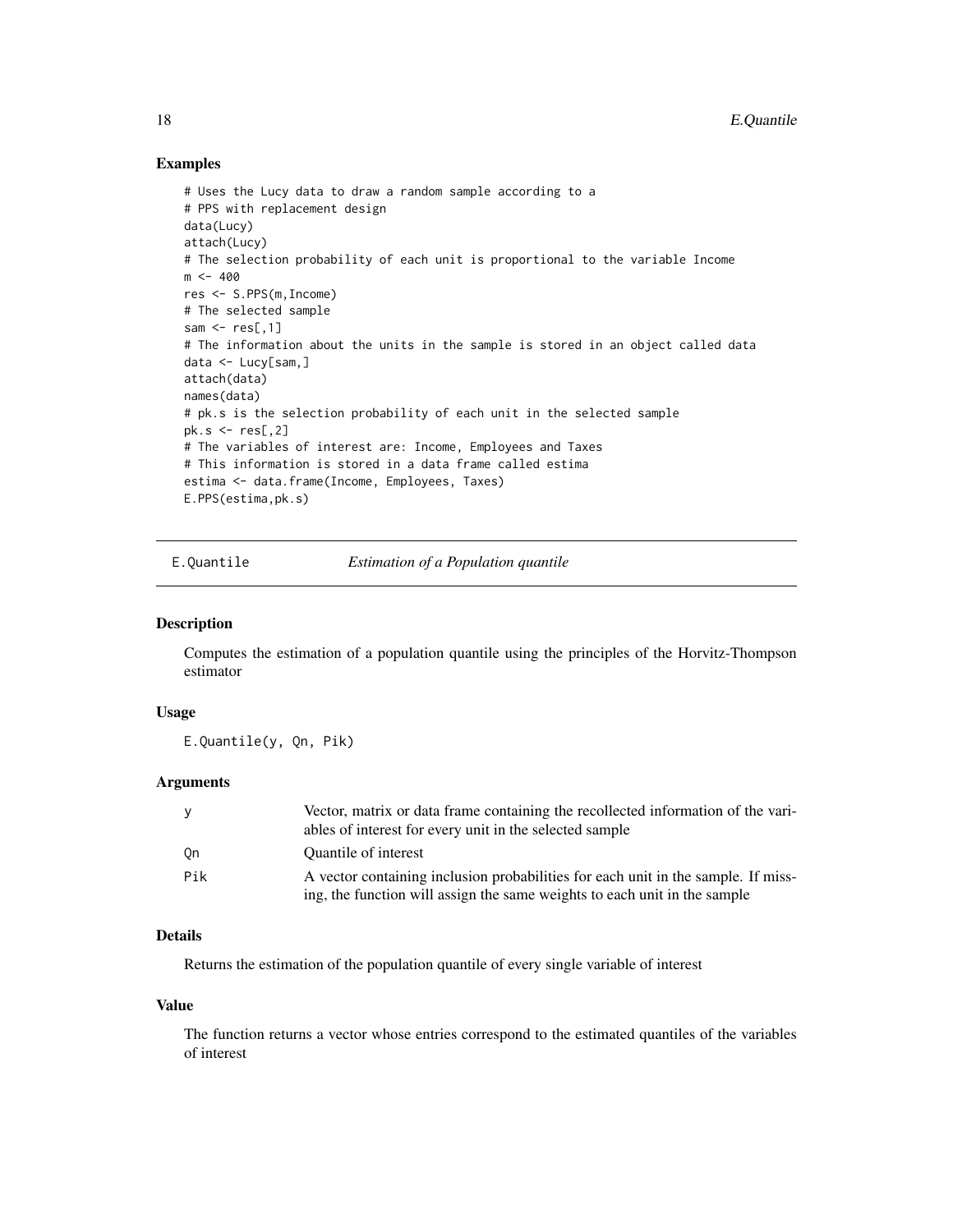#### E.Quantile 19

#### Author(s)

Hugo Andres Gutierrez Rojas <hugogutierrez@usantotomas.edu.co>

#### References

Sarndal, C-E. and Swensson, B. and Wretman, J. (1992), *Model Assisted Survey Sampling*. Springer. Gutierrez, H. A. (2009), *Estrategias de muestreo: Diseno de encuestas y estimacion de parametros*. Editorial Universidad Santo Tomas.

## See Also

[HT](#page-36-1)

## Examples

```
############
## Example 1
############
# Vector U contains the label of a population of size N=5
U <- c("Yves", "Ken", "Erik", "Sharon", "Leslie")
# Vectors y and x give the values of the variables of interest
y<-c(32, 34, 46, 89, 35)
x<-c(52, 60, 75, 100, 50)
z<-cbind(y,x)
# Inclusion probabilities for a design of size n=2
Pik<-c(0.58, 0.34, 0.48, 0.33, 0.27)
# Estimation of the sample median
E.Quantile(y, 0.5)
# Estimation of the sample Q1
E.Quantile(x, 0.25)
# Estimation of the sample Q3
E.Quantile(z, 0.75)
# Estimation of the sample median
E.Quantile(z, 0.5, Pik)
############
## Example 2
############
# Uses the Lucy data to draw a PPS sample with replacement
data(Lucy)
attach(Lucy)
# The selection probability of each unit is proportional to the variable Income
# The sample size is m=400
m=400
res <- S.PPS(m,Income)
# The selected sample
sam \leq res[,1]
# The information about the units in the sample is stored in an object called data
data <- Lucy[sam,]
attach(data)
```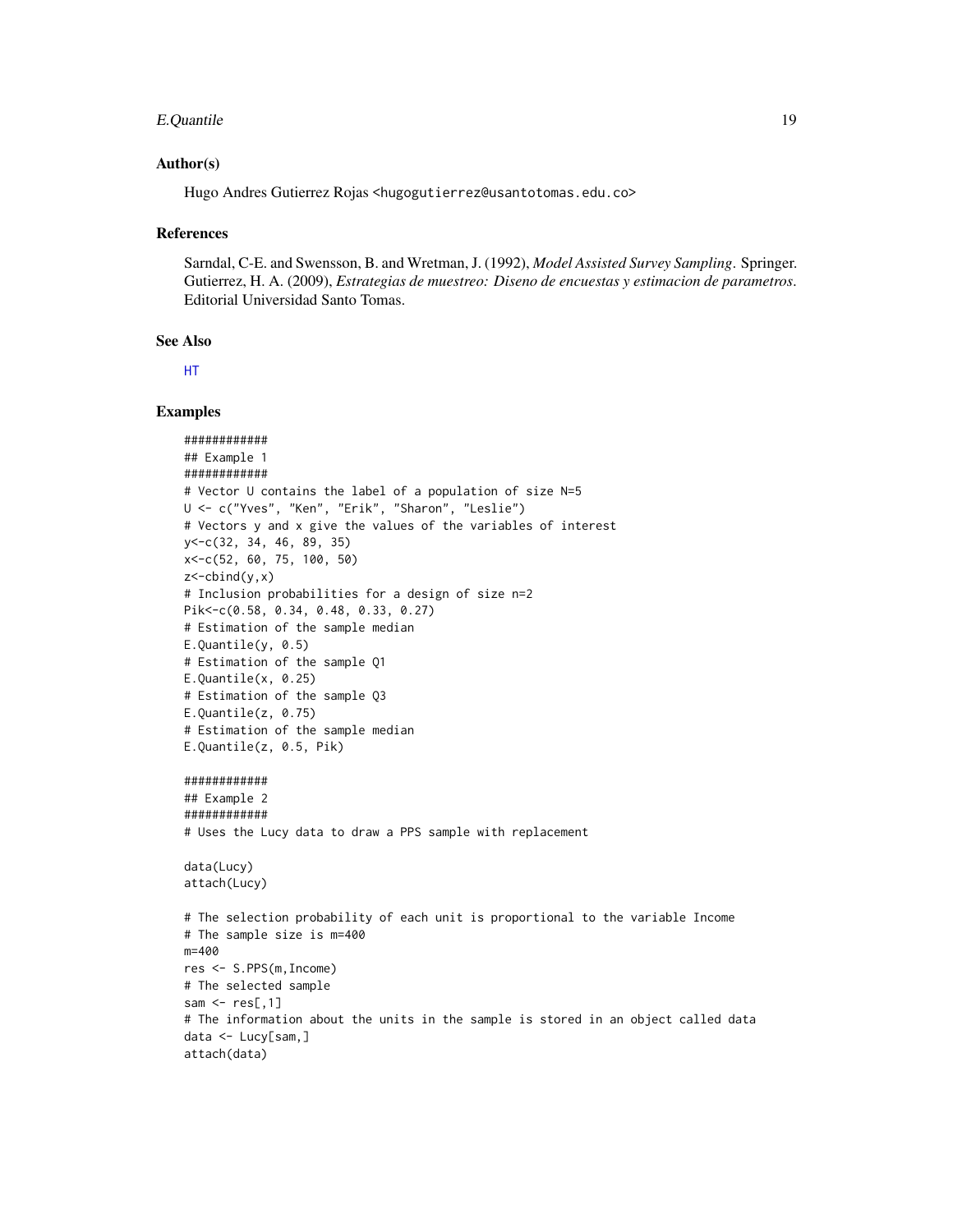```
# The vector of selection probabilities of units in the sample
pk.s < - res[, 2]# The vector of inclusion probabilities of units in the sample
Pik.s<-1-(1-pk.s)^m
# The information about the sample units is stored in an object called data
data <- Lucy[sam,]
attach(data)
names(data)
# The variables of interest are: Income, Employees and Taxes
# This information is stored in a data frame called estima
estima <- data.frame(Income, Employees, Taxes)
# Estimation of sample median
E.Quantile(estima,0.5,Pik.s)
```
<span id="page-19-1"></span>

| E.SI | Estimation of the Population Total under Simple Random Sampling |  |  |
|------|-----------------------------------------------------------------|--|--|
|      | Without Replacement                                             |  |  |

## Description

Computes the Horvitz-Thompson estimator of the population total according to an SI sampling design

#### Usage

 $E.SI(N, n, y)$ 

#### Arguments

|   | Population size                                                                                                                             |
|---|---------------------------------------------------------------------------------------------------------------------------------------------|
| n | Sample size                                                                                                                                 |
|   | Vector, matrix or data frame containing the recollected information of the vari-<br>ables of interest for every unit in the selected sample |

## Details

Returns the estimation of the population total of every single variable of interest, its estimated standard error and its estimated coefficient of variation under an SI sampling design

## Value

The function returns a data matrix whose columns correspond to the estimated parameters of the variables of interest

## Author(s)

Hugo Andres Gutierrez Rojas <hugogutierrez@usantotomas.edu.co>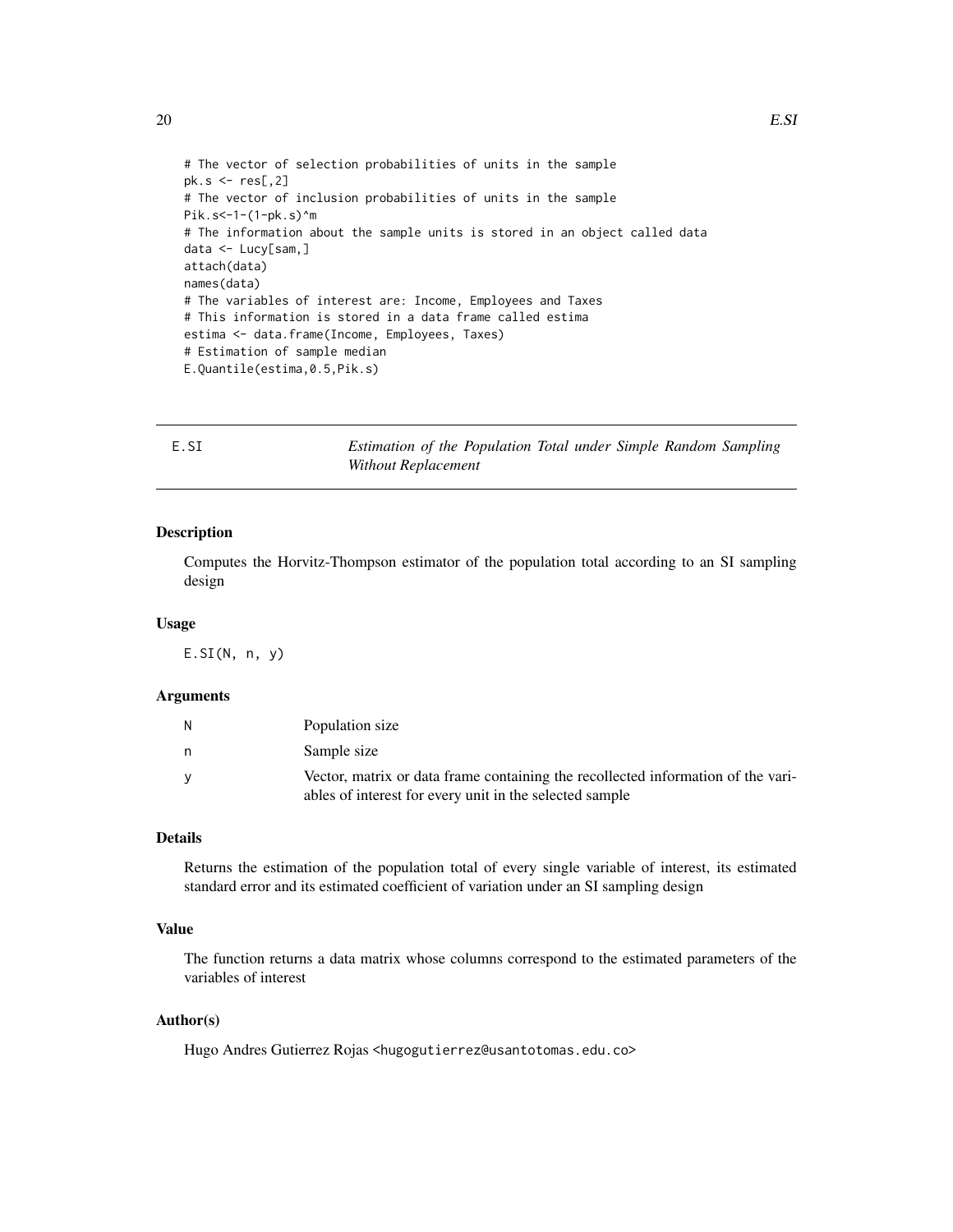## $E.SI$

## **References**

Sarndal, C-E. and Swensson, B. and Wretman, J. (1992), Model Assisted Survey Sampling. Springer. Gutierrez, H. A. (2009), Estrategias de muestreo: Diseno de encuestas y estimacion de parametros. Editorial Universidad Santo Tomas.

## **See Also**

S.SI

#### **Examples**

```
############
## Example 1
############
# Uses the Lucy data to draw a random sample of units according to a SI design
data(Lucy)
attach(Lucy)
N \leq -dim(Lucy)[1]n < -400sam \leq S.SI(N, n)# The information about the units in the sample is stored in an object called data
data < - Lucy[sam,]
attach(data)
names(data)
# The variables of interest are: Income, Employees and Taxes
# This information is stored in a data frame called estima
estima <- data.frame(Income, Employees, Taxes)
E.SI(N,n,estima)############
## Example 2
############
# Following with Example 1. The variable SPAM is a domain of interest
Doma <- Domains(SPAM)
# This function allows to estimate the size of each domain in SPAM
estima <- data.frame(Doma)
E.SI(N, n, Doma)
###########
## Example 3
############
# Following with Example 1. The variable SPAM is a domain of interest
Doma <- Domains(SPAM)
# This function allows to estimate the parameters of the variables of interest
# for every category in the domain SPAM
estima <- data.frame(Income, Employees, Taxes)
SPAM.no <- cbind(Doma[,1], estima*Doma[,1])
SPAM.yes <- cbind(Doma[,1], estima*Doma[,2])
# Before running the following lines, notice that:
# The first column always indicates the population size
# The second column is an estimate of the size of the category in the domain SPAM
```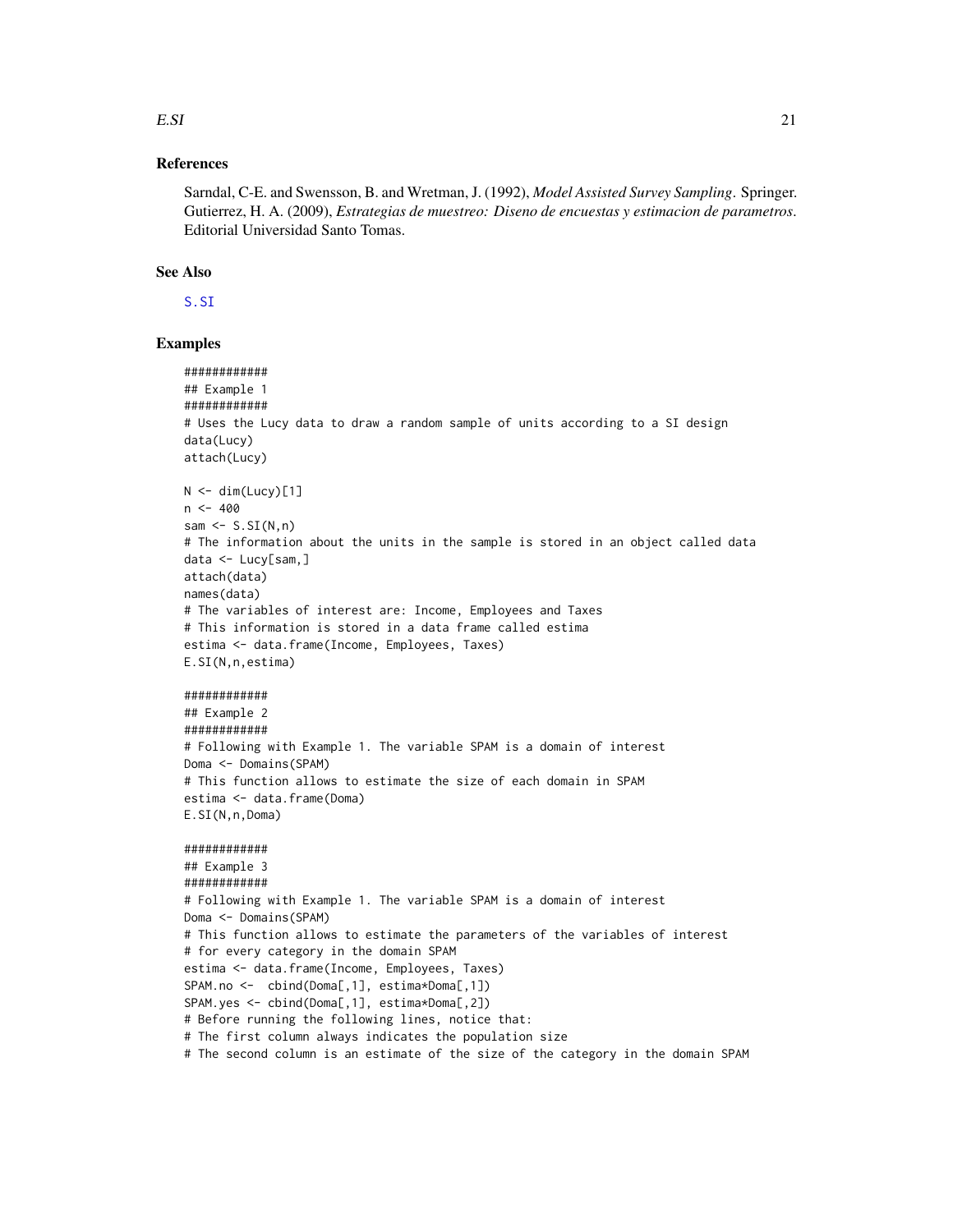<span id="page-21-0"></span>

```
# The remaining columns estimates the parameters of interest
# within the corresponding category in the domain SPAM
E.SI(N,n,SPAM.no)
E.SI(N,n,SPAM.yes)
############
## Example 4
############
# Following with Example 1. The variable SPAM is a domain of interest
# and the variable ISO is a populational subgroup of interest
Doma <- Domains(SPAM)
estima <- Domains(Zone)
# Before running the following lines, notice that:
# The first column indicates wheter the unit
# belongs to the first category of SPAM or not
# The remaining columns indicates wheter the unit
# belogns to the categories of Zone
SPAM.no <- data.frame(SpamNO=Doma[,1], Zones=estima*Doma[,1])
# Before running the following lines, notice that:
# The first column indicates wheter the unit
# belongs to the second category of SPAM or not
# The remaining columns indicates wheter the unit
# belogns to the categories of Zone
SPAM.yes <- data.frame(SpamYES=Doma[,2], Zones=estima*Doma[,2])
# Before running the following lines, notice that:
# The first column always indicates the population size
# The second column is an estimate of the size of the
# first category in the domain SPAM
# The remaining columns estimates the size of the categories
# of Zone within the corresponding category of SPAM
# Finnaly, note that the sum of the point estimates of the last
# two columns gives exactly the point estimate in the second column
E.SI(N,n,SPAM.no)
# Before running the following lines, notice that:
# The first column always indicates the population size
# The second column is an estimate of the size of the
# second category in the domain SPAM
# The remaining columns estimates the size of the categories
# of Zone within the corresponding category of SPAM
# Finnaly, note that the sum of the point estimates of the last two
# columns gives exactly the point estimate in the second column
E.SI(N,n,SPAM.yes)
```
E.STpiPS *Estimation of the Population Total under Stratified Probability Proportional to Size Sampling Without Replacement*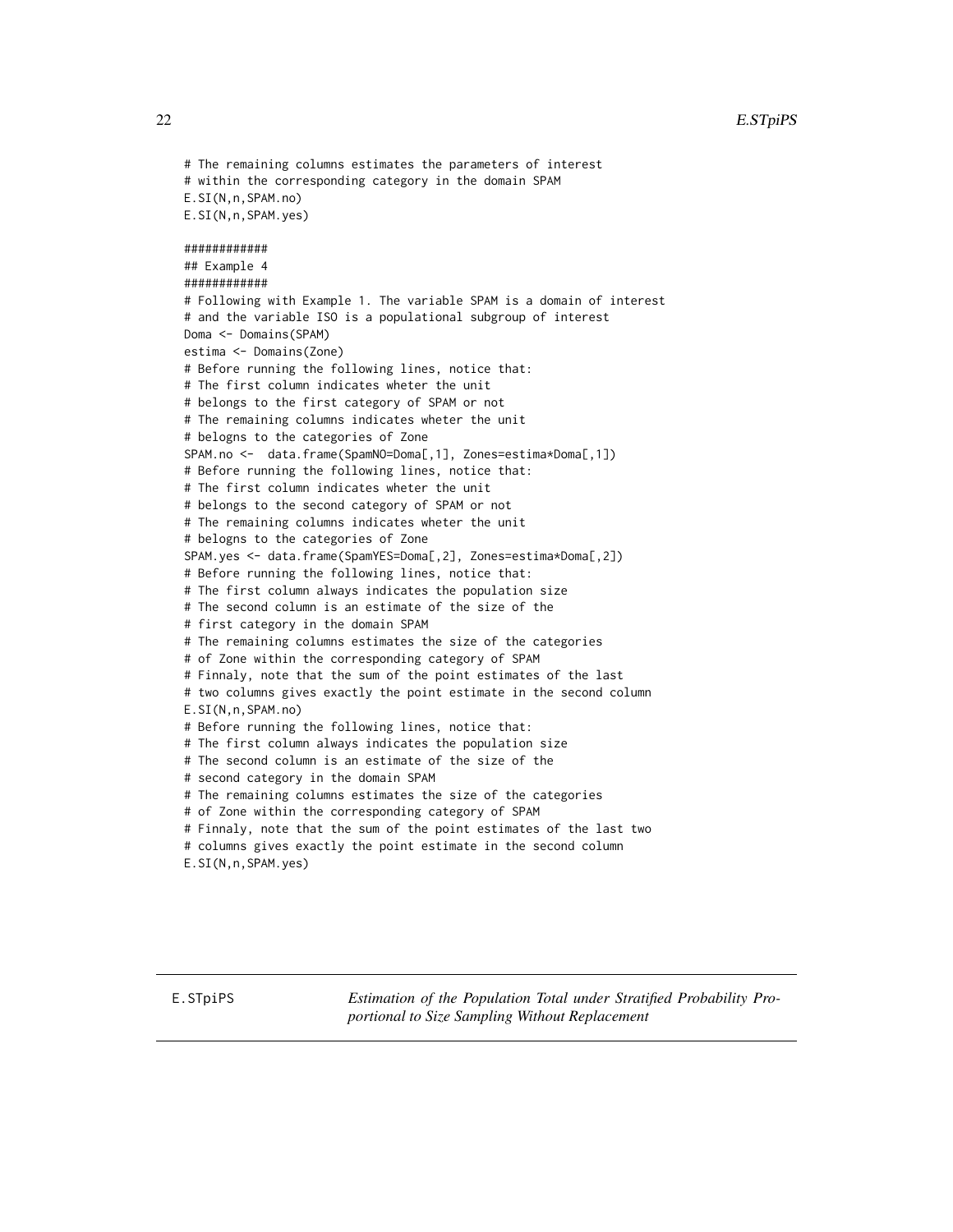#### E.STpiPS 23

#### Description

Computes the Horvitz-Thompson estimator of the population total according to a probability proportional to size sampling without replacement design in each stratum

#### Usage

E.STpiPS(y, pik, S)

#### Arguments

| y   | Vector, matrix or data frame containing the recollected information of the vari-<br>ables of interest for every unit in the selected sample |
|-----|---------------------------------------------------------------------------------------------------------------------------------------------|
| pik | A vector containing inclusion probabilities for each unit in the sample                                                                     |
| -S  | Vector identifying the membership to the strata of each unit in selected sample                                                             |

## Details

Returns the estimation of the population total of every single variable of interest, its estimated standard error, its estimated coefficient of variation and its corresponding DEFF in all of the strata and finally in the entire population

## Value

The function returns an array composed by several matrices representing each variable of interest. The columns of each matrix correspond to the estimated parameters of the variables of interest in each stratum and in the entire population

## Author(s)

Hugo Andres Gutierrez Rojas <hugogutierrez@usantotomas.edu.co>

#### References

Sarndal, C-E. and Swensson, B. and Wretman, J. (1992), *Model Assisted Survey Sampling*. Springer. Gutierrez, H. A. (2009), *Estrategias de muestreo: Diseno de encuestas y estimacion de parametros*. Editorial Universidad Santo Tomas.

#### See Also

### [S.STpiPS](#page-67-1)

#### Examples

# Uses the Lucy data to draw a stratified random sample # according to a PPS design in each stratum

```
data(Lucy)
attach(Lucy)
# Level is the stratifying variable
summary(Level)
```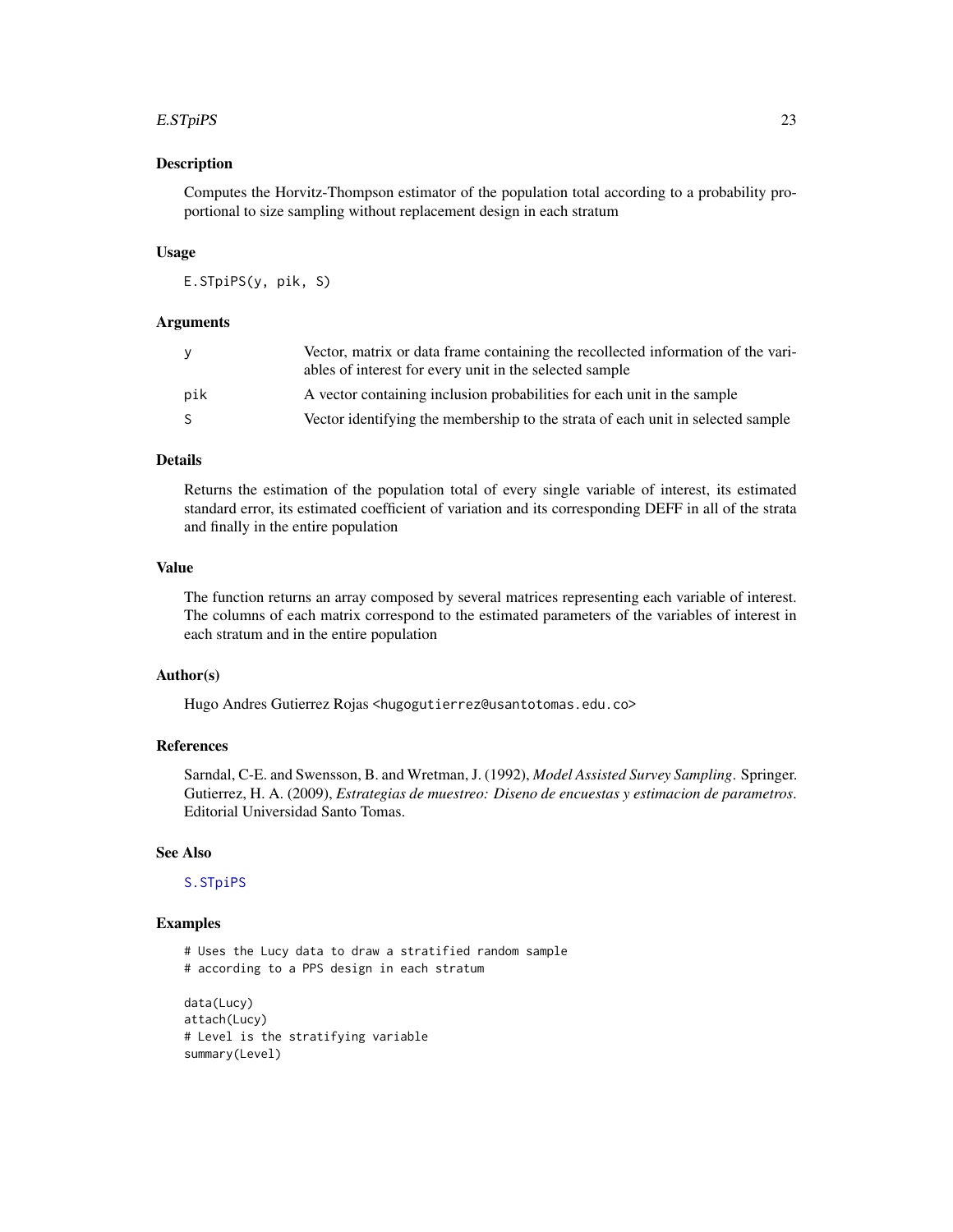```
# Defines the size of each stratum
N1<-summary(Level)[[1]]
N2<-summary(Level)[[2]]
N3<-summary(Level)[[3]]
N1;N2;N3
# Defines the sample size at each stratum
n1<-70
n2<-100
n3<-200
nh<-c(n1,n2,n3)
nh
# Draws a stratified sample
S <- Level
x <- Employees
res <- S.STpiPS(S, x, nh)
sam \leq res[,1]
pik <- res[,2]
data <- Lucy[sam,]
attach(data)
estima <- data.frame(Income, Employees, Taxes)
E.STpiPS(estima,pik,Level)
```

| E.STPPS | Estimation of the Population Total under Stratified Probability Pro- |
|---------|----------------------------------------------------------------------|
|         | portional to Size Sampling With Replacement                          |

## Description

Computes the Hansen-Hurwitz estimator of the population total according to a probability proportional to size sampling with replacement design

#### Usage

E.STPPS(y, pk, mh, S)

## Arguments

| ٧  | Vector, matrix or data frame containing the recollected information of the vari-<br>ables of interest for every unit in the selected sample |
|----|---------------------------------------------------------------------------------------------------------------------------------------------|
| pk | A vector containing selection probabilities for each unit in the sample                                                                     |
| mh | Vector of sample size in each stratum                                                                                                       |
| S. | Vector identifying the membership to the strata of each unit in selected sample                                                             |

<span id="page-23-0"></span>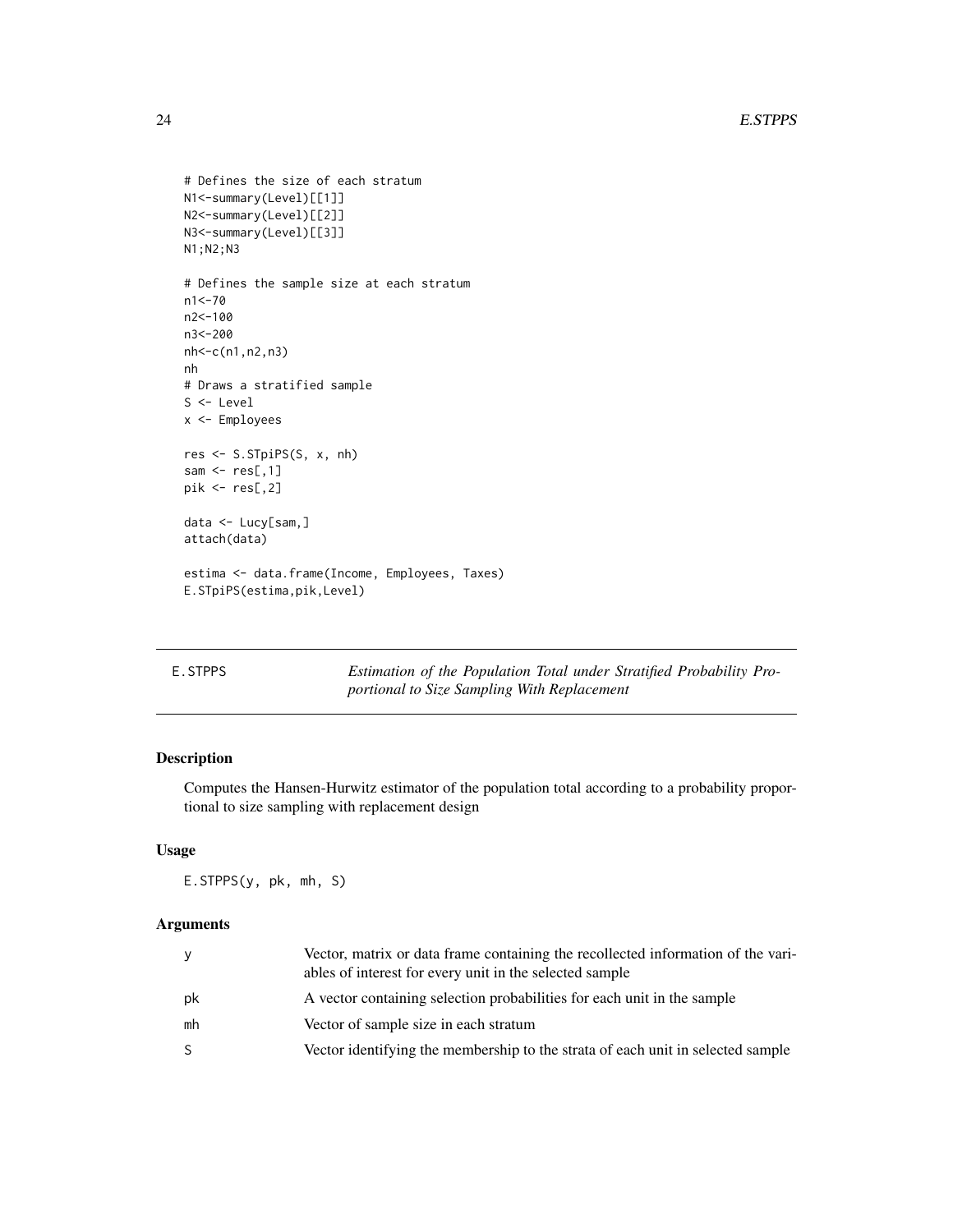#### E.STPPS 25

## Details

Returns the estimation of the population total of every single variable of interest, its estimated standard error and its estimated coefficient of variation in all of the stratum and finally in the entire population

## Value

The function returns an array composed by several matrices representing each variable of interest. The columns of each matrix correspond to the estimated parameters of the variables of interest in each stratum and in the entire population

#### Author(s)

Hugo Andres Gutierrez Rojas <hugogutierrez@usantotomas.edu.co>

## References

Sarndal, C-E. and Swensson, B. and Wretman, J. (1992), *Model Assisted Survey Sampling*. Springer. Gutierrez, H. A. (2009), *Estrategias de muestreo: Diseno de encuestas y estimacion de parametros*. Editorial Universidad Santo Tomas.

#### See Also

[S.STPPS](#page-69-1)

## Examples

# Uses the Lucy data to draw a stratified random sample # according to a PPS design in each stratum

```
data(Lucy)
attach(Lucy)
# Level is the stratifying variable
summary(Level)
# Defines the sample size at each stratum
m1 < -70m2<-100
m3<-200
mh < -c(m1, m2, m3)# Draws a stratified sample
res<-S.STPPS(Level, Income, mh)
# The selected sample
sam <- res[,1]
# The selection probability of each unit in the selected sample
pk < -res[, 2]pk
# The information about the units in the sample is stored in an object called data
data <- Lucy[sam,]
attach(data)
names(data)
# The variables of interest are: Income, Employees and Taxes
```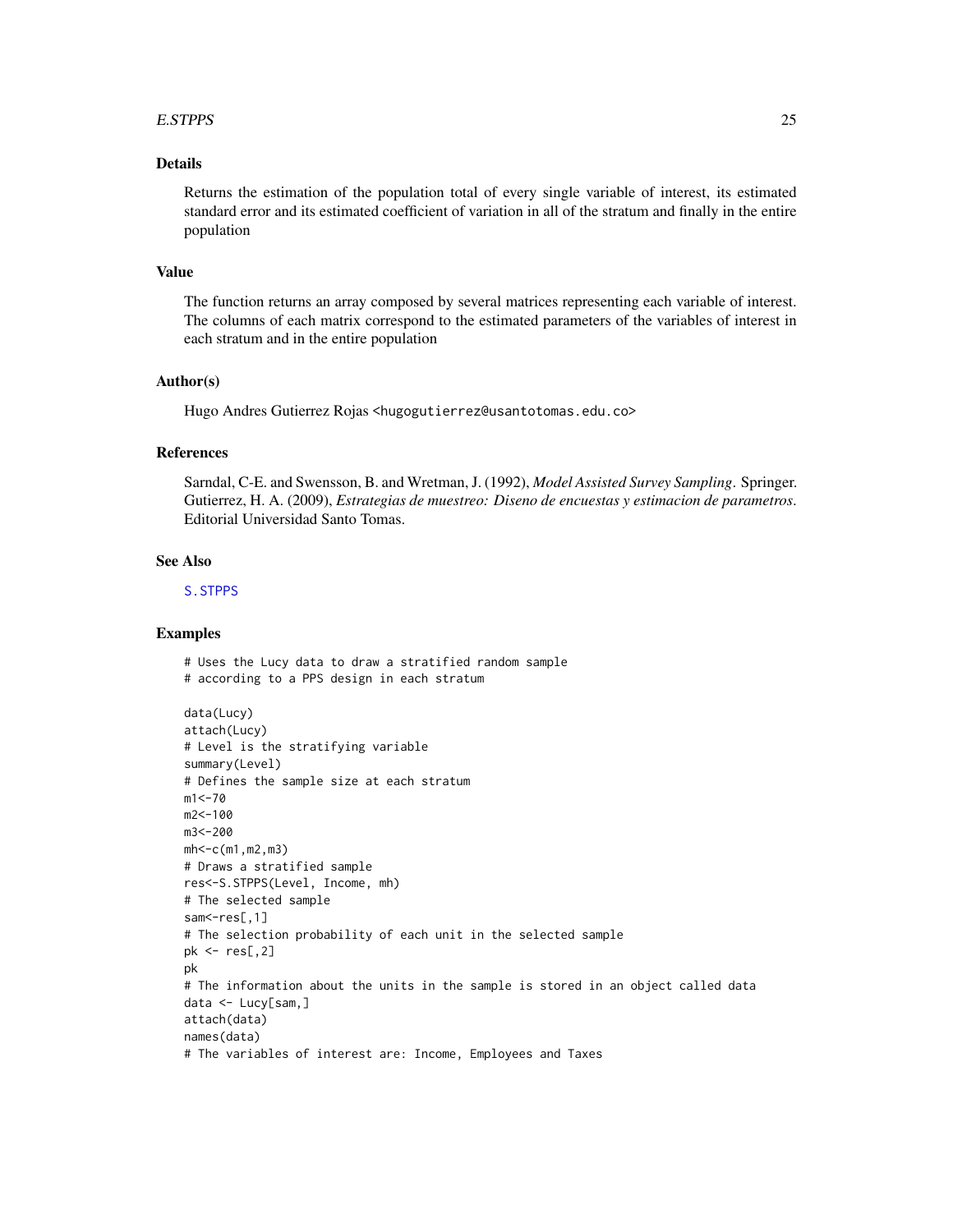```
# This information is stored in a data frame called estima
estima <- data.frame(Income, Employees, Taxes)
E.STPPS(estima,pk,mh,Level)
```
E.STSI *Estimation of the Population Total under Stratified Simple Random Sampling Without Replacement*

## Description

Computes the Horvitz-Thompson estimator of the population total according to a STSI sampling design

## Usage

E.STSI(S, Nh, nh, y)

#### **Arguments**

| <sub>S</sub> | Vector identifying the membership to the strata of each unit in the population                                                              |
|--------------|---------------------------------------------------------------------------------------------------------------------------------------------|
| Nh           | Vector of stratum sizes                                                                                                                     |
| nh           | Vector of sample sizes in each stratum                                                                                                      |
| y            | Vector, matrix or data frame containing the recollected information of the vari-<br>ables of interest for every unit in the selected sample |

#### Details

Returns the estimation of the population total of every single variable of interest, its estimated standard error and its estimated coefficient of variation in all of the strata and finally in the entire population

#### Value

The function returns an array composed by several matrices representing each variable of interest. The columns of each matrix correspond to the estimated parameters of the variables of interest in each stratum and in the entire population

#### Author(s)

Hugo Andres Gutierrez Rojas <hugogutierrez@usantotomas.edu.co>

#### References

Sarndal, C-E. and Swensson, B. and Wretman, J. (1992), *Model Assisted Survey Sampling*. Springer. Gutierrez, H. A. (2009), *Estrategias de muestreo: Diseno de encuestas y estimacion de parametros*. Editorial Universidad Santo Tomas.

<span id="page-25-0"></span>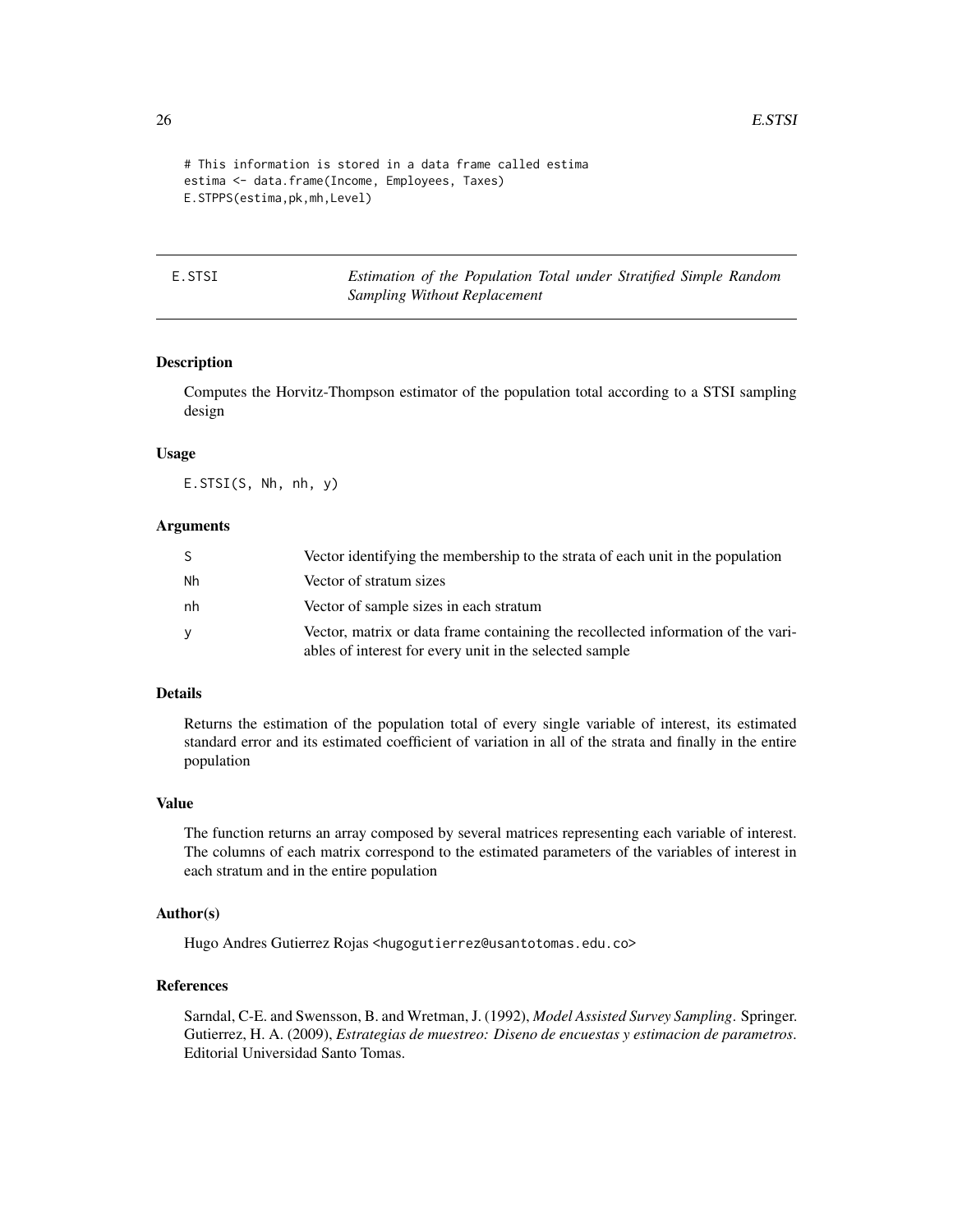#### E.STSI 27

## See Also

[S.STSI](#page-70-1)

#### Examples

############ ## Example 1 ############ # Uses the Lucy data to draw a stratified random sample # according to a SI design in each stratum data(Lucy) attach(Lucy) # Level is the stratifying variable summary(Level) # Defines the size of each stratum N1<-summary(Level)[[1]] N2<-summary(Level)[[2]] N3<-summary(Level)[[3]] N1;N2;N3  $Nh \leftarrow c(N1,N2,N3)$ # Defines the sample size at each stratum n1<-70 n2<-100 n3<-200 nh<-c(n1,n2,n3) # Draws a stratified sample sam <- S.STSI(Level, Nh, nh) # The information about the units in the sample is stored in an object called data data <- Lucy[sam,] attach(data) names(data) # The variables of interest are: Income, Employees and Taxes # This information is stored in a data frame called estima estima <- data.frame(Income, Employees, Taxes) E.STSI(Level,Nh,nh,estima) ############ ## Example 2 ############ # Following with Example 1. The variable SPAM is a domain of interest Doma <- Domains(SPAM) # This function allows to estimate the parameters of the variables of interest # for every category in the domain SPAM SPAM.no <- estima\*Doma[,1] SPAM.yes <- estima\*Doma[,2] E.STSI(Level, Nh, nh, Doma) E.STSI(Level, Nh, nh, SPAM.no) E.STSI(Level, Nh, nh, SPAM.yes)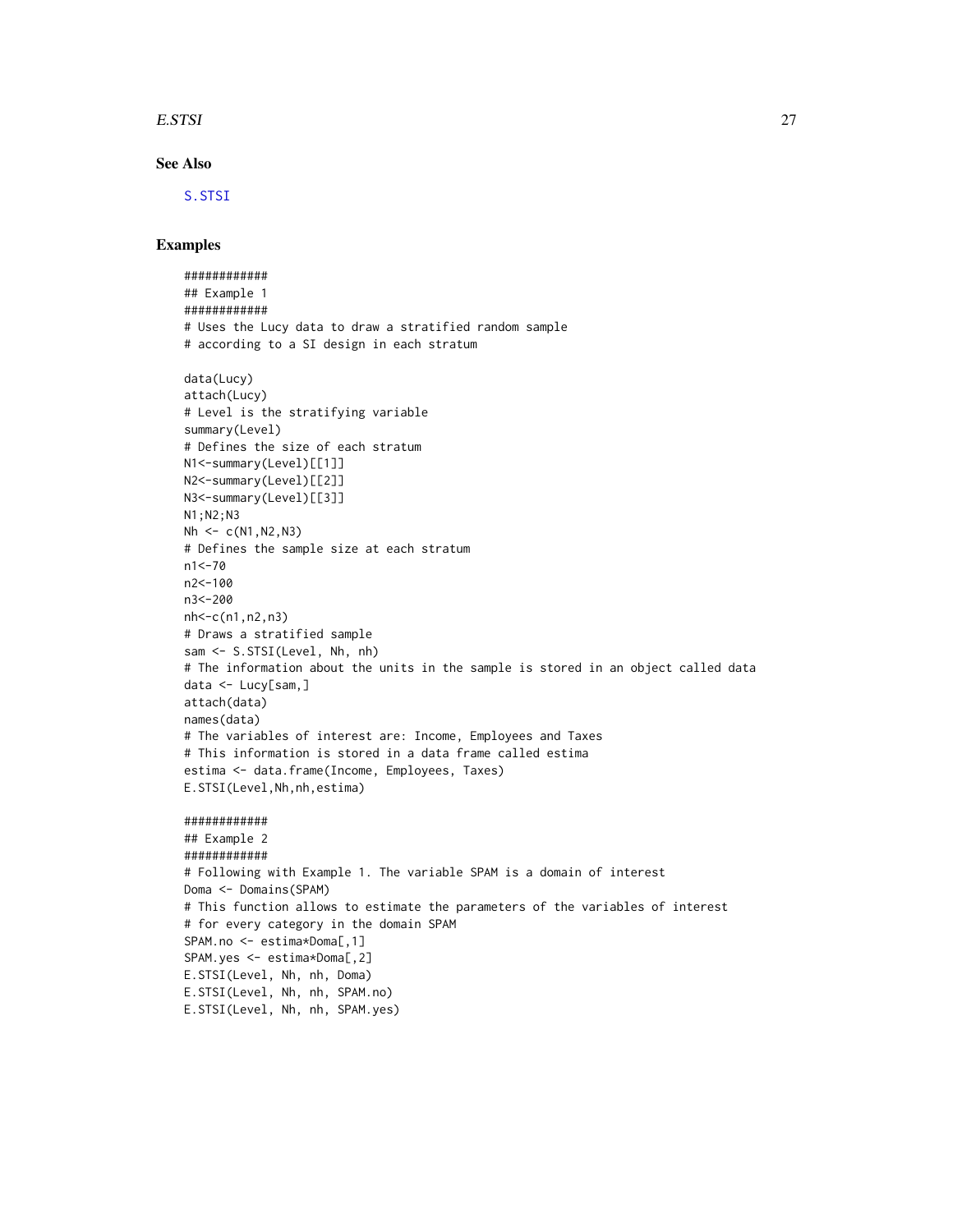<span id="page-27-0"></span>

## Description

Computes the Horvitz-Thompson estimator of the population total according to an SY sampling design

#### Usage

 $E.SY(N, a, y)$ 

## Arguments

| N. | Population size                                                                                                                             |
|----|---------------------------------------------------------------------------------------------------------------------------------------------|
| a  | Number of groups dividing the population                                                                                                    |
|    | Vector, matrix or data frame containing the recollected information of the vari-<br>ables of interest for every unit in the selected sample |

## Details

Returns the estimation of the population total of every single variable of interest, its estimated standard error and its estimated coefficient of variation under an SY sampling design

## Value

The function returns a data matrix whose columns correspond to the estimated parameters of the variables of interest

#### Author(s)

Hugo Andres Gutierrez Rojas <hugogutierrez@usantotomas.edu.co>

## References

Sarndal, C-E. and Swensson, B. and Wretman, J. (1992), *Model Assisted Survey Sampling*. Springer. Gutierrez, H. A. (2009), *Estrategias de muestreo: Diseno de encuestas y estimacion de parametros*. Editorial Universidad Santo Tomas.

## See Also

[S.SY](#page-72-1)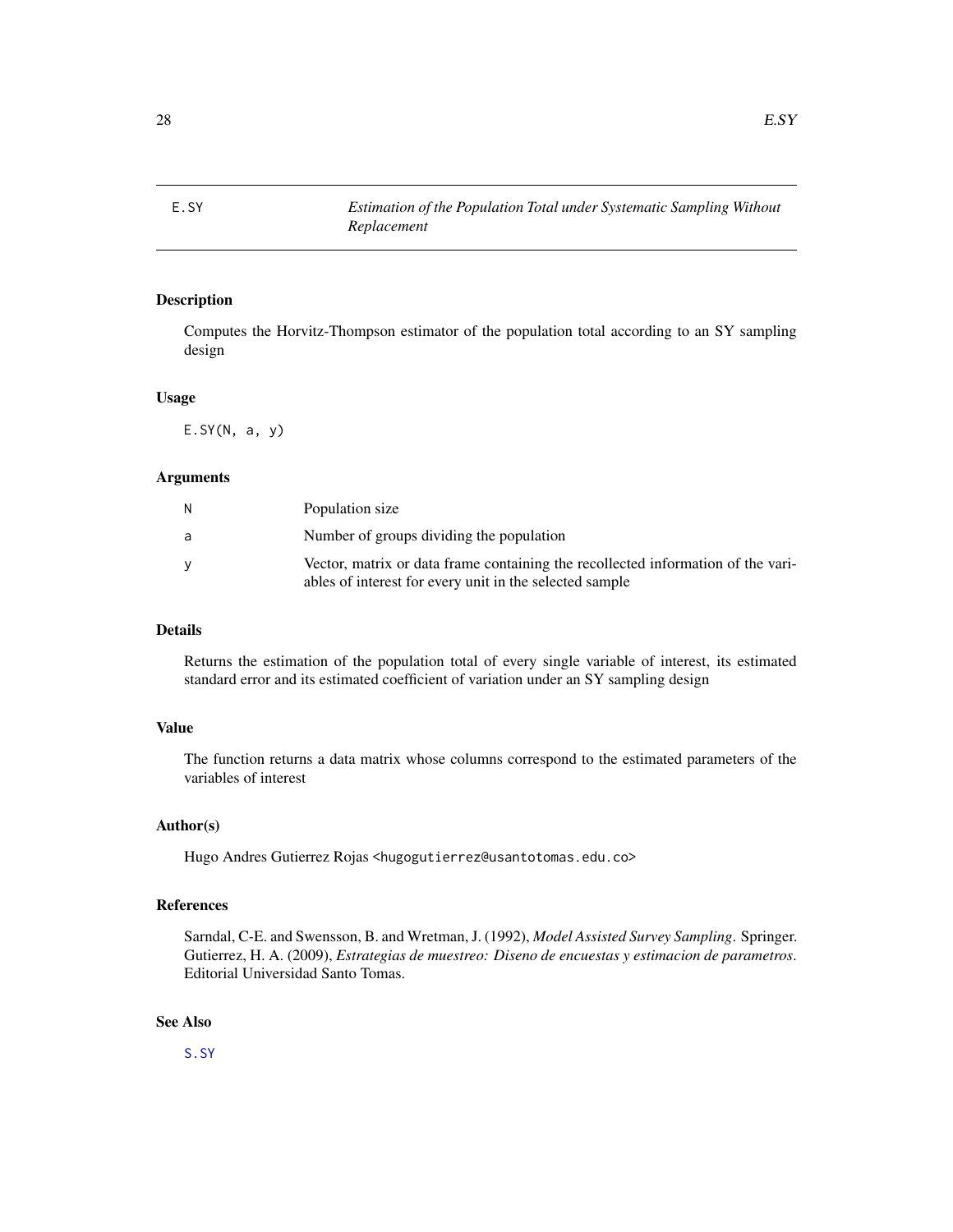#### <span id="page-28-0"></span> $E.WR$  29

#### Examples

```
# Uses the Lucy data to draw a Systematic sample
data(Lucy)
attach(Lucy)
N < - dim(Lucy)[1]
# The population is divided in 6 groups
# The selected sample
sam \leq S.SY(N,6)
# The information about the units in the sample is stored in an object called data
data <- Lucy[sam,]
attach(data)
names(data)
# The variables of interest are: Income, Employees and Taxes
# This information is stored in a data frame called estima
estima <- data.frame(Income, Employees, Taxes)
E.SY(N,6,estima)
```
E.WR *Estimation of the Population Total under Simple Random Sampling With Replacement*

## Description

Computes the Hansen-Hurwitz estimator of the population total according to a simple random sampling with replacement design

### Usage

E.WR(N, m, y)

## Arguments

| N        | Population size                                                                  |
|----------|----------------------------------------------------------------------------------|
| m        | Sample size                                                                      |
| <b>V</b> | Vector, matrix or data frame containing the recollected information of the vari- |
|          | ables of interest for every unit in the selected sample                          |

## Details

Returns the estimation of the population total of every single variable of interest, its estimated variance and its estimated coefficient of variation estimated under an simple random with replacement design

#### Value

The function returns a data matrix whose columns correspond to the estimated parameters of the variables of interest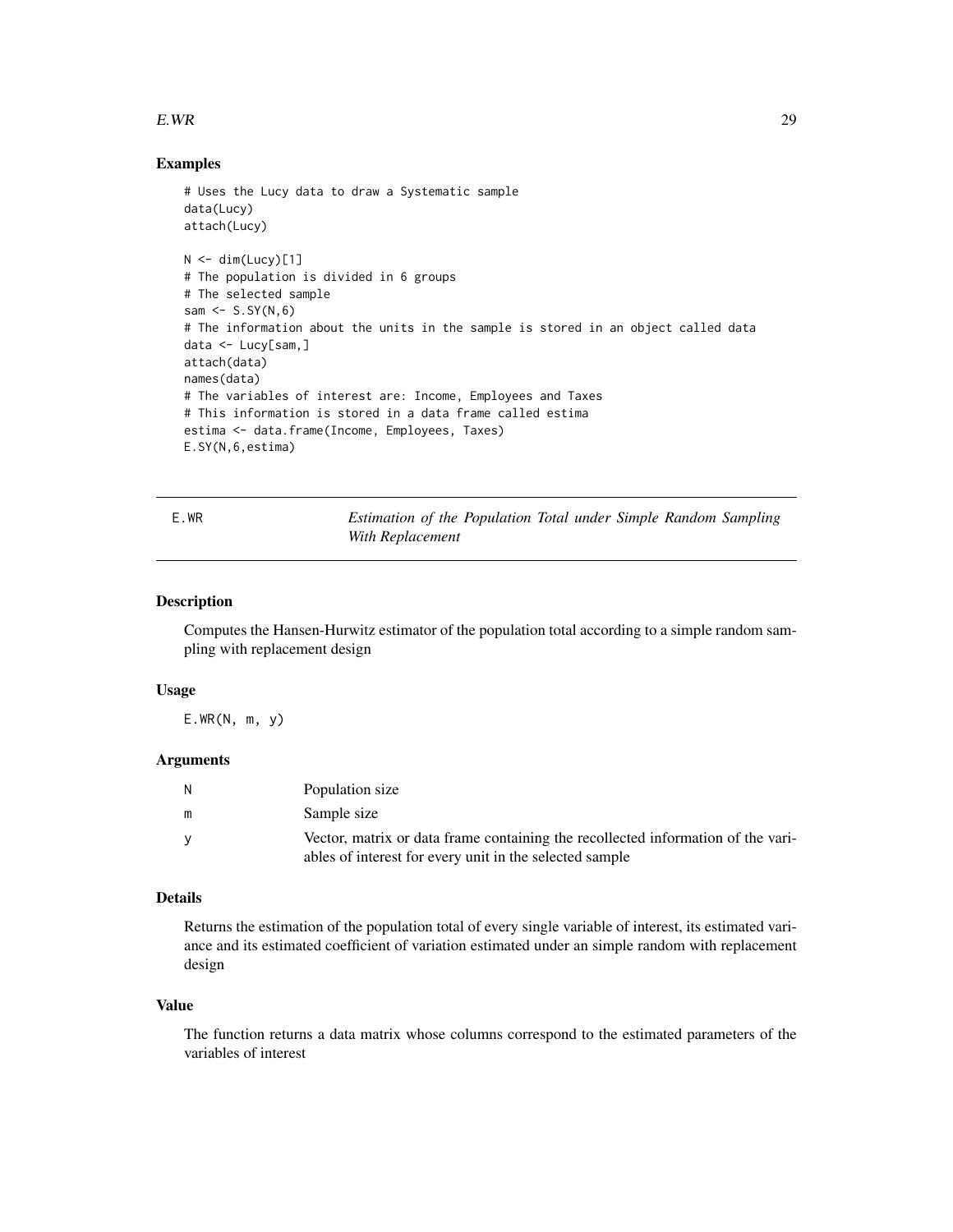#### <span id="page-29-0"></span>Author(s)

Hugo Andres Gutierrez Rojas <hugogutierrez@usantotomas.edu.co>

## References

Sarndal, C-E. and Swensson, B. and Wretman, J. (1992), *Model Assisted Survey Sampling*. Springer. Gutierrez, H. A. (2009), *Estrategias de muestreo: Diseno de encuestas y estimacion de parametros*. Editorial Universidad Santo Tomas.

## See Also

[S.WR](#page-74-1)

#### Examples

```
# Uses the Lucy data to draw a random sample according to a WR design
data(Lucy)
attach(Lucy)
N < - dim(Lucy)[1]
m < -400sam \leq S.WR(N,m)
# The information about the units in the sample is stored in an object called data
data <- Lucy[sam,]
attach(data)
names(data)
# The variables of interest are: Income, Employees and Taxes
# This information is stored in a data frame called estima
estima <- data.frame(Income, Employees, Taxes)
E.WR(N,m,estima)
```
<span id="page-29-1"></span>GREG.SI *The Generalized Regression Estimator under SI sampling design*

## Description

Computes the generalized regression estimator of the population total for several variables of interest under simple random sampling without replacement

#### Usage

GREG.SI(N, n, y, x, tx, b, b0=FALSE)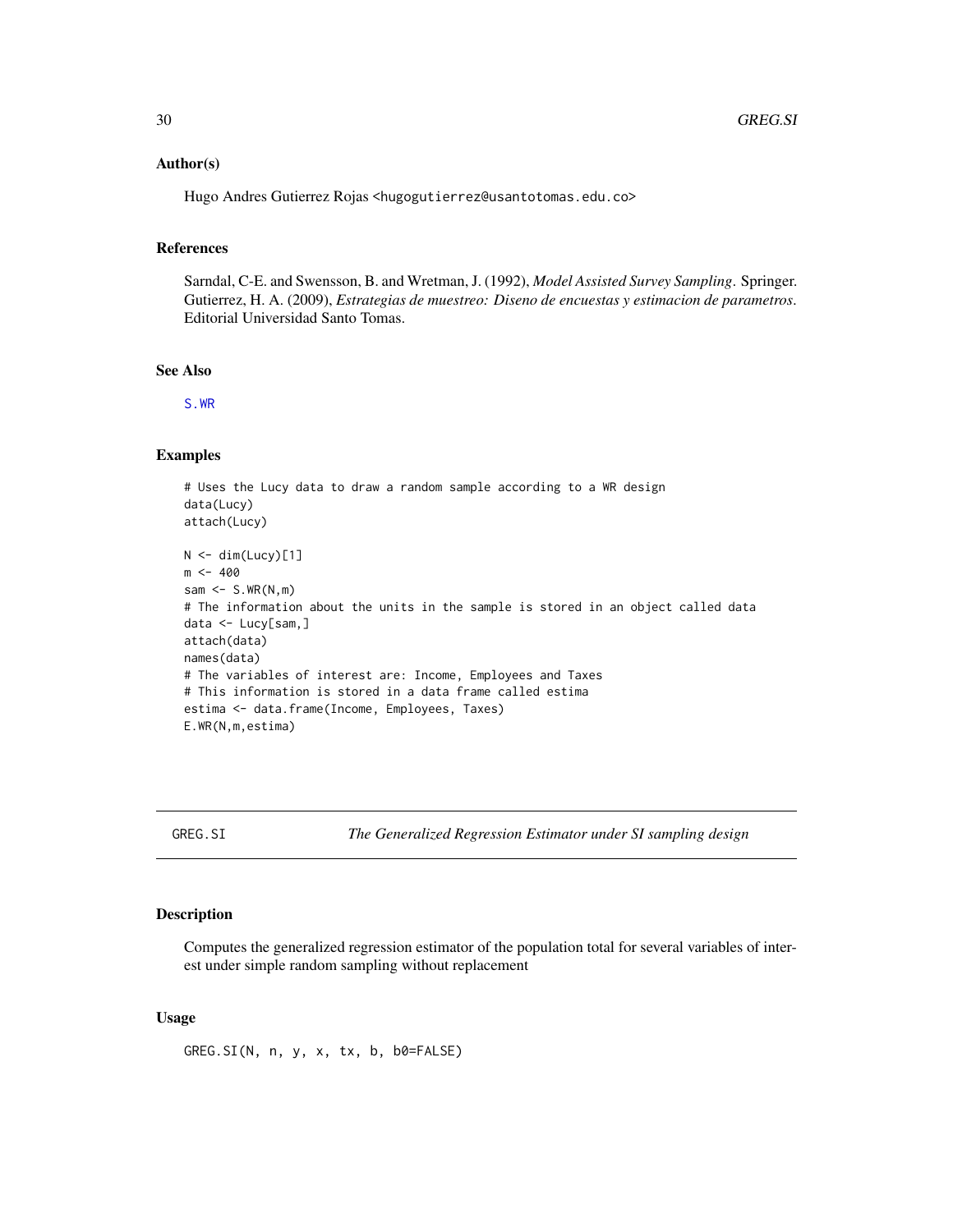#### GREG.SI 31

#### **Arguments**

| N            | The population size.                                                                                                                        |
|--------------|---------------------------------------------------------------------------------------------------------------------------------------------|
| n            | The sample size                                                                                                                             |
| <b>V</b>     | Vector, matrix or data frame containing the recollected information of the vari-<br>ables of interest for every unit in the selected sample |
| $\mathsf{x}$ | Vector, matrix or data frame containing the recollected auxiliary information for<br>every unit in the selected sample                      |
| tx           | Vector containing the populations totals of the auxiliary information                                                                       |
| b            | Vector of estimated regression coefficients                                                                                                 |
| b0           | By default FALSE. The intercept of the regression model                                                                                     |

## Value

The function returns a vector of total population estimates for each variable of interest, its estimated standard error and its estimated coefficient of variation.

## Author(s)

Hugo Andres Gutierrez Rojas <hugogutierrez@usantotomas.edu.co>

## References

Sarndal, C-E. and Swensson, B. and Wretman, J. (1992), *Model Assisted Survey Sampling*. Springer. Gutierrez, H. A. (2009), *Estrategias de muestreo: Diseno de encuestas y estimacion de parametros*. Editorial Universidad Santo Tomas.

## See Also

## [E.Beta](#page-10-1)

## Examples

###################################################################### ## Example 1: Linear models involving continuous auxiliary information ######################################################################

```
# Draws a simple random sample without replacement
data(Lucy)
attach(Lucy)
```

```
N < - dim(Lucy)[1]
n < -400sam \leq S.SI(N,n)# The information about the units in the sample is stored in an object called data
data <- Lucy[sam,]
attach(data)
names(data)
```
########### common mean model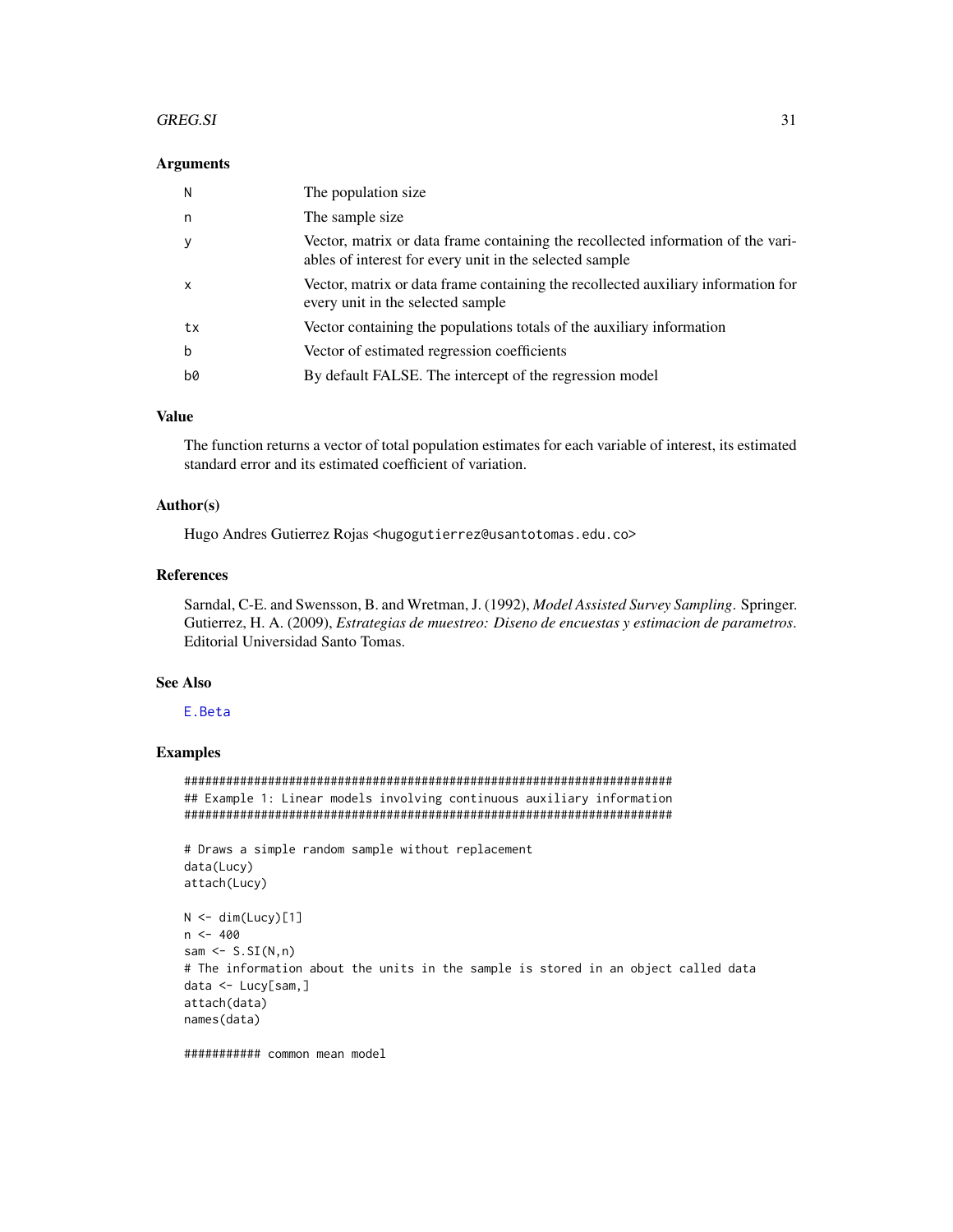```
estima<-data.frame(Income, Employees, Taxes)
x \leftarrow \text{rep}(1,n)model <- E.Beta(N, n, estima, x, ck=1,b0=FALSE)
b \leftarrow t(as.matrix(mod1[1,1]))tx < -c(N)GREG.SI(N,n,estima,x,tx, b, b0=FALSE)
########### common ratio model
estima<-data.frame(Income)
x <- data.frame(Employees)
model <- E.Beta(N, n, estima, x, ck=x,b0=FALSE)
b \leftarrow t(as.matrix(model[1, 1])tx <- sum(Lucy$Employees)
GREG.SI(N,n,estima,x,tx, b, b0=FALSE)
########### Simple regression model without intercept
estima<-data.frame(Income, Employees)
x <- data.frame(Taxes)
model <- E.Beta(N, n, estima, x, ck=1,b0=FALSE)
b <- t(as.matrix(model[1,,]))
tx <- sum(Lucy$Taxes)
GREG.SI(N,n,estima,x,tx, b, b0=FALSE)
########### Multiple regression model without intercept
estima<-data.frame(Income)
x <- data.frame(Employees, Taxes)
model <- E.Beta(N, n, estima, x, ck=1, b0=FALSE)
b \leq -as.matrix(mod[1,1])tx <- c(sum(Lucy$Employees), sum(Lucy$Taxes))
GREG.SI(N,n,estima,x,tx, b, b0=FALSE)
########### Simple regression model with intercept
estima<-data.frame(Income, Employees)
x <- data.frame(Taxes)
model <- E.Beta(N, n, estima, x, ck=1,b0=TRUE)
b \leq -a s.matrix(model[1, 1])tx <- c(N, sum(Lucy$Taxes))
GREG.SI(N,n,estima,x,tx, b, b0=TRUE)
########### Multiple regression model with intercept
estima<-data.frame(Income)
x <- data.frame(Employees, Taxes)
model <- E.Beta(N, n, estima, x, ck=1,b0=TRUE)
b \leftarrow as.matrix(model[1, 1])
```
tx <- c(N, sum(Lucy\$Employees), sum(Lucy\$Taxes))

GREG.SI(N,n,estima,x,tx, b, b0=TRUE)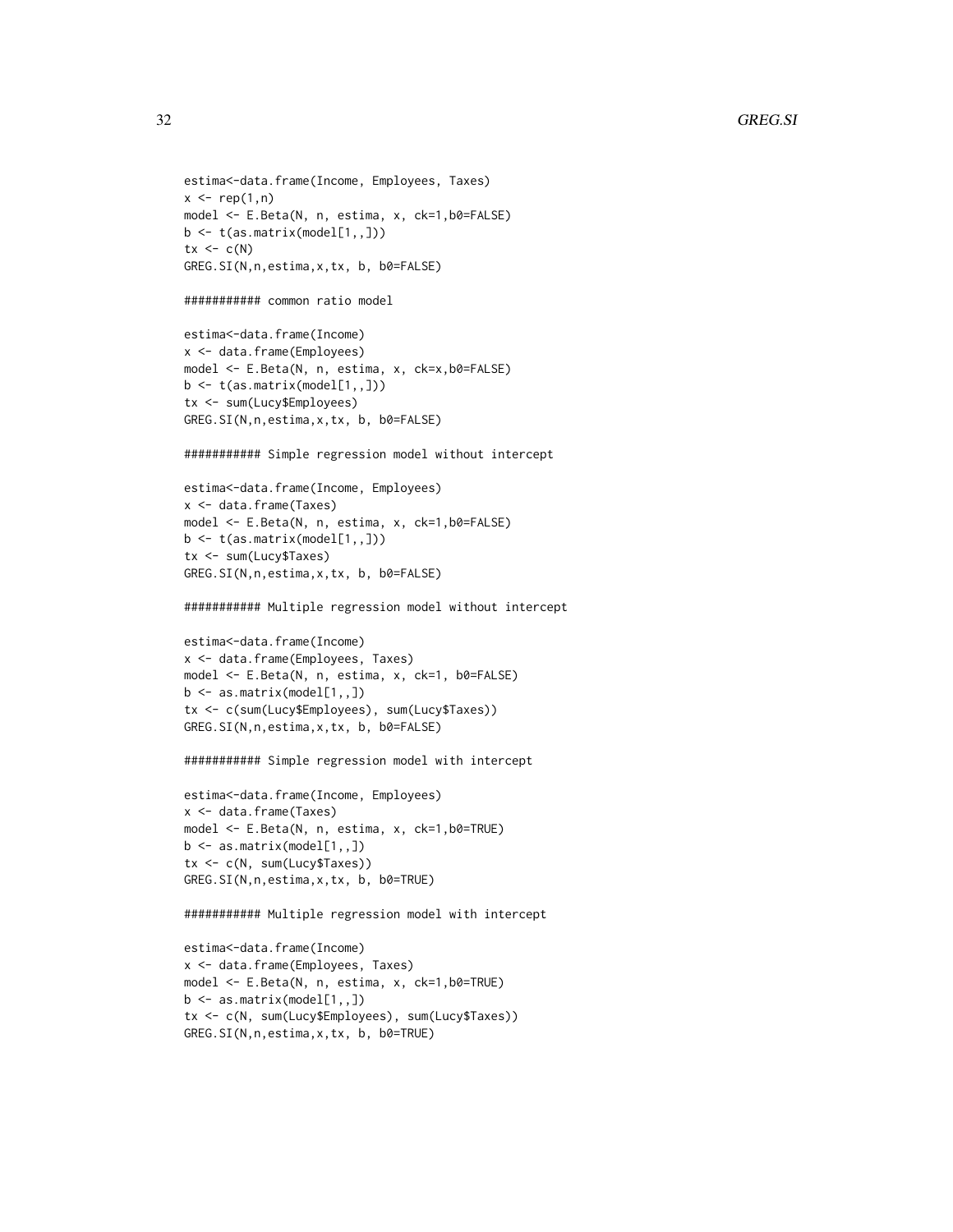## **GREG.SI**

```
## Example 2: Linear models with discrete auxiliary information
# Draws a simple random sample without replacement
data(Lucy)
N \leq -dim(Lucy)[1]n < -400sam \leftarrow S.SI(N,n)
# The information about the units in the sample is stored in an object called data
data <- Lucy[sam,]
attach(data)
names(data)
# The auxiliary information is discrete type
Doma<-Domains(Level)
########### Poststratified common mean model
estima<-data.frame(Income, Employees, Taxes)
model <- E.Beta(N, n, estima, Doma, ck=1,b0=FALSE)
b \leftarrow t(as.matrix(mod[1,1])tx <- colSums(Domains(Lucy$Level))
GREG. SI(N, n, estima, Doma, tx, b, b0=FALSE)
########### Poststratified common ratio model
estima<-data.frame(Income, Employees)
x <- Doma*Taxes
model <- E.Beta(N, n, estima, x, ck=1, b0=FALSE)
b \leq -as.matrix(mod[1,1])tx <- colSums(Domains(Lucy$Level)*Lucy$Taxes)
GREG. SI(N, n, estima, x, tx, b, b0=FALSE)
## Example 3: Domains estimation trough the postestratified estimator
# Draws a simple random sample without replacement
data(Lucy)
N \leq dim(Lucy)[1]n < -400sam \leq S.SI(N, n)# The information about the units in the sample is stored in an object called data
data <- Lucy[sam,]
attach(data)
names(data)
# The auxiliary information is discrete type
```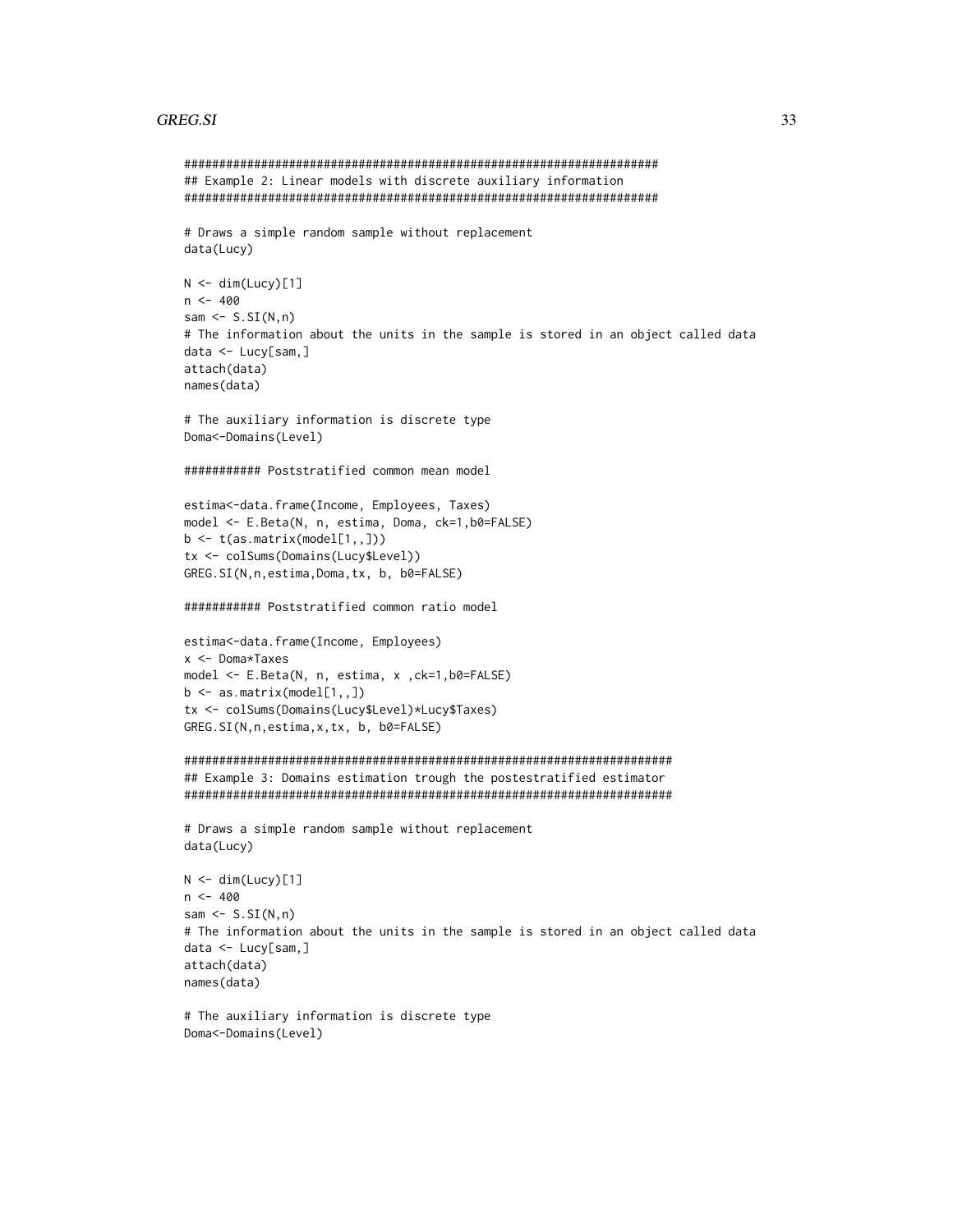```
########### Poststratified common mean model for the
  # Income total in each poststratum ###################
estima<-Doma*Income
model <- E.Beta(N, n, estima, Doma, ck=1, b0=FALSE)
b \leftarrow t(as.matrix(model[1, 1])tx <- colSums(Domains(Lucy$Level))
GREG.SI(N,n,estima,Doma,tx, b, b0=FALSE)
########### Poststratified common mean model for the
  # Employees total in each poststratum ###################
estima<-Doma*Employees
model <- E.Beta(N, n, estima, Doma, ck=1,b0=FALSE)
b \leftarrow t(as.matrix(model[1,1))tx <- colSums(Domains(Lucy$Level))
GREG.SI(N,n,estima,Doma,tx, b, b0=FALSE)
########### Poststratified common mean model for the
  # Taxes total in each poststratum ###################
estima<-Doma*Taxes
model <- E.Beta(N, n, estima, Doma, ck=1, b0=FALSE)
b \leftarrow t(as.matrix(model[1, 1])tx <- colSums(Domains(Lucy$Level))
```
GREG.SI(N,n,estima,Doma,tx, b, b0=FALSE)

<span id="page-33-1"></span>

#### HH *The Hansen-Hurwitz Estimator*

## Description

Computes the Hansen-Hurwitz Estimator estimator of the population total for several variables of interest

#### Usage

HH(y, pk)

## Arguments

|    | Vector, matrix or data frame containing the recollected information of the vari-<br>ables of interest for every unit in the selected sample |
|----|---------------------------------------------------------------------------------------------------------------------------------------------|
| pk | A vector containing selection probabilities for each unit in the selected sample                                                            |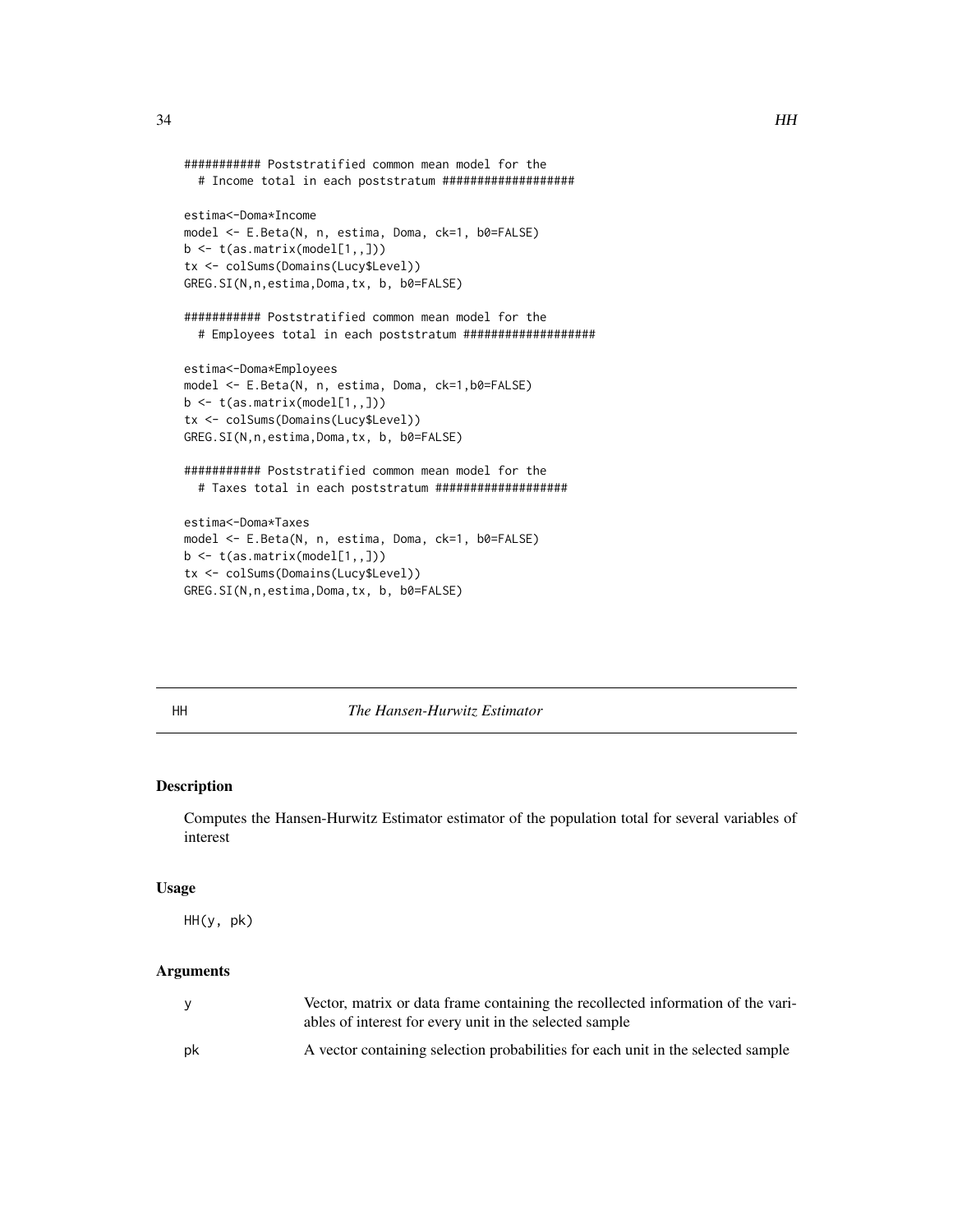## Details

The Hansen-Hurwitz estimator is given by

$$
\sum_{i=1}^m \frac{y_i}{p_i}
$$

where  $y_i$  is the value of the variables of interest for the *i*th unit, and  $p_i$  is its corresponding selection probability. This estimator is restricted to with replacement sampling designs.

## Value

The function returns a vector of total population estimates for each variable of interest, its estimated standard error and its estimated coefficient of variation.

## Author(s)

Hugo Andres Gutierrez Rojas <hugogutierrez@usantotomas.edu.co>

## References

Sarndal, C-E. and Swensson, B. and Wretman, J. (1992), *Model Assisted Survey Sampling*. Springer. Gutierrez, H. A. (2009), *Estrategias de muestreo: Diseno de encuestas y estimacion de parametros*. Editorial Universidad Santo Tomas.

## See Also

[HT](#page-36-1)

#### Examples

```
############
## Example 1
############
# Vector U contains the label of a population of size N=5
U <- c("Yves", "Ken", "Erik", "Sharon", "Leslie")
# Vectors y1 and y2 give the values of the variables of interest
y1<-c(32, 34, 46, 89, 35)
y2<-c(1,1,1,0,0)
y3 < -cbind(y1, y2)# The population size is N=5
N < - length(U)
# The sample size is m=2
m < -2# pk is the probability of selection of every single unit
pk <- c(0.35, 0.225, 0.175, 0.125, 0.125)
# Selection of a random sample with replacement
sam <- sample(5,2, replace=TRUE, prob=pk)
# The selected sample is
U[sam]
# The values of the variables of interest for the units in the sample
y1[sam]
```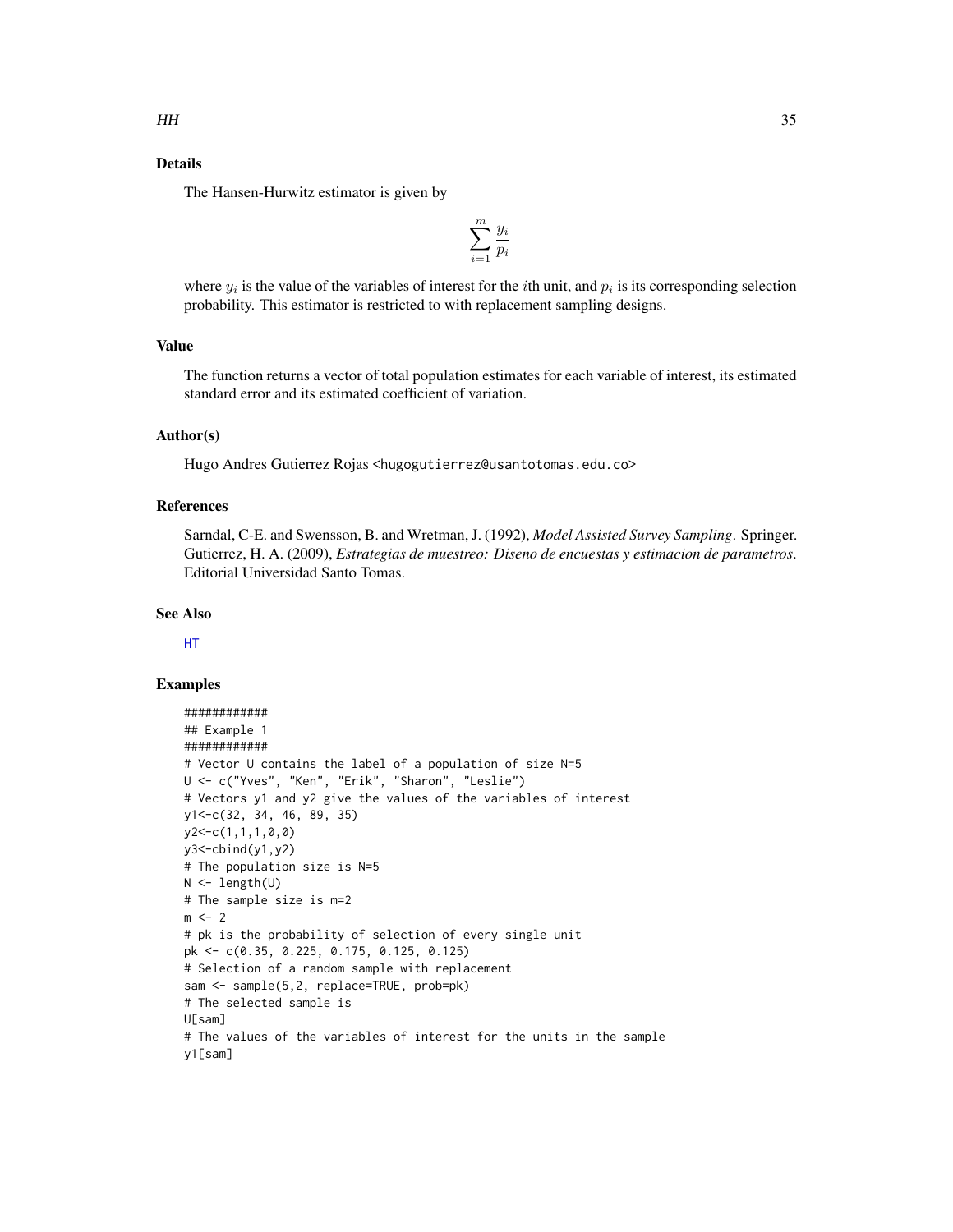```
y2[sam]
y3[sam,]
# The Hansen-Hurwitz estimator
HH(y1[sam],pk[sam])
HH(y2[sam],pk[sam])
HH(y3[sam,],pk[sam])
############
## Example 2
############
# Uses the Lucy data to draw a simple random sample with replacement
data(Lucy)
attach(Lucy)
N < - dim(Lucy)[1]
m <- 400
sam <- sample(N,m,replace=TRUE)
# The vector of selection probabilities of units in the sample
pk \leq rep(1/N,m)# The information about the units in the sample is stored in an object called data
data <- Lucy[sam,]
attach(data)
names(data)
# The variables of interest are: Income, Employees and Taxes
# This information is stored in a data frame called estima
estima <- data.frame(Income, Employees, Taxes)
HH(estima, pk)
################################################################
## Example 3 HH is unbiased for with replacement sampling designs
################################################################
# Vector U contains the label of a population of size N=5
U <- c("Yves", "Ken", "Erik", "Sharon", "Leslie")
# Vector y1 and y2 are the values of the variables of interest
y<-c(32, 34, 46, 89, 35)
# The population size is N=5
N <- length(U)
# The sample size is m=2
m < -2# pk is the probability of selection of every single unit
pk <- c(0.35, 0.225, 0.175, 0.125, 0.125)
# p is the probability of selection of every possible sample
p \leftarrow p.WR(N,m,pk)p
sum(p)
# The sample membership matrix for random size without replacement sampling designs
Ind \leq -nk(N,m)Ind
# The support with the values of the elements
Qy <- SupportWR(N,m, ID=y)
Qy
```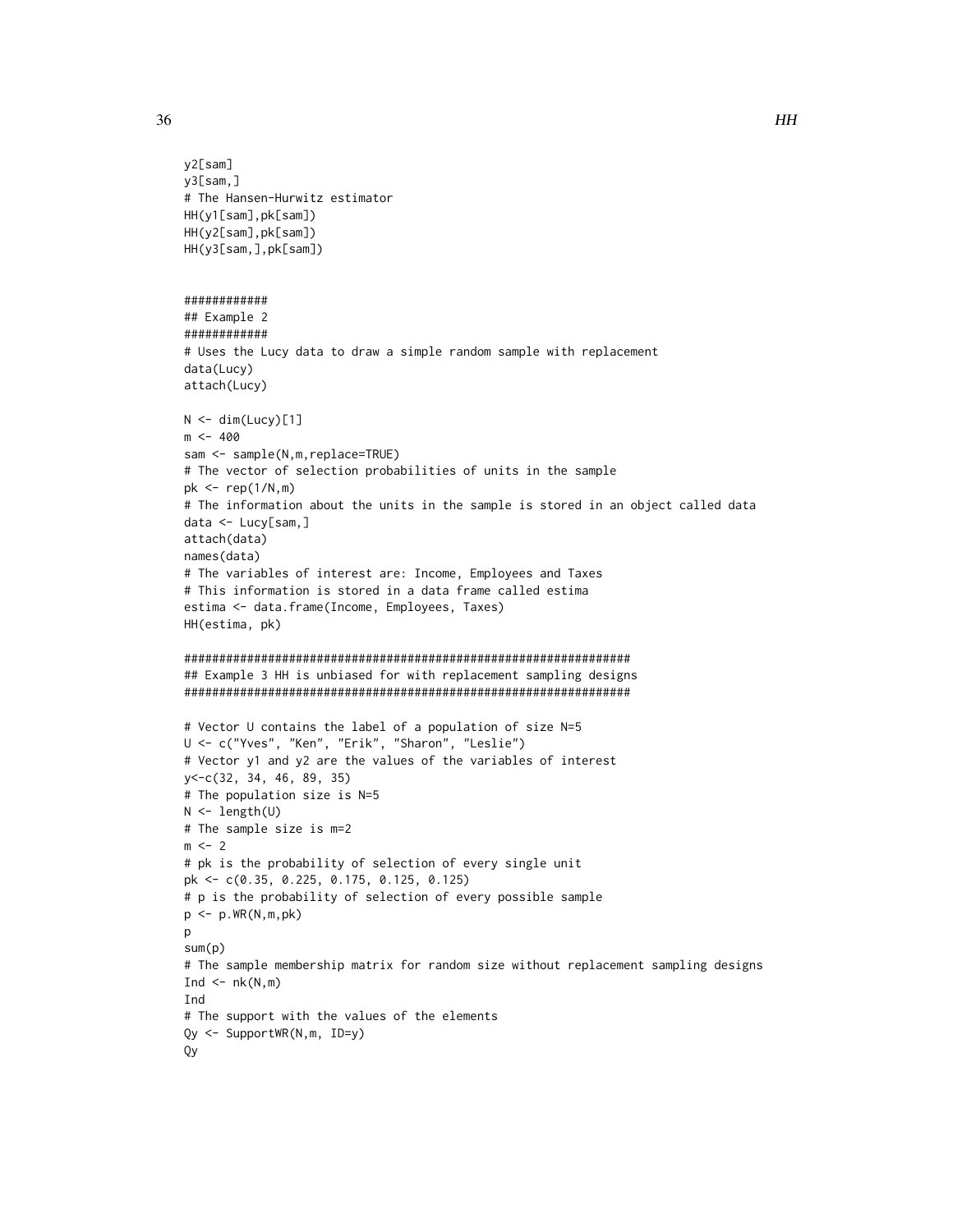```
# The support with the values of the elements
Qp <- SupportWR(N,m, ID=pk)
Qp
# The HT estimates for every single sample in the support
HH1 <- HH(Qy[1,], Qp[1,])[1,]
HH2 <- HH(Qy[2,], Qp[2,])[1,]
HH3 <- HH(Qy[3,], Qp[3,])[1,]
HH4 <- HH(Qy[4,], Qp[4,])[1,]
HH5 <- HH(Qy[5,], Qp[5,])[1,]
HH6 <- HH(Qy[6,], Qp[6,])[1,]
HH7 <- HH(Qy[7,], Qp[7,])[1,]
HH8 <- HH(Qy[8,], Qp[8,])[1,]
HH9 <- HH(Qy[9,], Qp[9,])[1,]
HH10 <- HH(Qy[10,], Qp[10,])[1,]
HH11 <- HH(Qy[11,], Qp[11,])[1,]
HH12 <- HH(Qy[12,], Qp[12,])[1,]
HH13 <- HH(Qy[13,], Qp[13,])[1,]
HH14 <- HH(Qy[14,], Qp[14,])[1,]
HH15 <- HH(Qy[15,], Qp[15,])[1,]
# The HT estimates arranged in a vector
Est <- c(HH1, HH2, HH3, HH4, HH5, HH6, HH7, HH8, HH9, HH10, HH11, HH12, HH13,
HH14, HH15)
Est
# The HT is actually desgn-unbiased
data.frame(Ind, Est, p)
sum(Est*p)
sum(y)
```
<span id="page-36-0"></span>

HT *The Horvitz-Thompson Estimator*

# Description

Computes the Horvitz-Thompson estimator of the population total for several variables of interest

#### Usage

HT(y, Pik)

|     | Vector, matrix or data frame containing the recollected information of the vari-<br>ables of interest for every unit in the selected sample |
|-----|---------------------------------------------------------------------------------------------------------------------------------------------|
| Pik | A vector containing the inclusion probabilities for each unit in the selected sam-<br>ple                                                   |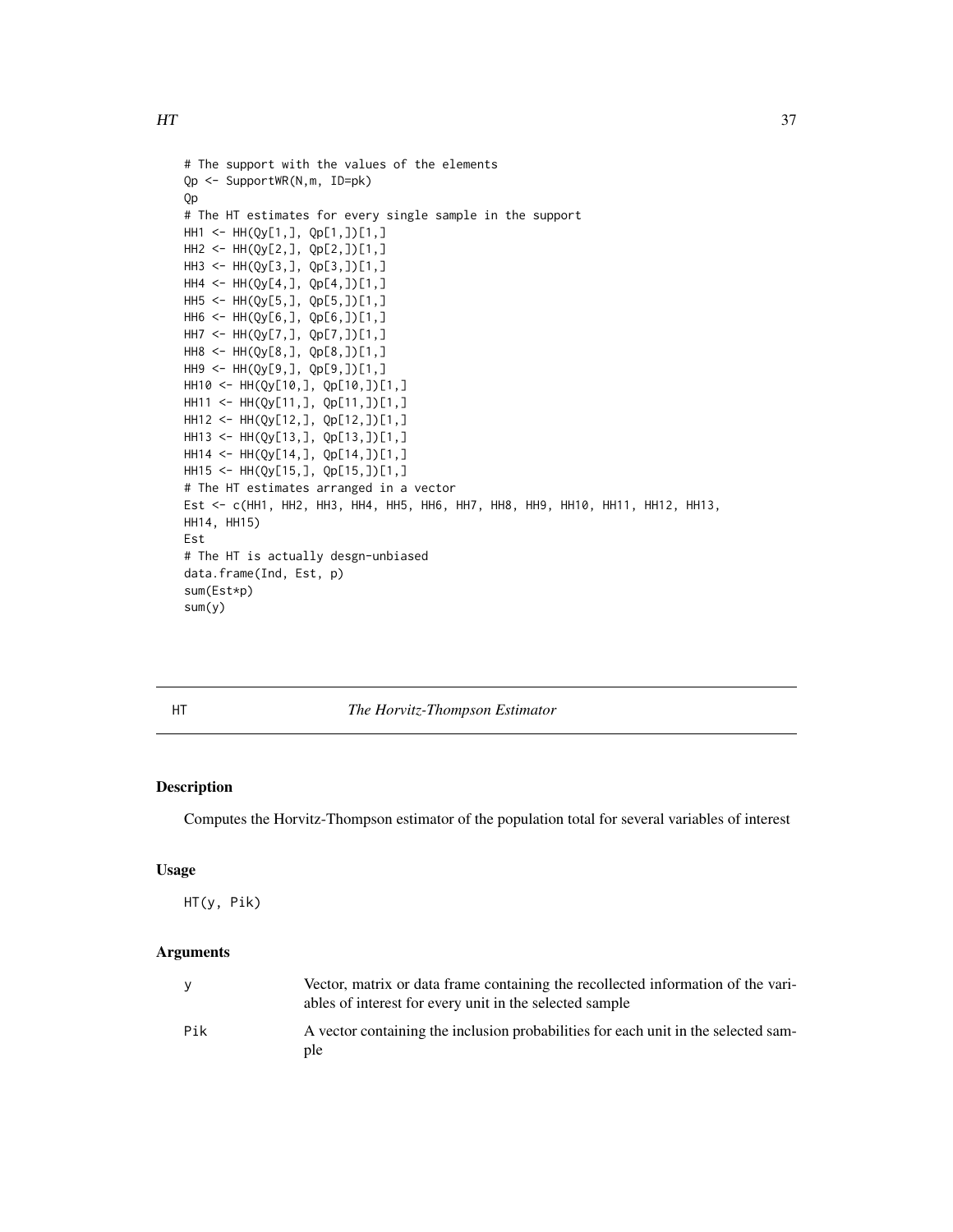# Details

The Horvitz-Thompson estimator is given by

$$
\sum_{k \in U} \frac{y_k}{\pi_k}
$$

where  $y_k$  is the value of the variables of interest for the kth unit, and  $\pi_k$  its corresponding inclusion probability. This estimator could be used for without replacement designs as well as for with replacement designs.

# Value

The function returns a vector of total population estimates for each variable of interest.

#### Author(s)

Hugo Andres Gutierrez Rojas <hugogutierrez@usantotomas.edu.co>

# References

Sarndal, C-E. and Swensson, B. and Wretman, J. (1992), *Model Assisted Survey Sampling*. Springer. Gutierrez, H. A. (2009), *Estrategias de muestreo: Diseno de encuestas y estimacion de parametros*. Editorial Universidad Santo Tomas.

#### See Also

[HH](#page-33-0)

```
############
## Example 1
############
# Uses the Lucy data to draw a simple random sample without replacement
data(Lucy)
attach(Lucy)
N < - dim(Lucy)[1]
n < -400sam <- sample(N,n)
# The vector of inclusion probabilities for each unit in the sample
pik \leq rep(n/N,n)# The information about the units in the sample is stored in an object called data
data <- Lucy[sam,]
attach(data)
names(data)
# The variables of interest are: Income, Employees and Taxes
# This information is stored in a data frame called estima
estima <- data.frame(Income, Employees, Taxes)
HT(estima, pik)
```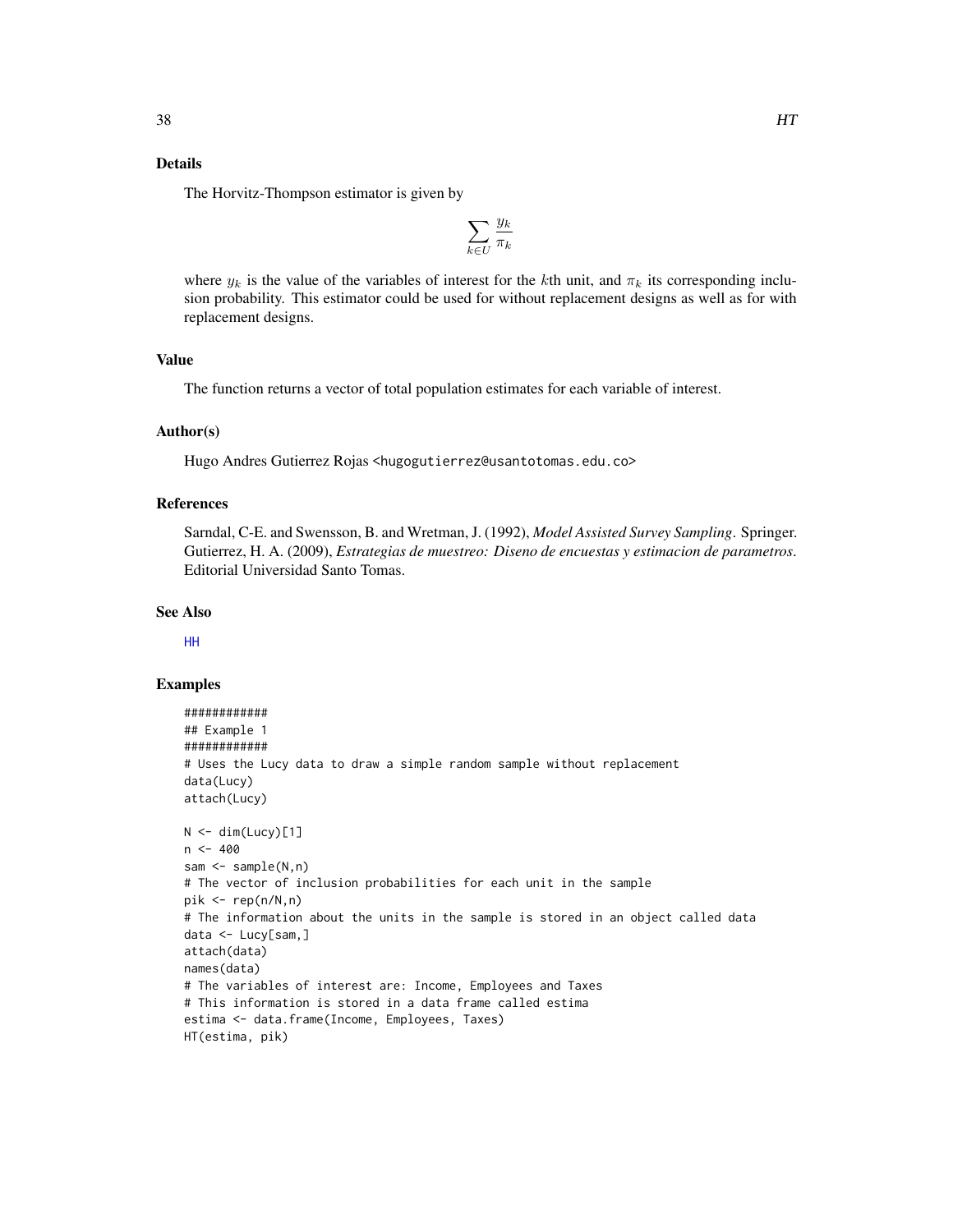```
############
## Example 2
############
# Uses the Lucy data to draw a simple random sample with replacement
data(Lucy)
N < - dim(Lucy)[1]
m < -400sam <- sample(N,m,replace=TRUE)
# The vector of selection probabilities of units in the sample
pk <- rep(1/N,m)
# Computation of the inclusion probabilities
pik <- 1-(1-pk)^m
# The information about the units in the sample is stored in an object called data
data <- Lucy[sam,]
attach(data)
names(data)
# The variables of interest are: Income, Employees and Taxes
# This information is stored in a data frame called estima
estima <- data.frame(Income, Employees, Taxes)
HT(estima, pik)
############
## Example 3
############
# Without replacement sampling
# Vector U contains the label of a population of size N=5
U <- c("Yves", "Ken", "Erik", "Sharon", "Leslie")
# Vector y1 and y2 are the values of the variables of interest
y1<-c(32, 34, 46, 89, 35)
y2<-c(1,1,1,0,0)
y3<-cbind(y1,y2)
# The population size is N=5
N <- length(U)
# The sample size is n=2
n < -2# The sample membership matrix for fixed size without replacement sampling designs
Ind \leftarrow Ik(N,n)
# p is the probability of selection of every possible sample
p <- c(0.13, 0.2, 0.15, 0.1, 0.15, 0.04, 0.02, 0.06, 0.07, 0.08)
# Computation of the inclusion probabilities
inclusion <- Pik(p, Ind)
# Selection of a random sample
sam \leq sample(5,2)
# The selected sample
U[sam]
# The inclusion probabilities for these two units
inclusion[sam]
# The values of the variables of interest for the units in the sample
y1[sam]
y2[sam]
y3[sam,]
```

```
# The Horvitz-Thompson estimator
```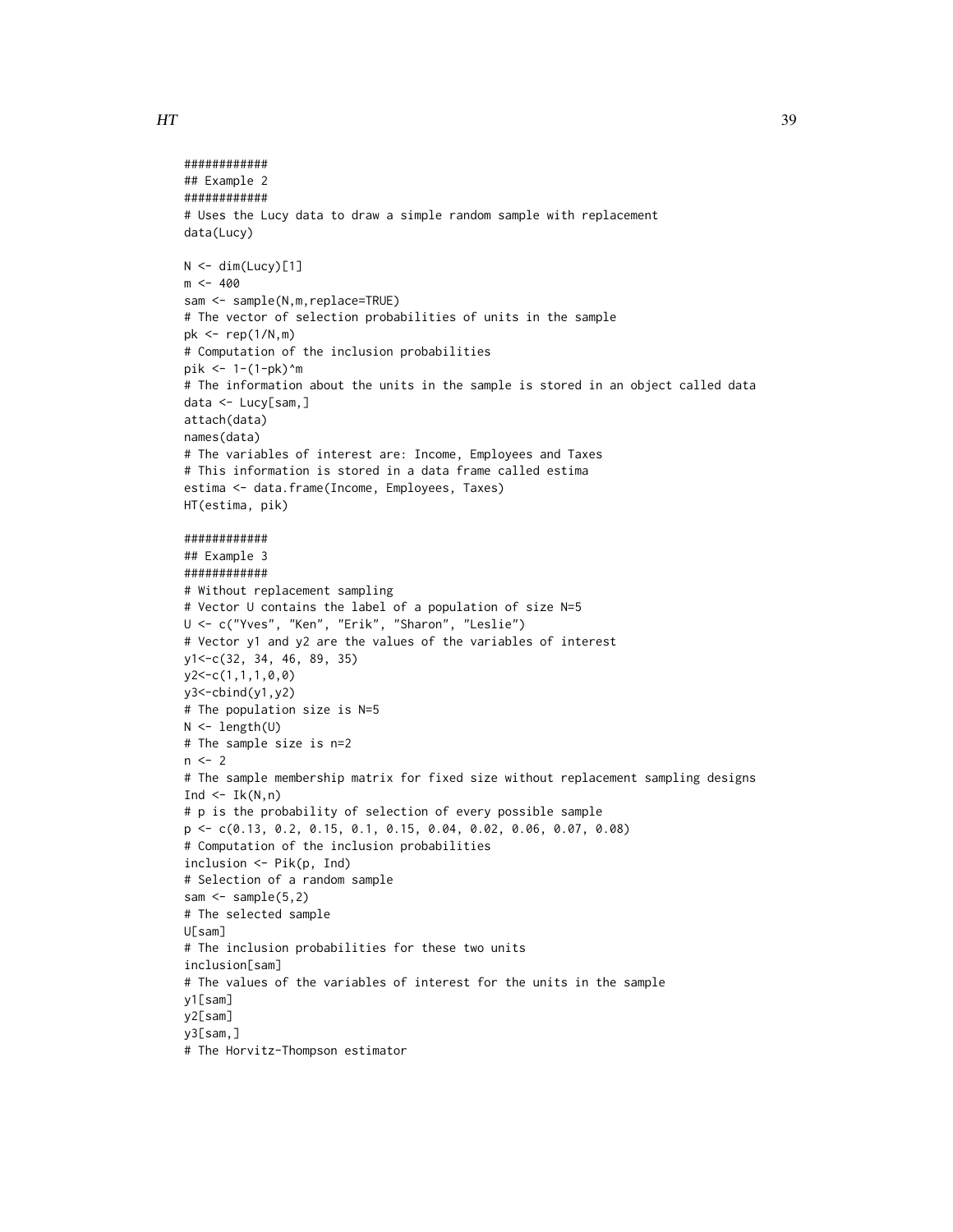```
HT(y1[sam],inclusion[sam])
HT(y2[sam],inclusion[sam])
HT(y3[sam,],inclusion[sam])
############
## Example 4
############
# Following Example 3... With replacement sampling
# The population size is N=5
N <- length(U)
# The sample size is m=2
m \leq -2# pk is the probability of selection of every single unit
pk <- c(0.9, 0.025, 0.025, 0.025, 0.025)
# Computation of the inclusion probabilities
pik <- 1-(1-pk)^m
# Selection of a random sample with replacement
sam <- sample(5,2, replace=TRUE, prob=pk)
# The selected sample
U[sam]
# The inclusion probabilities for these two units
inclusion[sam]
# The values of the variables of interest for the units in the sample
y1[sam]
y2[sam]
y3[sam,]
# The Horvitz-Thompson estimator
HT(y1[sam],inclusion[sam])
HT(y2[sam],inclusion[sam])
HT(y3[sam,],inclusion[sam])
####################################################################
## Example 5 HT is unbiased for without replacement sampling designs
## Fixed sample size
####################################################################
# Vector U contains the label of a population of size N=5
U <- c("Yves", "Ken", "Erik", "Sharon", "Leslie")
# Vector y1 and y2 are the values of the variables of interest
y<-c(32, 34, 46, 89, 35)
# The population size is N=5
N <- length(U)
# The sample size is n=2
n < -2# The sample membership matrix for fixed size without replacement sampling designs
Ind \leq Ik(N,n)
Ind
# p is the probability of selection of every possible sample
p <- c(0.13, 0.2, 0.15, 0.1, 0.15, 0.04, 0.02, 0.06, 0.07, 0.08)
sum(p)
# Computation of the inclusion probabilities
inclusion <- Pik(p, Ind)
inclusion
```
40 and the contract of the contract of the contract of the contract of the contract of the contract of the contract of the contract of the contract of the contract of the contract of the contract of the contract of the con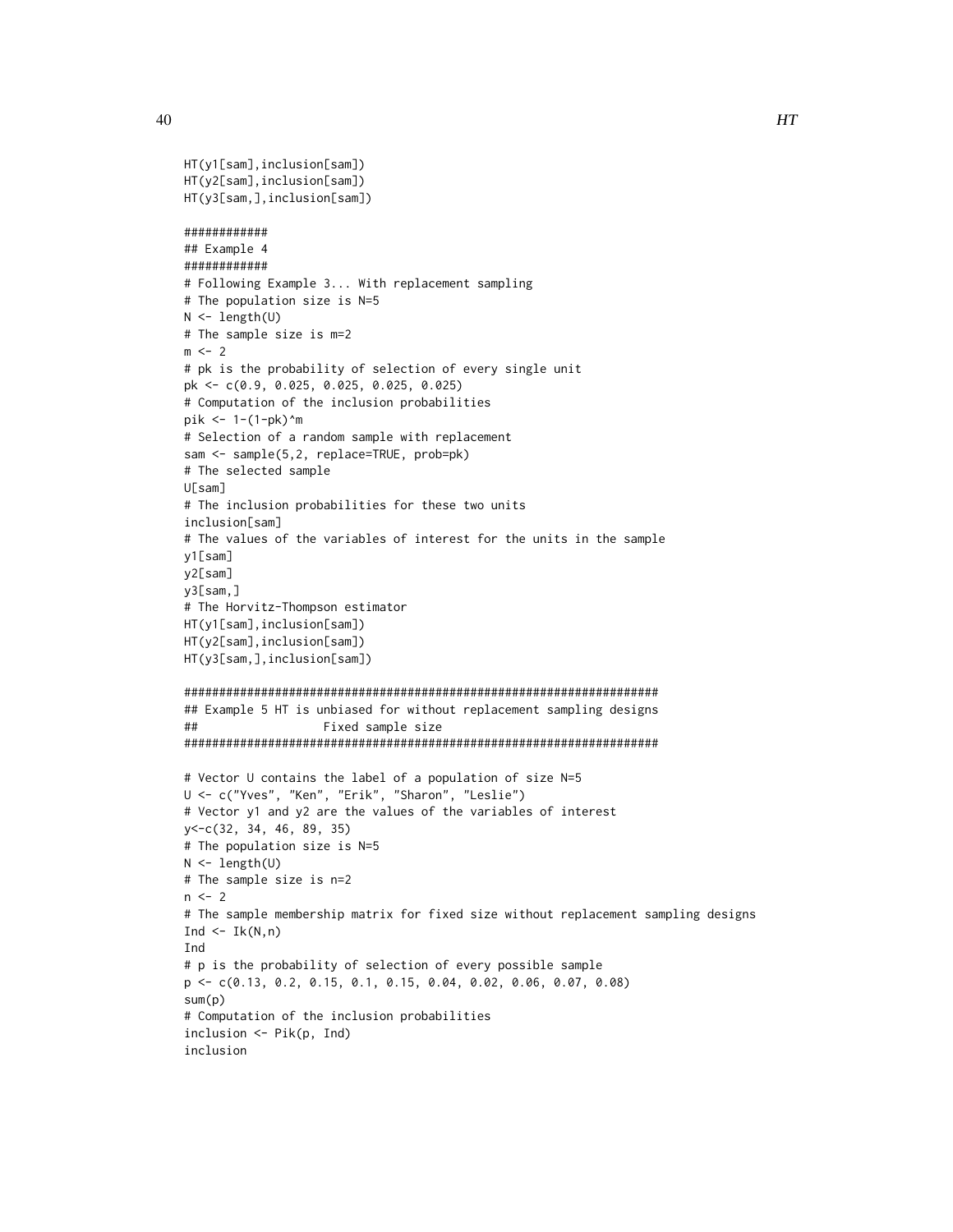```
sum(inclusion)
# The support with the values of the elements
Qy <-Support(N,n,ID=y)
Qy
# The HT estimates for every single sample in the support
HT1<- HT(y[Ind[1,]==1], inclusion[Ind[1,]==1])
HT2<- HT(y[Ind[2,]==1], inclusion[Ind[2,]==1])
HT3<- HT(y[Ind[3,]==1], inclusion[Ind[3,]==1])
HT4<- HT(y[Ind[4,]==1], inclusion[Ind[4,]==1])
HT5<- HT(y[Ind[5,]==1], inclusion[Ind[5,]==1])
HT6<- HT(y[Ind[6,]==1], inclusion[Ind[6,]==1])
HT7<- HT(y[Ind[7,]==1], inclusion[Ind[7,]==1])
HT8<- HT(y[Ind[8,]==1], inclusion[Ind[8,]==1])
HT9<- HT(y[Ind[9,]==1], inclusion[Ind[9,]==1])
HT10<- HT(y[Ind[10,]==1], inclusion[Ind[10,]==1])
# The HT estimates arranged in a vector
Est <- c(HT1, HT2, HT3, HT4, HT5, HT6, HT7, HT8, HT9, HT10)
Est
# The HT is actually desgn-unbiased
data.frame(Ind, Est, p)
sum(Est*p)
sum(y)
####################################################################
## Example 6 HT is unbiased for without replacement sampling designs
## Random sample size
####################################################################
# Vector U contains the label of a population of size N=5
U <- c("Yves", "Ken", "Erik", "Sharon", "Leslie")
# Vector y1 and y2 are the values of the variables of interest
y<-c(32, 34, 46, 89, 35)
# The population size is N=5
N < - length(U)
# The sample membership matrix for random size without replacement sampling designs
Ind \leftarrow IkRS(N)Ind
# p is the probability of selection of every possible sample
p <- c(0.59049, 0.06561, 0.06561, 0.06561, 0.06561, 0.06561, 0.00729, 0.00729,
       0.00729, 0.00729, 0.00729, 0.00729, 0.00729, 0.00729, 0.00729, 0.00729, 0.00081,
       0.00081, 0.00081, 0.00081, 0.00081, 0.00081, 0.00081, 0.00081, 0.00081, 0.00081,
       0.00009, 0.00009, 0.00009, 0.00009, 0.00009, 0.00001)
sum(p)
# Computation of the inclusion probabilities
inclusion <- Pik(p, Ind)
inclusion
sum(inclusion)
# The support with the values of the elements
Qy <-SupportRS(N, ID=y)
Qy
# The HT estimates for every single sample in the support
HT1<- HT(y[Ind[1,]==1], inclusion[Ind[1,]==1])
HT2<- HT(y[Ind[2,]==1], inclusion[Ind[2,]==1])
```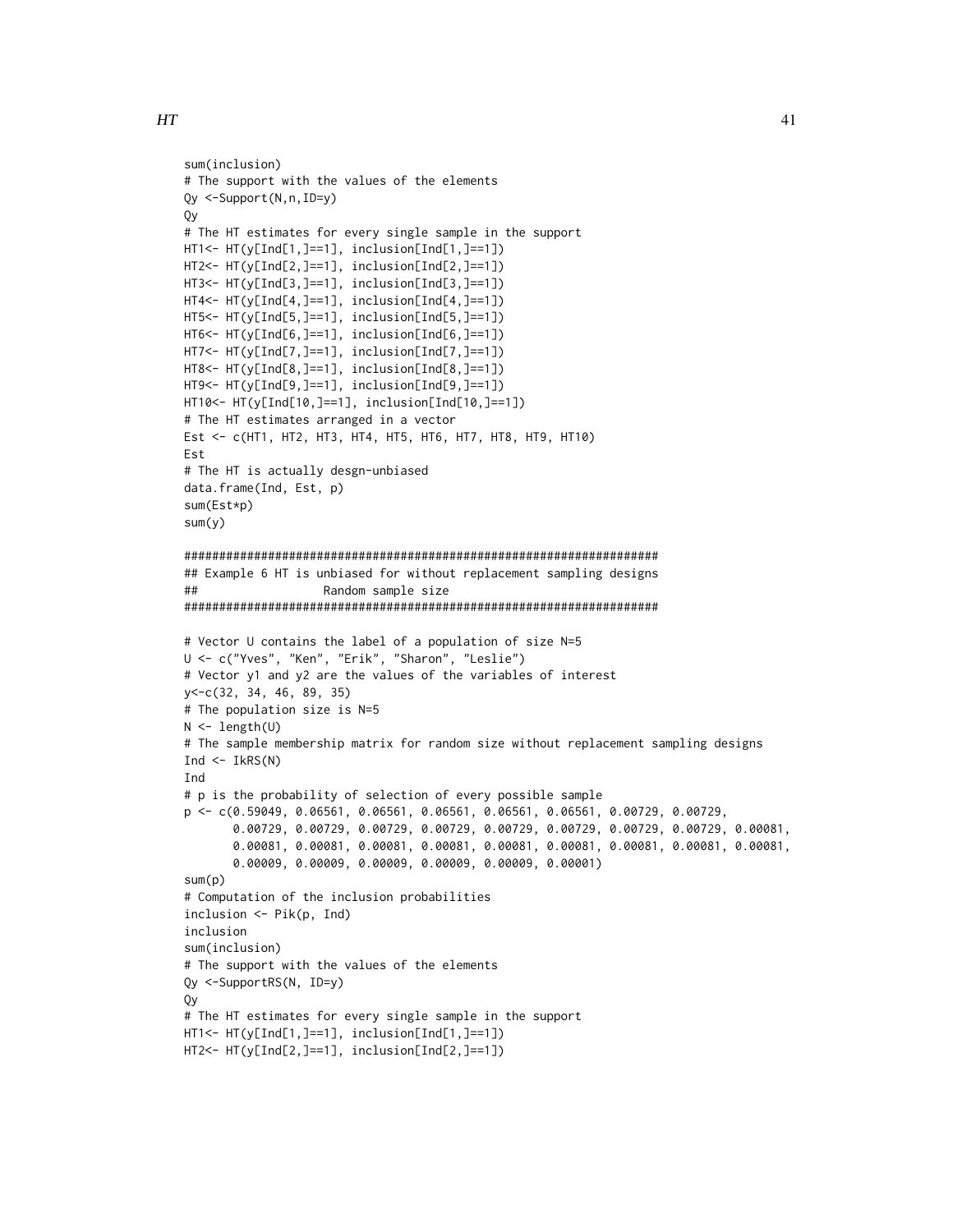```
HT3<- HT(y[Ind[3,]==1], inclusion[Ind[3,]==1])
HT4<- HT(y[Ind[4,]==1], inclusion[Ind[4,]==1])
HT5<- HT(y[Ind[5,]==1], inclusion[Ind[5,]==1])
HT6<- HT(y[Ind[6,]==1], inclusion[Ind[6,]==1])
HT7<- HT(y[Ind[7,]==1], inclusion[Ind[7,]==1])
HT8<- HT(y[Ind[8,]==1], inclusion[Ind[8,]==1])
HT9<- HT(y[Ind[9,]==1], inclusion[Ind[9,]==1])
HT10<- HT(y[Ind[10,]==1], inclusion[Ind[10,]==1])
HT11<- HT(y[Ind[11,]==1], inclusion[Ind[11,]==1])
HT12<- HT(y[Ind[12,]==1], inclusion[Ind[12,]==1])
HT13<- HT(y[Ind[13,]==1], inclusion[Ind[13,]==1])
HT14<- HT(y[Ind[14,]==1], inclusion[Ind[14,]==1])
HT15<- HT(y[Ind[15,]==1], inclusion[Ind[15,]==1])
HT16<- HT(y[Ind[16,]==1], inclusion[Ind[16,]==1])
HT17<- HT(y[Ind[17,]==1], inclusion[Ind[17,]==1])
HT18<- HT(y[Ind[18,]==1], inclusion[Ind[18,]==1])
HT19<- HT(y[Ind[19,]==1], inclusion[Ind[19,]==1])
HT20<- HT(y[Ind[20,]==1], inclusion[Ind[20,]==1])
HT21<- HT(y[Ind[21,]==1], inclusion[Ind[21,]==1])
HT22<- HT(y[Ind[22,]==1], inclusion[Ind[22,]==1])
HT23<- HT(y[Ind[23,]==1], inclusion[Ind[23,]==1])
HT24<- HT(y[Ind[24,]==1], inclusion[Ind[24,]==1])
HT25<- HT(y[Ind[25,]==1], inclusion[Ind[25,]==1])
HT26<- HT(y[Ind[26,]==1], inclusion[Ind[26,]==1])
HT27<- HT(y[Ind[27,]==1], inclusion[Ind[27,]==1])
HT28<- HT(y[Ind[28,]==1], inclusion[Ind[28,]==1])
HT29<- HT(y[Ind[29,]==1], inclusion[Ind[29,]==1])
HT30<- HT(y[Ind[30,]==1], inclusion[Ind[30,]==1])
HT31<- HT(y[Ind[31,]==1], inclusion[Ind[31,]==1])
HT32<- HT(y[Ind[32,]==1], inclusion[Ind[32,]==1])
# The HT estimates arranged in a vector
Est <- c(HT1, HT2, HT3, HT4, HT5, HT6, HT7, HT8, HT9, HT10, HT11, HT12, HT13,
         HT14, HT15, HT16, HT17, HT18, HT19, HT20, HT21, HT22, HT23, HT24, HT25, HT26,
         HT27, HT28, HT29, HT30, HT31, HT32)
Est
# The HT is actually desgn-unbiased
data.frame(Ind, Est, p)
sum(Est*p)
sum(y)
################################################################
## Example 7 HT is unbiased for with replacement sampling designs
################################################################
# Vector U contains the label of a population of size N=5
U <- c("Yves", "Ken", "Erik", "Sharon", "Leslie")
# Vector y1 and y2 are the values of the variables of interest
y<-c(32, 34, 46, 89, 35)
# The population size is N=5
N \leftarrow length(U)
```
# The sample size is m=2

 $m < -2$ 

# pk is the probability of selection of every single unit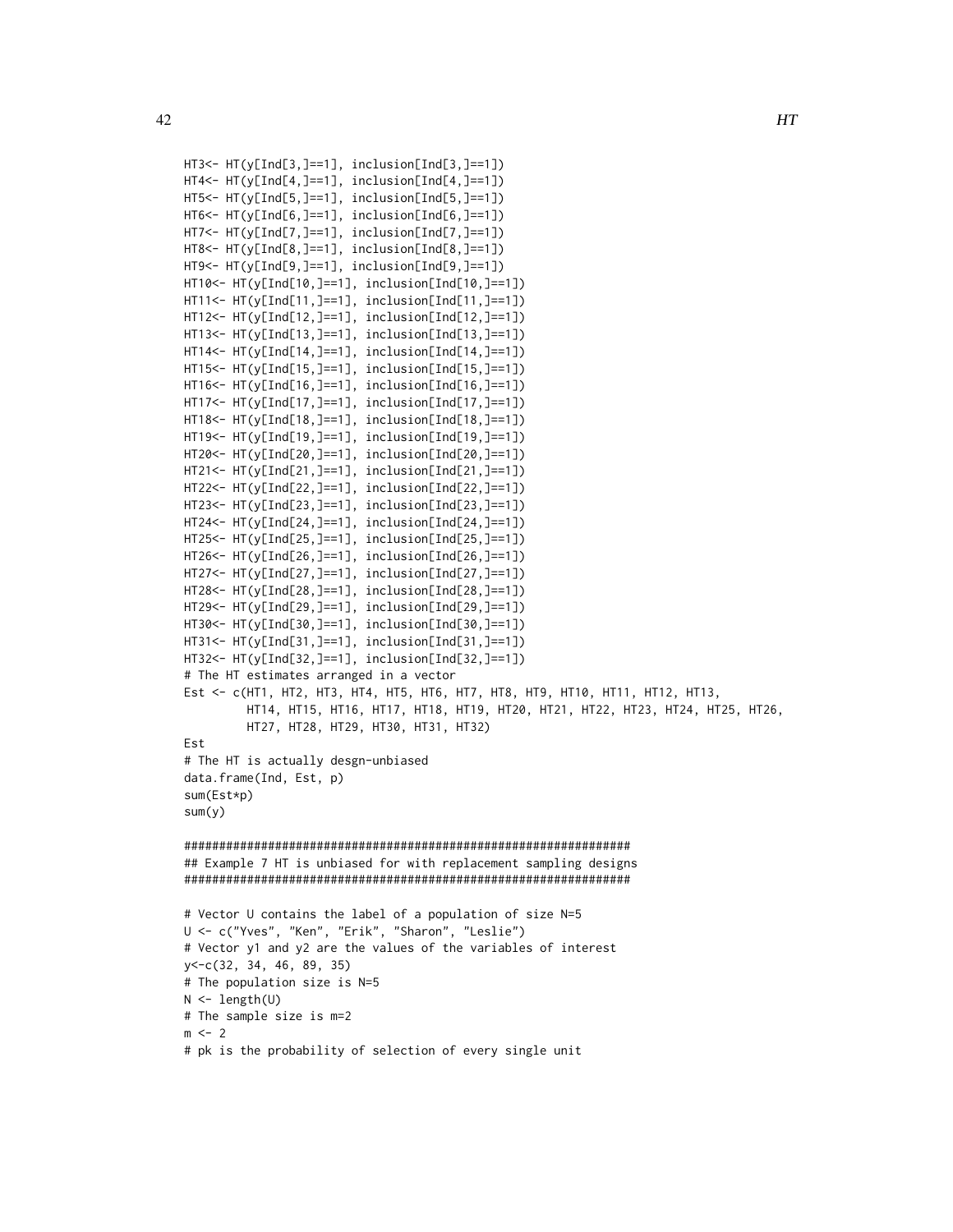```
pk <- c(0.35, 0.225, 0.175, 0.125, 0.125)
# p is the probability of selection of every possible sample
p <- p.WR(N,m,pk)
\mathbf{D}sum(p)
# The sample membership matrix for random size without replacement sampling designs
Ind \leq IkWR(N,m)
Ind
# The support with the values of the elements
Qy <- SupportWR(N,m, ID=y)
Qy
# Computation of the inclusion probabilities
pik <- 1-(1-pk)^m
pik
# The HT estimates for every single sample in the support
HT1 <- HT(y[Ind[1,]==1], pik[Ind[1,]==1])
HT2 <- HT(y[Ind[2,]==1], pik[Ind[2,]==1])
HT3 <- HT(y[Ind[3,]==1], pik[Ind[3,]==1])
HT4 <- HT(y[Ind[4,]==1], pik[Ind[4,]==1])
HT5 <- HT(y[Ind[5,]==1], pik[Ind[5,]==1])
HT6 <- HT(y[Ind[6,]==1], pik[Ind[6,]==1])
HT7 <- HT(y[Ind[7,]==1], pik[Ind[7,]==1])
HT8 <- HT(y[Ind[8,]==1], pik[Ind[8,]==1])
HT9 <- HT(y[Ind[9,]==1], pik[Ind[9,]==1])
HT10 <- HT(y[Ind[10,]==1], pik[Ind[10,]==1])
HT11 <- HT(y[Ind[11,]==1], pik[Ind[11,]==1])
HT12 <- HT(y[Ind[12,]==1], pik[Ind[12,]==1])
HT13 <- HT(y[Ind[13,]==1], pik[Ind[13,]==1])
HT14 <- HT(y[Ind[14,]==1], pik[Ind[14,]==1])
HT15 <- HT(y[Ind[15,]==1], pik[Ind[15,]==1])
# The HT estimates arranged in a vector
Est <- c(HT1, HT2, HT3, HT4, HT5, HT6, HT7, HT8, HT9, HT10, HT11, HT12, HT13,
         HT14, HT15)
Est
# The HT is actually desgn-unbiased
data.frame(Ind, Est, p)
sum(Est*p)
```
Ik *Sample Membership Indicator*

# Description

sum(y)

Creates a matrix of values (0, if the unit belongs to a specified sample and 1, otherwise) for every possible sample under fixed sample size designs without replacement

#### Usage

 $Ik(N, n)$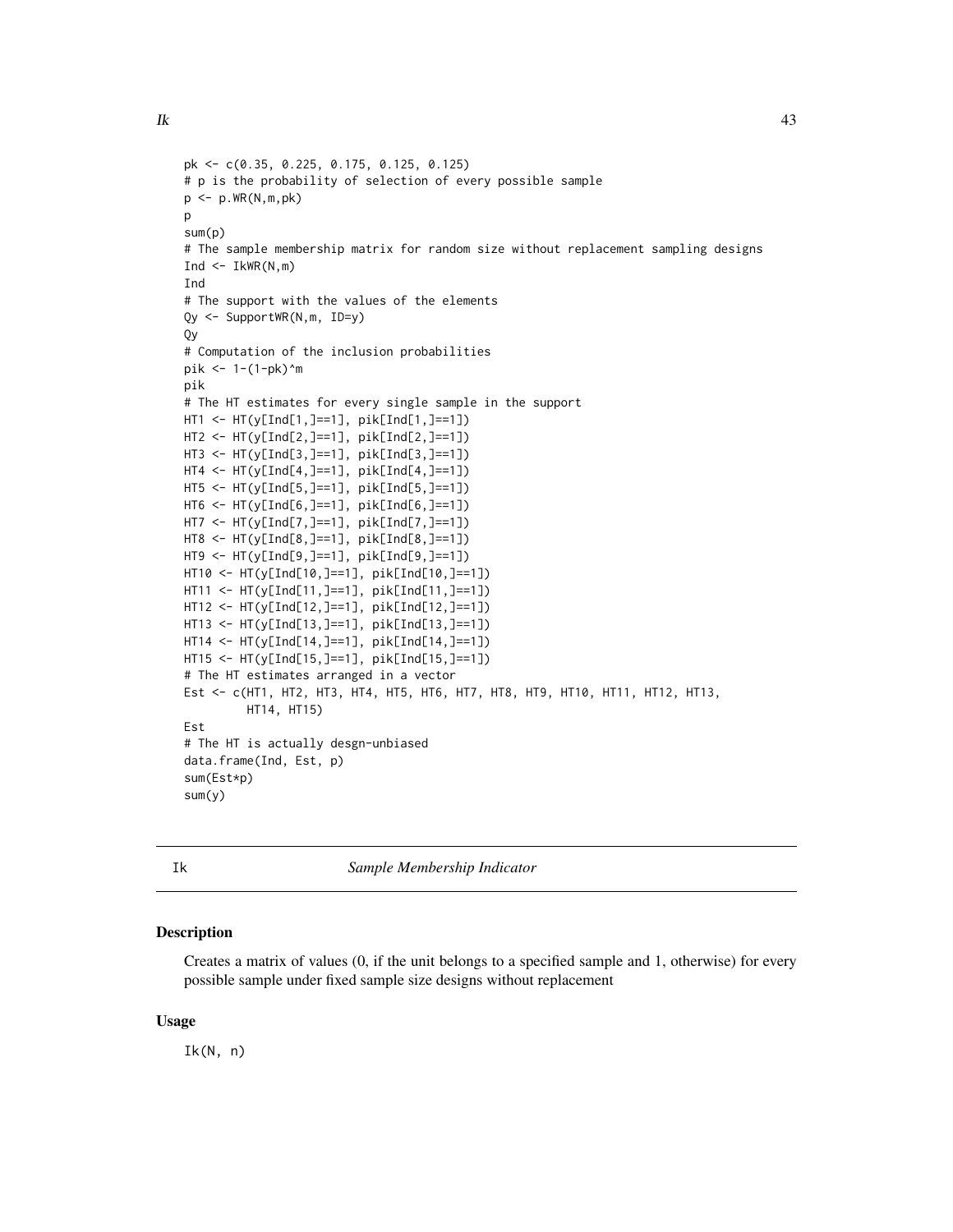#### Arguments

| Ν | Population size |
|---|-----------------|
| n | Sample size     |

# Value

The function returns a matrix of  $binom(N)(n)$  rows and N columns. The kth column corresponds to the sample membership indicator, of the kth unit, to a possible sample.

#### Author(s)

Hugo Andres Gutierrez Rojas <hugogutierrez@usantotomas.edu.co>

#### References

Sarndal, C-E. and Swensson, B. and Wretman, J. (1992), *Model Assisted Survey Sampling*. Springer. Gutierrez, H. A. (2009), *Estrategias de muestreo: Diseno de encuestas y estimacion de parametros*. Editorial Universidad Santo Tomas.

#### See Also

[Support,](#page-75-0) [Pik](#page-52-0)

#### Examples

```
# Vector U contains the label of a population of size N=5
U <- c("Yves", "Ken", "Erik", "Sharon", "Leslie")
N <- length(U)
n < -2# The sample membership matrix for fixed size without replacement sampling designs
Ik(N,n)# The first unit, Yves, belongs to the first four possible samples
```
IkRS *Sample Membership Indicator for Random Size sampling designs*

#### Description

Creates a matrix of values (0, if the unit belongs to a specified sample and 1, otherwise) for every possible sample under random sample size designs without replacement

#### Usage

IkRS(N)

# Arguments

N Population size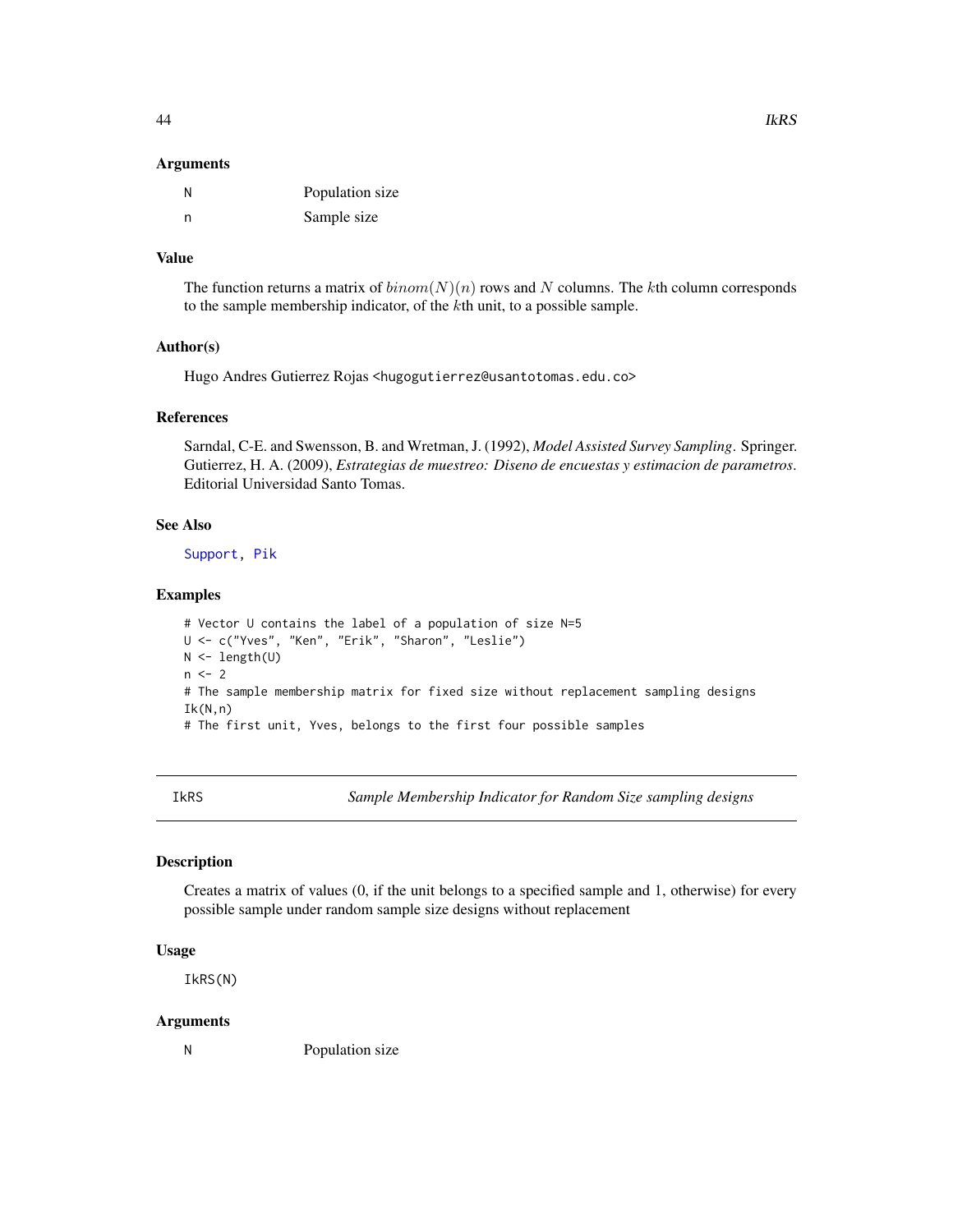#### $IkWR$  and the set of the set of the set of the set of the set of the set of the set of the set of the set of the set of the set of the set of the set of the set of the set of the set of the set of the set of the set of th

# Value

The function returns a matrix of  $2^N$  rows and N columns. The kth column corresponds to the sample membership indicator, of the kth unit, to a possible sample.

#### Author(s)

Hugo Andres Gutierrez Rojas <hugogutierrez@usantotomas.edu.co>

#### References

Sarndal, C-E. and Swensson, B. and Wretman, J. (1992), *Model Assisted Survey Sampling*. Springer. Gutierrez, H. A. (2009), *Estrategias de muestreo: Diseno de encuestas y estimacion de parametros*. Editorial Universidad Santo Tomas.

# See Also

[SupportRS,](#page-76-0) [Pik](#page-52-0)

#### Examples

```
# Vector U contains the label of a population of size N=5
U <- c("Yves", "Ken", "Erik", "Sharon", "Leslie")
N <- length(U)
n < -3# The sample membership matrix for fixed size without replacement sampling designs
IkRS(N)
# The first sample is a null one and the last sample is a census
```

| IkWR | Sample Membership Indicator for with Replacements sampling de- |  |  |
|------|----------------------------------------------------------------|--|--|
|      | signs                                                          |  |  |

#### Description

Creates a matrix of values (1, if the unit belongs to a specified sample and 0, otherwise) for every possible sample under fixed sample size designs without replacement

#### Usage

IkWR(N, m)

| N | Population size |
|---|-----------------|
| m | Sample size     |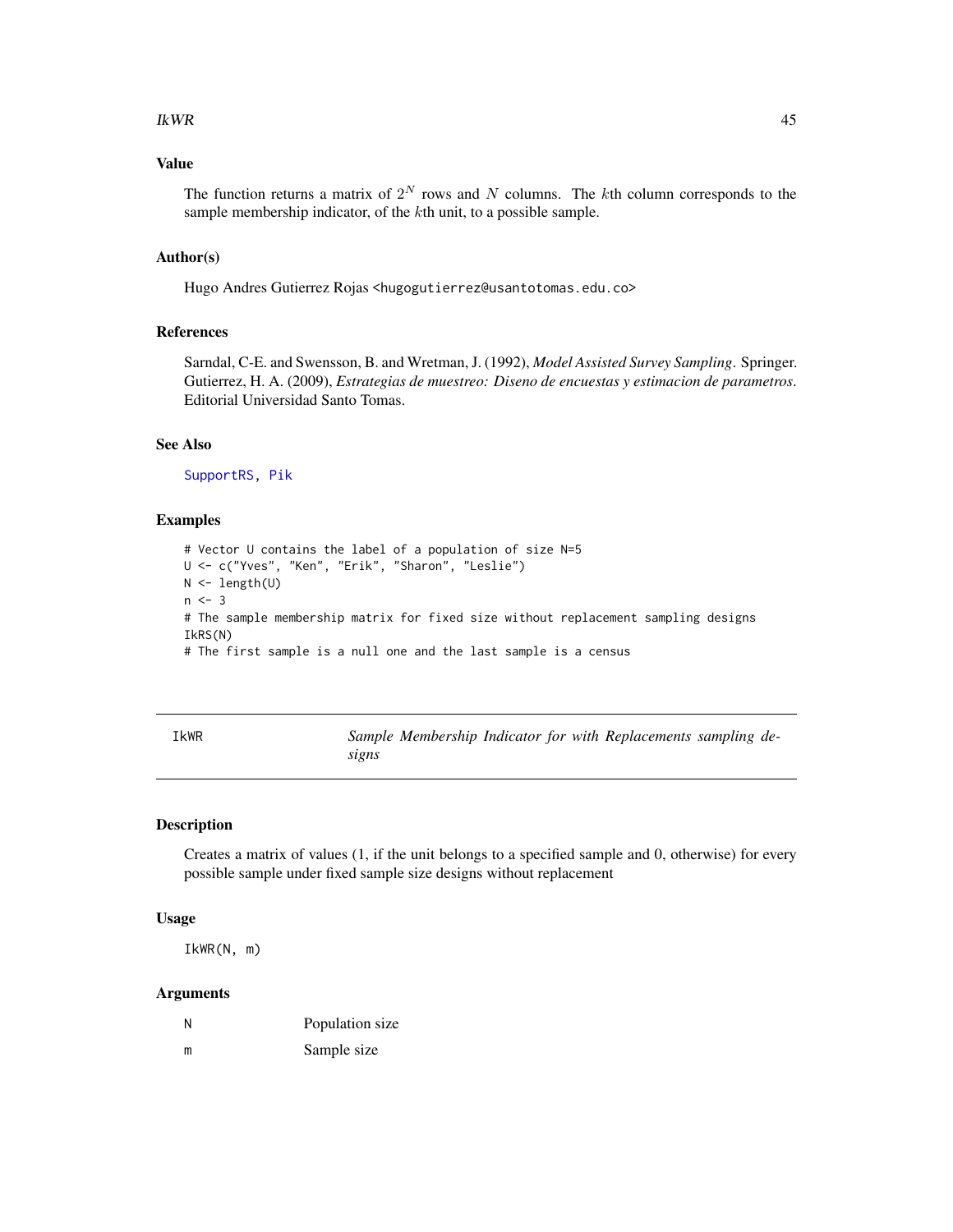# Value

The function returns a matrix of  $binom(N + m - 1)(m)$  rows and N columns. The kth column corresponds to the sample membership indicator, of the  $k$ th unit, to a possible sample. It returns a value of 1, even if the element is selected more than once in a with replacement sample.

#### Author(s)

Hugo Andres Gutierrez Rojas <hugogutierrez@usantotomas.edu.co>

#### References

Sarndal, C-E. and Swensson, B. and Wretman, J. (1992), *Model Assisted Survey Sampling*. Springer. Gutierrez, H. A. (2009), *Estrategias de muestreo: Diseno de encuestas y estimacion de parametros*. Editorial Universidad Santo Tomas.

#### See Also

[nk,](#page-48-0) [Support,](#page-75-0) [Pik](#page-52-0)

#### Examples

```
# Vector U contains the label of a population of size N=5
U <- c("Yves", "Ken", "Erik", "Sharon", "Leslie")
N <- length(U)
m < -2# The sample membership matrix for fixed size without replacement sampling designs
IkWR(N,m)
```
# IPFP *Iterative Proportional Fitting Procedure*

# Description

Adjustment of a table on the margins

#### Usage

```
IPFP(Table, Col.knw, Row.knw, tol=0.0001)
```

| Table   | A contingency table                                |
|---------|----------------------------------------------------|
| Col.knw | A vector containing the true totals of the columns |
| Row.knw | A vector containing the true totals of the Rows    |
| tol     | The control value, by default equal to 0.0001      |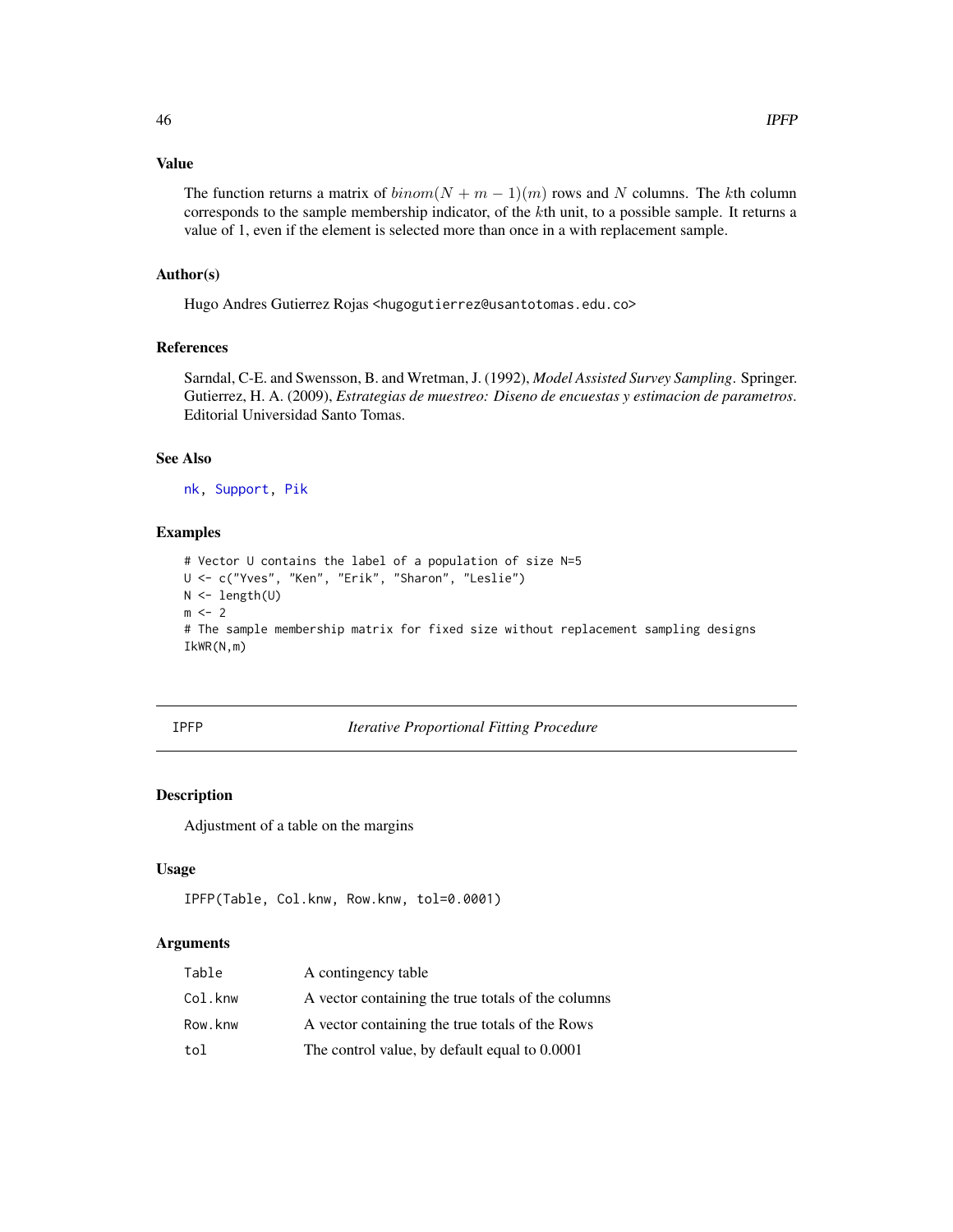#### $I$ PFP  $\sim$  47

# Details

Adjust a contingency table on the know margins of the population with the Raking Ratio method

### Author(s)

Hugo Andres Gutierrez Rojas <hugogutierrez@usantotomas.edu.co>

# References

Deming, W. & Stephan, F. (1940), On a least squares adjustment of a sampled frequency table when the expected marginal totals are known. *Annals of Mathematical Statistics*, 11, 427-444. Gutierrez, H. A. (2009), *Estrategias de muestreo: Diseno de encuestas y estimacion de parametros*. Editorial Universidad Santo Tomas.

```
############
## Example 1
############
# Some example of Ardilly and Tille
Table <- matrix(c(80,90,10,170,80,80,150,210,130),3,3)
rownames(Table) <- c("a1", "a2","a3")
colnames(Table) <- c("b1", "b2","b3")
# The table with labels
Table
# The known and true margins
Col.knw <- c(150,300,550)
Row.knw \leq -c(430, 360, 210)# The adjusted table
IPFP(Table,Col.knw,Row.knw,tol=0.0001)
############
## Example 2
############
# Draws a simple random sample
data(Lucy)
attach(Lucy)
N<-dim(Lucy)[1]
n<-400
sam<-sample(N,n)
data<-Lucy[sam,]
attach(data)
dim(data)
# Two domains of interest
Doma1<-Domains(Level)
Doma2<-Domains(SPAM)
# Cross tabulate of domains
SPAM.no<-Doma2[,1]*Doma1
SPAM.yes<-Doma2[,2]*Doma1
# Estimation
E.SI(N,n,Doma1)
```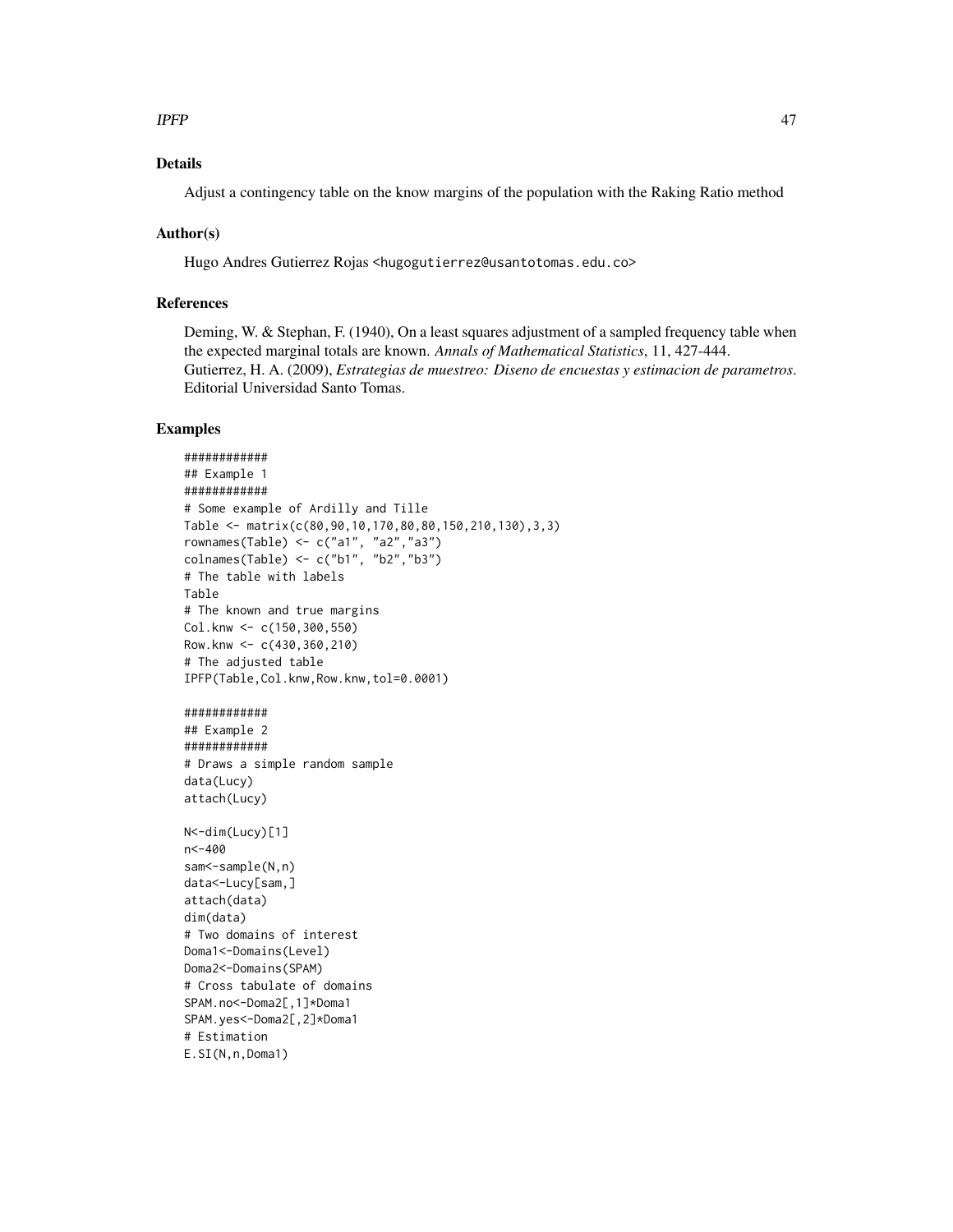```
E.SI(N,n,Doma2)
est1 <-E.SI(N,n,SPAM.no)[,2:4]
est2 <-E.SI(N,n,SPAM.yes)[,2:4]
est1;est2
# The contingency table estimated from above
Table <- cbind(est1[1,],est2[1,])
rownames(Table) <- c("Big", "Medium","Small")
colnames(Table) <- c("SPAM.no", "SPAM.yes")
# The known and true margins
Col.knw <- colSums(Domains(Lucy$SPAM))
Row.knw<- colSums(Domains(Lucy$Level))
# The adjusted table
IPFP(Table,Col.knw,Row.knw,tol=0.0001)
```
#### Lucy *Some Business Population Database*

#### Description

This data set corresponds to a random sample of BigLucy. It contains some financial variables of 2396 industrial companies of a city in a particular fiscal year.

#### Usage

Lucy

# Format

- ID The identifier of the company. It correspond to an alphanumeric sequence (two letters and three digits)
- Ubication The address of the principal office of the company in the city
- Level The industrial companies are discrimitnated according to the Taxes declared. There are small, medium and big companies
- Zone The city is divided by geoghrafical zones. A company is classified in a particular zone according to its address
- Income The total ammount of a company's earnings (or profit) in the previuos fiscal year. It is calculated by taking revenues and adjusting for the cost of doing business
- Employees The total number of persons working for the company in the previuos fiscal year
- Taxes The total ammount of a company's income Tax
- SPAM Indicates if the company uses the Internet and WEBmail options in order to make selfpropaganda.

#### Author(s)

Hugo Andres Gutierrez Rojas <hugogutierrez@usantotomas.edu.co>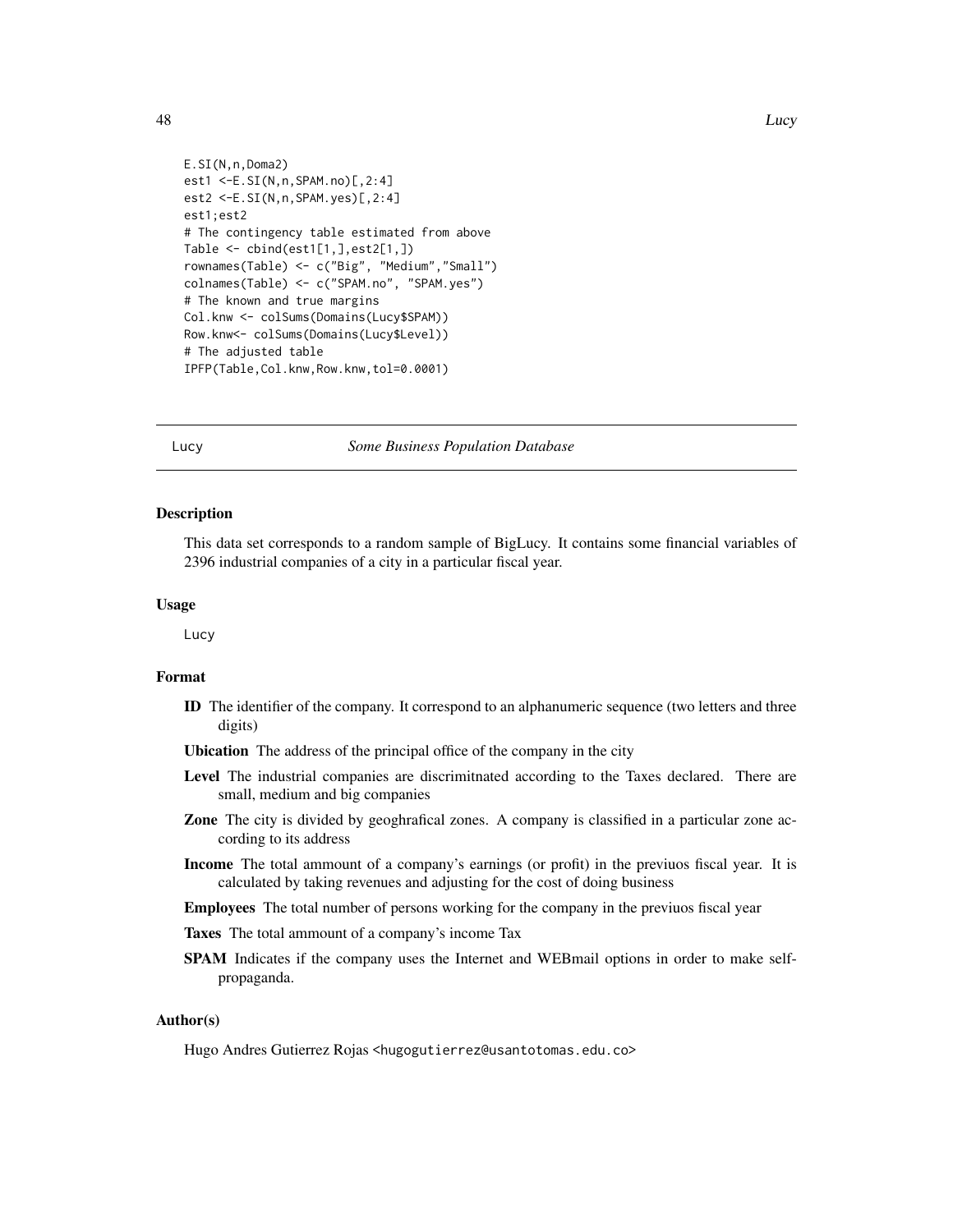# References

Gutierrez, H. A. (2009), *Estrategias de muestreo: Diseno de encuestas y estimacion de parametros*. Editorial Universidad Santo Tomas.

# See Also

[BigLucy](#page-1-0)

# Examples

```
data(Lucy)
attach(Lucy)
# The variables of interest are: Income, Employees and Taxes
# This information is stored in a data frame called estima
estima <- data.frame(Income, Employees, Taxes)
# The population totals
colSums(estima)
# Some parameters of interest
table(SPAM,Level)
xtabs(Income ~ Level+SPAM)
# Correlations among characteristics of interest
cor(estima)
# Some useful histograms
hist(Income)
hist(Taxes)
hist(Employees)
# Some useful plots
boxplot(Income ~ Level)
barplot(table(Level))
pie(table(SPAM))
```
<span id="page-48-0"></span>

nk *Sample Selection Indicator for With Replacement Sampling Designs*

#### Description

The function returns a matrix of  $binom(N + m - 1)(m)$  rows and N columns. Creates a matrix of values (0, if the unit does not belongs to a specified sample, 1, if the unit is selected once in the sample; 2, if the unit is selected twice in the sample, etc.) for every possible sample under fixed sample size designs with replacement

# Usage

nk(N, m)

| N | Population size |
|---|-----------------|
| m | Sample size     |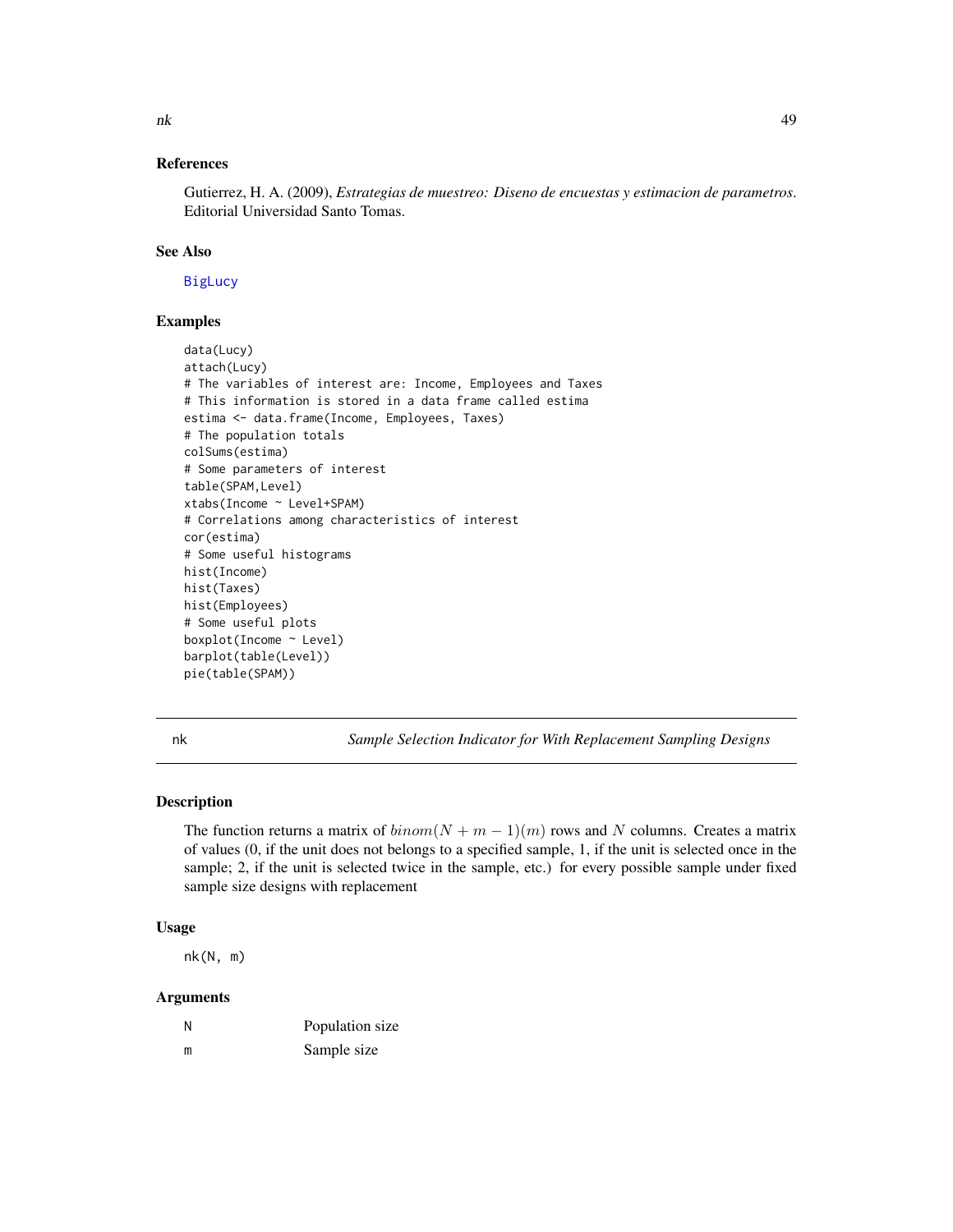#### Value

The function returns a matrix of  $binom(N + m - 1)(m)$  rows and N columns. The kth column corresponds to the sample selection indicator, of the kth unit, to a possible sample.

# Author(s)

Hugo Andres Gutierrez Rojas <hugogutierrez@usantotomas.edu.co>

#### References

Sarndal, C-E. and Swensson, B. and Wretman, J. (1992), *Model Assisted Survey Sampling*. Springer. Gutierrez, H. A. (2009), *Estrategias de muestreo: Diseno de encuestas y estimacion de parametros*. Editorial Universidad Santo Tomas.

# See Also

[SupportWR,](#page-78-0) [Pik](#page-52-0)

#### Examples

```
# Vector U contains the label of a population of size N=5
U <- c("Yves", "Ken", "Erik", "Sharon", "Leslie")
N <- length(U)
m \leq -2# The sample membership matrix for fixed size without replacement sampling designs
nk(N,m)
```
OrderWR *Pseudo-Support for Fixed Size With Replacement Sampling Designs*

# Description

Creates a matrix containing every possible ordered sample under fixed sample size with replacement designs

#### Usage

OrderWR(N,m,ID=FALSE)

| N  | Population size                                                                                     |
|----|-----------------------------------------------------------------------------------------------------|
| m  | Sample size                                                                                         |
| ΙD | By default FALSE, a vector of values (numeric or string) identifying each unit<br>in the population |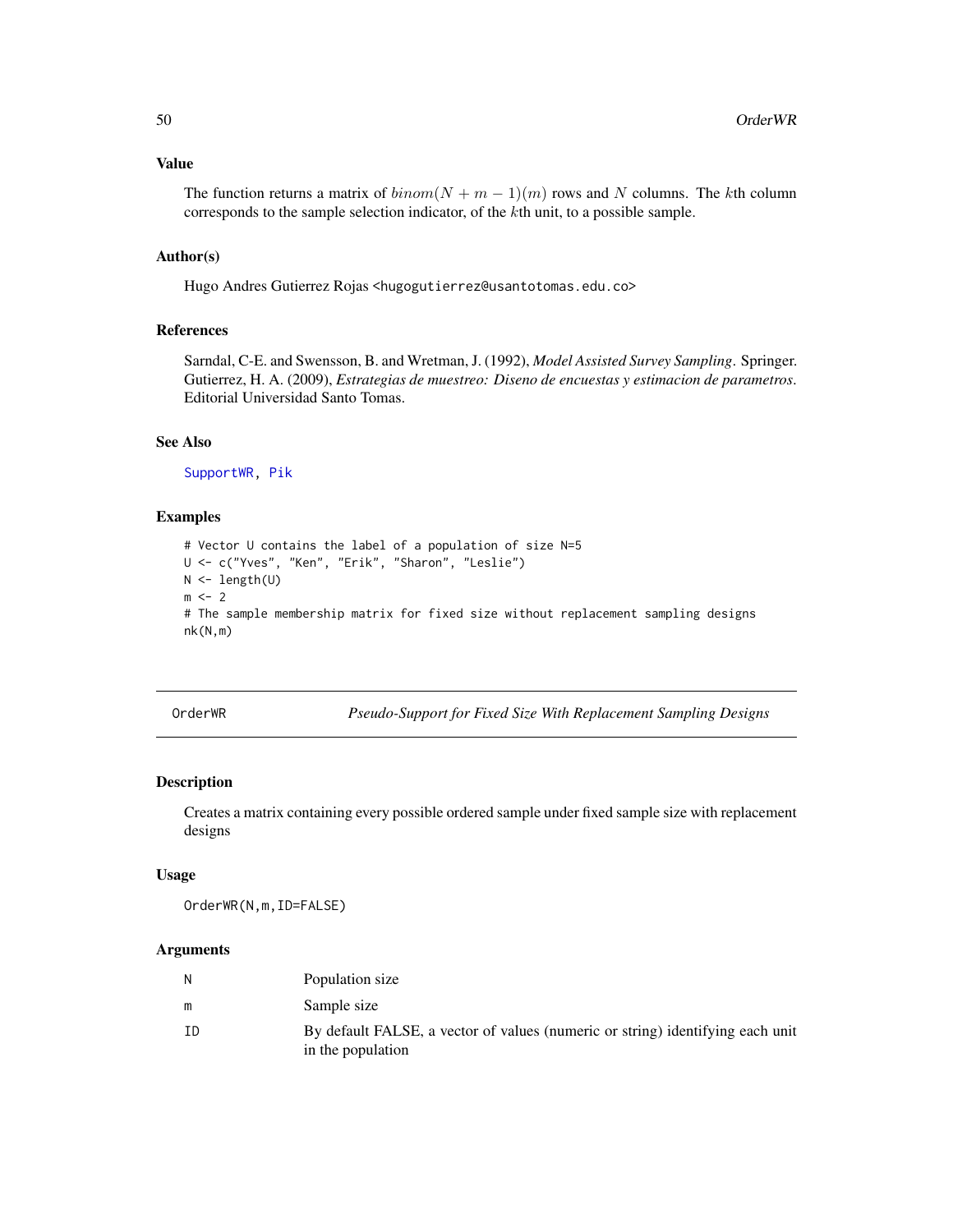#### Order WR 51

# Details

The number of samples in a with replacement support is not equal to the number of ordered samples induced by a with replacement sampling design.

#### Value

The function returns a matrix of  $N<sup>m</sup>$  rows and m columns. Each row of this matrix corresponds to a possible ordered sample.

# Author(s)

Hugo Andres Gutierrez Rojas <hugogutierrez@usantotomas.edu.co>. The author acknowledges to Hanwen Zhang <hanwenzhang@usantotomas.edu.co> for valuable suggestions.

#### References

Tille, Y. (2006), *Sampling Algorithms*. Springer Gutierrez, H. A. (2009), *Estrategias de muestreo: Diseno de encuestas y estimacion de parametros*. Editorial Universidad Santo Tomas

#### See Also

[SupportWR,](#page-78-0) [Support](#page-75-0)

#### Examples

```
# Vector U contains the label of a population
U <- c("Yves", "Ken", "Erik", "Sharon", "Leslie")
N < - length(U)
# Under this context, there are five (5) possible ordered samples
OrderWR(N,1)
# The same output, but labeled
OrderWR(N,1,ID=U)
# y is the variable of interest
y<-c(32,34,46,89,35)
OrderWR(N,1,ID=y)
# If the smaple size is m=2, there are (25) possible ordered samples
```

```
OrderWR(N,2)
# The same output, but labeled
OrderWR(N,2,ID=U)
# y is the variable of interest
y<-c(32,34,46,89,35)
OrderWR(N,2,ID=y)
```

```
# Note that the number of ordered samples is not equal to the number of
# samples in a well defined with-replacement support
OrderWR(N,2)
SupportWR(N,2)
```
OrderWR(N,4)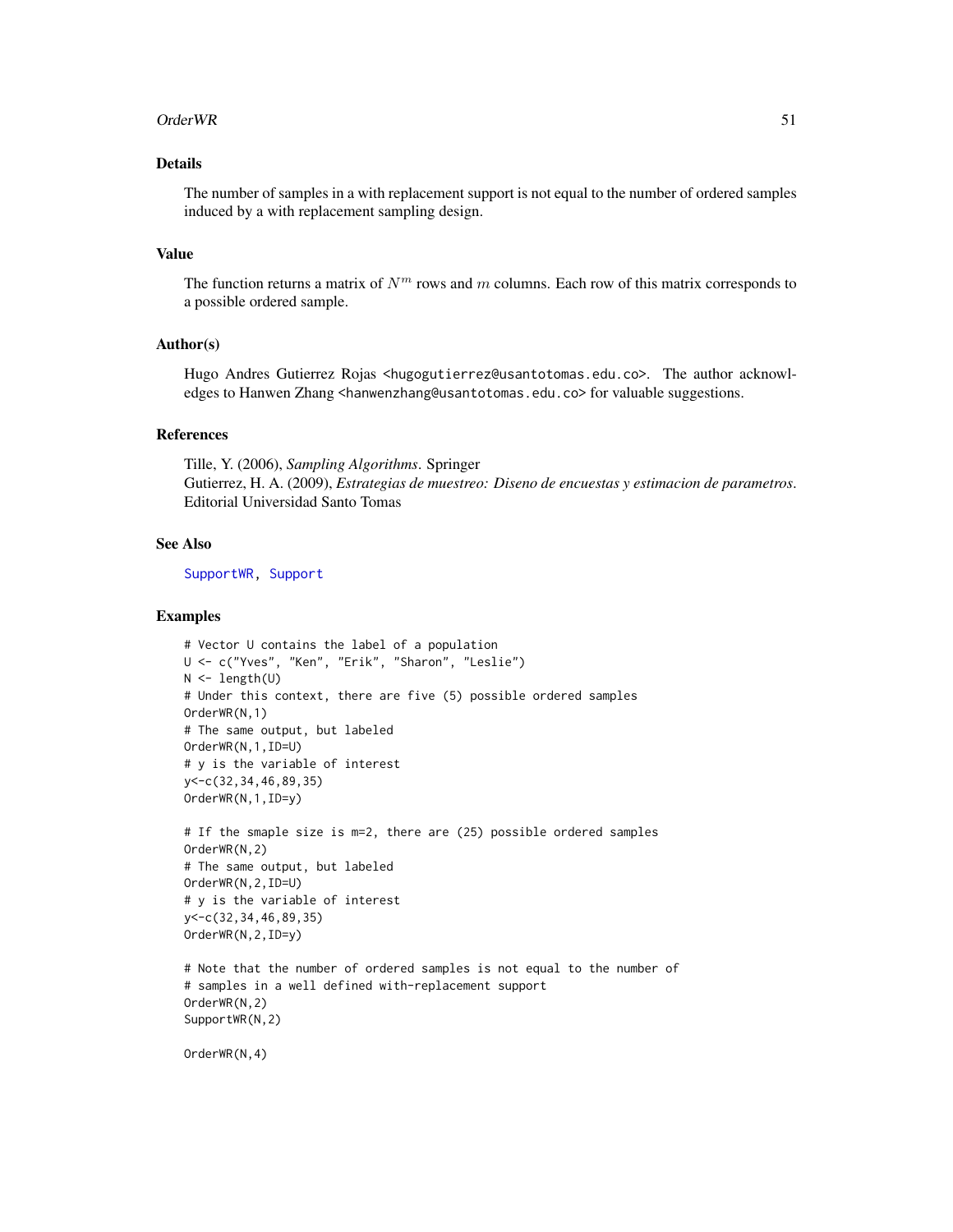SupportWR(N,4)

# p.WR *Generalization of every with replacement sampling design*

# Description

Computes the selection probability (sampling design) of each with replacement sample

# Usage

p.WR(N, m, pk)

#### Arguments

| N  | Population size                                                             |
|----|-----------------------------------------------------------------------------|
| m  | Sample size                                                                 |
| pk | A vector containing selection probabilities for each unit in the population |

# Details

Every with replacement sampling design is a particular case of a multinomial distribution.

$$
p(\mathbf{S} = \mathbf{s}) = \frac{m!}{n_1! n_2! \cdots n_N!} \prod_{i=1}^N p_k^{n_k}
$$

where  $n_k$  is the number of times that the k-th unit is selected in a sample.

# Value

The function returns a vector of selection probabilities for every with-replacement sample.

## Author(s)

Hugo Andres Gutierrez Rojas <hugogutierrez@usantotomas.edu.co>

# References

Sarndal, C-E. and Swensson, B. and Wretman, J. (1992), *Model Assisted Survey Sampling*. Springer. Gutierrez, H. A. (2009), *Estrategias de muestreo: Diseno de encuestas y estimacion de parametros*. Editorial Universidad Santo Tomas.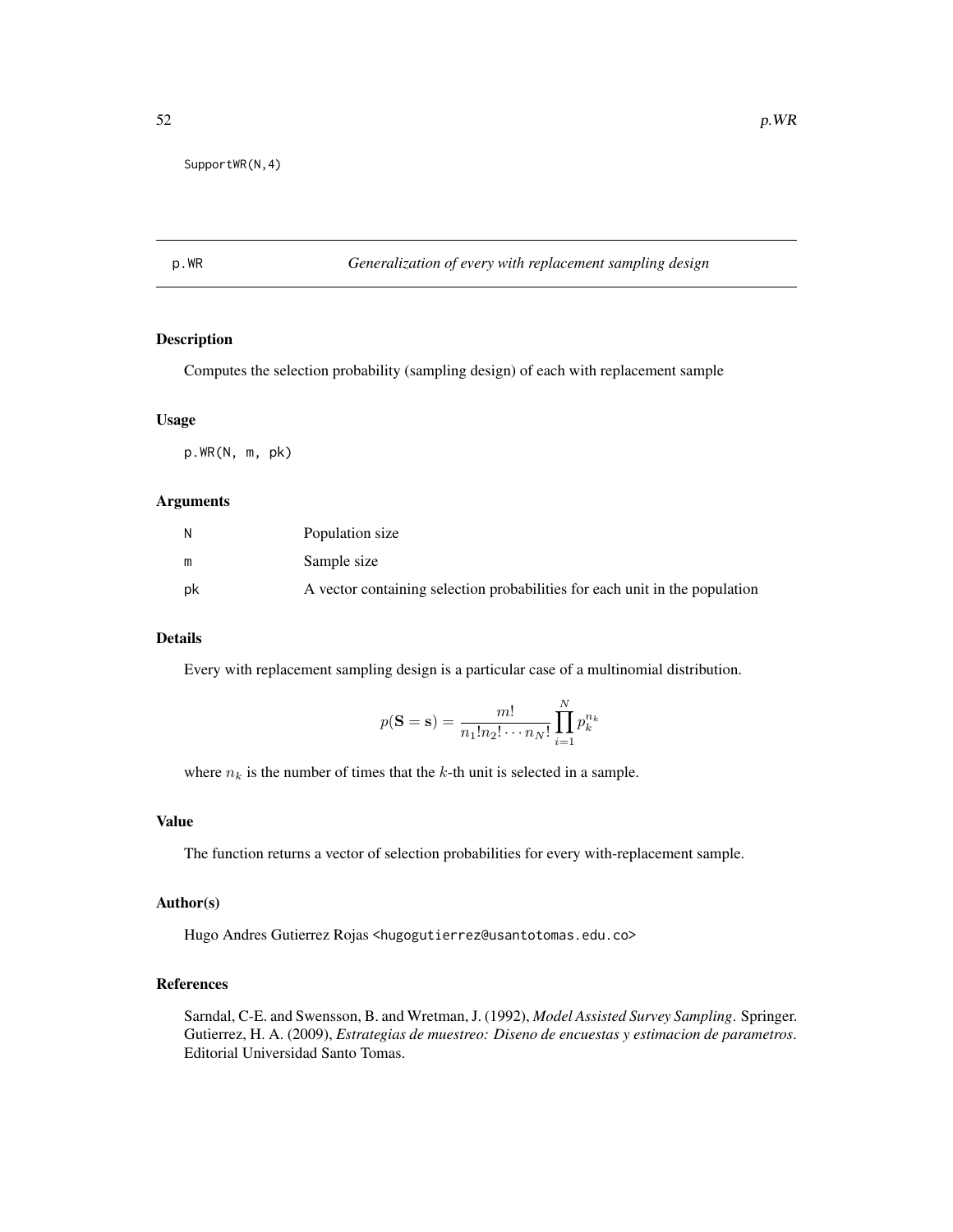# Examples

```
############
## Example 1
############
# With replacement simple random sampling
# Vector U contains the label of a population of size N=5
U <- c("Yves", "Ken", "Erik", "Sharon", "Leslie")
# Vector pk is the sel?ection probability of the units in the finite population
pk <- c(0.2, 0.2, 0.2, 0.2, 0.2)
sum(pk)
N <- length(pk)
m < -3# The smapling design
p \leq -p.WR(N, m, pk)p
sum(p)
############
## Example 2
############
# With replacement PPS random sampling
# Vector U contains the label of a population of size N=5
U <- c("Yves", "Ken", "Erik", "Sharon", "Leslie")
# Vector x is the auxiliary information and y is the variables of interest
x<-c(32, 34, 46, 89, 35)
y<-c(52, 60, 75, 100, 50)
# Vector pk is the sel?ection probability of the units in the finite population
pk \leq x/sum(x)sum(pk)
N < - length(pk)
m \le -3# The smapling design
p <- p.WR(N, m, pk)
p
sum(p)
```
<span id="page-52-0"></span>Pik *Inclusion Probabilities for Fixed Size Without Replacement Sampling Designs*

#### Description

Computes the first-order inclusion probability of each unit in the population given a fixed sample size design

#### Usage

Pik(p, Ind)

 $Pik$  53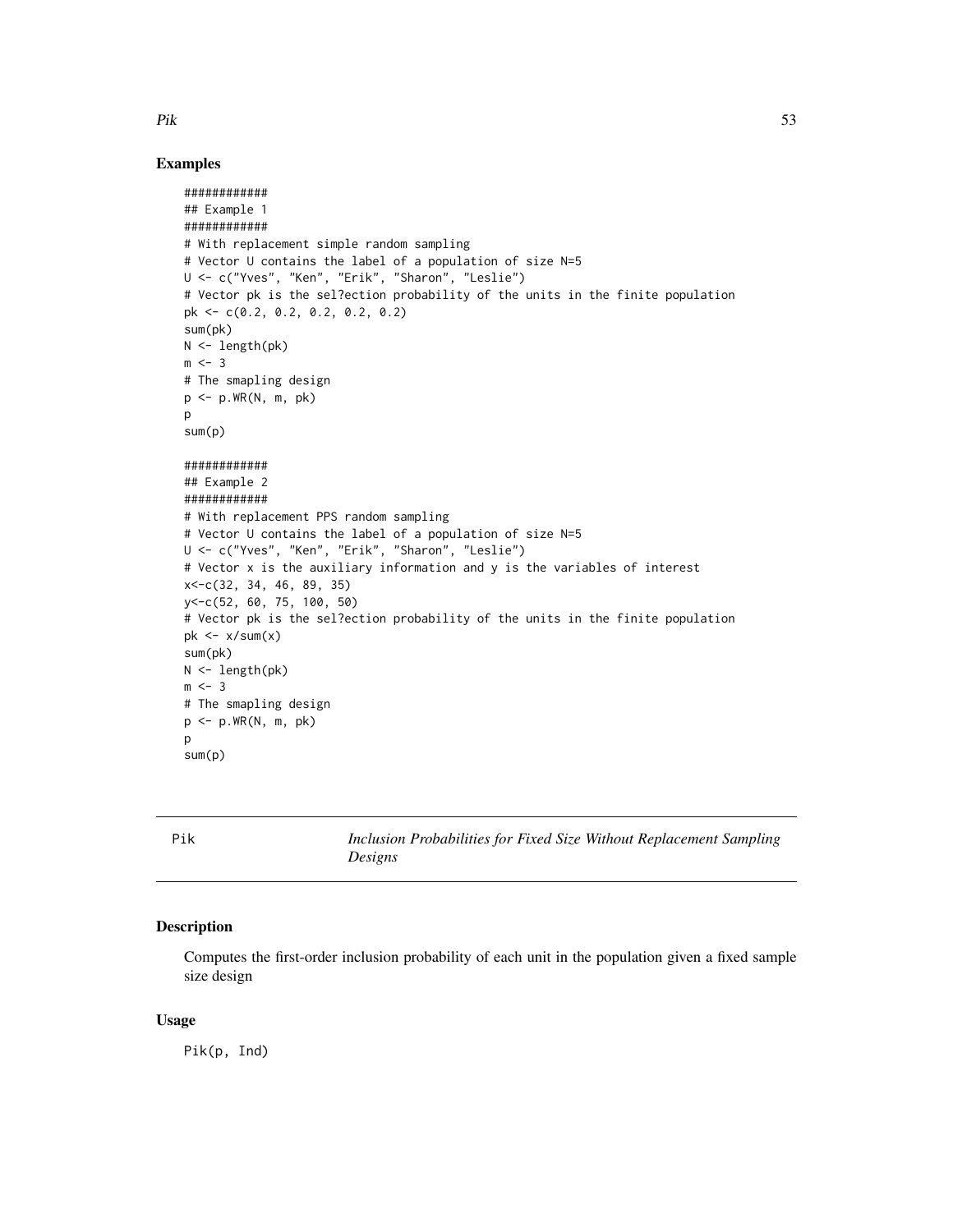# Arguments

| <sub>D</sub> | A vector containing the selection probabilities of a fixed size without replace-<br>ment sampling design. The sum of the values of this vector must be one |
|--------------|------------------------------------------------------------------------------------------------------------------------------------------------------------|
|              |                                                                                                                                                            |
| Ind          | A sample membership indicator matrix                                                                                                                       |

# Details

The inclusion probability of the kth unit is defined as the probability that this unit will be included in a sample, it is denoted by  $\pi_k$  and obtained from a given sampling design as follows:

$$
\pi_k = \sum_{s \ni k} p(s)
$$

# Value

The function returns a vector of inclusion probabilities for each unit in the finite population.

#### Author(s)

Hugo Andres Gutierrez Rojas <hugogutierrez@usantotomas.edu.co>

# References

Sarndal, C-E. and Swensson, B. and Wretman, J. (1992), *Model Assisted Survey Sampling*. Springer. Gutierrez, H. A. (2009), *Estrategias de muestreo: Diseno de encuestas y estimacion de parametros*. Editorial Universidad Santo Tomas.

#### See Also

[HT](#page-36-0)

```
# Vector U contains the label of a population of size N=5
U <- c("Yves", "Ken", "Erik", "Sharon", "Leslie")
N <- length(U)
# The sample size is n=2
n < -2# The sample membership matrix for fixed size without replacement sampling designs
Ind \leq Ik(N,n)
# p is the probability of selection of every sample.
p <- c(0.13, 0.2, 0.15, 0.1, 0.15, 0.04, 0.02, 0.06, 0.07, 0.08)
# Note that the sum of the elements of this vector is one
sum(p)
# Computation of the inclusion probabilities
inclusion <- Pik(p, Ind)
inclusion
# The sum of inclusion probabilities is equal to the sample size n=2
sum(inclusion)
```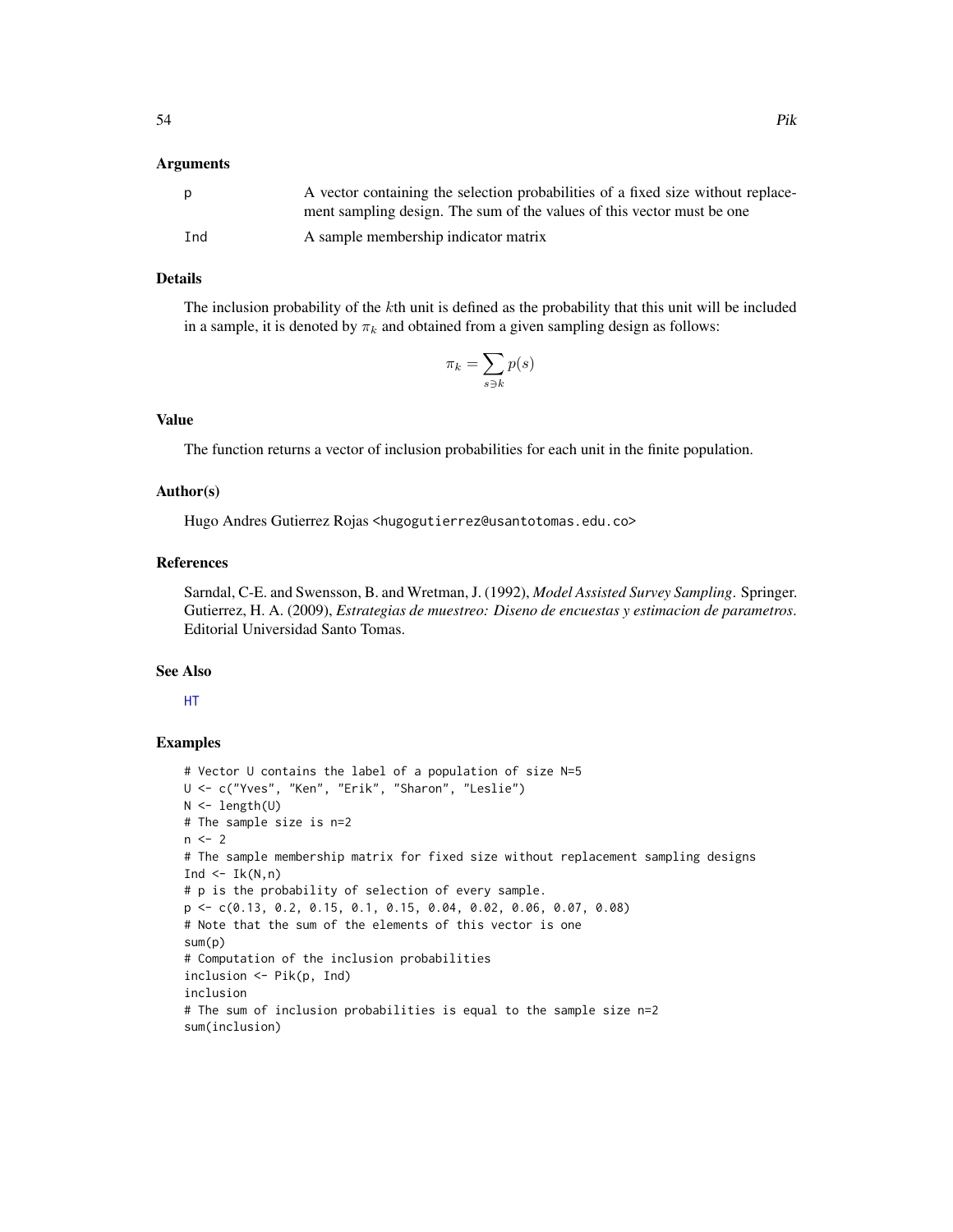<span id="page-54-0"></span>

# Description

Computes the population vector of optimal inclusion probabilities under the Holmbergs's Approach

#### Usage

PikHol(n, sigma, e, Pi)

# Arguments

| n     | Vector of optimal sample sizes for each of the characteristics of interest.                                      |
|-------|------------------------------------------------------------------------------------------------------------------|
| sigma | A matrix containing the size measures for each characteristics of interest.                                      |
| e     | Maximum allowed error under the ANOREL approach.                                                                 |
| Pi    | Matrix of first order inclusion probabilities. By default, this probabilities are<br>proportional to each sigma. |

# Details

Assuming that all of the characteristic of interest are equally important, the Holmberg's sampling design yields the following inclusion probabilities

$$
\pi_{(opt)k} = \frac{n^* \sqrt{a_{qk}}}{\sum_{k \in U} \sqrt{a_{qk}}}
$$

where

$$
n^* \ge \frac{(\sum_{k \in U} \sqrt{a_{qk}})^2}{(1+c)Q + \sum_{k \in U} a_{qk}}
$$

and

$$
a_{qk} = \sum_{q=1}^{Q} \frac{\sigma_{qk}^2}{\sum_{k \in U} \left(\frac{1}{\pi_{qk}} - 1\right) \sigma_{qk}^2}
$$

Note that  $\sigma_{qk}^2$  is a size measure associated with the k-th element in the q-th characteristic of interest.

# Value

The function returns a vector of inclusion probabilities.

# Author(s)

Hugo Andres Gutierrez Rojas <hugogutierrez@usantotomas.edu.co>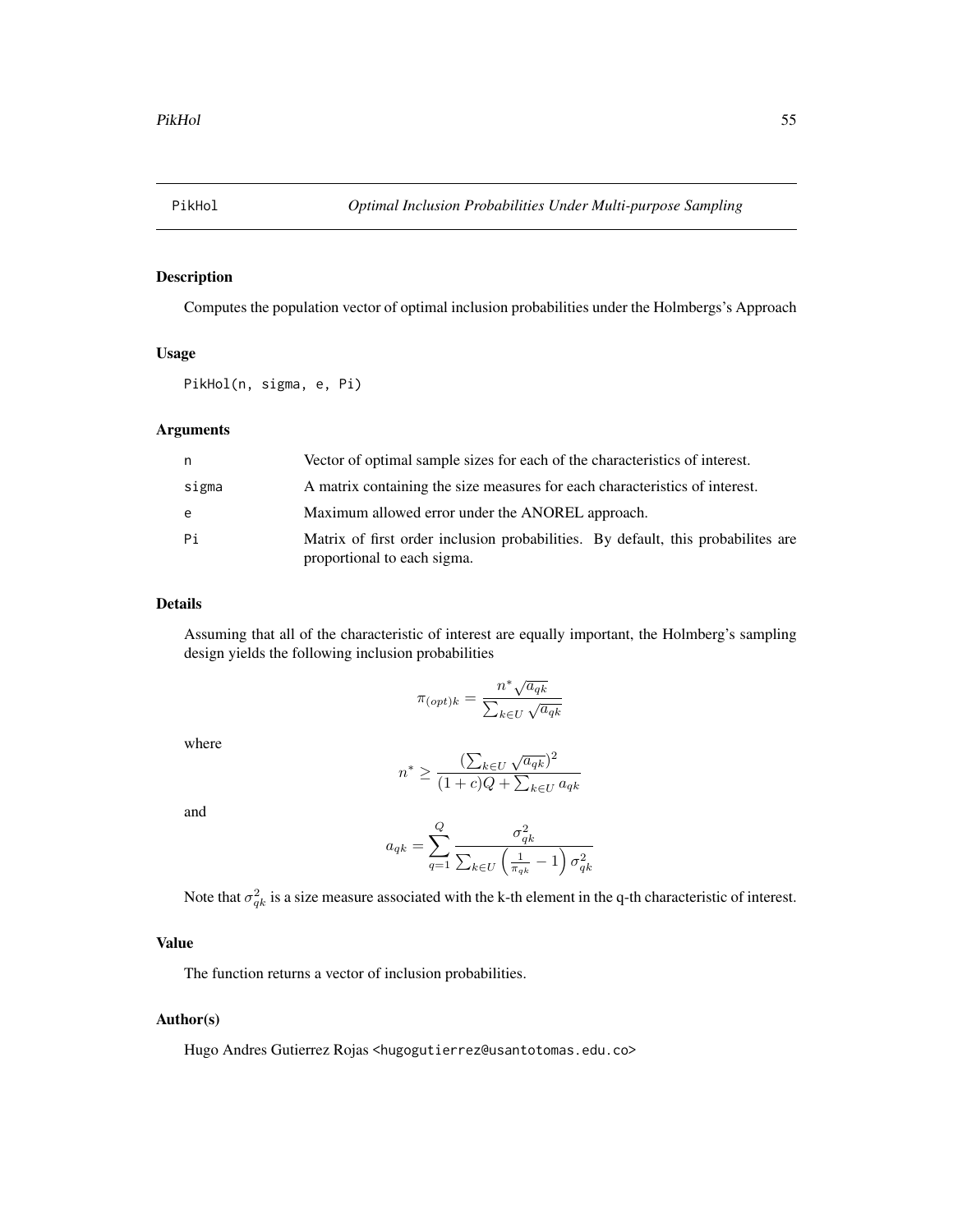#### References

Holmberg, A. (2002), On the Choice of Sampling Design under GREG Estimation in Multiparameter Surveys. *RD Department, Statistics Sweden*.

Sarndal, C-E. and Swensson, B. and Wretman, J. (1992), *Model Assisted Survey Sampling*. Springer. Gutierrez, H. A. (2009), *Estrategias de muestreo: Diseno de encuestas y estimacion de parametros*. Editorial Universidad Santo Tomas

# Examples

```
#######################
#### First example ####
#######################
# Uses the Lucy data to draw an otpimal sample
# in a multipurpose survey context
data(Lucy)
attach(Lucy)
# Different sample sizes for two characteristics of interest: Employees and Taxes
N < - dim(Lucy)[1]
n < -c(350, 400)# The size measure is the same for both characteristics of interest,
# but the relationship in between is different
sigy1 <- sqrt(Income^(1))
sigy2 \leq sqrt(Income^(2))
# The matrix containign the size measures for each characteristics of interest
sigma<-cbind(sigy1,sigy2)
# The vector of optimal inclusion probabilities under the Holmberg's approach
Piks<-PikHol(n,sigma,0.03)
# The optimal sample size is given by the sum of piks
n=round(sum(Piks))
# Performing the S.piPS function in order to select the optimal sample of size n
res<-S.piPS(n,Piks)
sam \leq res[,1]
# The information about the units in the sample is stored in an object called data
data <- Lucy[sam,]
attach(data)
names(data)
# Pik.s is the vector of inclusion probability of every single unit
# in the selected sample
Pik.s \leftarrow res[, 2]# The variables of interest are: Income, Employees and Taxes
# This information is stored in a data frame called estima
estima <- data.frame(Income, Employees, Taxes)
E.piPS(estima,Pik.s)
########################
```

```
#### Second example ####
########################
```
# We can define our own first inclusion probabilities data(Lucy)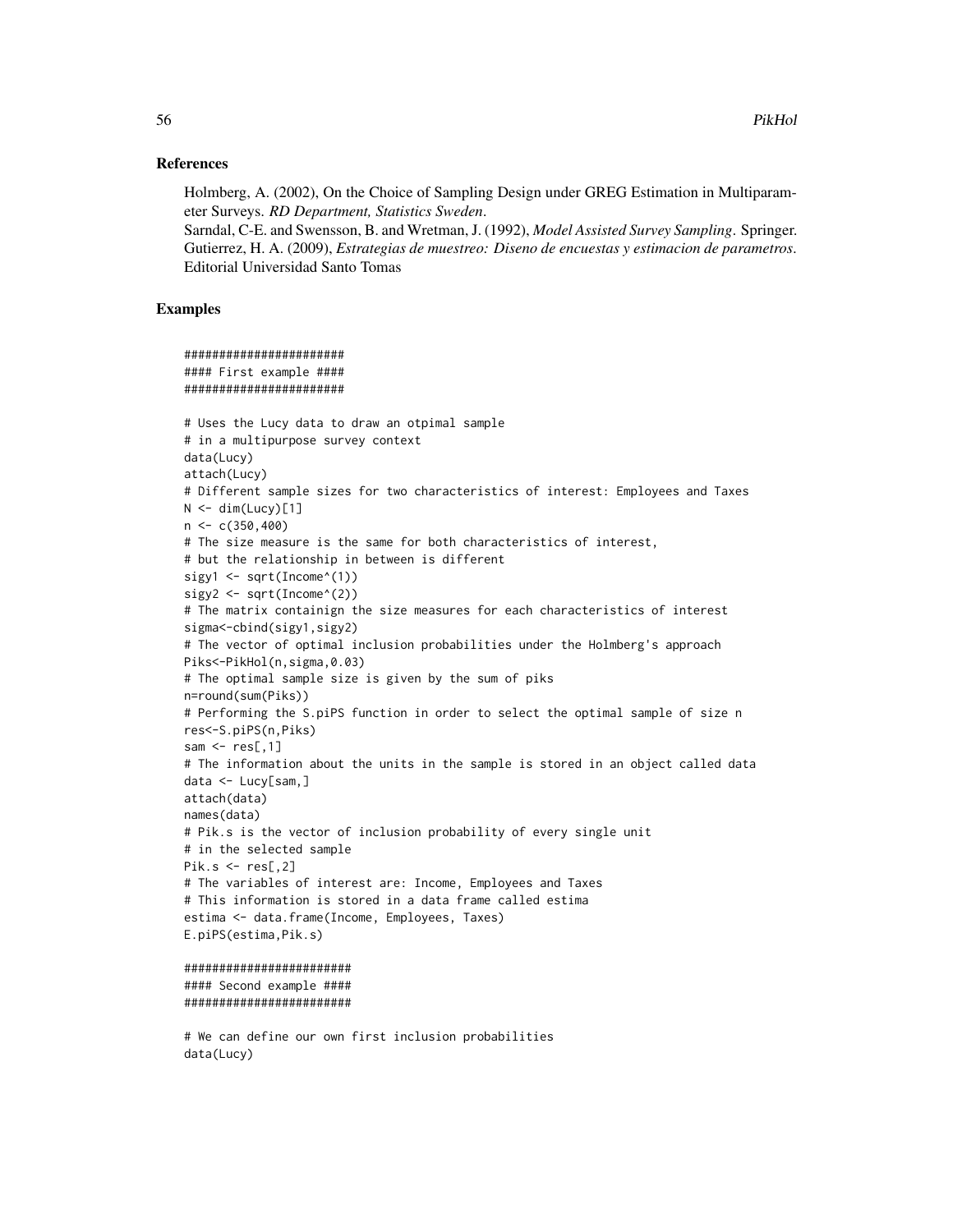```
attach(Lucy)
N < - dim(Lucy)[1]
n < c(350, 400)sigy1 <- sqrt(Income^(1))
sigy2 <- sqrt(Income^(2))
sigma<-cbind(sigy1,sigy2)
pikas <- cbind(rep(400/N, N), rep(400/N, N))
Piks<-PikHol(n,sigma,0.03, pikas)
n=round(sum(Piks))
n
res<-S.piPS(n,Piks)
sam \leq res[,1]
data <- Lucy[sam,]
attach(data)
names(data)
Pik.s <- res[,2]
estima <- data.frame(Income, Employees, Taxes)
E.piPS(estima,Pik.s)
```

| Pikl | Second Order Inclusion Probabilities for Fixed Size Without Replace- |
|------|----------------------------------------------------------------------|
|      | ment Sampling Designs                                                |

# Description

Computes the second-order inclusion probabilities of each par of units in the population given a fixed sample size design

# Usage

Pikl(N, n, p)

| N | Population size                                                                                                                                            |
|---|------------------------------------------------------------------------------------------------------------------------------------------------------------|
| n | Sample size                                                                                                                                                |
|   | A vector containing the selection probabilities of a fixed size without replace-<br>ment sampling design. The sum of the values of this vector must be one |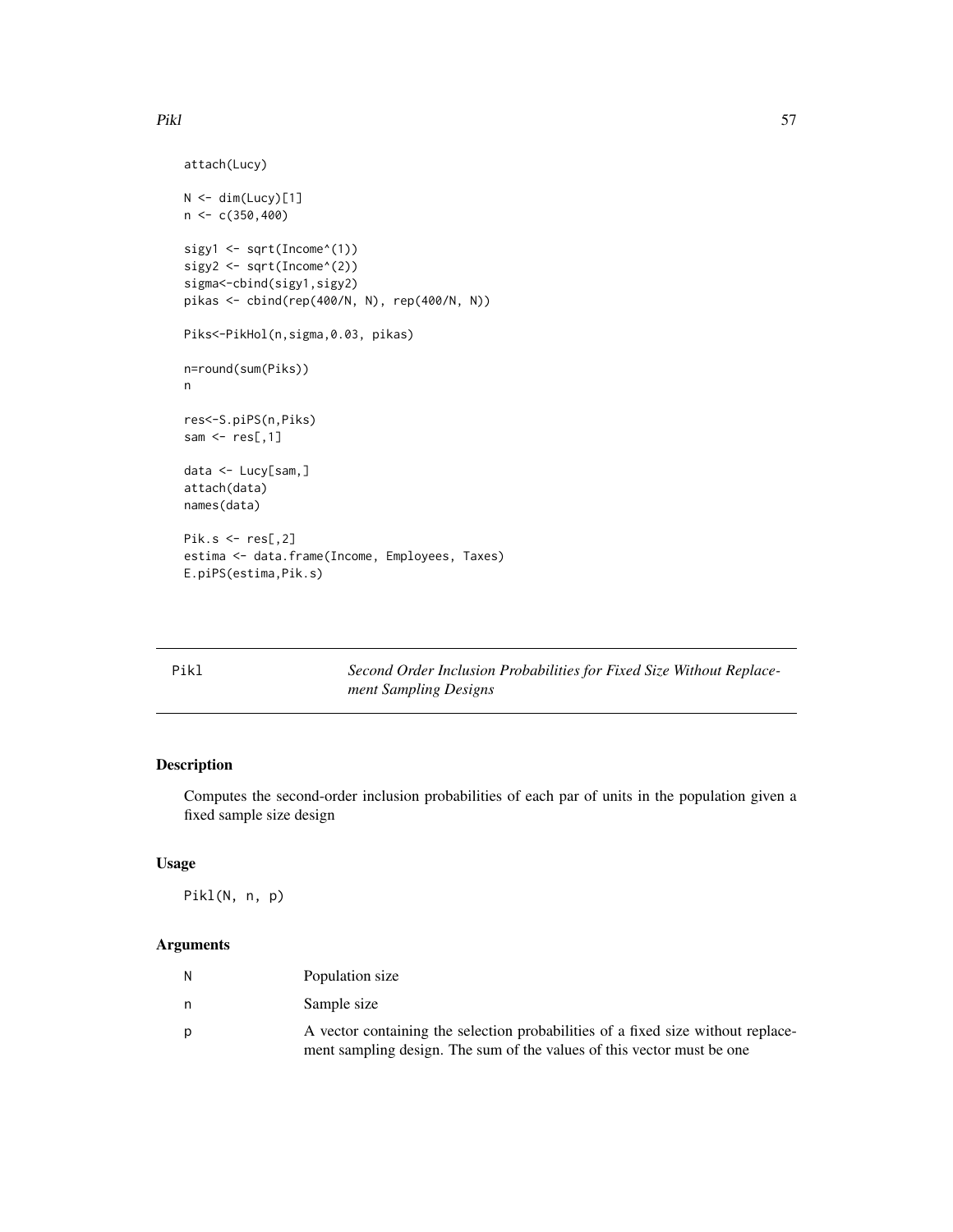#### Details

The second-order inclusion probability of the klth units is defined as the probability that unit k and unit l will be both included in a sample; it is denoted by  $\pi_{kl}$  and obtained from a given sampling design as follows:

$$
\pi_{kl} = \sum_{s \ni k,l} p(s)
$$

# Value

The function returns a symmetric matrix of size  $N \times N$  containing the second-order inclusion probabilities for each pair of units in the finite population.

#### Author(s)

Helbert Novoa <helbertnovoa@ymail.com> with contributions from Hugo Andres Gutierrez Rojas <hugogutierrez@usantotomas.edu.co> and Hanwen Zhang <hanwenzhang@usantotomas.edu.co>

#### References

Sarndal, C-E. and Swensson, B. and Wretman, J. (1992), *Model Assisted Survey Sampling*. Springer. Gutierrez, H. A. (2009), *Estrategias de muestreo: Diseno de encuestas y estimacion de parametros*. Editorial Universidad Santo Tomas.

#### See Also

[VarHT,](#page-81-0) [Deltakl,](#page-3-0) [Pik](#page-52-0)

#### Examples

```
# Vector U contains the label of a population of size N=5
U <- c("Yves", "Ken", "Erik", "Sharon", "Leslie")
N < - length(U)
# The sample size is n=2
n < -2# p is the probability of selection of every sample.
p <- c(0.13, 0.2, 0.15, 0.1, 0.15, 0.04, 0.02, 0.06, 0.07, 0.08)
# Note that the sum of the elements of this vector is one
sum(p)
# Computation of the second-order inclusion probabilities
Pikl(N, n, p)
```
PikPPS *Inclusion Probabilities in Proportional to Size Sampling Designs*

#### Description

For a given sample size, this function returns a vector of first order inclusion probabilities for a sampling design proportional to an auxiliary variable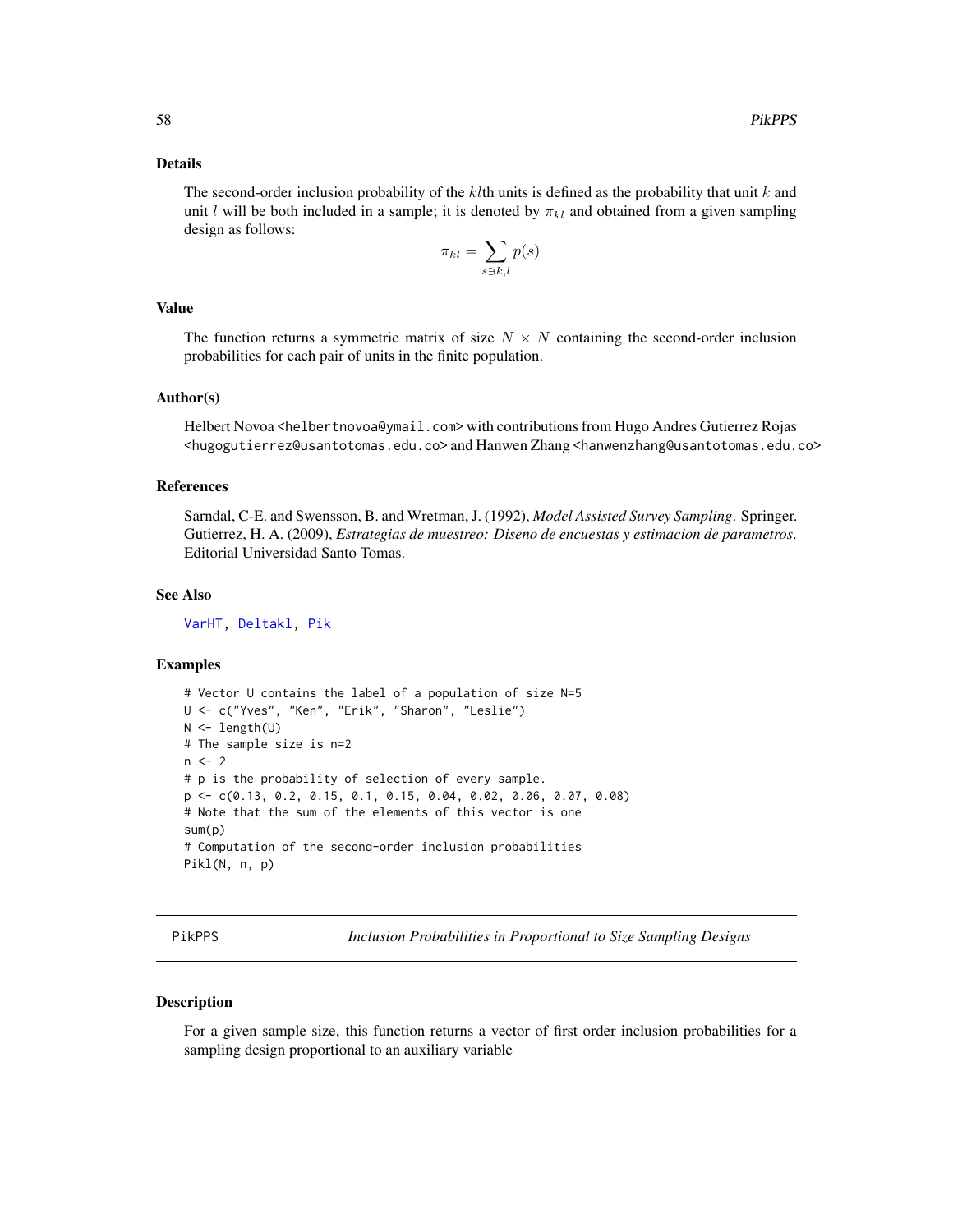# PikPPS 59

#### Usage

PikPPS(n,x)

#### Arguments

| Integer indicating the sample size                              |
|-----------------------------------------------------------------|
| Vector of auxiliary information for each unit in the population |

#### Details

For a given vector of auxiliary information with value  $x_k$  for the k-th unit and population total  $t_x$ , the following expression

 $\pi_k = n \times \frac{x_k}{t}$  $t_x$ 

is not always less than unity. A sequential algorithm must be used in order to ensure that for every unit in the population the inclusion probability gives less or equal to unity.

#### Value

The function returns a vector of inclusion probabilities of size  $N$ . Every element of this vector is a value between zero and one.

#### Author(s)

Hugo Andres Gutierrez Rojas <hugogutierrez@usantotomas.edu.co>

# References

Sarndal, C-E. and Swensson, B. and Wretman, J. (1992), *Model Assisted Survey Sampling*. Springer. Gutierrez, H. A. (2009), *Estrategias de muestreo: Diseno de encuestas y estimacion de parametros*. Editorial Universidad Santo Tomas.

# See Also

[PikHol,](#page-54-0) [E.piPS,](#page-13-0) [S.piPS](#page-61-0)

```
############
## Example 1
############
x \leftarrow c(30, 41, 50, 170, 43, 200)n < -3# Two elements yields values bigger than one
n*x/sum(x)
# With this functions, all of the values are between zero and one
PikPPS(n,x)
# The sum is equal to the sample size
sum(PikPPS(n,x))
```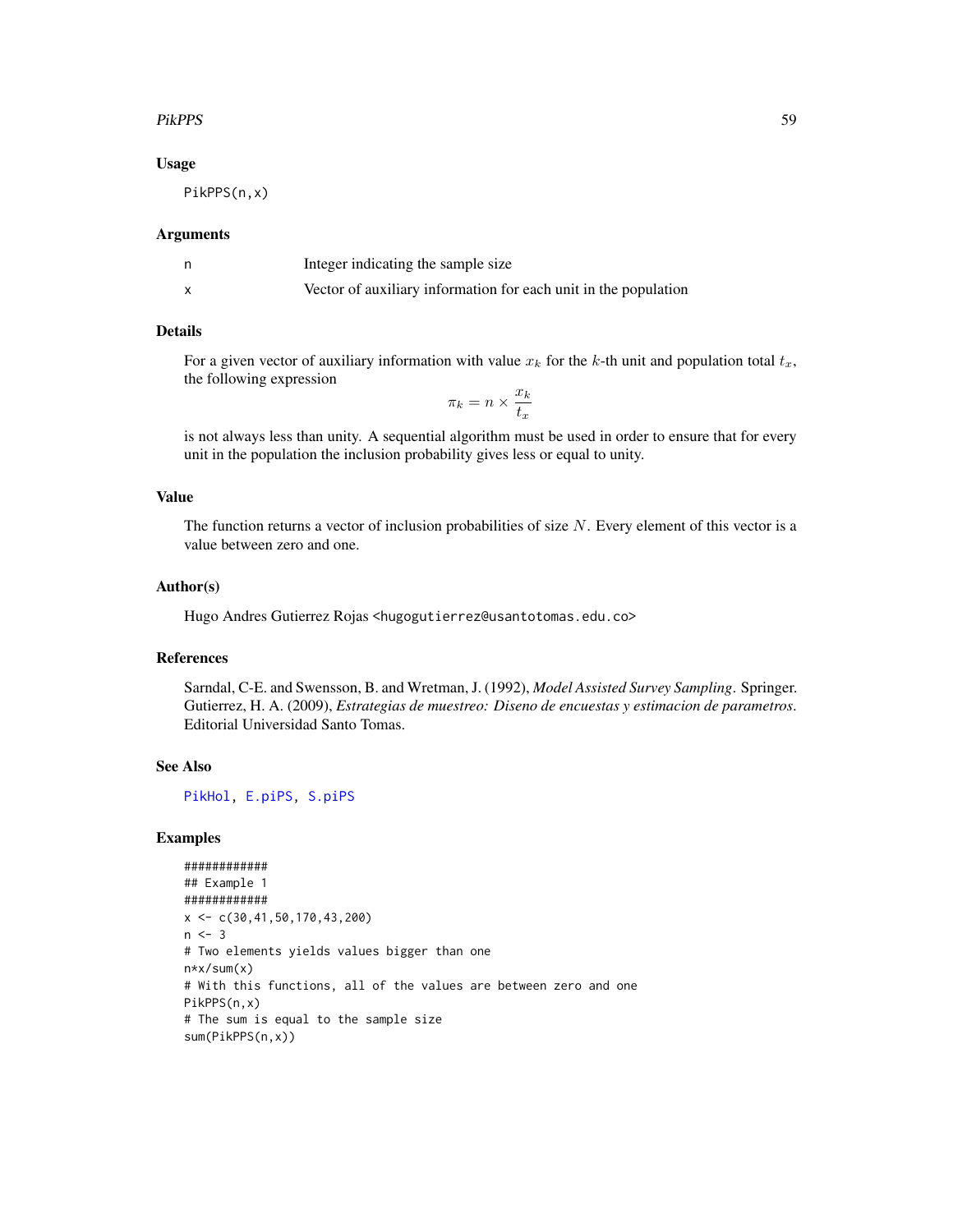```
############
## Example 2
############
# Vector U contains the label of a population of size N=5
U <- c("Yves", "Ken", "Erik", "Sharon", "Leslie")
# The auxiliary information
x \leq -c(52, 60, 75, 100, 50)# Gives the inclusion probabilities for the population accordin to a
# proportional to size design without replacement of size n=4
pik <- PikPPS(4,x)
pik
# The selected sample is
sum(pik)
############
## Example 3
############
# Uses the Lucy data to compute teh vector of inclusion probabilities
# accordind to a piPS without replacement design
data(Lucy)
attach(Lucy)
# The sample size
n=400
# The selection probability of each unit is proportional to the variable Income
pik <- PikPPS(n,Income)
# The inclusion probabilities of the units in the sample
pik
# The sum of the values in pik is equal to the sample size
sum(pik)
# According to the design some elements must be selected
# They are called forced inclusion units
which(pik==1)
```
S.BE *Bernoulli Sampling Without Replacement*

#### Description

Draws a Bernoulli sample without replacement of expected size \$n\$ from a population of size \$N\$

#### Usage

S.BE(N, prob)

| N    | Population size                                       |
|------|-------------------------------------------------------|
| prob | Inclusion probability for each unit in the population |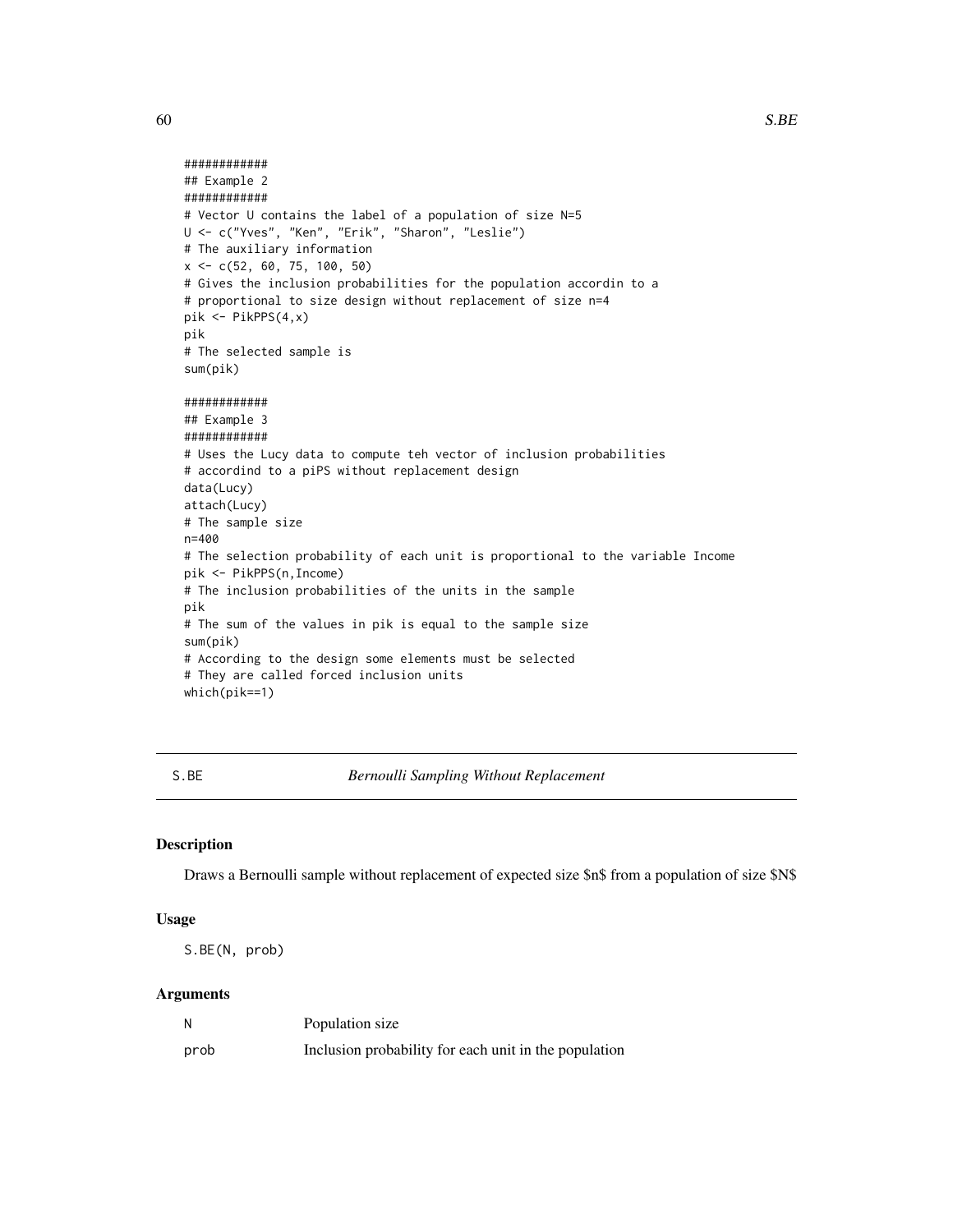#### $S.BE$  61

# Details

The selected sample is drawn according to a sequential procedure algorithm based on an uniform distribution. The Bernoulli sampling design is not a fixed sample size one.

#### Value

The function returns a vector of size  $N$ . Each element of this vector indicates if the unit was selected. Then, if the value of this vector for unit k is zero, the unit k was not selected in the sample; otherwise, the unit was selected in the sample.

#### Author(s)

Hugo Andres Gutierrez Rojas <hugogutierrez@usantotomas.edu.co>

#### References

Sarndal, C-E. and Swensson, B. and Wretman, J. (1992), *Model Assisted Survey Sampling*. Springer. Gutierrez, H. A. (2009), *Estrategias de muestreo: Diseno de encuestas y estimacion de parametros*. Editorial Universidad Santo Tomas. Tille, Y. (2006), *Sampling Algorithms*. Springer.

# See Also

[E.BE](#page-9-0)

```
############
## Example 1
############
# Vector U contains the label of a population of size N=5
U <- c("Yves", "Ken", "Erik", "Sharon", "Leslie")
# Draws a Bernoulli sample without replacement of expected size n=3
# The inlusion probability is 0.6 for each unit in the population
sam <- S.BE(5,0.6)
sam
# The selected sample is
U[sam]
############
## Example 2
############
# Uses the Lucy data to draw a Bernoulli sample
data(Lucy)
attach(Lucy)
N < - dim(Lucy)[1]
# The population size is 2396. If the expected sample size is 400
# then, the inclusion probability must be 400/2396=0.1669
sam <- S.BE(N,0.01669)
# The information about the units in the sample is stored in an object called data
```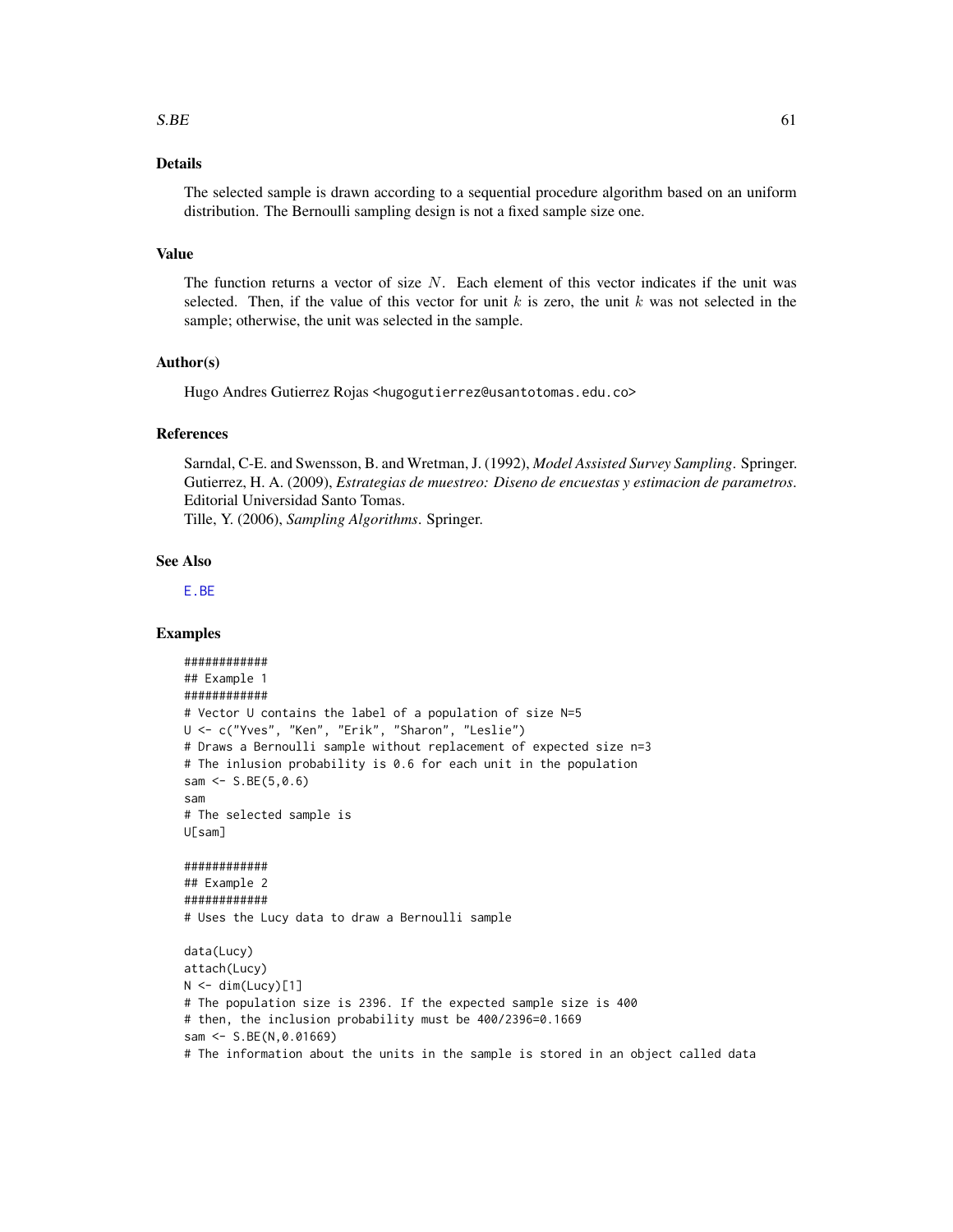```
data <- Lucy[sam,]
data
dim(data)
```
# <span id="page-61-0"></span>S.piPS *Probability Proportional to Size Sampling Without Replacement*

# Description

Draws a probability proportional to size sample without replacement of size  $n$  from a population of size N.

# Usage

S.piPS(n, x, e)

# Arguments

|   | Vector of auxiliary information for each unit in the population                               |
|---|-----------------------------------------------------------------------------------------------|
| n | Sample size                                                                                   |
| e | By default, a vector of size $N$ of independent random numbers drawn from the<br>Uniform(0,1) |

# Details

The selected sample is drawn according to the Sunter method (sequential-list procedure)

# Value

The function returns a matrix of  $m$  rows and two columns. Each element of the first column indicates the unit that was selected. Each element of the second column indicates the selection probability of this unit

# Author(s)

Hugo Andres Gutierrez Rojas <hugogutierrez@usantotomas.edu.co>

#### References

Sarndal, C-E. and Swensson, B. and Wretman, J. (1992), *Model Assisted Survey Sampling*. Springer. Gutierrez, H. A. (2009), *Estrategias de muestreo: Diseno de encuestas y estimacion de parametros*. Editorial Universidad Santo Tomas.

# See Also

[E.piPS](#page-13-0)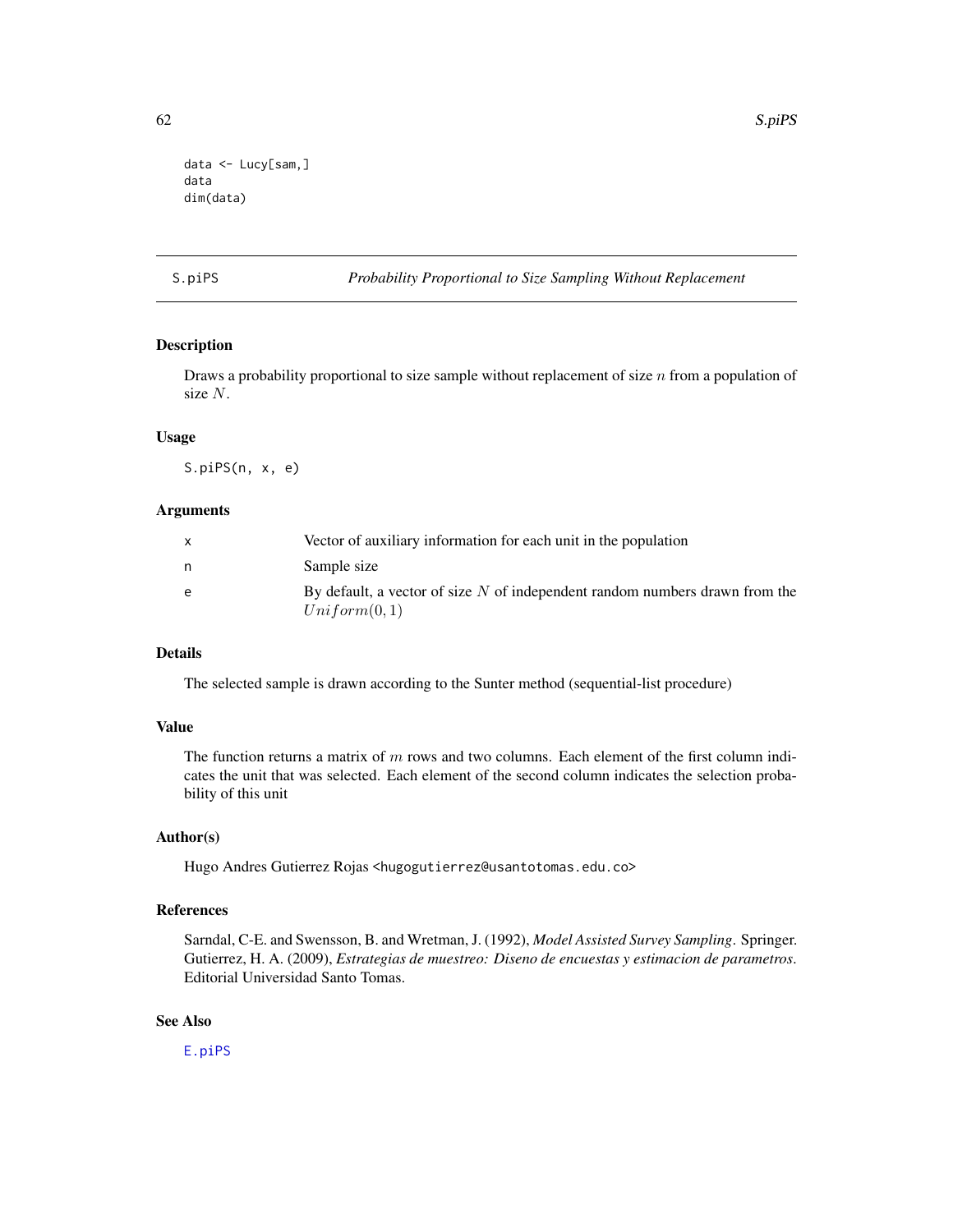## $S.PO$  63

# Examples

```
############
## Example 1
############
# Vector U contains the label of a population of size N=5
U <- c("Yves", "Ken", "Erik", "Sharon", "Leslie")
# The auxiliary information
x <- c(52, 60, 75, 100, 50)
# Draws a piPS sample without replacement of size n=3
res \leq S.piPS(3,x)res
sam \leq res[,1]
sam
# The selected sample is
U[sam]
############
## Example 2
############
# Uses the Lucy data to draw a random sample of units accordind to a
# piPS without replacement design
data(Lucy)
attach(Lucy)
# The selection probability of each unit is proportional to the variable Income
res <- S.piPS(400,Income)
# The selected sample
sam \leq res[,1]
# The inclusion probabilities of the units in the sample
Pik.s \le res[,2]
# The information about the units in the sample is stored in an object called data
data <- Lucy[sam,]
data
dim(data)
```
S.PO *Poisson Sampling*

#### Description

Draws a Poisson sample of expected size \$n\$ from a population of size \$N\$

#### Usage

S.PO(N, Pik)

|     | Population size                                                   |
|-----|-------------------------------------------------------------------|
| Pik | Vector of inclusion probabilities for each unit in the population |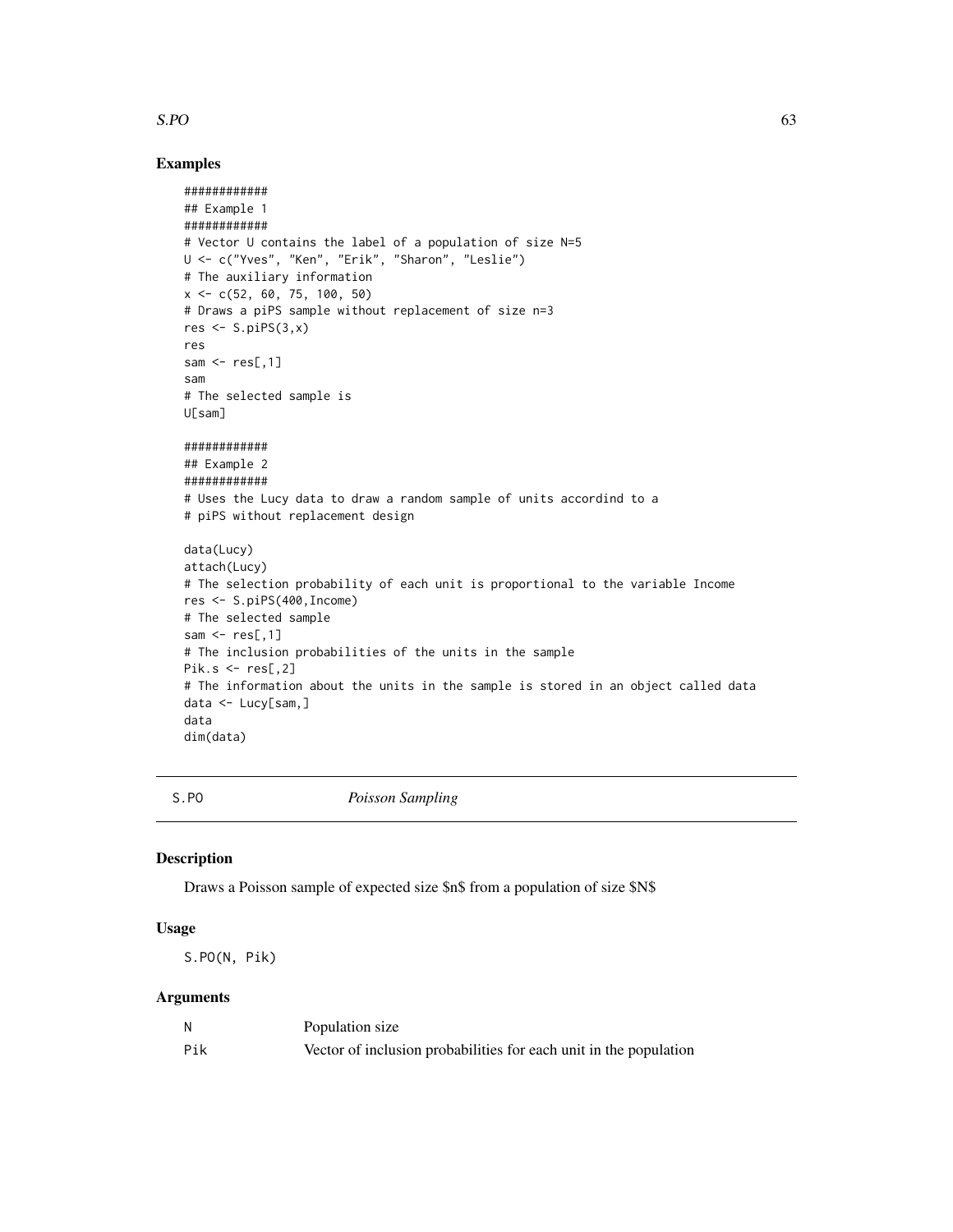# Details

The selected sample is drawn according to a sequential procedure algorithm based on a uniform distribution. The Poisson sampling design is not a fixed sample size one.

#### Value

The function returns a vector of size  $N$ . Each element of this vector indicates if the unit was selected. Then, if the value of this vector for unit k is zero, the unit k was not selected in the sample; otherwise, the unit was selected in the sample.

#### Author(s)

Hugo Andres Gutierrez Rojas <hugogutierrez@usantotomas.edu.co>

#### References

Sarndal, C-E. and Swensson, B. and Wretman, J. (1992), *Model Assisted Survey Sampling*. Springer. Gutierrez, H. A. (2009), *Estrategias de muestreo: Diseno de encuestas y estimacion de parametros*. Editorial Universidad Santo Tomas. Tille, Y. (2006), *Sampling Algorithms*. Springer.

#### See Also

[E.PO](#page-14-0)

```
############
## Example 1
############
# Vector U contains the label of a population of size N=5
U <- c("Yves", "Ken", "Erik", "Sharon", "Leslie")
# Draws a Bernoulli sample without replacement of expected size n=3
# "Erik" is drawn in every possible sample becuse its inclusion probability is one
Pik <- c(0.5, 0.2, 1, 0.9, 0.5)
sam <- S.PO(5,Pik)
sam
# The selected sample is
U[sam]
############
## Example 2
############
# Uses the Lucy data to draw a Poisson sample
data(Lucy)
attach(Lucy)
N < - dim(Lucy)[1]
n < -400Pik<-n*Income/sum(Income)
# None element of Pik bigger than one
which(Pik>1)
```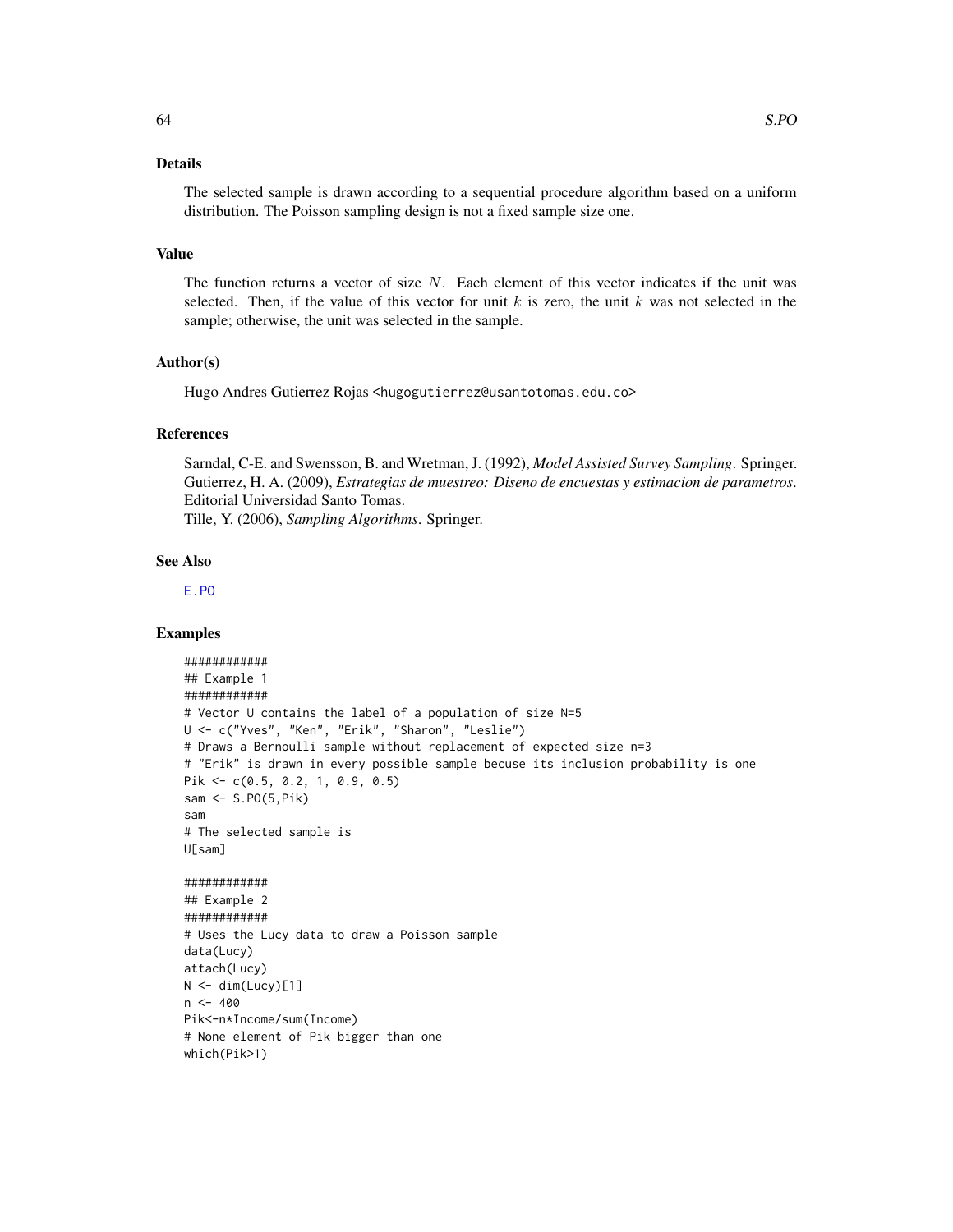#### $S.PPS$  65

```
# The selected sample
sam <- S.PO(N,Pik)
# The information about the units in the sample is stored in an object called data
data <- Lucy[sam,]
data
dim(data)
```
S.PPS *Probability Proportional to Size Sampling With Replacement*

# Description

Draws a probability proportional to size sample with replacement of size  $m$  from a population of size N

#### Usage

S.PPS(m,x)

#### Arguments

| Sample size                                                     |
|-----------------------------------------------------------------|
| Vector of auxiliary information for each unit in the population |

# Details

The selected sample is drawn according to the cumulative total method (sequential-list procedure)

# Value

The function returns a matrix of  $m$  rows and two columns. Each element of the first column indicates the unit that was selected. Each element of the second column indicates the selection probability of this unit

#### Author(s)

Hugo Andres Gutierrez Rojas <hugogutierrez@usantotomas.edu.co>

#### References

Sarndal, C-E. and Swensson, B. and Wretman, J. (1992), *Model Assisted Survey Sampling*. Springer. Gutierrez, H. A. (2009), *Estrategias de muestreo: Diseno de encuestas y estimacion de parametros*. Editorial Universidad Santo Tomas.

# See Also

[E.PPS](#page-16-0)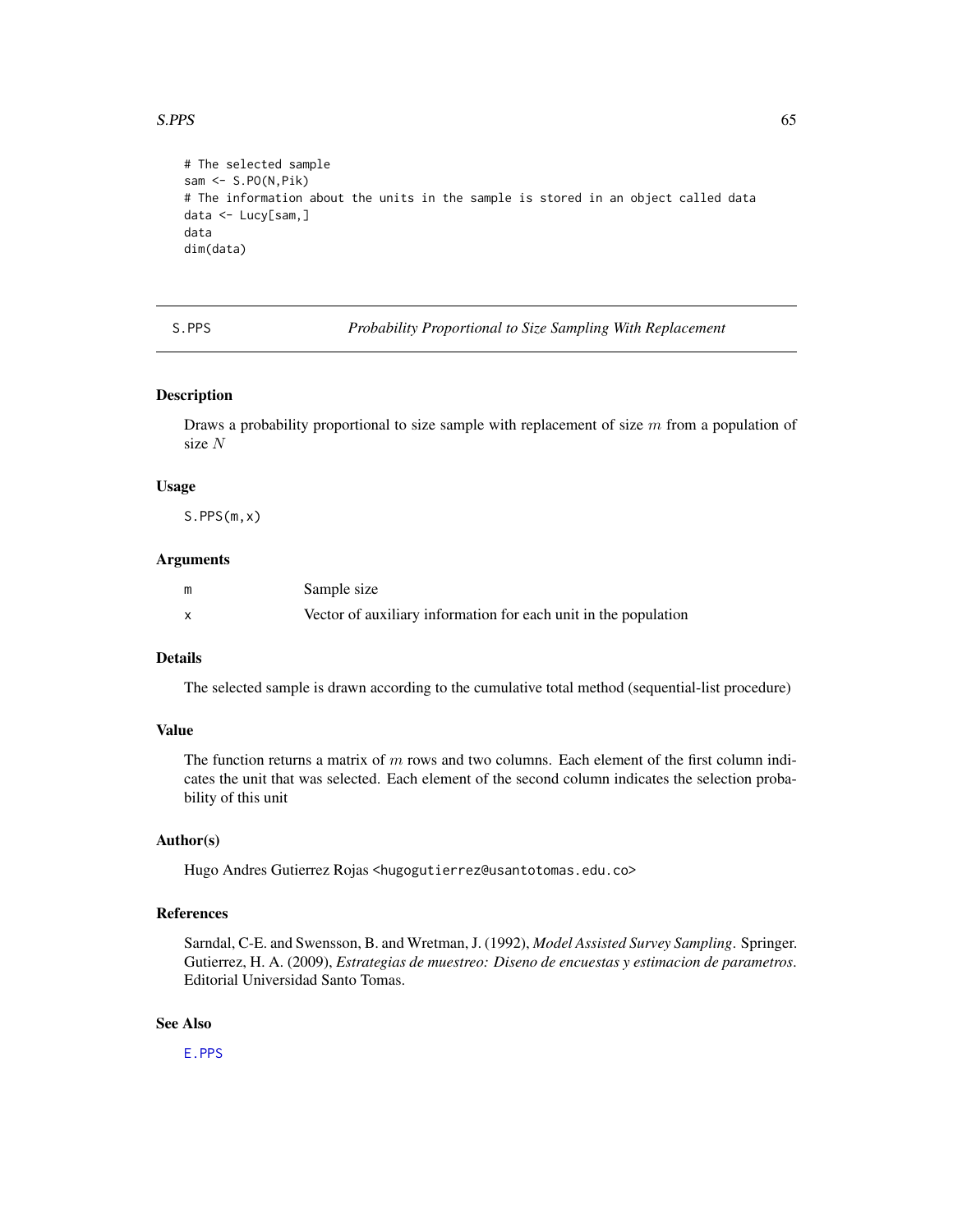# Examples

```
############
## Example 1
############
# Vector U contains the label of a population of size N=5
U <- c("Yves", "Ken", "Erik", "Sharon", "Leslie")
# The auxiliary information
x \leq -c(52, 60, 75, 100, 50)# Draws a PPS sample with replacement of size m=3
res \leq S.PPS(3,x)sam \leq res[,1]
# The selected sample is
U[sam]
############
## Example 2
############
# Uses the Lucy data to draw a random sample according to a
# PPS with replacement design
data(Lucy)
attach(Lucy)
# The selection probability of each unit is proportional to the variable Income
m <- 400
res<-S.PPS(400,Income)
# The selected sample
sam \leq res[,1]
# The information about the units in the sample is stored in an object called data
data <- Lucy[sam,]
data
dim(data)
```
S.SI *Simple Random Sampling Without Replacement*

#### Description

Draws a simple random sample without replacement of size  $n$  from a population of size  $N$ 

# Usage

 $S.SI(N, n, e=runif(N))$ 

| N | Population size                                                               |
|---|-------------------------------------------------------------------------------|
|   | Sample size                                                                   |
| e | By default, a vector of size $N$ of independent random numbers drawn from the |
|   | Uniform(0,1)                                                                  |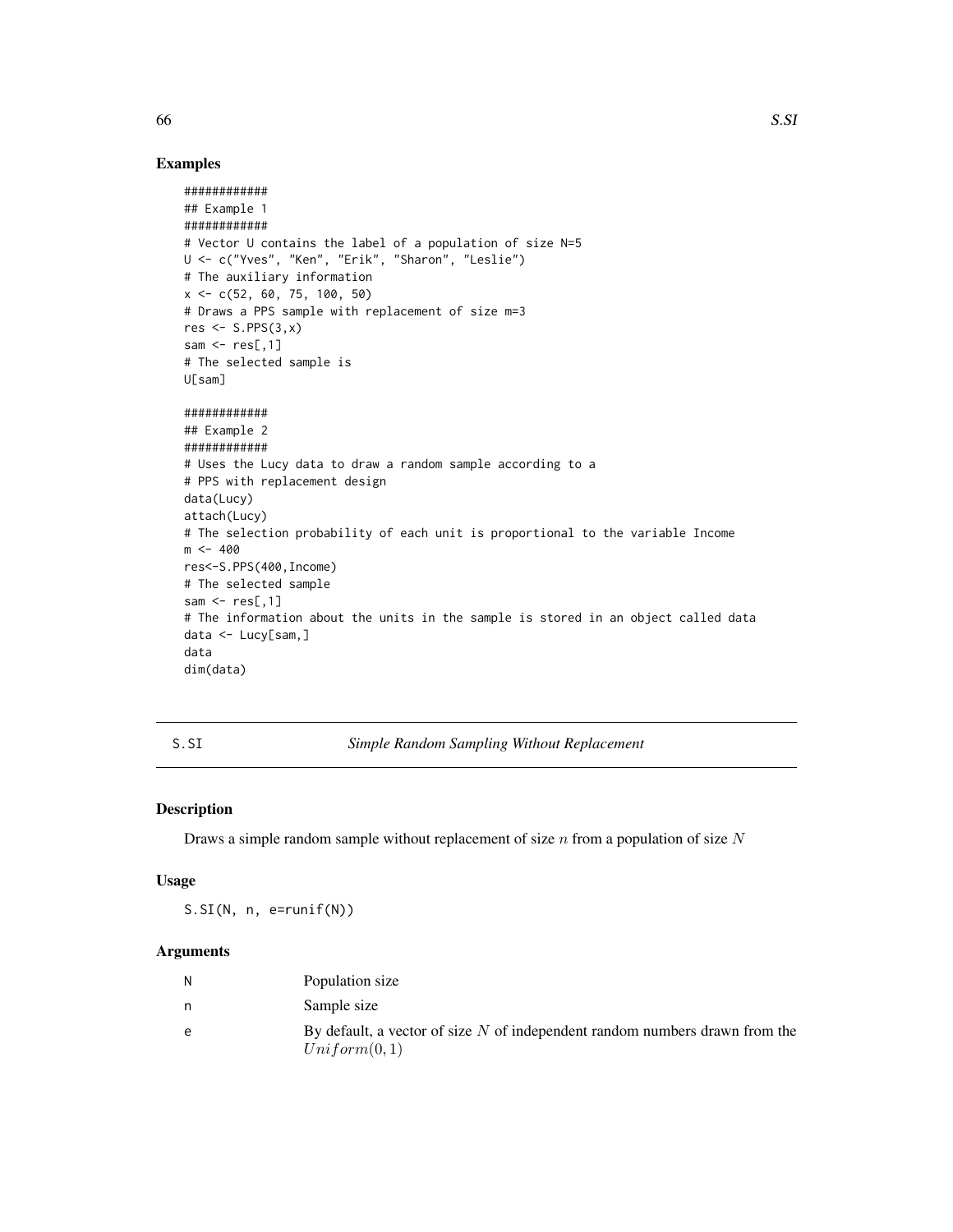# Details

The selected sample is drawn according to a selection-rejection (list-sequential) algorithm

#### Value

The function returns a vector of size  $N$ . Each element of this vector indicates if the unit was selected. Then, if the value of this vector for unit k is zero, the unit k was not selected in the sample; otherwise, the unit was selected in the sample.

### Author(s)

Hugo Andres Gutierrez Rojas <hugogutierrez@usantotomas.edu.co>

#### References

Sarndal, C-E. and Swensson, B. and Wretman, J. (1992), *Model Assisted Survey Sampling*. Springer. Fan, C.T., Muller, M.E., Rezucha, I. (1962), Development of sampling plans by using sequential (item by item) selection techniques and digital computer, *Journal of the American Statistical Association*, 57, 387-402.

Gutierrez, H. A. (2009), *Estrategias de muestreo: Diseno de encuestas y estimacion de parametros*. Editorial Universidad Santo Tomas.

#### See Also

[E.SI](#page-19-0)

```
############
## Example 1
############
# Vector U contains the label of a population of size N=5
U <- c("Yves", "Ken", "Erik", "Sharon", "Leslie")
# Fixes the random numbers in order to select a sample
# Ideal for teaching purposes in the blackboard
e <- c(0.4938, 0.7044, 0.4585, 0.6747, 0.0640)
# Draws a simple random sample without replacement of size n=3
sam <- S.SI(5,3,e)
sam
# The selected sample is
U[sam]
############
## Example 2
############
# Uses the Marco and Lucy data to draw a random sample according to a SI design
data(Marco)
data(Lucy)
N < - dim(Lucy)[1]
n < -400
```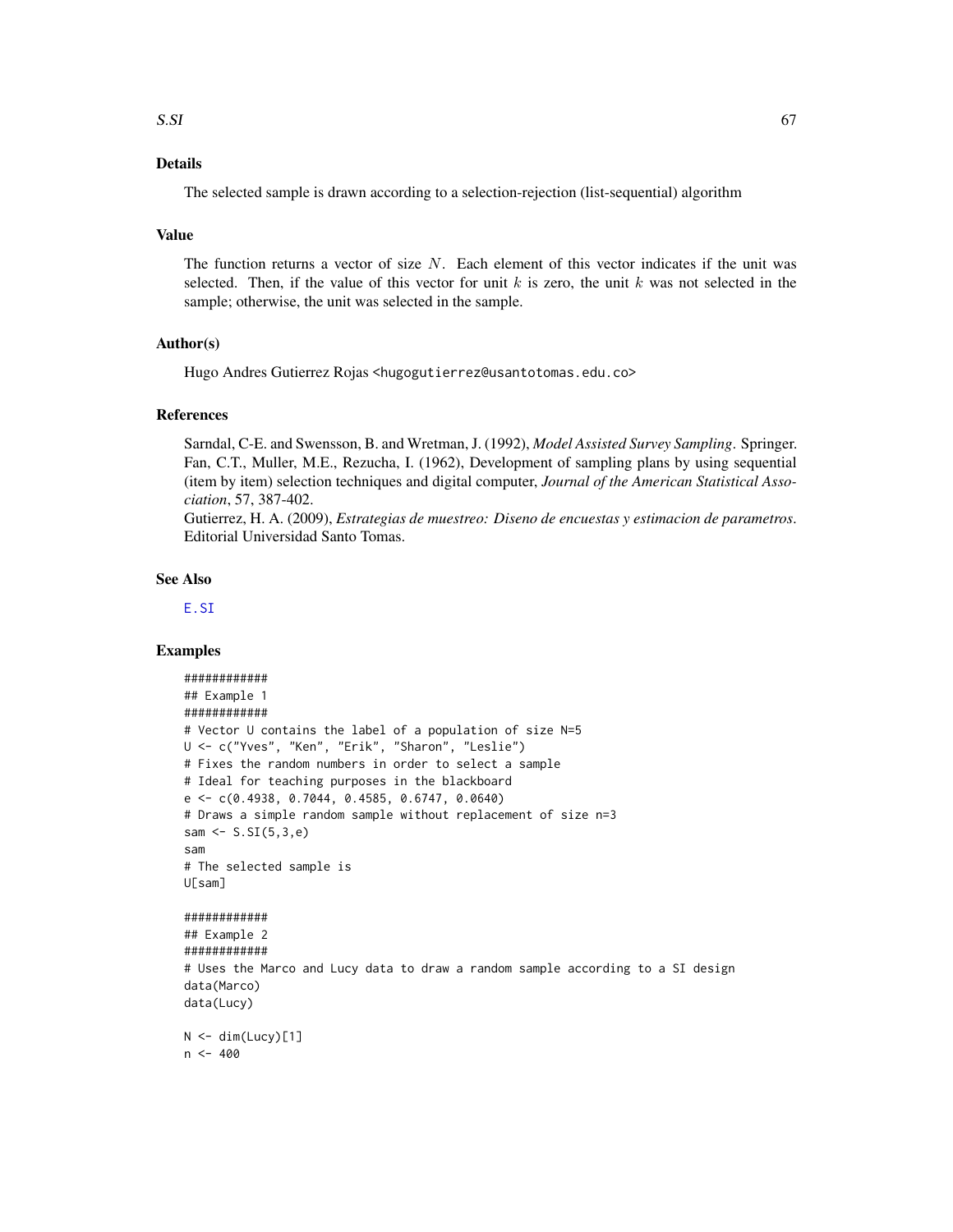68 S.S.TpiPS

```
sam <- S.SI(N,n)
# The information about the units in the sample is stored in an object called data
data <- Lucy[sam,]
data
dim(data)
```
S.STpiPS *Stratified Sampling Applying Without Replacement piPS Design in all Strata*

#### Description

Draws a probability proportional to size simple random sample without replacement of size  $n_h$  in stratum  $h$  of size  $N_h$ 

#### Usage

S.STpiPS(S,x,nh)

#### Arguments

|    | Vector identifying the membership to the strata of each unit in the population |
|----|--------------------------------------------------------------------------------|
|    | Vector of auxiliary information for each unit in the population                |
| nh | Vector of sample size in each stratum                                          |

# Details

The selected sample is drawn according to the Sunter method (sequential-list procedure) in each stratum

#### Value

The function returns a matrix of  $n = n_1 + \cdots + n_h$  rows and two columns. Each element of the first column indicates the unit that was selected. Each element of the second column indicates the inclusion probability of this unit

### Author(s)

Hugo Andres Gutierrez Rojas <hugogutierrez@usantotomas.edu.co>

#### References

Sarndal, C-E. and Swensson, B. and Wretman, J. (1992), *Model Assisted Survey Sampling*. Springer. Gutierrez, H. A. (2009), *Estrategias de muestreo: Diseno de encuestas y estimacion de parametros*. Editorial Universidad Santo Tomas.

# See Also

[E.STpiPS](#page-21-0)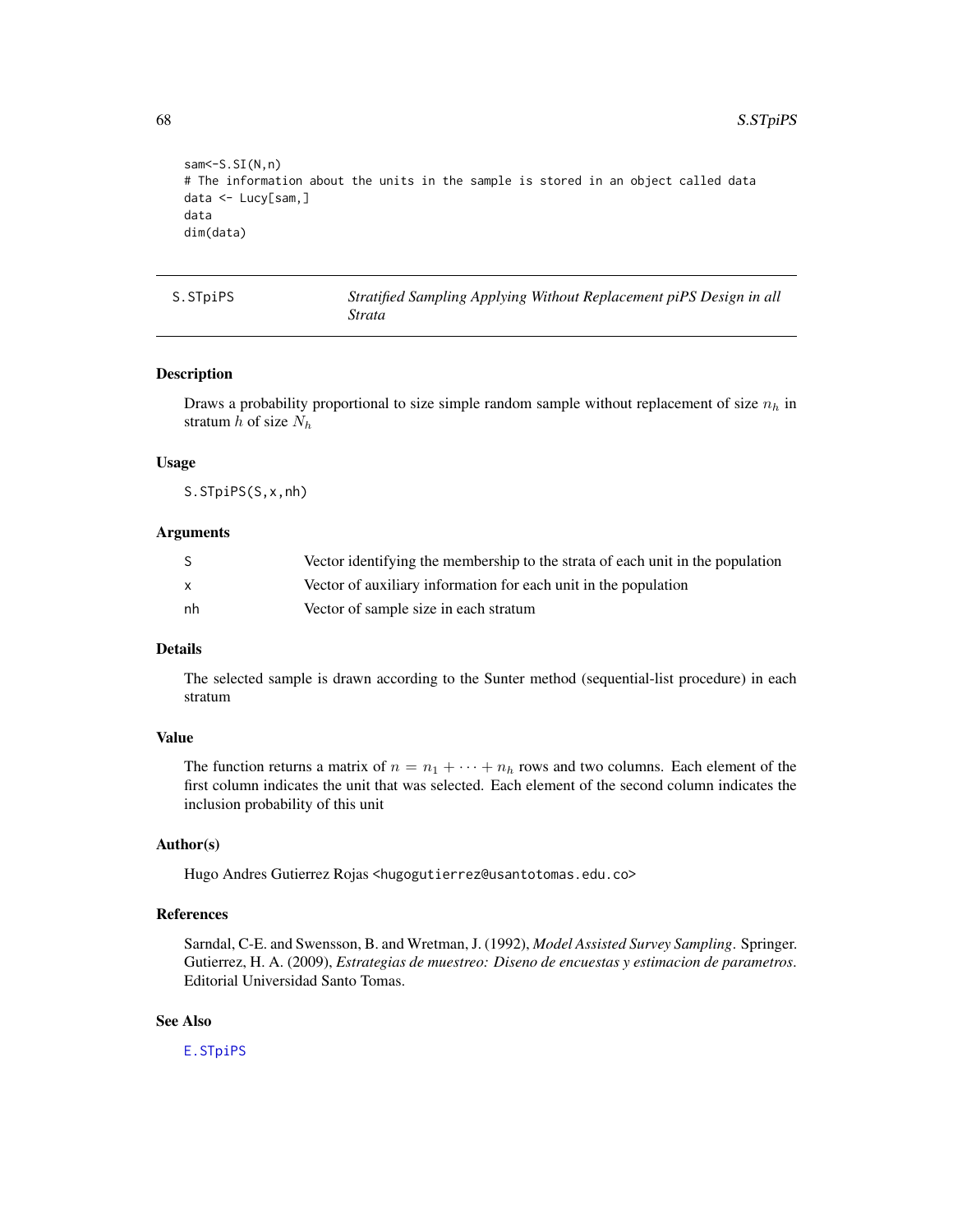#### S.STpiPS 69

```
############
## Example 1
############
# Vector U contains the label of a population of size N=5
U <- c("Yves", "Ken", "Erik", "Sharon", "Leslie")
# The auxiliary information
x \leq -c(52, 60, 75, 100, 50)# Vector Strata contains an indicator variable of stratum membership
Strata <- c("A", "A", "A", "B", "B")
# Then sample size in each stratum
mh < -c(2,2)# Draws a stratified PPS sample with replacement of size n=4
res <- S.STPPS(Strata, x, mh)
# The selected sample
sam \leq res[,1]
U[sam]
# The selection probability of each unit selected to be in the sample
pk \le res[,2]
pk
############
## Example 2
############
# Uses the Lucy data to draw a stratified random sample
# according to a piPS design in each stratum
data(Lucy)
attach(Lucy)
# Level is the stratifying variable
summary(Level)
# Defines the size of each stratum
N1<-summary(Level)[[1]]
N2<-summary(Level)[[2]]
N3<-summary(Level)[[3]]
N1;N2;N3
# Defines the sample size at each stratum
n1<-70
n2<-100
n3<-200
nh<-c(n1,n2,n3)
nh
# Draws a stratified sample
S <- Level
x <- Employees
res <- S.STpiPS(S, x, nh)
sam <- res[,1]
# The information about the units in the sample is stored in an object called data
data <- Lucy[sam,]
```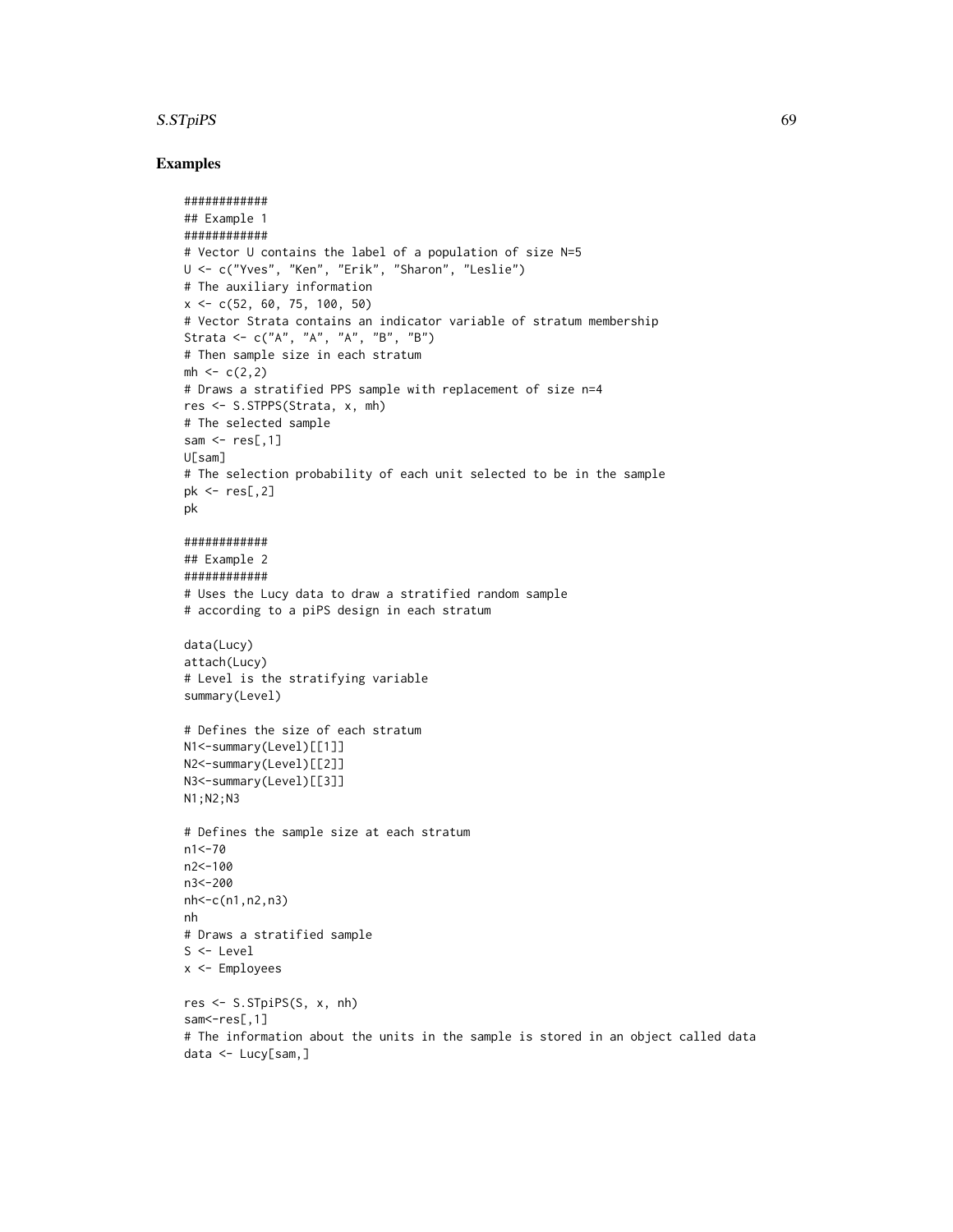```
data
dim(data)
# The selection probability of each unit selected in the sample
pik \leftarrow res[, 2]pik
```
S.STPPS *Stratified Sampling Applying PPS Design in all Strata*

# Description

Draws a probability proportional to size simple random sample with replacement of size  $m_h$  in stratum  $h$  of size  $N_h$ 

#### Usage

S.STPPS(S,x,mh)

#### Arguments

|              | Vector identifying the membership to the strata of each unit in the population |
|--------------|--------------------------------------------------------------------------------|
| $\mathsf{x}$ | Vector of auxiliary information for each unit in the population                |
| mh           | Vector of sample size in each stratum                                          |

# Details

The selected sample is drawn according to the cumulative total method (sequential-list procedure) in each stratum

#### Value

The function returns a matrix of  $m = m_1 + \cdots + m_h$  rows and two columns. Each element of the first column indicates the unit that was selected. Each element of the second column indicates the selection probability of this unit

# Author(s)

Hugo Andres Gutierrez Rojas <hugogutierrez@usantotomas.edu.co>

# References

Sarndal, C-E. and Swensson, B. and Wretman, J. (1992), *Model Assisted Survey Sampling*. Springer. Gutierrez, H. A. (2009), *Estrategias de muestreo: Diseno de encuestas y estimacion de parametros*. Editorial Universidad Santo Tomas.

# See Also

[E.STPPS](#page-23-0)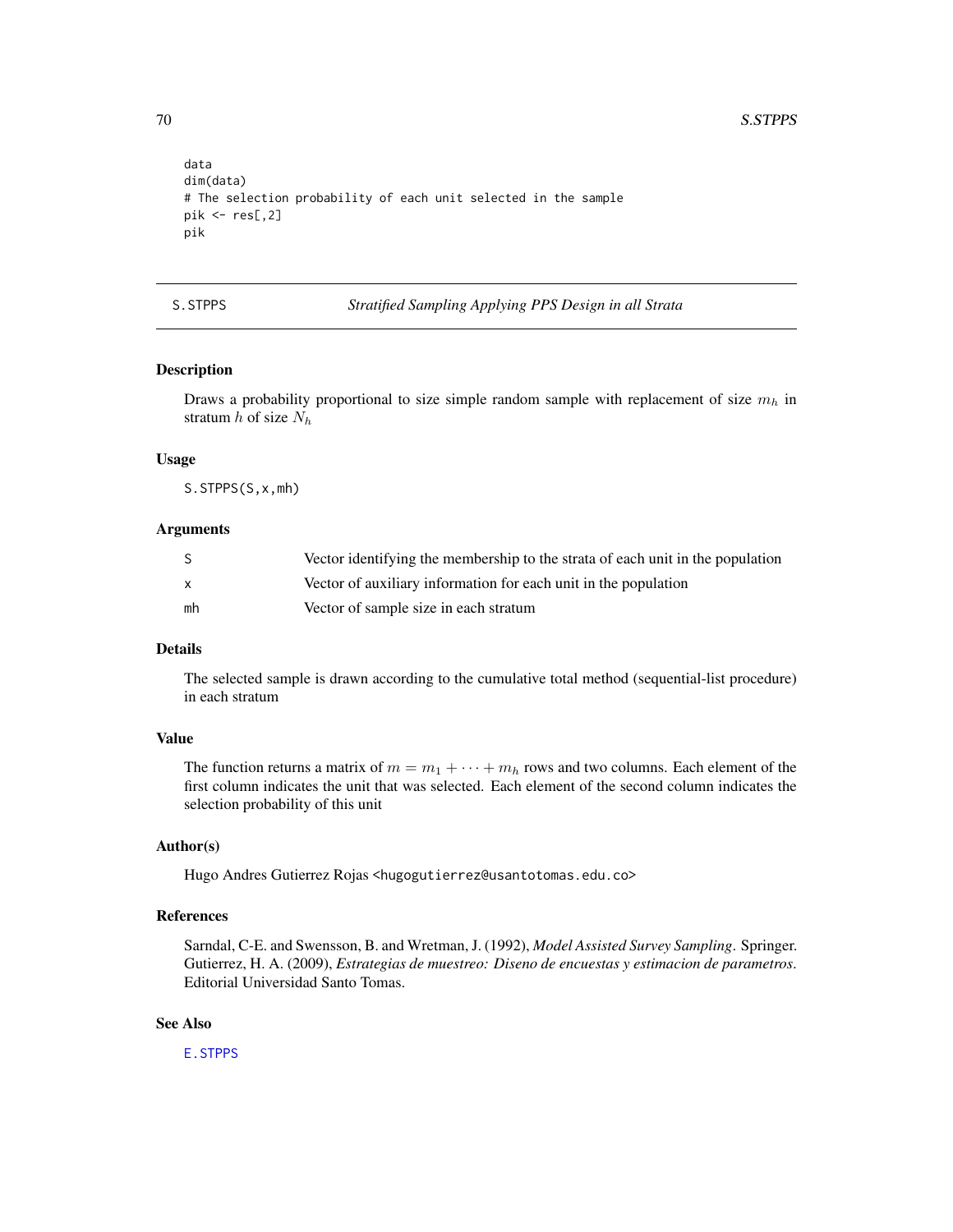#### S.STSI 71

#### Examples

```
############
## Example 1
############
# Vector U contains the label of a population of size N=5
U <- c("Yves", "Ken", "Erik", "Sharon", "Leslie")
# The auxiliary information
x \leq -c(52, 60, 75, 100, 50)# Vector Strata contains an indicator variable of stratum membership
Strata <- c("A", "A", "A", "B", "B")
# Then sample size in each stratum
mh < -c(2, 2)# Draws a stratified PPS sample with replacement of size n=4
res <- S.STPPS(Strata, x, mh)
# The selected sample
sam \leq res[,1]
U[sam]
# The selection probability of each unit selected to be in the sample
pk <- res[,2]
pk
############
## Example 2
############
# Uses the Lucy data to draw a stratified random sample
# according to a PPS design in each stratum
data(Lucy)
attach(Lucy)
# Level is the stratifying variable
summary(Level)
# Defines the sample size at each stratum
m1 < -70m2<-100
m3<-200
mh<-c(m1,m2,m3)
# Draws a stratified sample
res<-S.STPPS(Level, Income, mh)
# The selected sample
sam <- res[,1]
# The information about the units in the sample is stored in an object called data
data <- Lucy[sam,]
data
dim(data)
# The selection probability of each unit selected in the sample
pk <- res[,2]
pk
```
S.STSI *Stratified sampling applying SI design in all strata*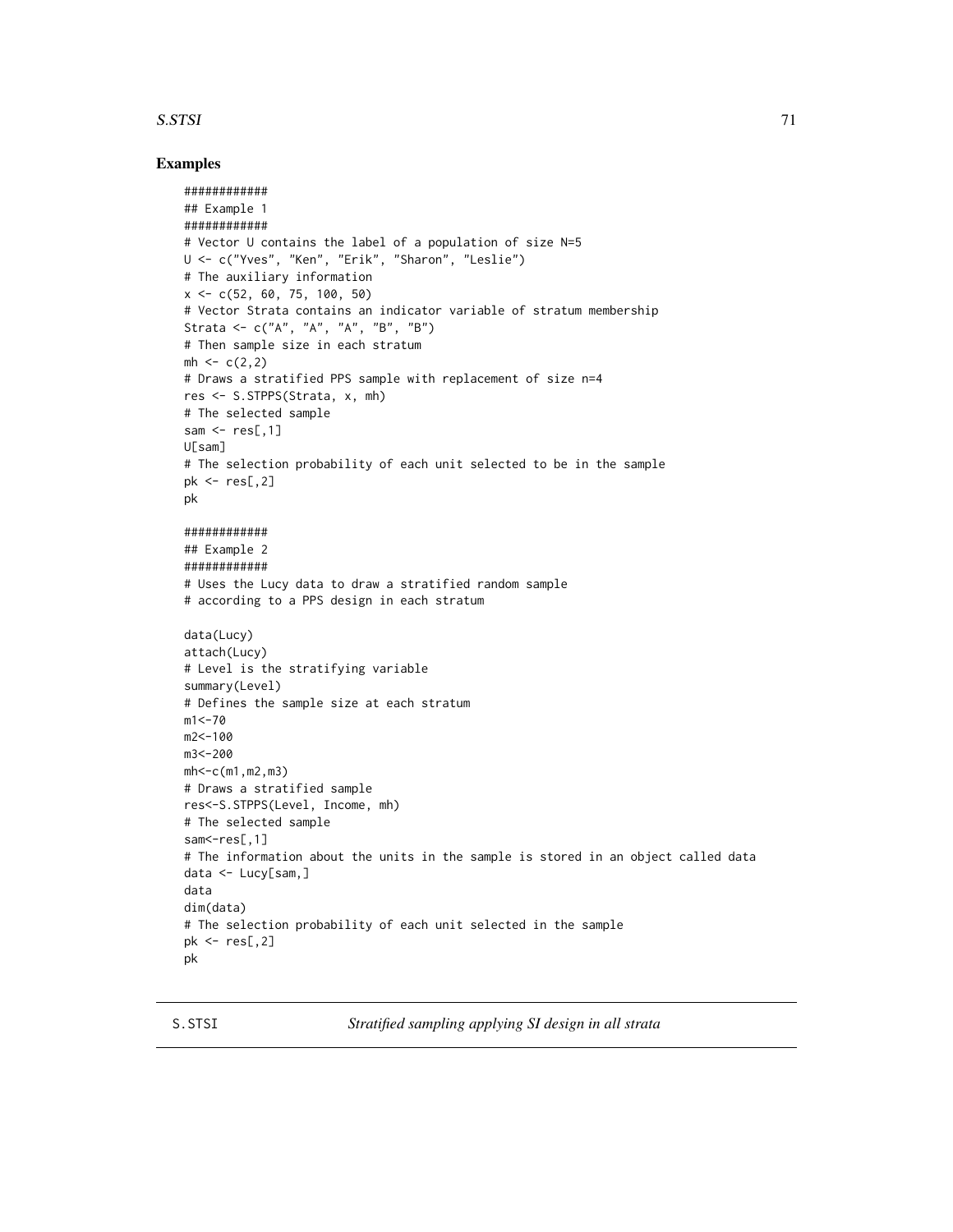#### Description

Draws a simple random sample without replacement of size  $n_h$  in stratum h of size  $N_h$ 

#### Usage

S.STSI(S, Nh, nh)

### Arguments

|    | Vector identifying the membership to the strata of each unit in the population |
|----|--------------------------------------------------------------------------------|
| Nh | Vector of stratum sizes                                                        |
| nh | Vector of sample size in each stratum                                          |

# Details

The selected sample is drawn according to a selection-rejection (list-sequential) algorithm in each stratum

# Value

The function returns a vector of size  $n = n_1 + \cdots + n_H$ . Each element of this vector indicates the unit that was selected.

#### Author(s)

Hugo Andres Gutierrez Rojas <hugogutierrez@usantotomas.edu.co>

# References

Sarndal, C-E. and Swensson, B. and Wretman, J. (1992), *Model Assisted Survey Sampling*. Springer. Gutierrez, H. A. (2009), *Estrategias de muestreo: Diseno de encuestas y estimacion de parametros*. Editorial Universidad Santo Tomas.

#### See Also

[E.STSI](#page-25-0)

```
############
## Example 1
############
# Vector U contains the label of a population of size N=5
U <- c("Yves", "Ken", "Erik", "Sharon", "Leslie")
# Vector Strata contains an indicator variable of stratum membership
Strata <- c("A", "A", "A", "B", "B")
Strata
# The stratum sizes
Nh \leftarrow c(3, 2)# Then sample size in each stratum
```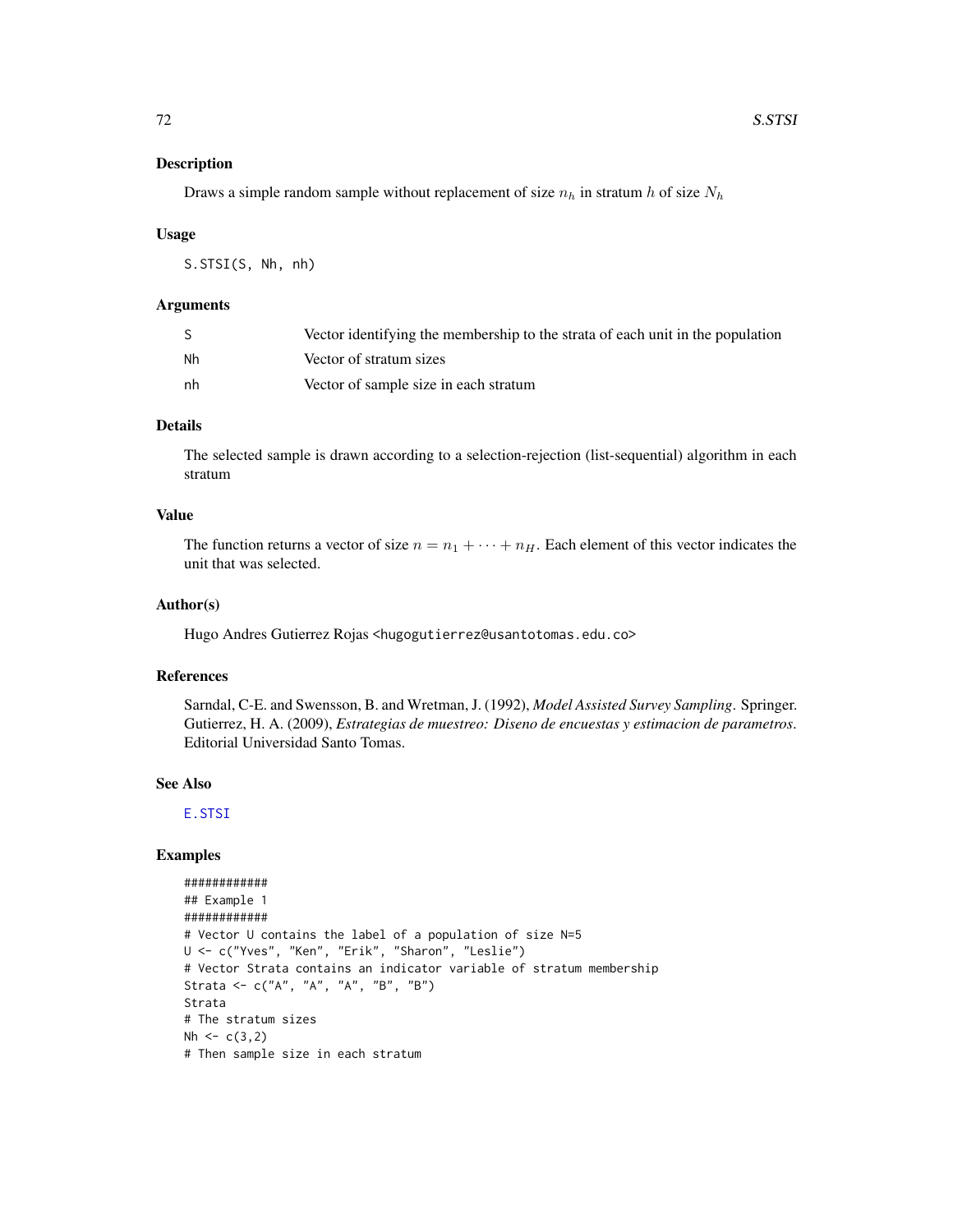#### <span id="page-72-0"></span> $S.$  SSY 33

```
nh < -c(2,1)# Draws a stratified simple random sample without replacement of size n=3
sam <- S.STSI(Strata, Nh, nh)
sam
# The selected sample is
U[sam]
############
## Example 2
############
# Uses the Lucy data to draw a stratified random sample
# accordind to a SI design in each stratum
data(Lucy)
attach(Lucy)
# Level is the stratifying variable
summary(Level)
# Defines the size of each stratum
N1<-summary(Level)[[1]]
N2<-summary(Level)[[2]]
N3<-summary(Level)[[3]]
N1;N2;N3
Nh < -c(N1,N2,N3)# Defines the sample size at each stratum
n1<-70
n2<-100
n3<-200
nh<-c(n1,n2,n3)
# Draws a stratified sample
sam <- S.STSI(Level, Nh, nh)
# The information about the units in the sample is stored in an object called data
data <- Lucy[sam,]
data
dim(data)
```
S.SY *Systematic Sampling*

#### Description

Draws a Systematic sample of size \$n\$ from a population of size \$N\$

#### Usage

 $S.SY(N, a)$ 

# Arguments

| N | Population size                          |
|---|------------------------------------------|
| a | Number of groups dividing the population |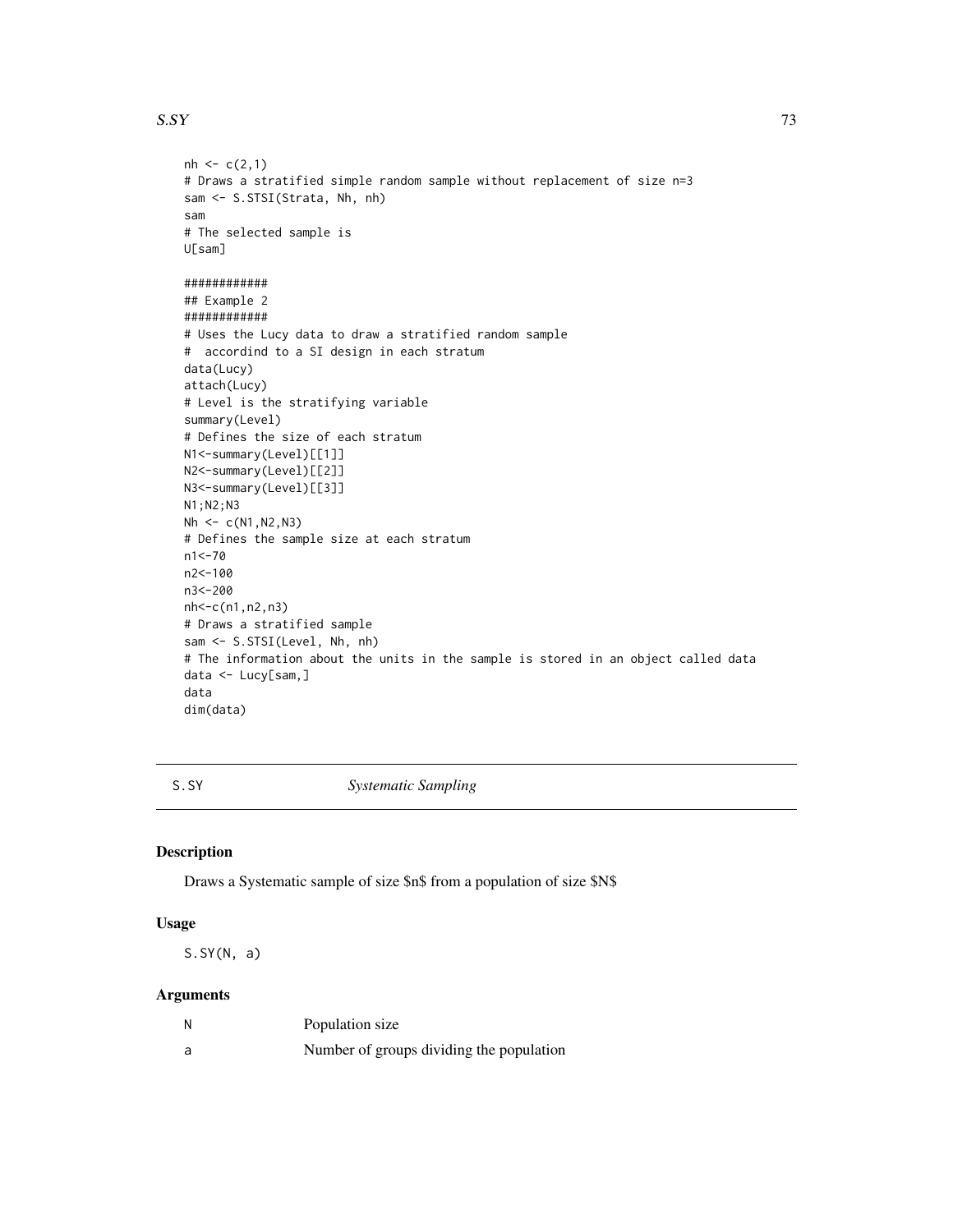# <span id="page-73-0"></span>Details

The selected sample is drawn according to a random start.

# Value

The function returns a vector of size  $n$ . Each element of this vector indicates the unit that was selected.

# Author(s)

Hugo Andres Gutierrez Rojas <hugogutierrez@usantotomas.edu.co>. The author acknowledges to Kristina Stodolova <Kristyna. Stodolova@seznam.cz> for valuable suggestions.

#### References

Madow, L.H. and Madow, W.G. (1944), On the theory of systematic sampling. *Annals of Mathematical Statistics*. 15, 1-24.

Sarndal, C-E. and Swensson, B. and Wretman, J. (1992), *Model Assisted Survey Sampling. Springer*. Gutierrez, H. A. (2009), *Estrategias de muestreo: Diseno de encuestas y estimacion de parametros*. Editorial Universidad Santo Tomas.

#### See Also

[E.SY](#page-27-0)

# Examples

```
############
## Example 1
############
# Vector U contains the label of a population of size N=5
U <- c("Yves", "Ken", "Erik", "Sharon", "Leslie")
# The population of size N=5 is divided in a=2 groups
# Draws a Systematic sample.
sam \leq -5.5Y(5,2)sam
# The selected sample is
U[sam]
# There are only two possible samples
############
## Example 2
############
# Uses the Lucy data to draw a Systematic sample
data(Lucy)
attach(Lucy)
N < - dim(Lucy)[1]
```

```
# The population is divided in 6 groups
# The selected sample
sam \leq S.SY(N,6)
```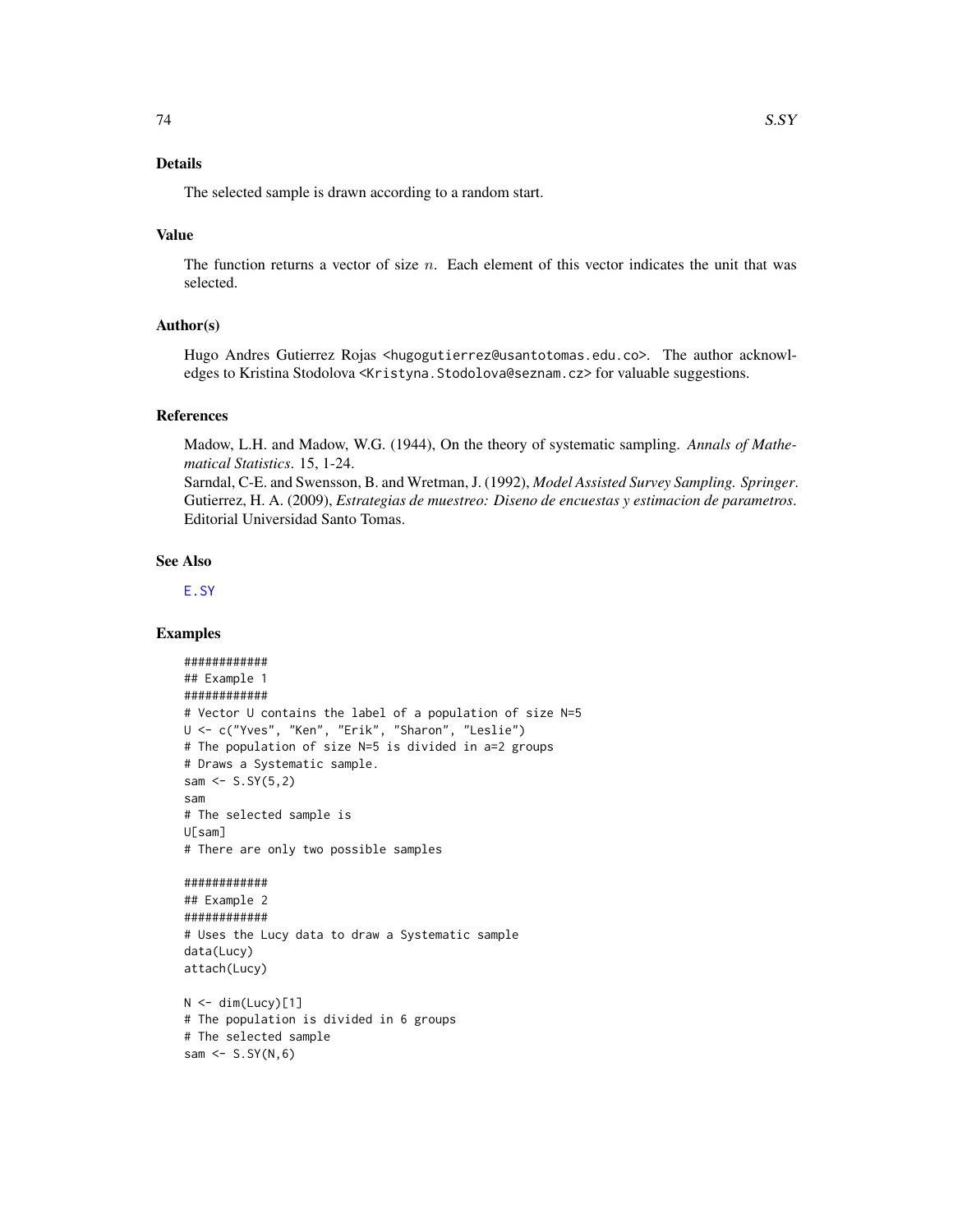<span id="page-74-0"></span># The information about the units in the sample is stored in an object called data data <- Lucy[sam,] data dim(data)

S.WR *Simple Random Sampling With Replacement*

# Description

Draws a simple random sample witht replacement of size  $m$  from a population of size  $N$ 

#### Usage

S.WR(N, m)

#### Arguments

| Ν | Population size |
|---|-----------------|
| m | Sample size     |

# Details

The selected sample is drawn according to a sequential procedure algorithm based on a binomial distribution

# Value

The function returns a vector of size  $m$ . Each element of this vector indicates the unit that was selected.

# Author(s)

Hugo Andres Gutierrez Rojas <hugogutierrez@usantotomas.edu.co>

# References

Tille, Y. (2006), *Sampling Algorithms*. Springer. Gutierrez, H. A. (2009), *Estrategias de muestreo: Diseno de encuestas y estimacion de parametros*. Editorial Universidad Santo Tomas.

# See Also

[E.WR](#page-28-0)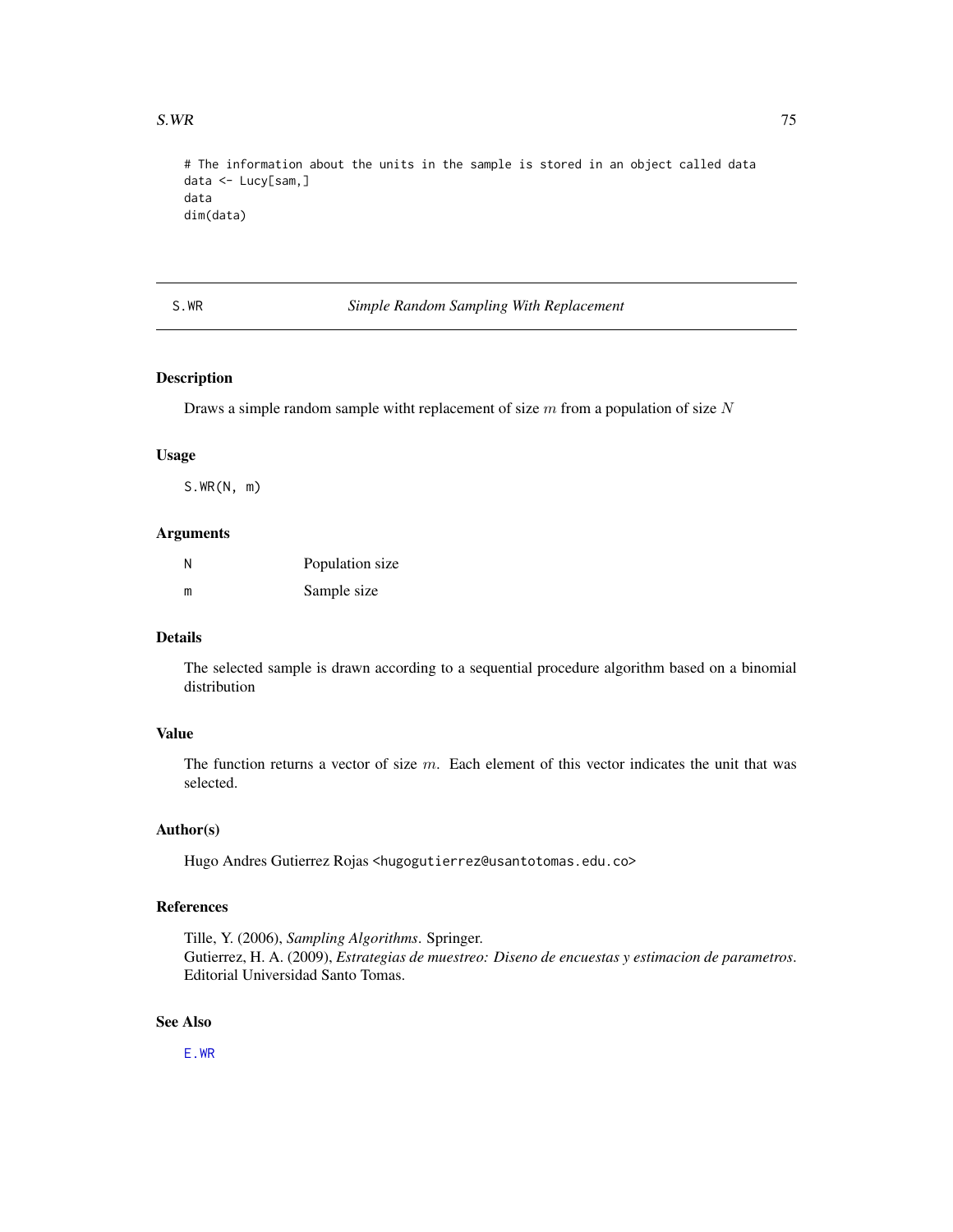76 Support

# Examples

```
############
## Example 1
############
# Vector U contains the label of a population of size N=5
U <- c("Yves", "Ken", "Erik", "Sharon", "Leslie")
# Draws a simple random sample witho replacement of size m=3
sam <- S.WR(5,3)
sam
# The selected sample
U[sam]
############
## Example 2
############
# Uses the Lucy data to draw a random sample of units accordind to a
# simple random sampling with replacement design
data(Lucy)
attach(Lucy)
N < - dim(Lucy)[1]
m < -400sam <- S.WR(N,m)
# The information about the units in the sample is stored in an object called data
data <- Lucy[sam,]
data
dim(data)
```
<span id="page-75-0"></span>

| Support |  |  |
|---------|--|--|

Sampling Support for Fixed Size Without Replacement Sampling De*signs*

# Description

Creates a matrix containing every possible sample under fixed sample size designs

# Usage

Support(N, n, ID=FALSE)

# Arguments

| Ν  | Population size                                                                                     |
|----|-----------------------------------------------------------------------------------------------------|
|    | Sample size                                                                                         |
| ΙD | By default FALSE, a vector of values (numeric or string) identifying each unit<br>in the population |

<span id="page-75-1"></span>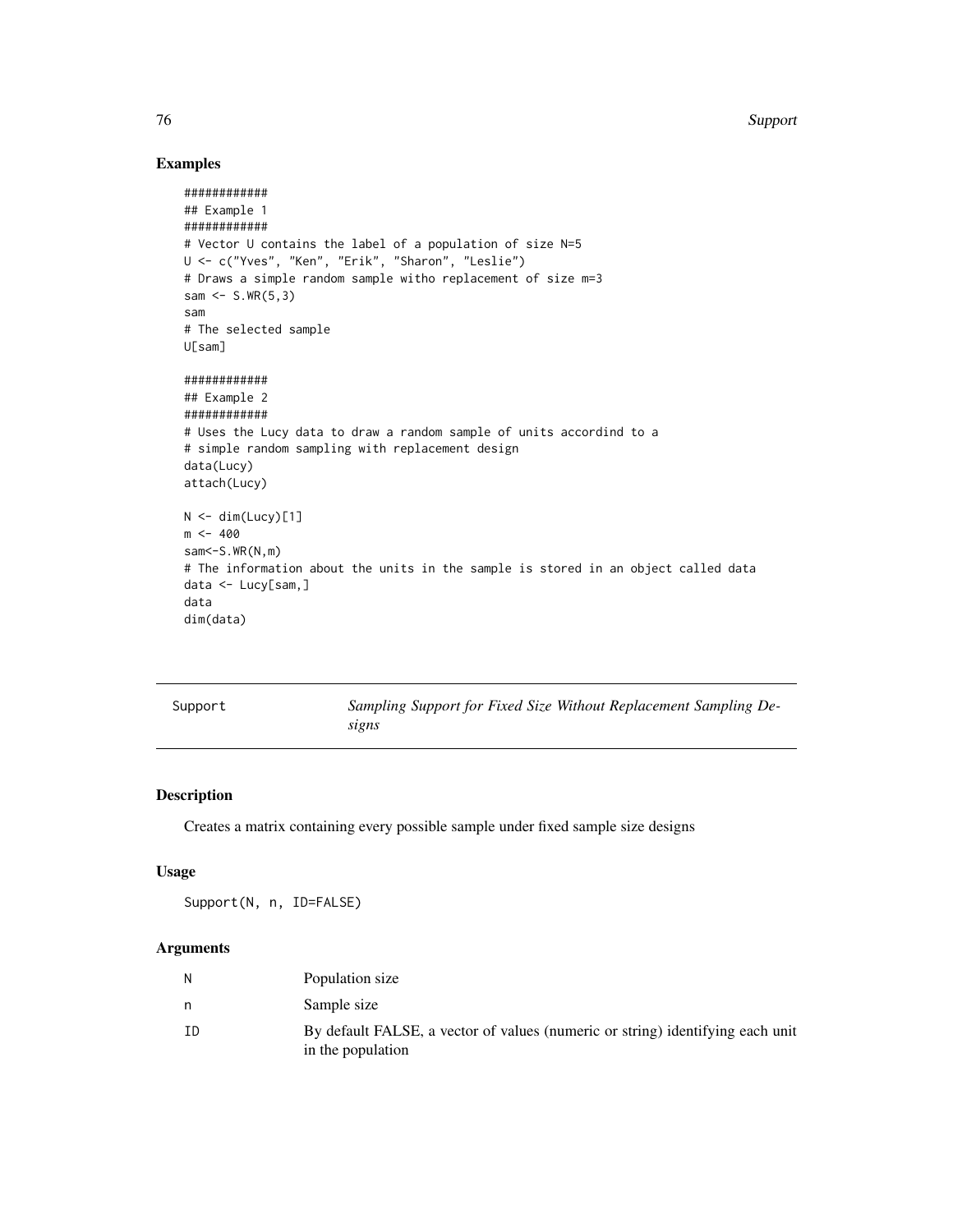#### <span id="page-76-0"></span>SupportRS 77

# Details

A support is defined as the set of samples such that for any sample in the support, all the permutations of the coordinates of the sample are also in the support

# Value

The function returns a matrix of  $binom(N)(n)$  rows and n columns. Each row of this matrix corresponds to a possible sample

#### Author(s)

Hugo Andres Gutierrez Rojas <hugogutierrez@usantotomas.edu.co>

# References

Tille, Y. (2006), *Sampling Algorithms*. Springer Gutierrez, H. A. (2009), *Estrategias de muestreo: Diseno de encuestas y estimacion de parametros*. Editorial Universidad Santo Tomas

# See Also

#### [Ik](#page-42-0)

#### Examples

```
# Vector U contains the label of a population
U <- c("Yves", "Ken", "Erik", "Sharon", "Leslie")
N <- length(U)
n < -2# The support for fixed size without replacement sampling designs
# Under this context, there are ten (10) possibles samples
Support(N,n)
# The same support, but labeled
Support(N,n,ID=U)
# y is the variable of interest
y<-c(32,34,46,89,35)
# The following output is very useful when checking
# the design-unbiasedness of an estimator
Support(N,n,ID=y)
```
SupportRS *Sampling Support for Random Size Without Replacement Sampling Designs*

# Description

Creates a matrix containing every possible sample under random sample size designs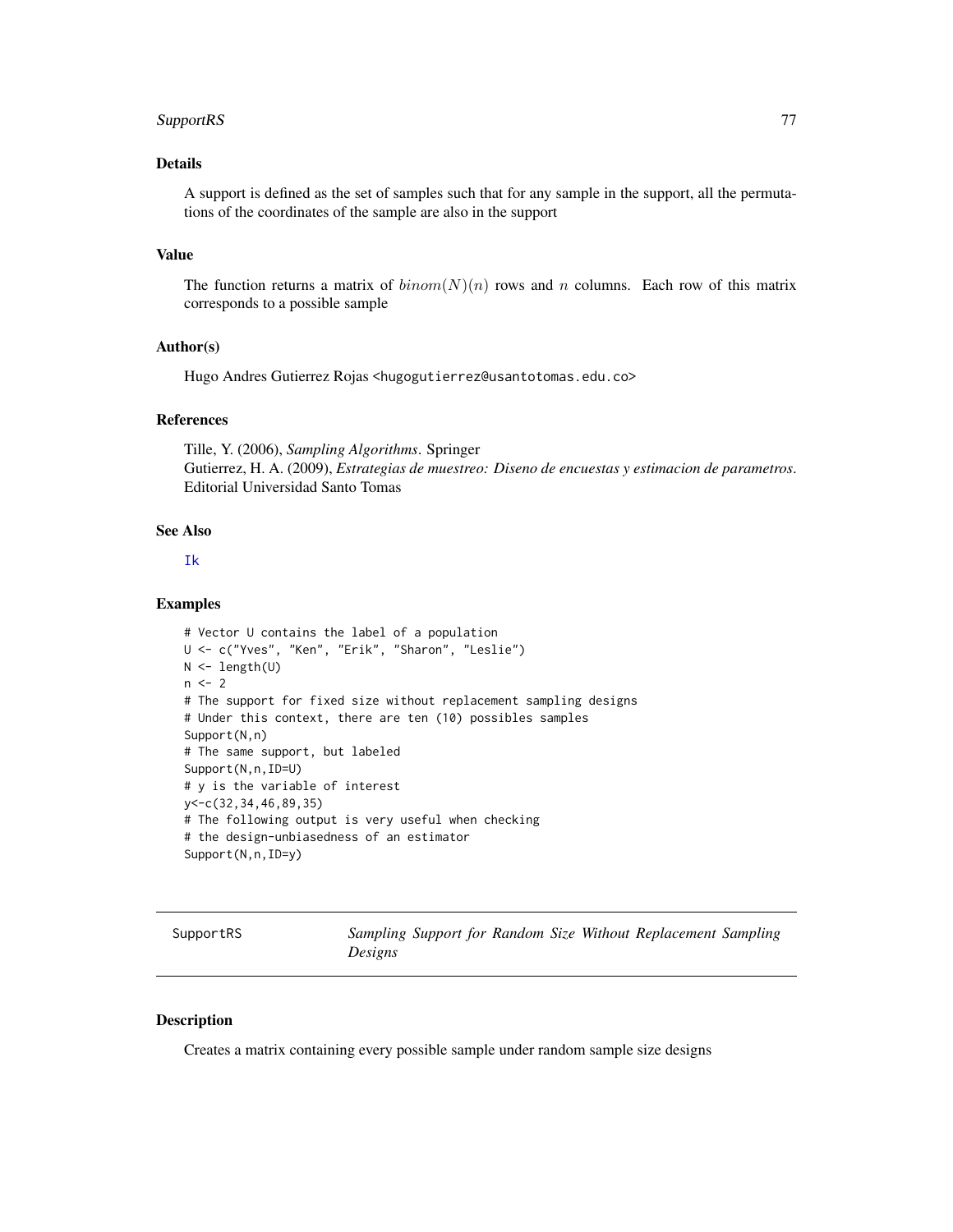#### Usage

SupportRS(N, ID=FALSE)

#### Arguments

|    | Population size                                                                                     |
|----|-----------------------------------------------------------------------------------------------------|
| ΙD | By default FALSE, a vector of values (numeric or string) identifying each unit<br>in the population |

# Details

A support is defined as the set of samples such that for any sample in the support, all the permutations of the coordinates of the sample are also in the support

# Value

The function returns a matrix of  $2^N$  rows and N columns. Each row of this matrix corresponds to a possible sample

#### Author(s)

Hugo Andres Gutierrez Rojas <hugogutierrez@usantotomas.edu.co>

#### References

Tille, Y. (2006), *Sampling Algorithms*. Springer Gutierrez, H. A. (2009), *Estrategias de muestreo: Diseno de encuestas y estimacion de parametros*. Editorial Universidad Santo Tomas

# See Also

#### [IkRS](#page-43-0)

#### Examples

```
# Vector U contains the label of a population
U <- c("Yves", "Ken", "Erik", "Sharon", "Leslie")
N < - length(U)
# The support for fixed size without replacement sampling designs
# Under this context, there are ten (10) possibles samples
SupportRS(N)
# The same support, but labeled
SupportRS(N, ID=U)
# y is the variable of interest
y<-c(32,34,46,89,35)
# The following output is very useful when checking
# the design-unbiasedness of an estimator
SupportRS(N, ID=y)
```
<span id="page-77-0"></span>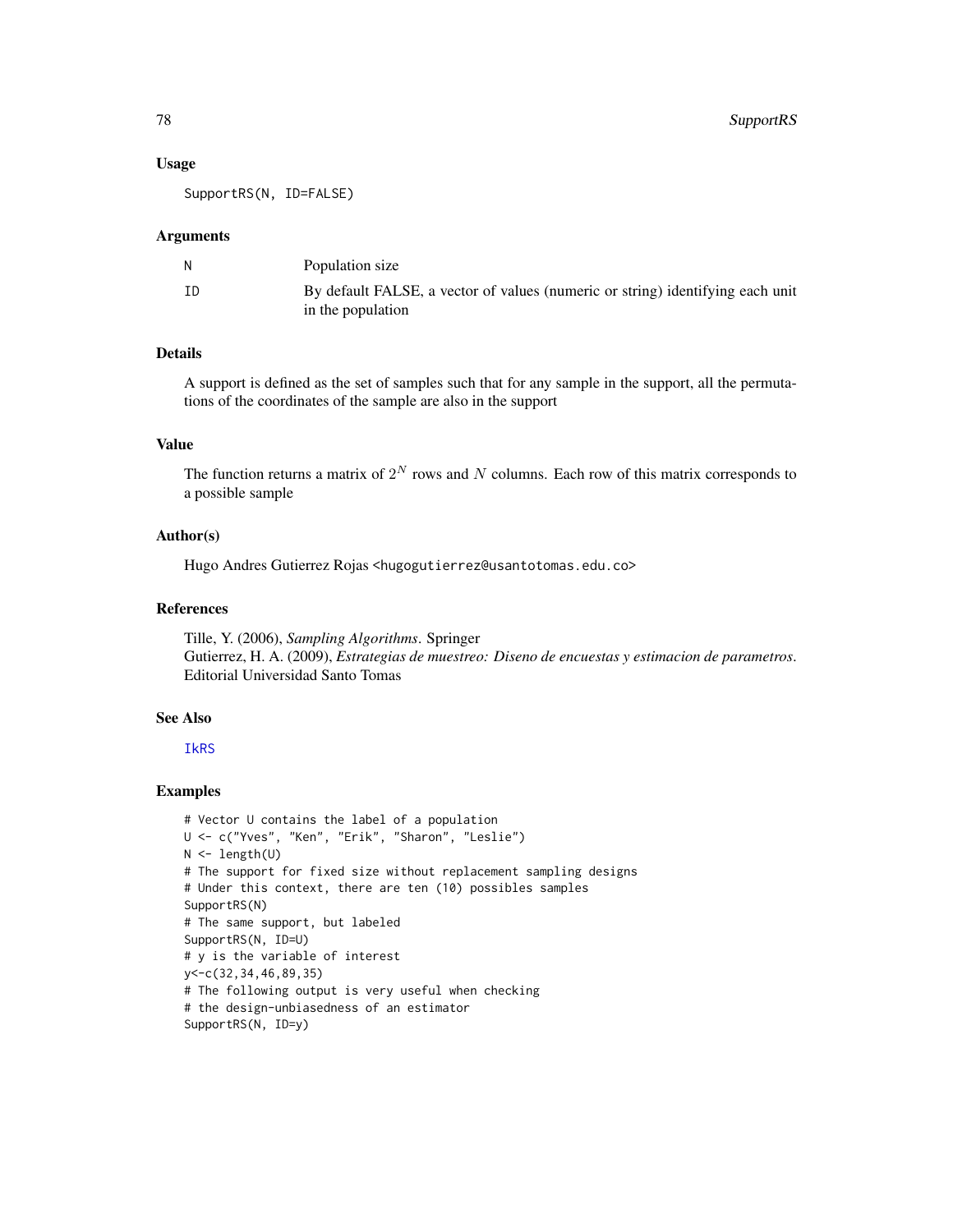<span id="page-78-0"></span>

# Description

Creates a matrix containing every possible sample under fixed sample size with replacement designs

#### Usage

SupportWR(N, m, ID=FALSE)

#### Arguments

| N  | Population size                                                                                     |
|----|-----------------------------------------------------------------------------------------------------|
| m  | Sample size                                                                                         |
| ΙD | By default FALSE, a vector of values (numeric or string) identifying each unit<br>in the population |

# Details

A support is defined as the set of samples such that, for any sample in the support, all the permutations of the coordinates of the sample are also in the support

#### Value

The function returns a matrix of  $binom(N + m - 1)(m)$  rows and m columns. Each row of this matrix corresponds to a possible sample

#### Author(s)

Jorge Eduardo Ortiz Pinilla <jorgeortiz@usantotomas.edu.co> with contributions from Hugo Andres Gutierrez Rojas <hugogutierrez@usantotomas.edu.co>

# References

Ortiz, J. E. (2009), *Simulacion y metodos estadisticos*. Editorial Universidad Santo Tomas. Tille, Y. (2006), *Sampling Algorithms*. Springer. Gutierrez, H. A. (2009), *Estrategias de muestreo: Diseno de encuestas y estimacion de parametros*. Editorial Universidad Santo Tomas.

# See Also

[Support](#page-75-0)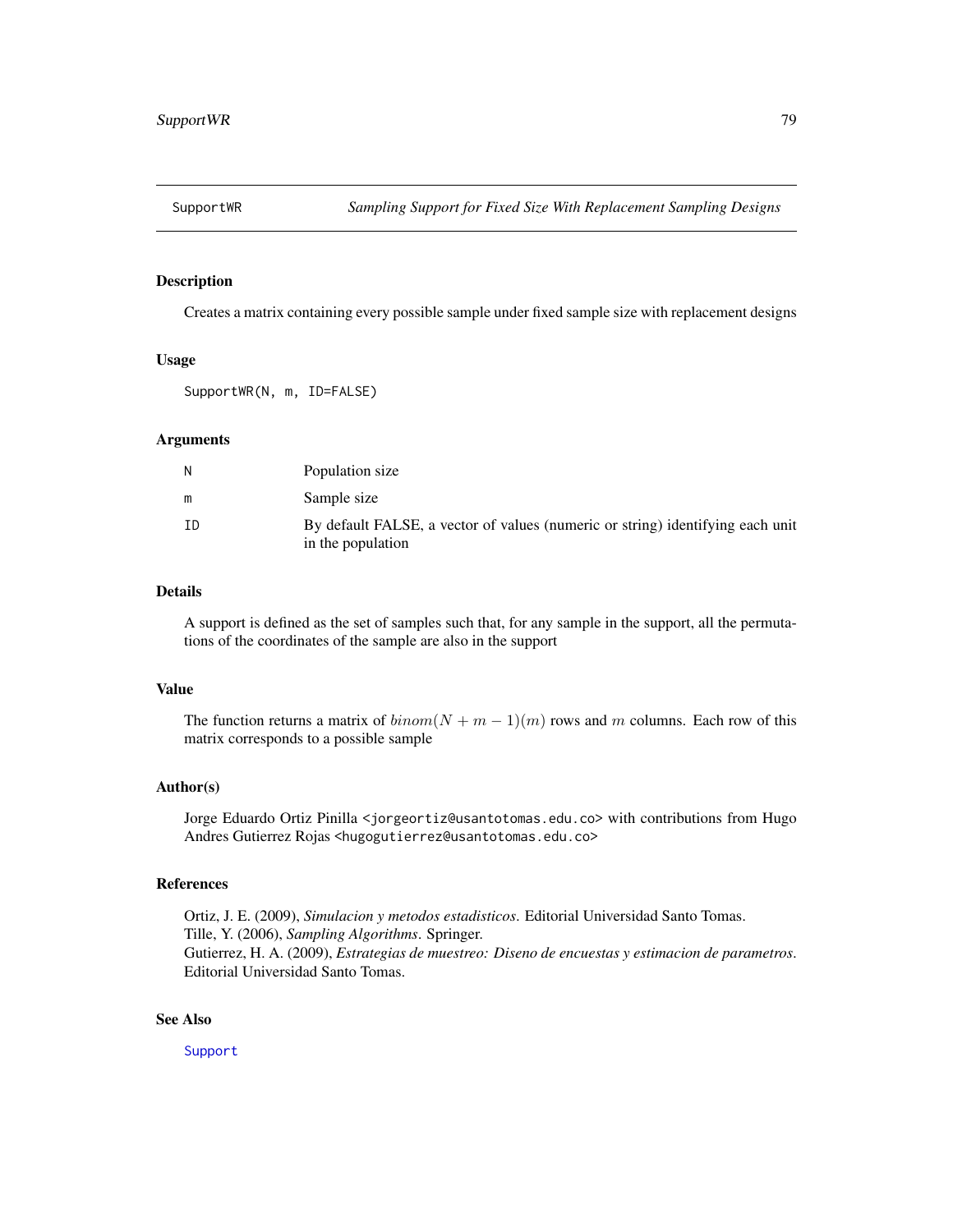# Examples

```
# Vector U contains the label of a population
U <- c("Yves", "Ken", "Erik", "Sharon", "Leslie")
N \leftarrow length(U)
m < -2# The support for fixed size without replacement sampling designs
# Under this context, there are ten (10) possibles samples
SupportWR(N, m)
# The same support, but labeled
SupportWR(N, m, ID=U)
# y is the variable of interest
y<-c(32,34,46,89,35)
# The following output is very useful when checking
# the design-unbiasedness of an estimator
SupportWR(N, m, ID=y)
```
T.SIC *Computation of Population Totals for Clusters*

# **Description**

Computes the population total of the characteristics of interest in clusters. This function is used in order to estimate totals when doing a Pure Cluster Sample.

#### Usage

T.SIC(y,Cluster)

#### Arguments

| <b>V</b> | Vector, matrix or data frame containing the recollected information of the vari-<br>ables of interest for every unit in the selected sample |
|----------|---------------------------------------------------------------------------------------------------------------------------------------------|
| Cluster  | Vector identifying the membership to the cluster of each unit in the selected<br>sample of clusters                                         |

# Value

The function returns a matrix of clusters totals. The columns of each matrix correspond to the totals of the variables of interest in each cluster

# Author(s)

Hugo Andres Gutierrez Rojas <hugogutierrez@usantotomas.edu.co>

# References

Sarndal, C-E. and Swensson, B. and Wretman, J. (1992), *Model Assisted Survey Sampling*. Springer. Gutierrez, H. A. (2009), *Estrategias de muestreo: Diseno de encuestas y estimacion de parametros*. Editorial Universidad Santo Tomas.

<span id="page-79-0"></span>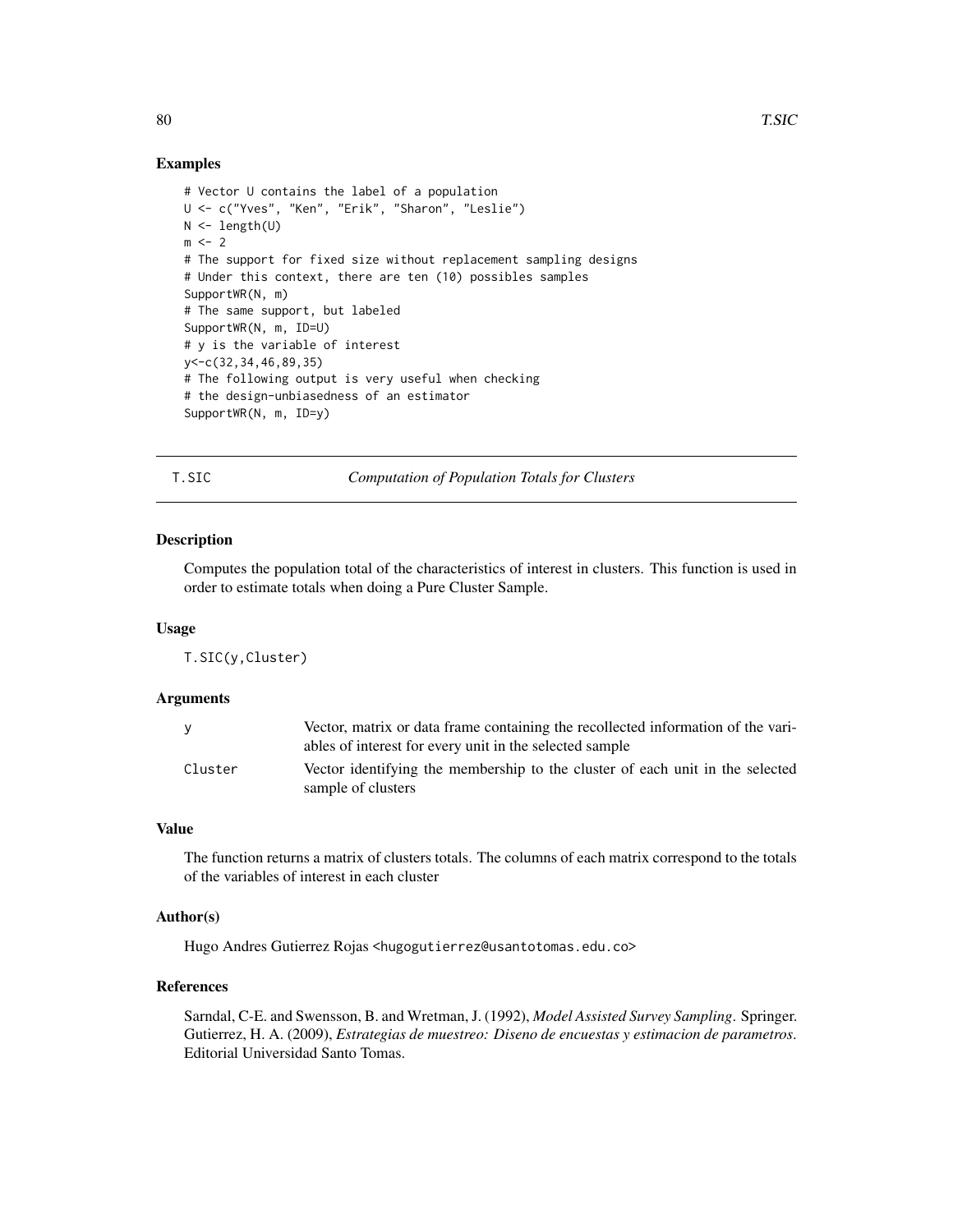#### <span id="page-80-0"></span>T.SIC 81

# See Also

[S.SI,](#page-65-0) [E.SI](#page-19-0)

# Examples

```
############
## Example 1
############
# Vector U contains the label of a population of size N=5
U <- c("Yves", "Ken", "Erik", "Sharon", "Leslie")
# Vector y1 and y2 are the values of the variables of interest
y1<-c(32, 34, 46, 89, 35)
y2<-c(1,1,1,0,0)
y3 < -cbind(y1, y2)# Vector Cluster contains a indicator variable of cluster membership
Cluster <- c("C1", "C2", "C1", "C2", "C1")
Cluster
# Draws a stratified simple random sample without replacement of size n=3
T.SIC(y1,Cluster)
T.SIC(y2,Cluster)
T.SIC(y3,Cluster)
########################################################
## Example 2 Sampling and estimation in Cluster smapling
########################################################
# Uses Lucy data to draw a clusters sample according to a SI design
# Zone is the clustering variable
data(Lucy)
attach(Lucy)
summary(Zone)
# The population of clusters
UI<-c("A","B","C","D","E")
NI=length(UI)
# The sample size
nI=2# Draws a simple random sample of two clusters
samI<sup><-S.SI(NI,nI)</sup>
dataI<-UI[samI]
dataI
# The information about each unit in the cluster is saved in Lucy1 and Lucy2
data(Lucy)
Lucy1<-Lucy[which(Zone==dataI[1]),]
```
Lucy2<-Lucy[which(Zone==dataI[2]),] LucyI<-rbind(Lucy1,Lucy2) attach(LucyI) # The clustering variable is Zone Cluster <- as.factor(as.integer(Zone)) # The variables of interest are: Income, Employees and Taxes # This information is stored in a data frame called estima estima <- data.frame(Income, Employees, Taxes) Ty<-T.SIC(estima,Cluster)

# Estimation of the Population total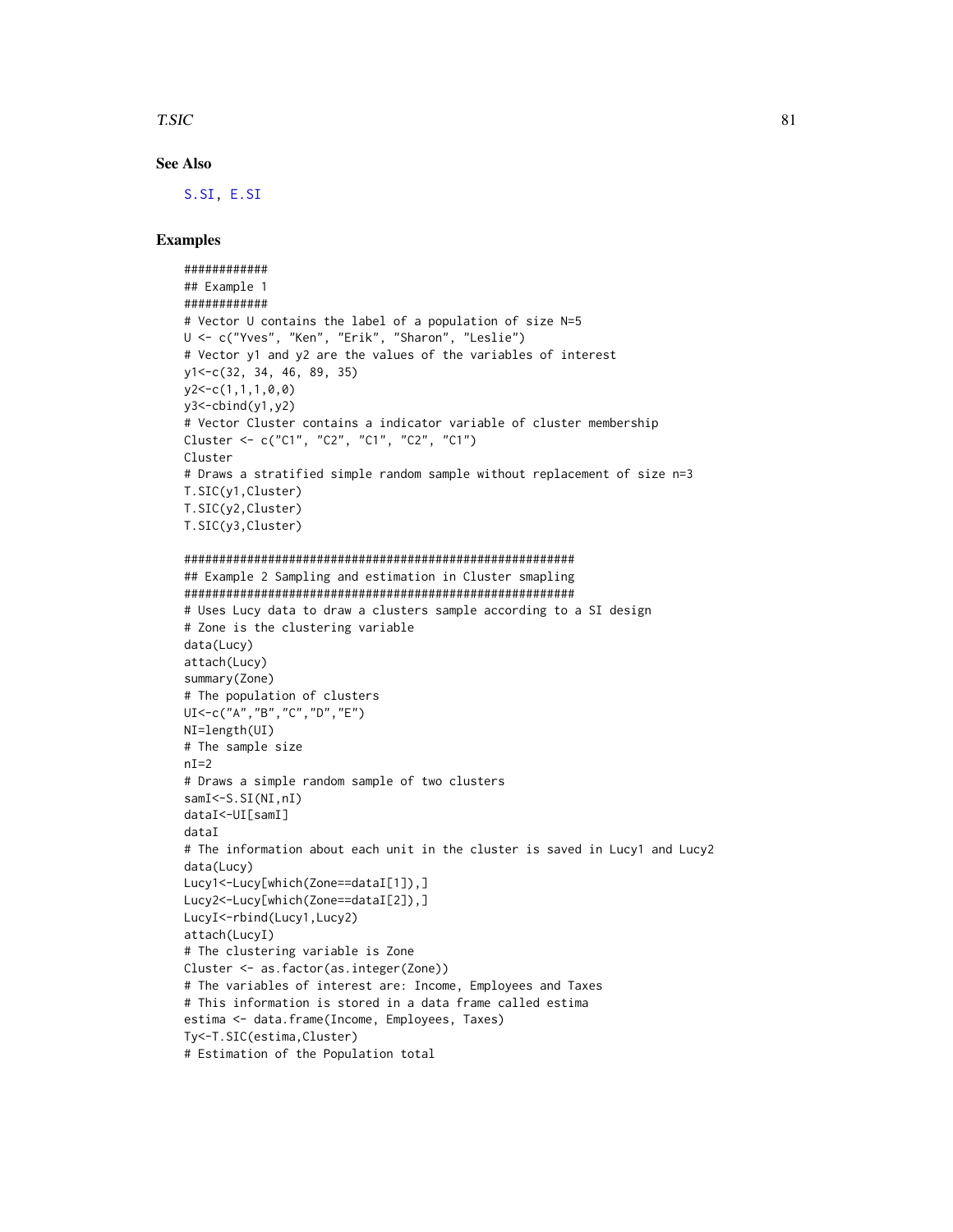<span id="page-81-0"></span>E.SI(NI,nI,Ty)

# VarHT *Variance of the Horvitz-Thompson Estimator*

#### Description

Computes the theoretical variance of the Horvitz-Thompson estimator given a without replacement fixed sample size design

#### Usage

VarHT(y, N, n, p)

# Arguments

| <b>V</b> | Vector containing the recollected information of the characteristic of interest for<br>every unit in the population                                        |
|----------|------------------------------------------------------------------------------------------------------------------------------------------------------------|
| N        | Population size                                                                                                                                            |
| n        | Sample size                                                                                                                                                |
| p        | A vector containing the selection probabilities of a fixed size without replace-<br>ment sampling design. The sum of the values of this vector must be one |

#### Details

The variance of the Horvitz-Thompson estimator, under a given sampling design  $p$ , is given by

$$
Var_p(\hat{t}_{y,\pi}) = \sum_{k \in U} \sum_{l \in U} \Delta_{kl} \frac{y_k}{\pi_k} \frac{y_l}{\pi_l}
$$

# Value

The function returns the value of the theoretical variances of the Horviz-Thompson estimator.

#### Author(s)

Hugo Andres Gutierrez Rojas <hugogutierrez@usantotomas.edu.co>

# References

Sarndal, C-E. and Swensson, B. and Wretman, J. (1992), *Model Assisted Survey Sampling*. Springer. Gutierrez, H. A. (2009), *Estrategias de muestreo: Diseno de encuestas y estimacion de parametros*. Editorial Universidad Santo Tomas.

#### See Also

[HT,](#page-36-0) [Deltakl,](#page-3-0) [Pikl,](#page-56-0) [Pik](#page-52-0)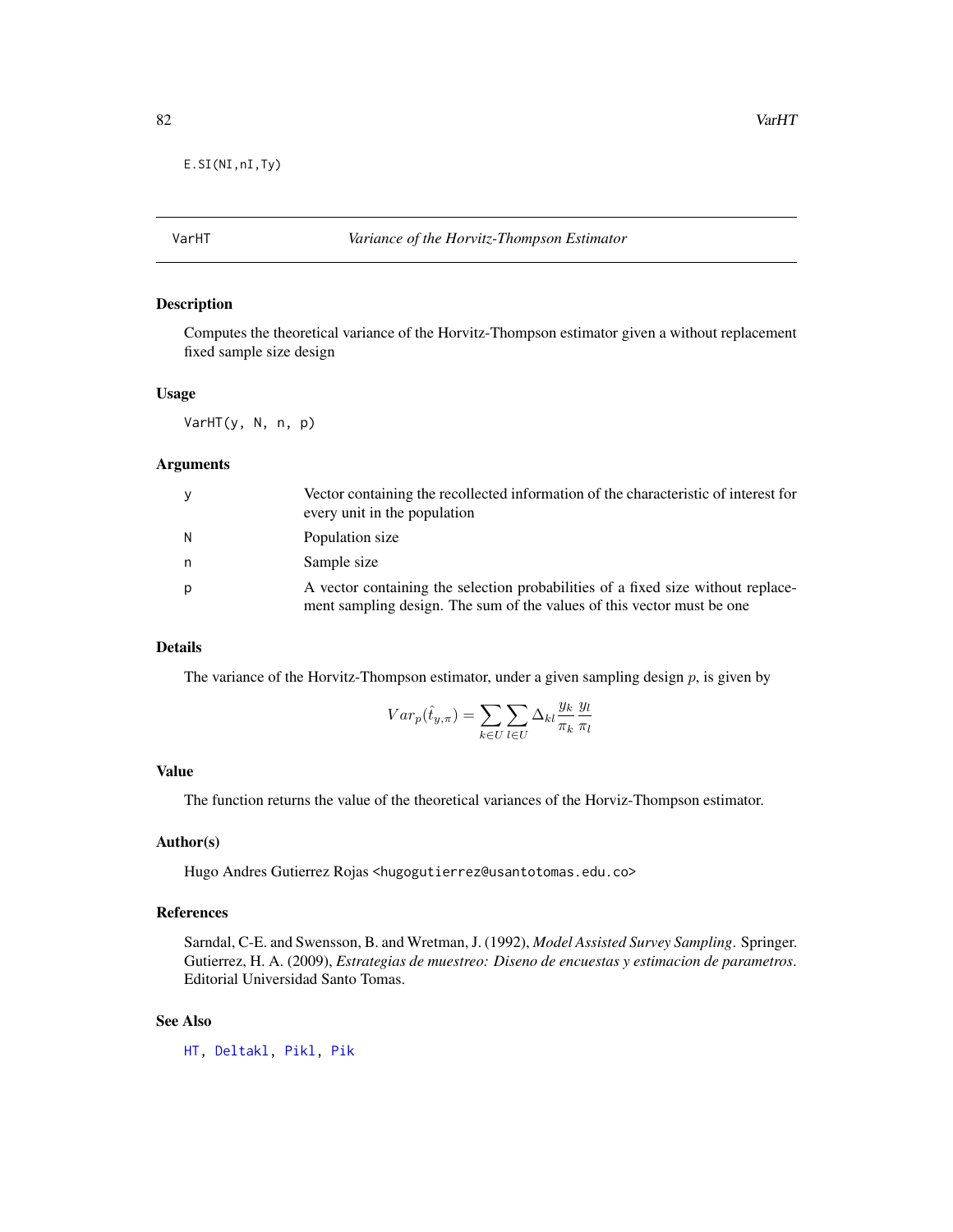# <span id="page-82-0"></span>Examples

```
# Without replacement sampling
# Vector U contains the label of a population of size N=5
U <- c("Yves", "Ken", "Erik", "Sharon", "Leslie")
# Vector y1 and y2 are the values of the variables of interest
y1<-c(32, 34, 46, 89, 35)
y2<-c(1,1,1,0,0)
# The population size is N=5
N <- length(U)
# The sample size is n=2
n < -2# p is the probability of selection of every possible sample
p <- c(0.13, 0.2, 0.15, 0.1, 0.15, 0.04, 0.02, 0.06, 0.07, 0.08)
# Calculates the theoretical variance of the HT estimator
VarHT(y1, N, n, p)
VarHT(y2, N, n, p)
```
# Wk *The Calibration Weights*

# Description

Computes the calibration weights (Chi-squared distance) for the estimation of the population total of several variables of interest.

# Usage

Wk(x,tx,Pik,ck,b0)

# Arguments

| $\mathsf{x}$ | Vector, matrix or data frame containing the recollected auxiliary information for<br>every unit in the selected sample |
|--------------|------------------------------------------------------------------------------------------------------------------------|
| tx           | Vector containing the populations totals of the auxiliary information                                                  |
| Pik          | A vector containing inclusion probabilities for each unit in the sample                                                |
| ck           | A vector of weights induced by the structure of variance of the supposed model                                         |
| b0           | By default FALSE. The intercept of the regression model                                                                |

# Details

The calibration weights satisfy the following expression

$$
\sum_{k \in S} w_k x_k = \sum_{k \in U} x_k
$$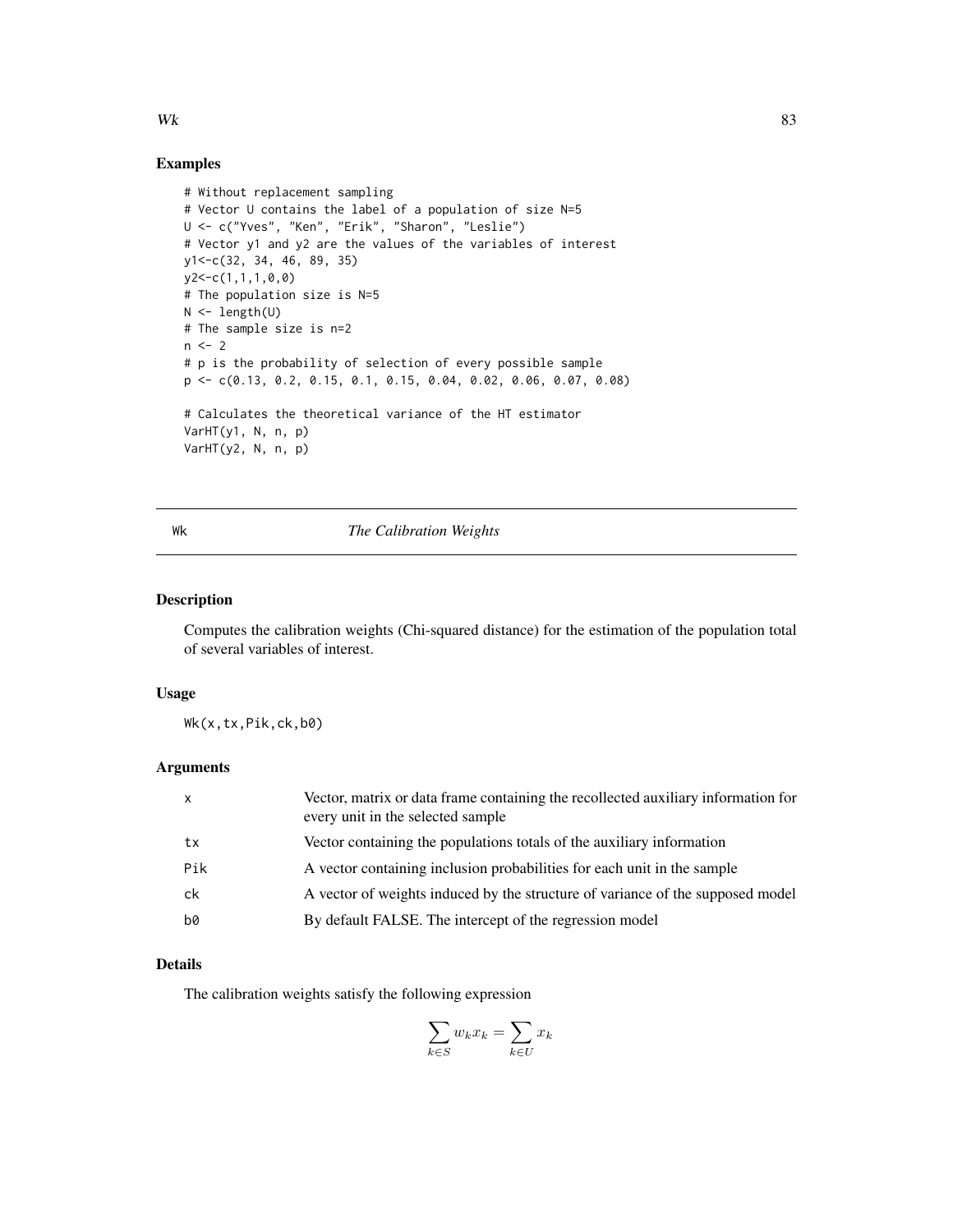# Value

The function returns a vector of calibrated weights.

# Author(s)

Hugo Andres Gutierrez Rojas <hugogutierrez@usantotomas.edu.co>

# References

Sarndal, C-E. and Swensson, B. and Wretman, J. (1992), *Model Assisted Survey Sampling*. Springer. Gutierrez, H. A. (2009), *Estrategias de muestreo: Diseno de encuestas y estimacion de parametros*. Editorial Universidad Santo Tomas.

# Examples

```
############
## Example 1
############
# Without replacement sampling
# Vector U contains the label of a population of size N=5
U <- c("Yves", "Ken", "Erik", "Sharon", "Leslie")
# Vector x is the auxiliary information and y is the variables of interest
x<-c(32, 34, 46, 89, 35)
y<-c(52, 60, 75, 100, 50)
# pik is some vector of inclusion probabilities in the sample
# In this case the sample size is equal to the population size
pik < -rep(1,5)w1<-Wk(x,tx=236,pik,ck=1,b0=FALSE)
sum(x*w1)
# Draws a sample size without replacement
sam \leq sample(5,2)pik <- c (0.8,0.2,0.2,0.5,0.3)
# The auxiliary information an variable of interest in the selected smaple
x.s<-x[sam]
y.s<-y[sam]
# The vector of inclusion probabilities in the selected smaple
pik.s<-pik[sam]
# Calibration weights under some specifics model
w2<-Wk(x.s,tx=236,pik.s,ck=1,b0=FALSE)
sum(x.s*w2)
w3<-Wk(x.s,tx=c(5,236),pik.s,ck=1,b0=TRUE)
sum(w3)
sum(x.s*w3)
w4<-Wk(x.s,tx=c(5,236),pik.s,ck=x.s,b0=TRUE)
sum(w4)
sum(x.s*w4)
w5<-Wk(x.s,tx=236,pik.s,ck=x.s,b0=FALSE)
sum(x.s*w5)
```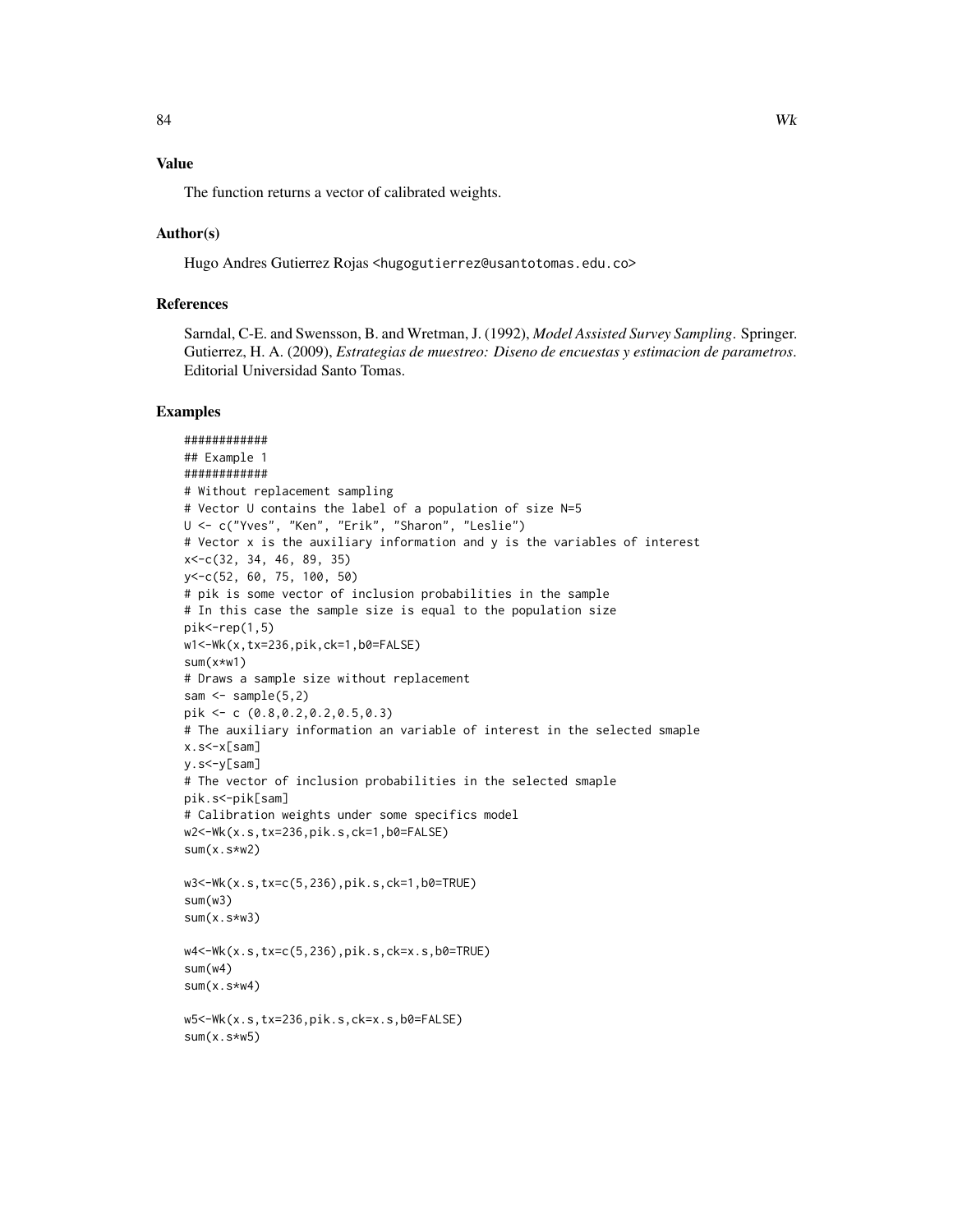#### Wk

data(Lucy) attach(Lucy)

 $n \le -400$ 

attach(data) names(data)

x <- Employees

 $sum(x*w)$ tx

```
## Example 2: Linear models involving continuous auxiliary information
# Draws a simple random sample without replacement
N \leq dim(Lucy)[1]Pik \leq rep(n/N, n)sam \leq S.SI(N,n)# The information about the units in the sample is stored in an object called data
data <- Lucy[sam,]
############ common ratio model ####################
estima<-data.frame(Income)
tx <- sum(Lucy$Employees)
w \leftarrow \text{Wk}(x, tx, \text{Pik}, ck=1, b0=FALSE)# The calibration estimation
colSums(estima*w)
############ Simple regression model without intercept ####################
```

```
estima<-data.frame(Income, Employees)
x \leftarrow Taxes
tx <- sum(Lucy$Taxes)
w<-Wk(x,tx,Pik,ck=x,b0=FALSE)
sum(x*w)tx# The calibration estimation
colSums(estima*w)
```
############ Multiple regression model without intercept ###################

```
estima<-data.frame(Income)
x <- cbind(Employees, Taxes)
tx <- c(sum(Lucy$Employees), sum(Lucy$Taxes))
w \leftarrow \text{Wk}(x, tx, \text{Pik}, \text{ck=1}, \text{b0=FALSE})sum(x[,1]*w)
sum(x[, 2]*w)
tx
# The calibration estimation
colSums(estima*w)
```
############ Simple regression model with intercept ###################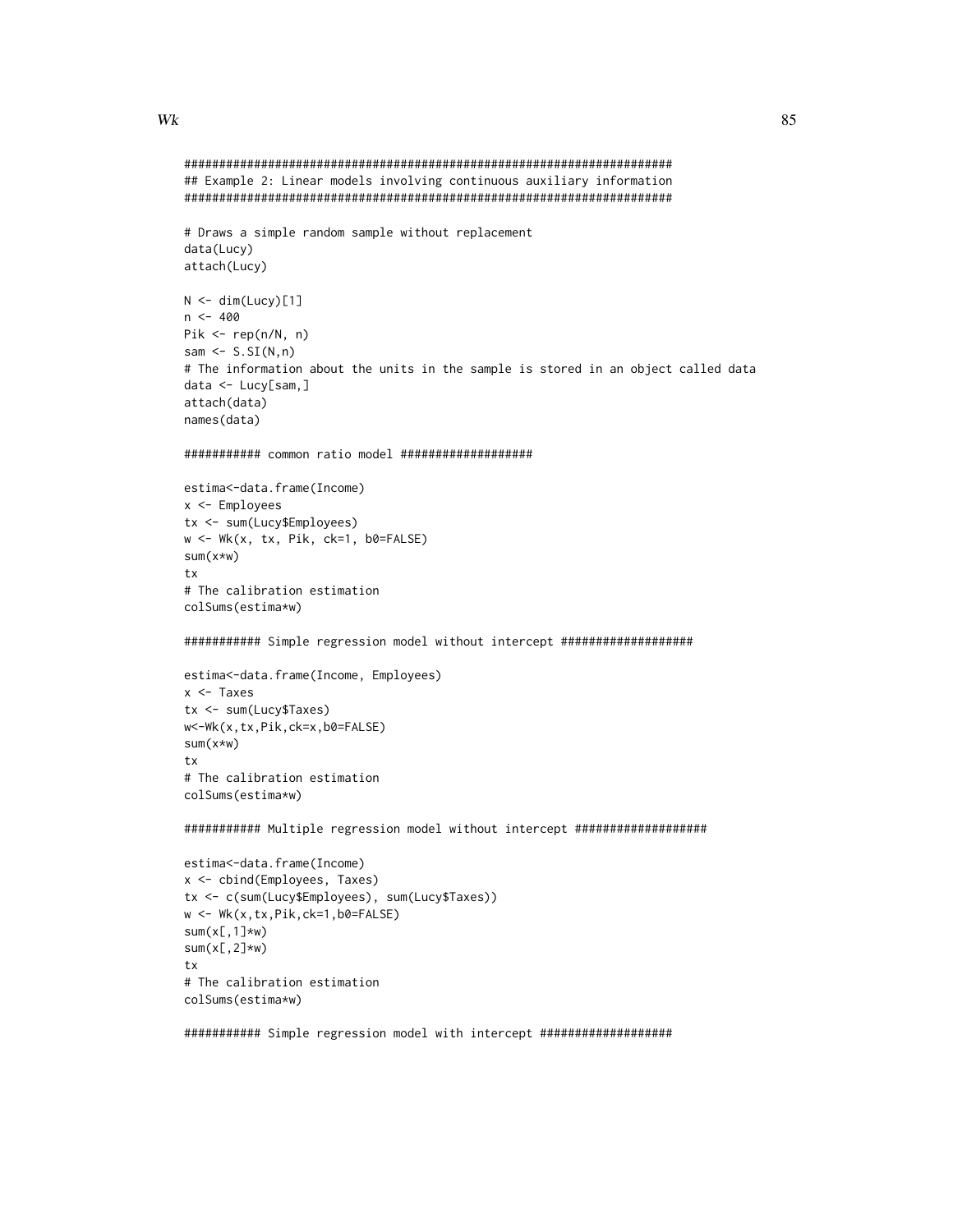86

```
estima<-data.frame(Income, Employees)
x < - Taxes
tx < -c(N, sum(Lucy$Taxes))w \leftarrow \text{Wk}(x, tx, \text{Pik}, \text{ck=1}, \text{b0=TRUE})sum(1*w)sum(x*w)tx
# The calibration estimation
colSums(estima*w)
############ Multiple regression model with intercept ###################
estima<-data.frame(Income)
x <- cbind(Employees, Taxes)
tx <- c(N, sum(Lucy$Employees), sum(Lucy$Taxes))
w \leftarrow \text{Wk}(x, tx, \text{Pik}, \text{ck=1}, b\emptyset = \text{TRUE})sum(1*w)sum(x[, 1]*w)
sum(x[, 2]*w)
tx
# The calibration estimation
colSums(estima*w)
## Example 3: Linear models involving discrete auxiliary information
# Draws a simple random sample without replacement
data(Lucy)
attach(Lucy)
N \leftarrow \text{dim}(\text{Lucy})[1]
n < -400sam \leq S.SI(N, n)# The information about the units in the sample is stored in an object called data
data <- Lucy[sam,]
attach(data)
names(data)
# Vector of inclusion probabilities for units in the selected sample
Pik<-rep(n/N,n)
# The auxiliary information is discrete type
Doma<-Domains(Level)
############ Poststratified common mean model ####################
estima<-data.frame(Income, Employees, Taxes)
tx <- colSums(Domains(Lucy$Level))
w <- Wk(Doma, tx, Pik, ck=1, b0=FALSE)
sum(Doma[, 1]*w)
sum(Doma[, 2]*w)
sum(Doma[, 3]*w)
tx
```

```
# The calibration estimation
```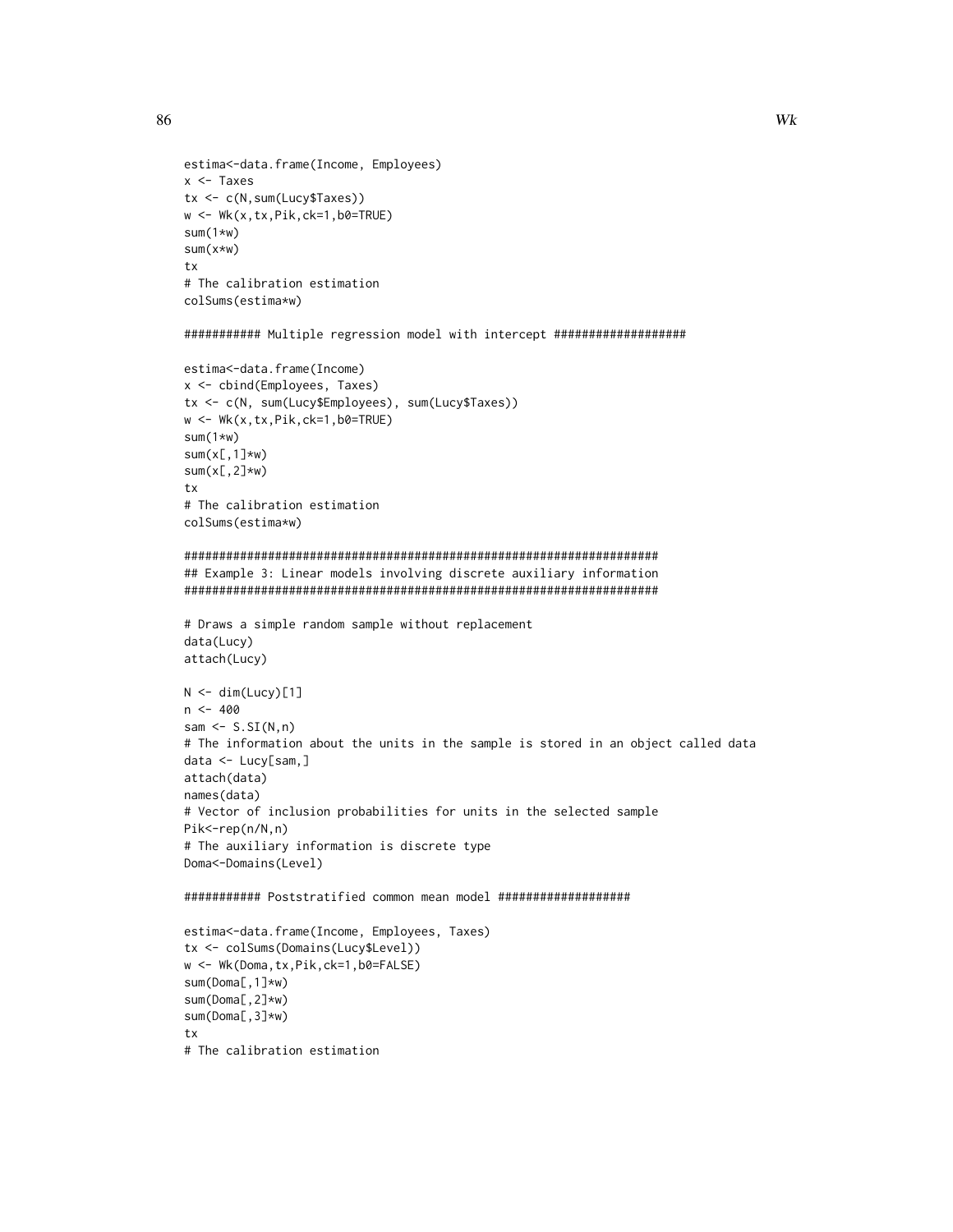```
colSums(estima*w)
```
############ Poststratified common ratio model ####################

```
estima<-data.frame(Income, Employees)
x<-Doma*Taxes
tx <- colSums(Domains(Lucy$Level))
w \leftarrow \text{Wk}(x, tx, \text{Pik}, \text{ck=1}, \text{b0=FALSE})sum(x[,1]*w)
sum(x[, 2] \star w)sum(x[,3] \star w)tx
# The calibration estimation
colSums(estima*w)
```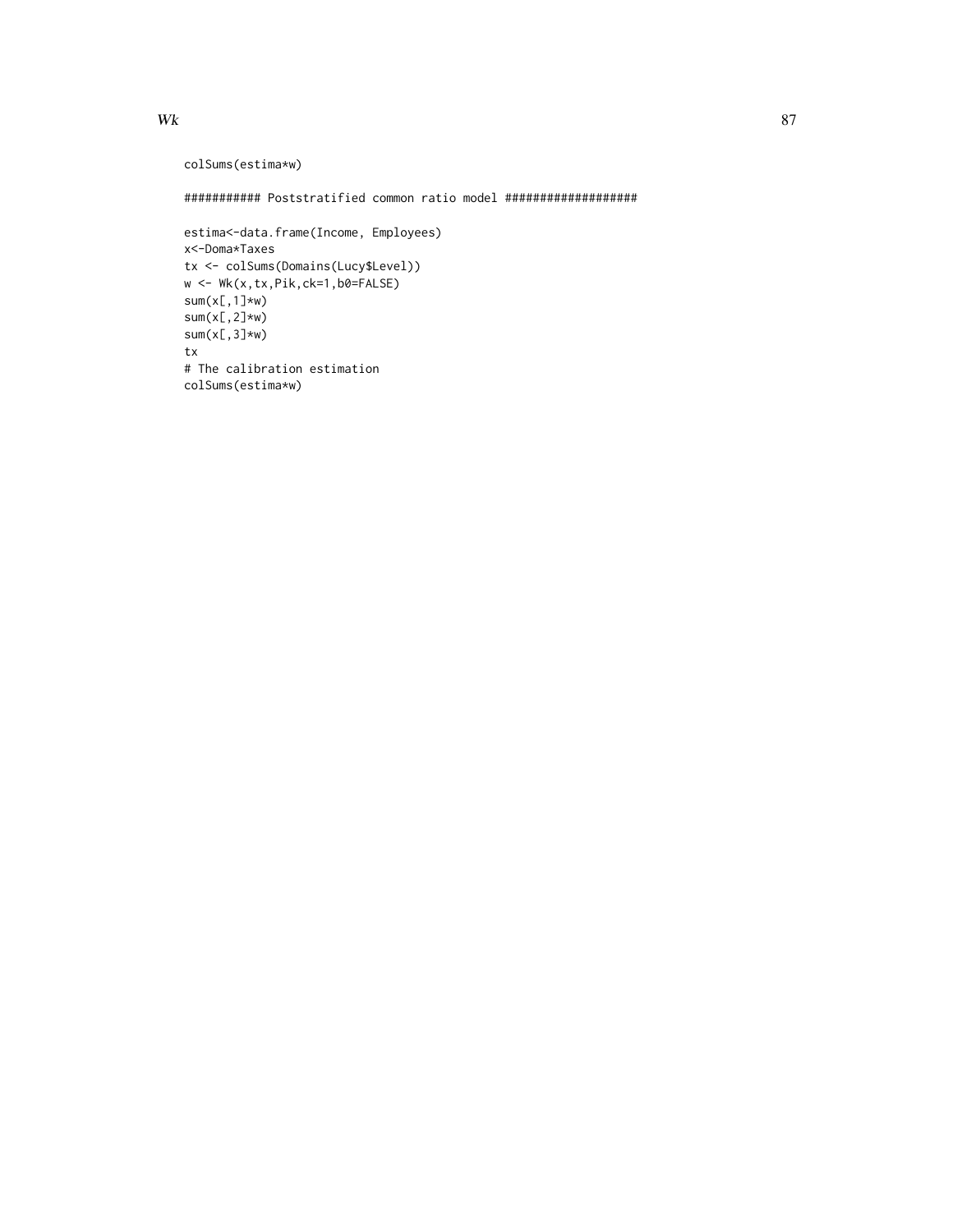# Index

∗Topic datasets BigBigLucy, [2](#page-1-0) Lucy , [48](#page-47-0) ∗Topic survey Deltakl , [4](#page-3-1) Domains, [5](#page-4-0) E.2SI , [7](#page-6-0) E.BE , [10](#page-9-0) E.Beta , [11](#page-10-0) E.piPS , [14](#page-13-0) E.PO, [15](#page-14-0) E.PPS , [17](#page-16-0) E.Quantile, [18](#page-17-0) E.SI , [20](#page-19-1) E.STpiPS, [22](#page-21-0) E.STPPS, [24](#page-23-0) E.STSI, [26](#page-25-0) E.SY , [28](#page-27-1) E.WR , [29](#page-28-1) GREG.SI, [30](#page-29-0) HH , [34](#page-33-0) HT , [37](#page-36-1) Ik , [43](#page-42-1) IkRS , [44](#page-43-1) IkWR , [45](#page-44-0) IPFP , [46](#page-45-0) nk , [49](#page-48-0) OrderWR, <mark>[50](#page-49-0)</mark> p.WR , [52](#page-51-0) Pik, [53](#page-52-1) PikHol, [55](#page-54-0) Pikl , [57](#page-56-1) PikPPS, [58](#page-57-0) S.BE, [60](#page-59-0) S.piPS, [62](#page-61-0) S.PO , [63](#page-62-0) S.PPS, [65](#page-64-0) S.SI , [66](#page-65-1) S.STpiPS, [68](#page-67-0)

S.STPPS, [70](#page-69-0) S.STSI , [71](#page-70-0) S.SY , [73](#page-72-0) S.WR , [75](#page-74-0) Support, [76](#page-75-1) SupportRS, [77](#page-76-0) SupportWR, [79](#page-78-0) T.SIC,  $80$ VarHT, [82](#page-81-0) Wk , [83](#page-82-0) BigBigLucy, [2](#page-1-0) BigLucy , *[49](#page-48-0)* BigLucy *(*BigBigLucy *)* , [2](#page-1-0) Deltakl , [4](#page-3-1) , *[58](#page-57-0)* , *[82](#page-81-0)* Domains, <mark>[5](#page-4-0)</mark> E.2SI , [7](#page-6-0) E.BE , [10](#page-9-0) , *[61](#page-60-0)* E.Beta , [11](#page-10-0) , *[31](#page-30-0)* E.piPS , [14](#page-13-0) , *[59](#page-58-0)* , *[62](#page-61-0)* E.PO , [15](#page-14-0) , *[64](#page-63-0)* E.PPS , [17](#page-16-0) , *[65](#page-64-0)* E.Quantile, [18](#page-17-0) E.SI , *[6](#page-5-0)* , [20](#page-19-1) , *[67](#page-66-0)* , *[81](#page-80-0)* E.STpiPS , [22](#page-21-0) , *[68](#page-67-0)* E.STPPS , [24](#page-23-0) , *[70](#page-69-0)* E.STSI , [26](#page-25-0) , *[72](#page-71-0)* E.SY , [28](#page-27-1) , *[74](#page-73-0)* E.WR , [29](#page-28-1) , *[75](#page-74-0)* GREG.SI , *[12](#page-11-0)* , [30](#page-29-0) HH , *[17](#page-16-0)* , [34](#page-33-0) , *[38](#page-37-0)* HT , *[19](#page-18-0)* , *[35](#page-34-0)* , [37](#page-36-1) , *[54](#page-53-0)* , *[82](#page-81-0)* Ik , [43](#page-42-1) , *[77](#page-76-0)* IkRS , [44](#page-43-1) , *[78](#page-77-0)* IkWR , [45](#page-44-0) IPFP , [46](#page-45-0)